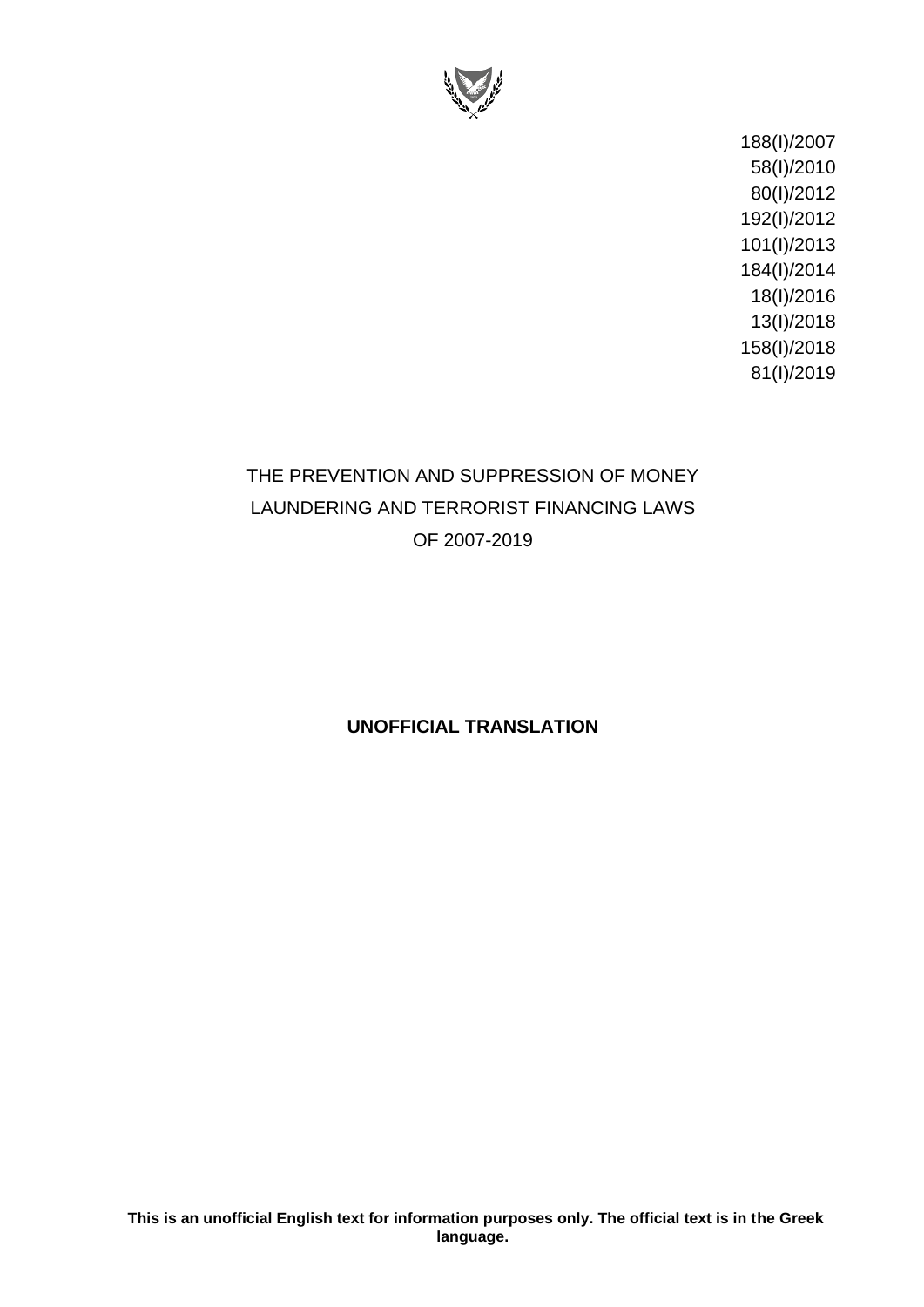### Law No. 188(I)/2007

# THE PREVENTION AND SUPPRESSION OF MONEY LAUNDERING AND TERRORIST FINANCING LAW OF 2007

# ARRANGEMENT OF SECTIONS

# PART I - INTRODUCTORY PROVISIONS

### **Section**

- 1. Short title.
- 2. Interpretation.
- 2A. Obliged entities
- 3. Prescribed offences.
- 4. Laundering offences.
- 5. Predicate offences.
- 5A. Prohibition of receipt of cash payments from sale of goods.

# PART II - CONFISCATION ORDERS, INTERIM ORDERS AND OTHER MEASURES

# A. Confiscation Orders

- 6. Inquiry in order to determine whether the accused acquired proceeds.
- 7. Assessing the proceeds from the commission of a predicate offence.
- 8. Confiscation order.
- 9. Procedure for enforcing a confiscation order.
- 10. Procedure for enforcing an order for the confiscation of means.
- 11. Procedure to issue a confiscation order.
- 12. Amount to be recovered under a confiscation order.
- 13. Realizable property, preferential debts and prohibited gifts.

# B. Temporary Orders

- 14. Restraint order discharge or variation of a restraint order and appointment of a receiver.
- 15. Charging order, discharge or variation of a charging order.
- 16. Cancellation of restraint and charging orders.

# C. Other measures

- 17. Appointment of a receiver following the issue of a confiscation order.
- 18. Order for sale of bonds.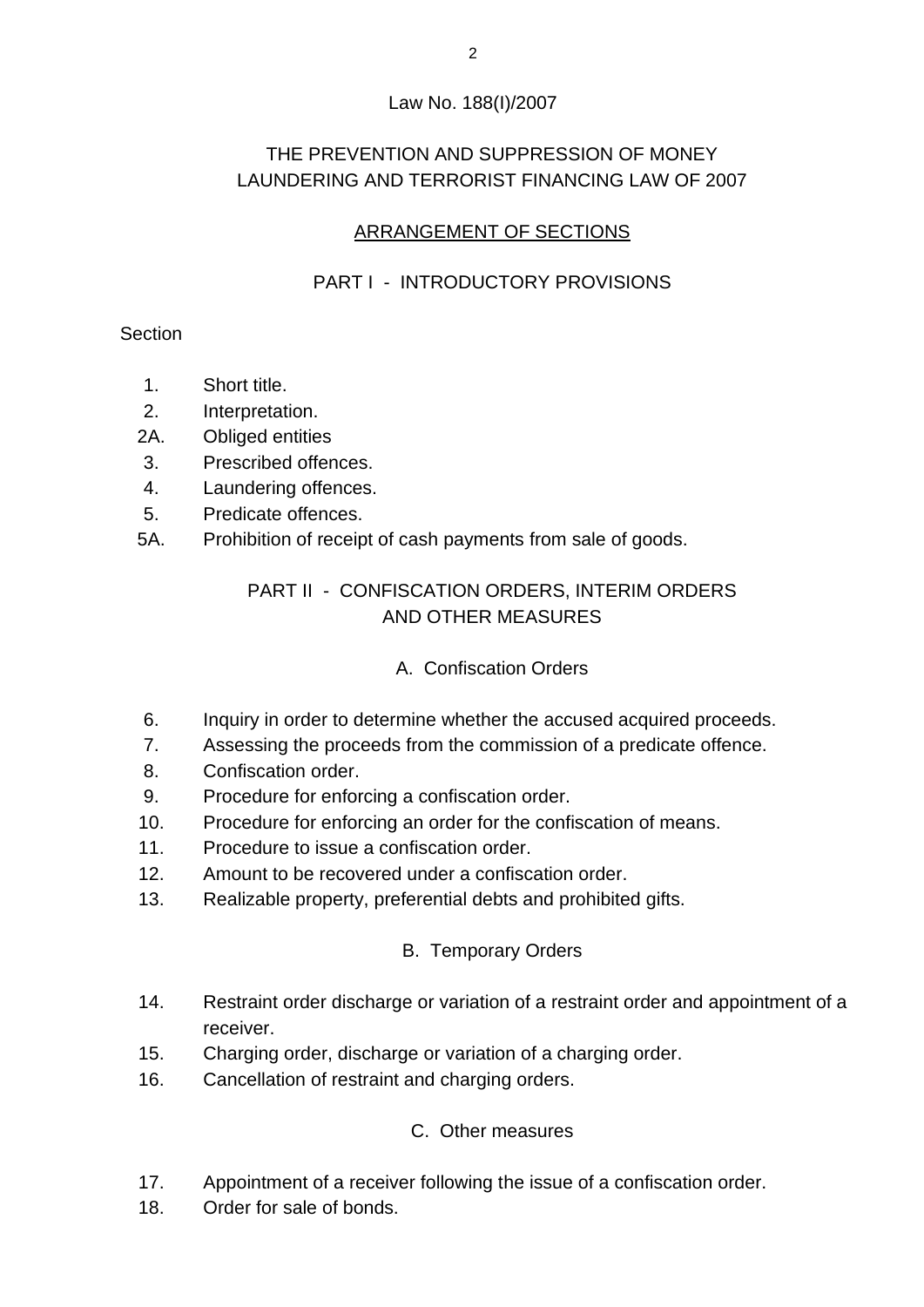- 19. Application of proceeds from the realization of property.
- 20. General principles in exercising certain powers.
- 21. Variation of a confiscation order.
- 22. Bankruptcy of the accused.
- 23. Winding up of a company holding realizable property.
- 24. Liability and remuneration of the receiver.
- 25. Compensation.
- 26. Special defences for persons assisting another for the commission of laundering offences and financing of terrorism offences.
- 27. Other offences in connection with laundering and financing of terrorism offences.
- 28. Confiscation order where the accused has died or absconded.
- 29. Power to set aside a confiscation order where the accused who had absconded returns.
- 30. Variation of a confiscation order made under section 28.
- 31. Prohibition of publicizing information.
	- D. Freezing and confiscation orders of property against an absent suspect
- 32. Freezing order of property against an absent suspect.
- 33. Confiscation of property order against an absent suspect.
- 34. Compensation paid to an absent suspect against whom an order for the freezing or confiscation of his property was made.

# PART III - RECONSIDERATION AND REVISION OF CONFISCATION ORDERS

- 35. Reconsideration of a case.
- 36. Re-assessment of proceeds.

# PART IV - INTERNATIONAL CO-OPERATION

- 37. Interpretation of principal terms.
- 38. Procedure for the enforcement of foreign orders.
- 38.A. Transmission to a foreign country of an order issued based on the provisions of this law.
- 39. Effect of registration.
- 40. Cancellation of registration.
- 41. External order shall be binding.
- 42. Amount of an order.
- 43. Implementation of the provisions of this law in foreign orders.

# PART IV A. – CO-OPERATION WITH MEMBER STATES

- 43.A. Interpretation of terms.
- 43.B. Transmission to a Member State of an order issued based on the provisions of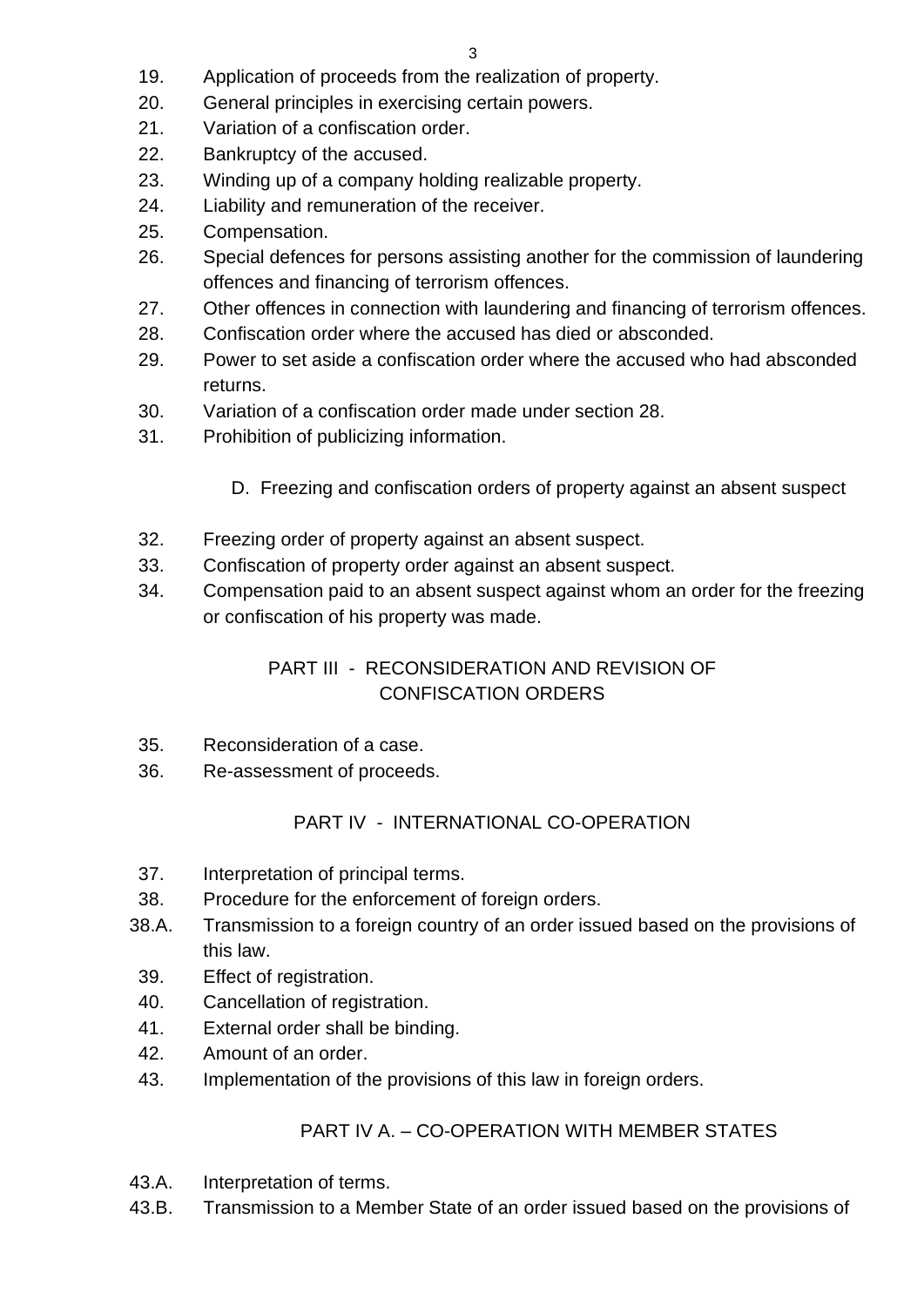this law.

- 43.C. Procedure for the enforcement of freezing or confiscation orders within the Republic.
- 43.D. Multiple requests for the enforcement of confiscation orders.
- 43.E. Reasons for non-enforcement of a freezing order.
- 43.F. Reasons for non-enforcement of a confiscation order.
- 43.G. Deadline for the production or completion of the certificate.
- 43.H. Notification of the decision refusing execution or of the impossibility to execute.
- 43.I. Reasons for postponement of execution of a freezing order.
- 43.J. Reasons for postponement of execution of a confiscation order.
- 43.H.A. Effect of registration.
- 43.H.B. Termination of execution of a confiscation order.
- 43.H.C. Cancellation of registration.
- 43.H.D. Freezing or confiscation orders shall be binding.
- 43.H.E. Currency of freezing order or confiscation order
- 43.H.F. Implementation of the provisions of this law in freezing orders and confiscation orders.
- 43.H.G. Reimbursement of paid sums.
- 43.H.A. Effect of registration.

# PART V - ORDERS FOR THE DISCLOSURE OF INFORMATION

- 44. Interpretation of terms.
- 45. Order for disclosure.
- 46. Conditions for the making of an order for disclosure.
- 47. Information contained in a computer.
- 48. Offences in relation to the disclosure of information.
- 49. Exception from the restriction on the disclosure of information.

#### PART VI - SUMMARY INQUIRY

- 50. Conduct of summary inquiry.
- 51. Procedure to be followed.
- 52. False statements.
- 53. Enforcing a pecuniary penalty.

# PART VII - UNIT FOR COMBATING MONEY LAUNDERING, ADVISORY AUTHORITY FOR COMBATING MONEY LAUNDERING

- 54. Composition of the Unit for combating Money Laundering.
- 55. Functions of the Unit.
- 56. Composition of Advisory Authority.
- 57. Powers of the Advisory Authority.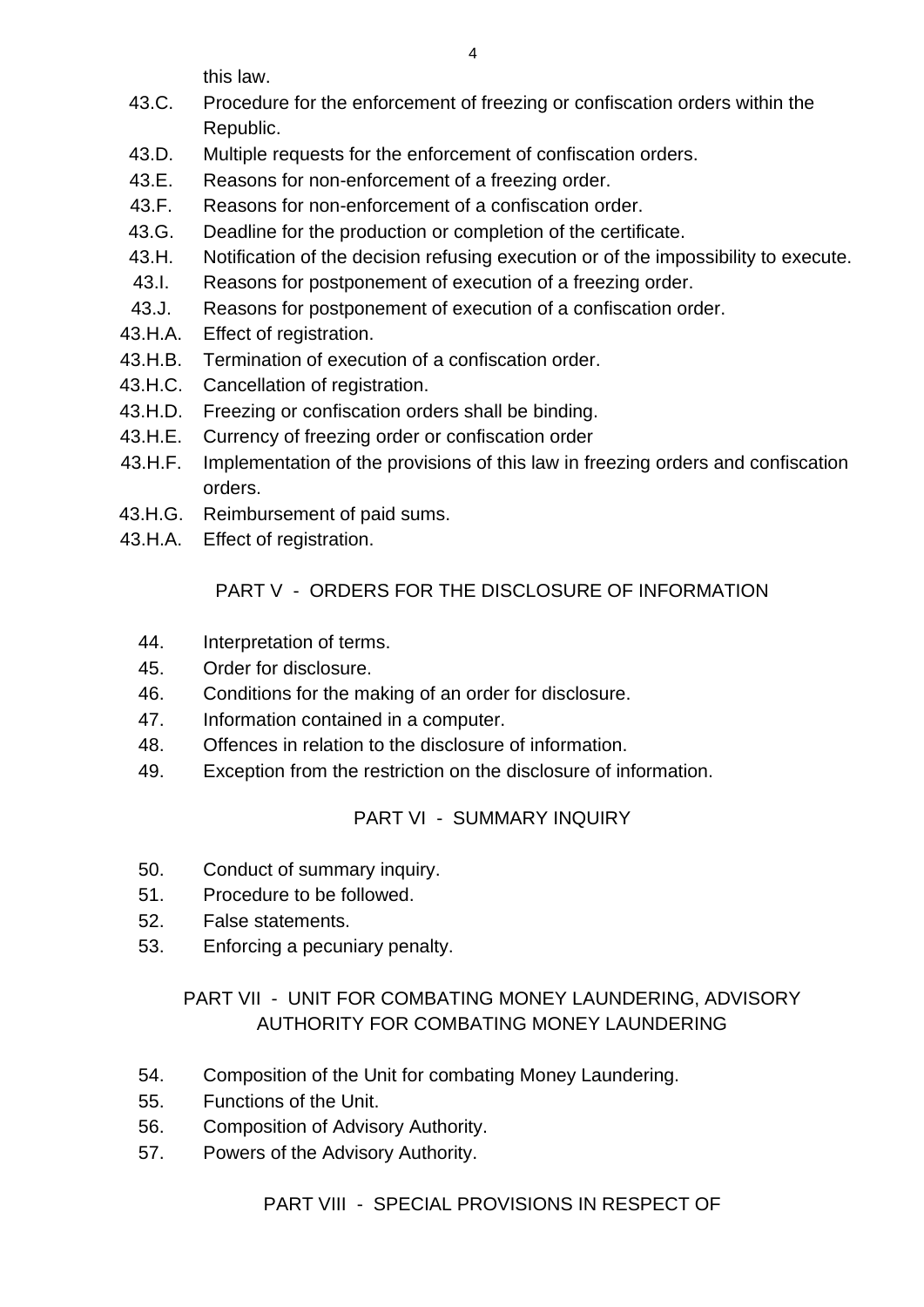# FINANCIAL AND OTHER BUSINESS ACTIVITIES

- 58. Procedures for preventing Money Laundering and Terrorist Financing.
- 58A Assessment of money laundering and terrorist financing risk
- 58B Establishment of independent supervisory authority
- 58C Approval of policies, procedures and check by senior management members
- 58D Appointment of board member
- 59. Supervisory Authorities.
- 60. Application of customers due diligence and identification procedures.
- 61. Ways of application of customer due diligence and identification procedures.
- 62. When to apply customer due diligence and identification procedures.
- 63. Simplified customer due diligence and identification procedures.
- 64. Enhanced due diligence measures.
- 65. [Deleted]
- 66. Prohibition from co-operating with a shell bank or keeping anonymous accounts.
- 67. Performance by third parties.
- 68. Record keeping.
- 68.A. Due diligence and customer identification procedures and record keeping for countries outside the European Economic Area.
- 68.B. Timely response to enquiries of the Unit or the Supervisory Authorities.
- 68.C. Offence of providing false or misleading evidence or information and false or forged documents.
- 68.D. Definition of co-ordinator in a financial business group.
- 69. Internal procedures and reporting to MOKAS.
- 69A Disclosure in good faith does not constitute a breach of the prohibition on disclosure of information
- 69B Protection of person who submits an internal or Unit report of suspicious transactions.
- 70. Refrain from carrying out suspicious transactions before informing the Unit.
- 70A Central point of contact for electronic money issuers and payment services providers.
- 70B Personal Data Processing
- 71. Non-execution or delay in executing transaction for the account of a customer by a person engaged in financial or other business activities.
- 72. Application of civil proceedings.
- 72A Consequences of property the subject matter of an order issued or registered based on the provisions of the present Law.
- 73. Setting aside of gifts.
- 74. Extradition of a person who has committed a prescribed offence.
- 75. Service of orders.
- 76. Statistical Data.
- 77. Rules of Court.
- 78. Repeal and Reservation.
- 79. Date of Enforcement of the present Law.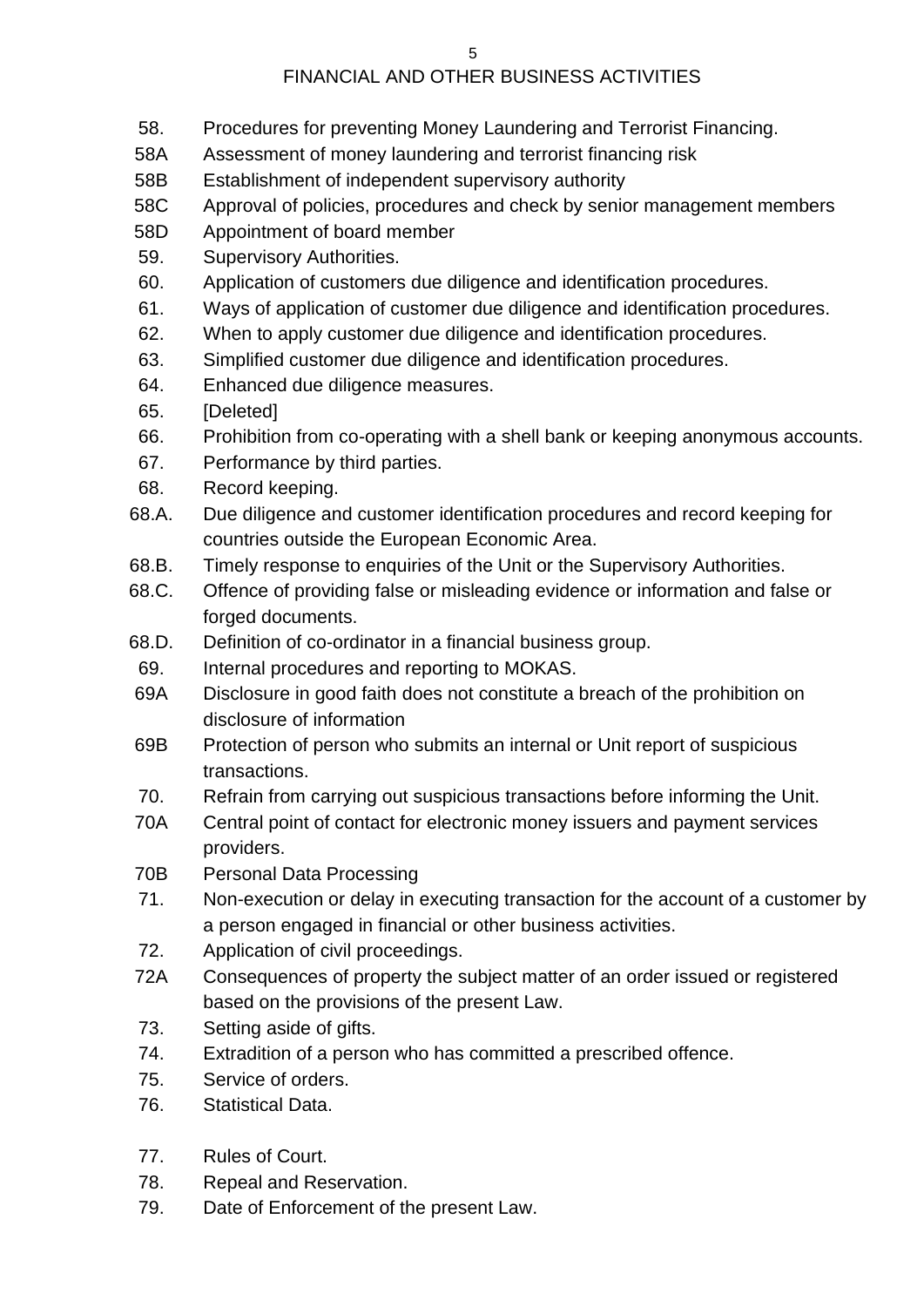Appendix I Appendix II Appendix III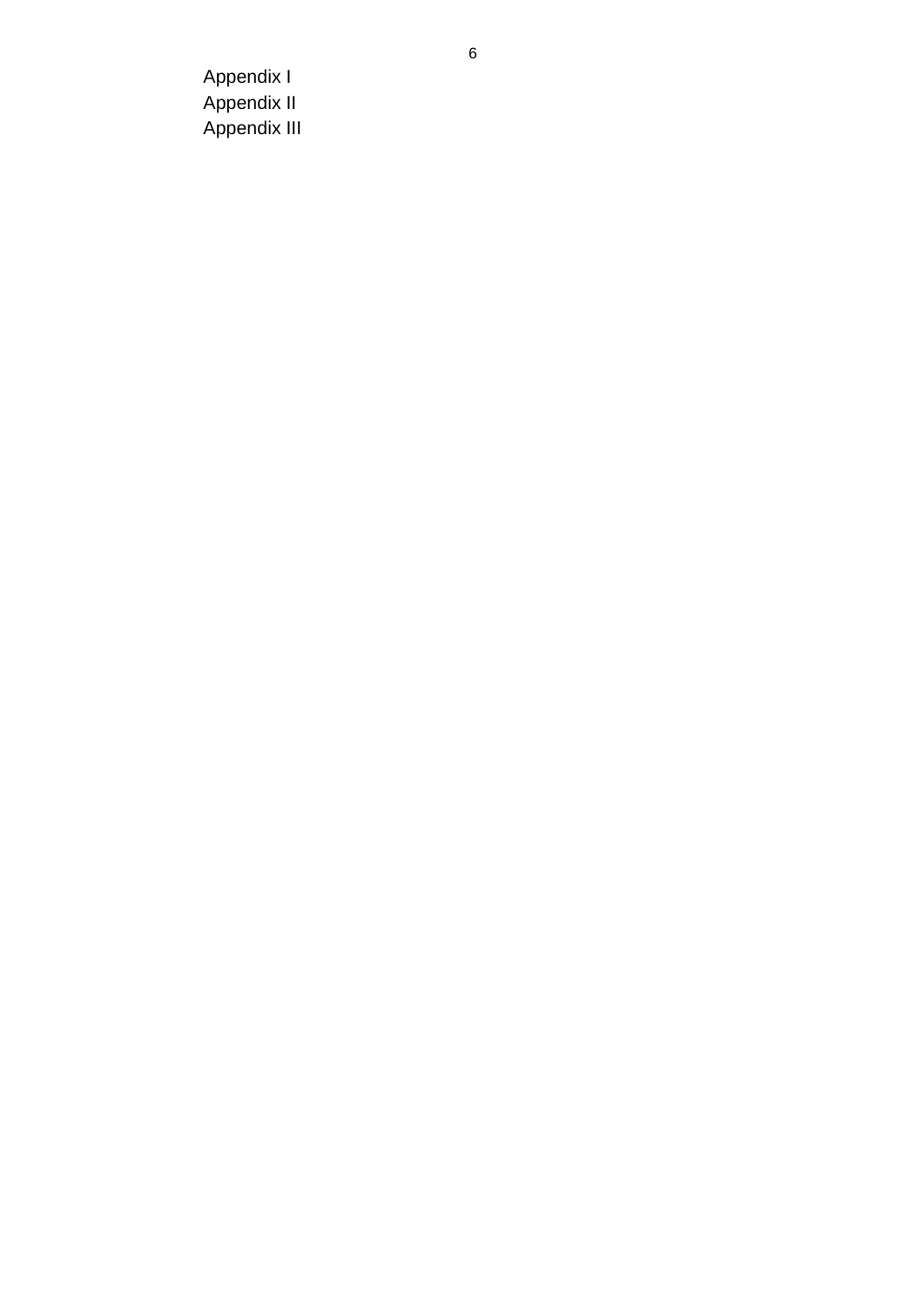### A LAW WHICH CONSOLIDATES AND REVISES THE PREVENTION AND SUPPRESSION OF MONEY LAUNDERING AND TERRORIST FINANCING LAWS

#### PART I - INTRODUCTORY PROVISIONS

1. This Law may be cited as the Prevention and Suppression of Money Laundering and Terrorist Financing Laws of 2007-2018.

2.-(1) For the purposes of this Law, unless the context otherwise requires- Interpretation.

"Advisory Authority" means the Advisory Authority for Combating Money Laundering and Terrorist Financing which is established under section 56;

"Asset Recovery Office" means the asset recovery office as it is defined in the Council Decision 2007/845/JHA of 6 December 2007 concerning cooperation between Asset Recovery Offices of the Member States in the field of tracing and identification of proceeds from, or other property related to, crime.

"Attorney-General" means the Attorney-General of the Republic;

"beneficial owner" means any natural person who ultimately owns or controls the customer and/or the natural person on whose behalf a transaction or activity is being conducted and includes at least:

(a) in the case of corporate entities:

(i) the natural person who ultimately owns or controls a corporate entity through direct or indirect ownership of a sufficient percentage of the shares or voting rights or ownership interest in that corporate entity, including through bearer shareholdings, or through control via other means, other than a company listed on a regulated market that is subject to disclosure requirements consistent with European Union law or subject to equivalent international standards which ensure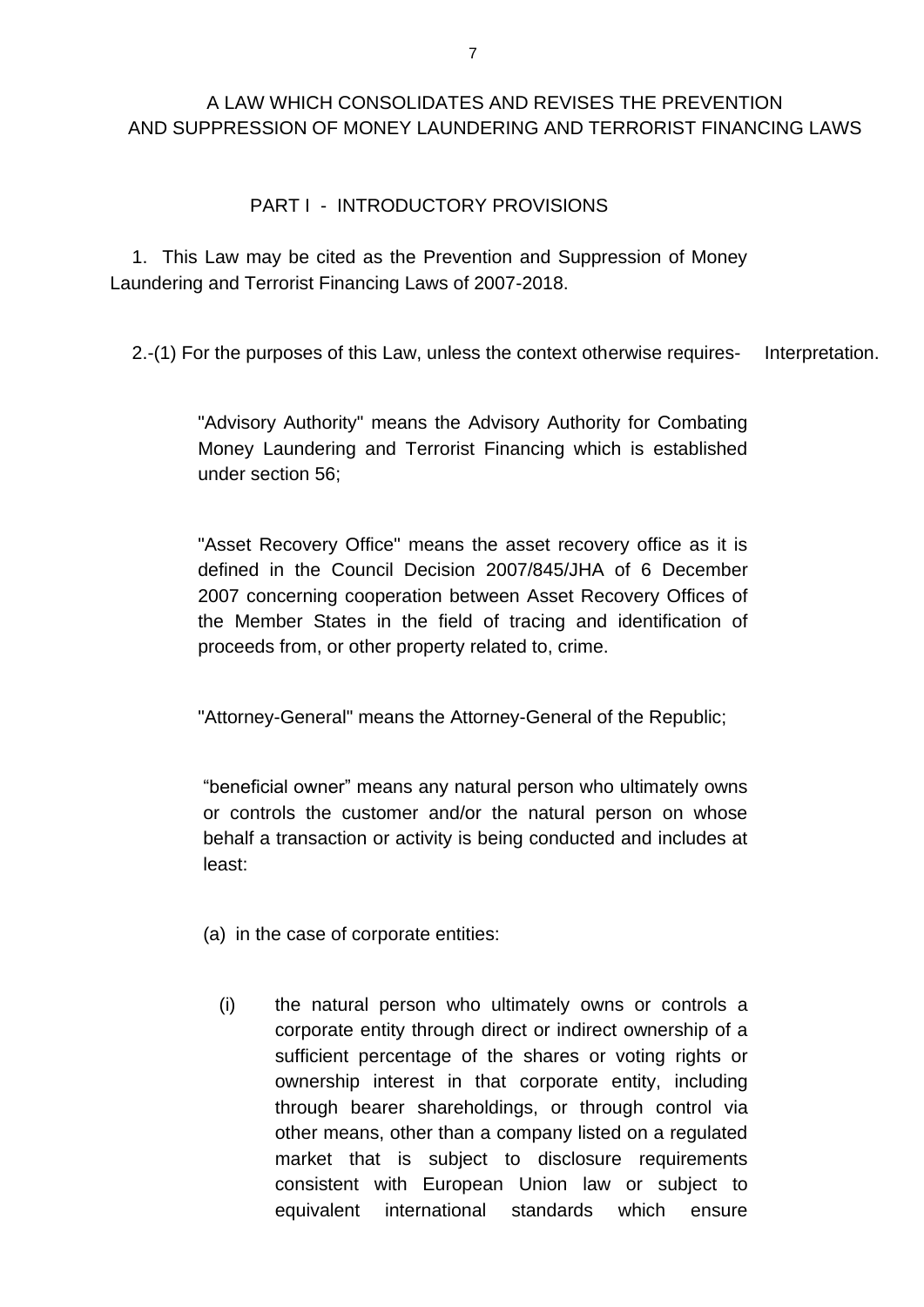adequate transparency of ownership information.

Provided that-

- (a) an indication of direct shareholding shall be a shareholding of 25% plus one share or an ownership interest of more than 25% in the customer held by a natural person; and
- (b) an indication of indirect ownership shall be a shareholding of 25% plus one share or an ownership interest of more than 25% in the customer held by a corporate entity, which is under the control of a natural person, or by multiple corporate entities, which are under the control of the same natural person or persons.

Provided further that the control by other means can be verified, inter alia, based on the criteria provided for in section 142 (1) (b) and section 148 of the Companies Law;

(ii) the natural person who holds the position of senior managing official if, after having exhausted all possible means and provided there are no grounds for suspicion, no person under sub paragraph (i) of the present paragraph is identified, or if there is any doubt that the person identified is the beneficial owner:

> Provided that the obliged entity shall keep record of the actions taken in order to identify the beneficial ownership under sub paragraphs (i) and (ii);

- (b) in the case of trusts:
	- (i) the settlor;
	- (ii) the trustee or commissioner;
	- (iii) the protector, if any;
	- (iv) the beneficiary, or where the individual benefiting from the legal arrangement or legal entity have yet to be determined, the class of persons in whose main interest the legal arrangement or entity is set up or operates;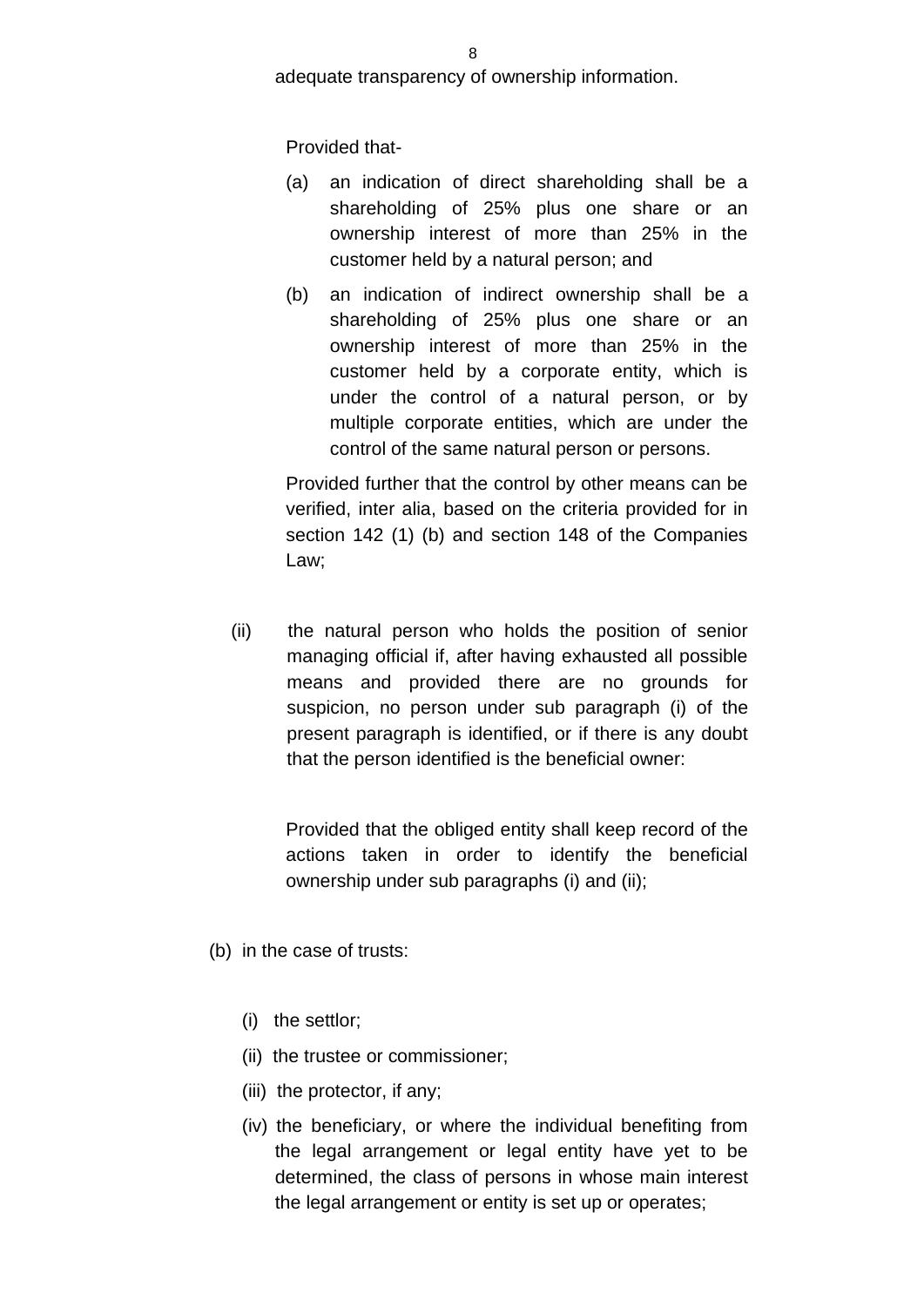- (v) any other natural person exercising ultimate control over the trust by means of direct or indirect ownership or by other means; and
- (c) in the case of legal entities, such as foundations, and legal arrangements similar to trusts, the natural person holding equivalent or similar positions to the person referred to in paragraph (b);

"bonds" includes shares, debentures and other securities issued by a legal person irrespective of whether they constitute a charge on the property of the said legal person;

"business relationship" means a business, professional or commercial relationship between the customer and the obliged entity which is connected with the professional activities of an obliged entity and which is expected by the obliged entity, at the time when the contact is established, to have an element of duration;

"countries of the European Economic Area" means Member State of the European Union or other contracting state which is a party to the agreement for the European Economic Area signed in Porto on the 2<sup>nd</sup> of May 1992 and was adjusted by the Protocol signed in Bruxelles on the  $17<sup>th</sup>$  of May 1993, as amended.

"civil proceedings" means any proceedings of a civil nature which are not of a criminal nature;

"Commission" means the European Commission

"conclusion of criminal proceedings" with its cognate expressions means-

(a) the withdrawal of a charge under section 91 of the Criminal Procedure Law; Cap. 155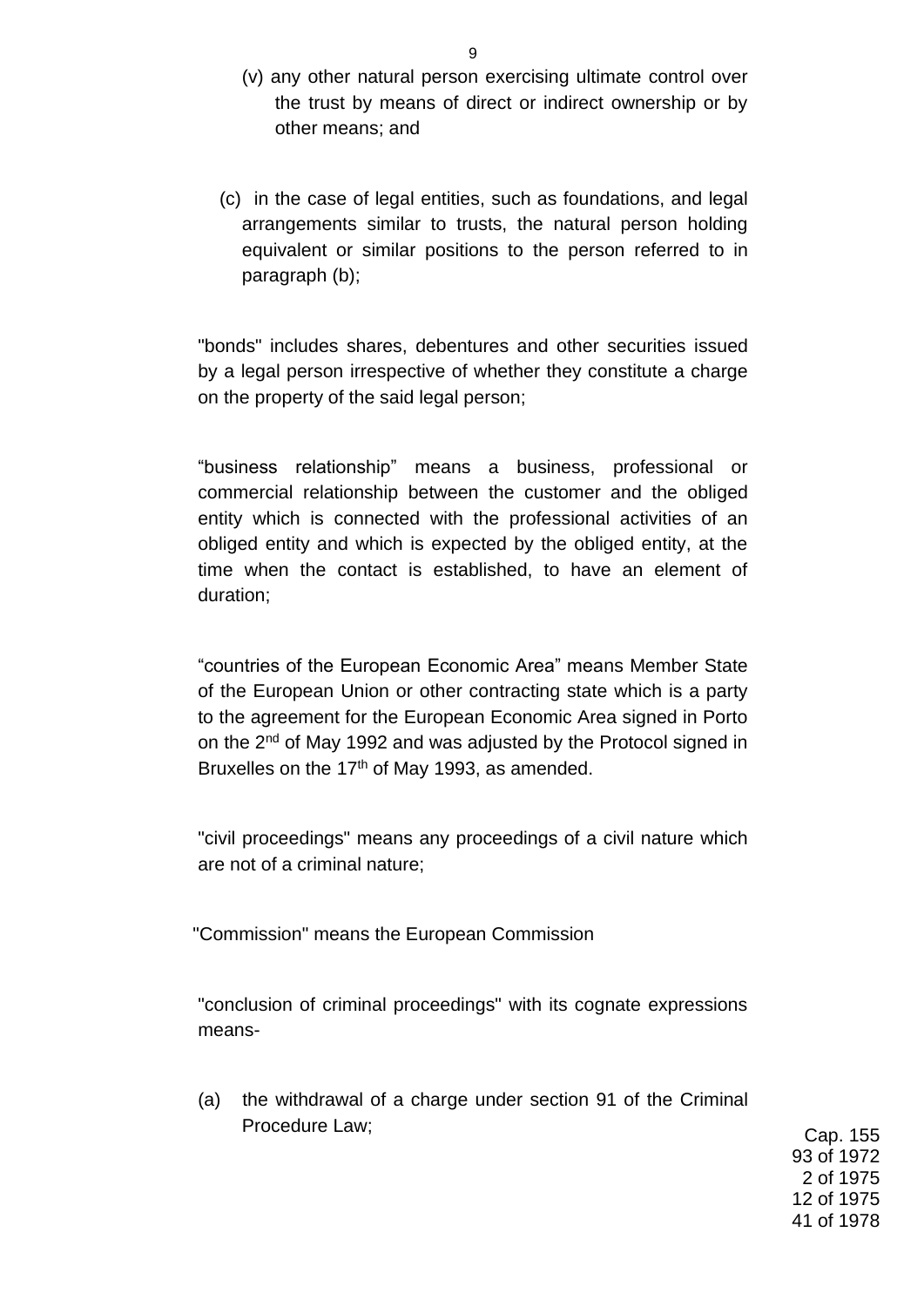- (b) the entering of nolle prosequi under section 154 of the Criminal Procedure Law;
- (c) the acquittal of the accused by the court of first instance or on appeal by the Supreme Court;
- (d) pardon by the President of the Republic;
- (e) sentencing for a prescribed offence without the issue of a confiscation order;
- (f) the full compliance with a confiscation order either by paying the amount due or by serving the term of imprisonment in lieu of payment of the amount due;

"correspondent relationship" means:

(a) the provision of banking services by one bank ('correspondent') to another bank ('respondent'), including providing a current or other liability account and related services, such as cash management, international funds transfers, cheque clearing, payable-through accounts and foreign exchange services;

(b) the relationships between and among credit institutions and financial institutions including where similar services are provided by a correspondent institution to a respondent institution, and including relationships established for securities transactions or funds transfers;

"court" means an assize court or a district court in the exercise of its criminal jurisdiction;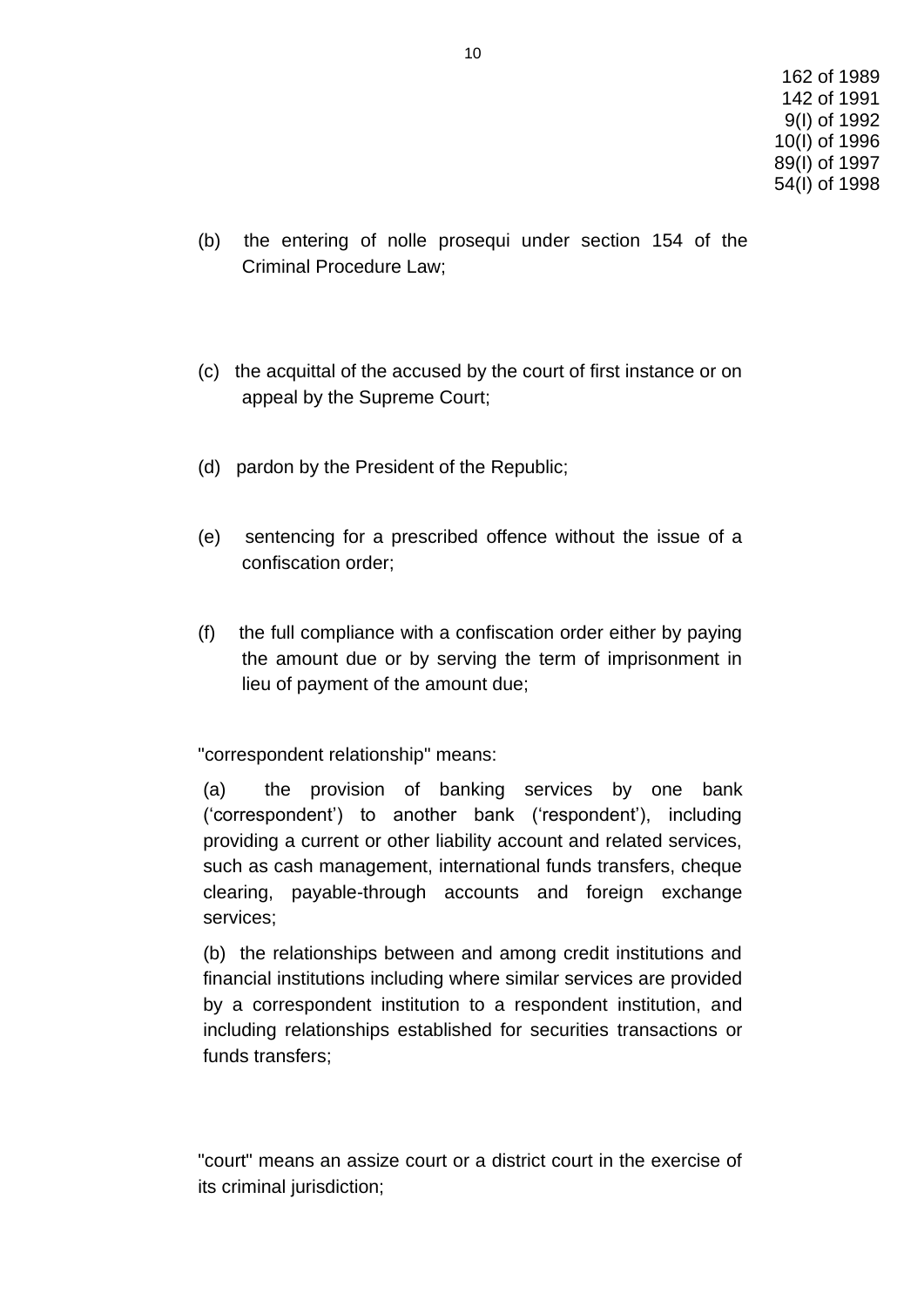| "criminal proceedings" means any criminal proceedings within the  |                                |
|-------------------------------------------------------------------|--------------------------------|
| meaning ascribed thereto in the Courts of Justice Law;            | 14 of 1960                     |
|                                                                   | 50 of 1962                     |
|                                                                   | 11 of 1963                     |
| 'confiscation' means the final deprivation of property ordered by | 8 of 1969                      |
| the court relating to a criminal offence;                         | 40 of 1970                     |
|                                                                   | 58 of 1972                     |
|                                                                   | 1 of 1980                      |
|                                                                   | 35 of 1982                     |
|                                                                   | 29 of 1983                     |
|                                                                   | 91 of 1983                     |
|                                                                   | 16 of 1984                     |
|                                                                   | 51 of 1984                     |
|                                                                   | 83 of 1984                     |
|                                                                   | 93 of 1984                     |
|                                                                   | 18 of 1985                     |
|                                                                   | 71 of 1985                     |
|                                                                   | 89 of 1985<br>96 of 1986       |
|                                                                   | 317 of 1987                    |
|                                                                   | 49 of 1988                     |
|                                                                   | 64 of 1990                     |
|                                                                   | 136 of 1991                    |
|                                                                   | 149 of 1991                    |
|                                                                   | 237 of 1991                    |
|                                                                   | 42(I) of 1992                  |
|                                                                   | 43(I) of 1992                  |
|                                                                   | $102(1)$ of                    |
|                                                                   | 1992                           |
|                                                                   | 26(I) of 1993                  |
|                                                                   | 82(I) of 1995                  |
|                                                                   | $102(1)$ of                    |
|                                                                   | 1996                           |
|                                                                   | 4(I) of 1997                   |
|                                                                   | 53(I) of 1997<br>90(I) of 1997 |
|                                                                   | 27(I) of 1998                  |
|                                                                   | 53(I) of 1998.                 |
|                                                                   |                                |
|                                                                   |                                |

"credit institution" has the meaning given to the term in section 4 (1) paragraph (1) of the act of the European Union entitled 'Regulation (EU) number 575/2013, of the European Parliament and of the Council on prudential requirements for credit institutions and investment firms and amending Regulation (EU) number 648/2012' and includes a credit institution to which a licence to operate as an authorised credit institution (ACI) pursuant to the provisions of the Business of Credit Institutions Law and a credit institution which operates in the Republic of Cyprus pursuant to provisions of section 10A of the Business of Credit Institutions Gazette EU 27.6.2013

**Official** 

L176 p. 1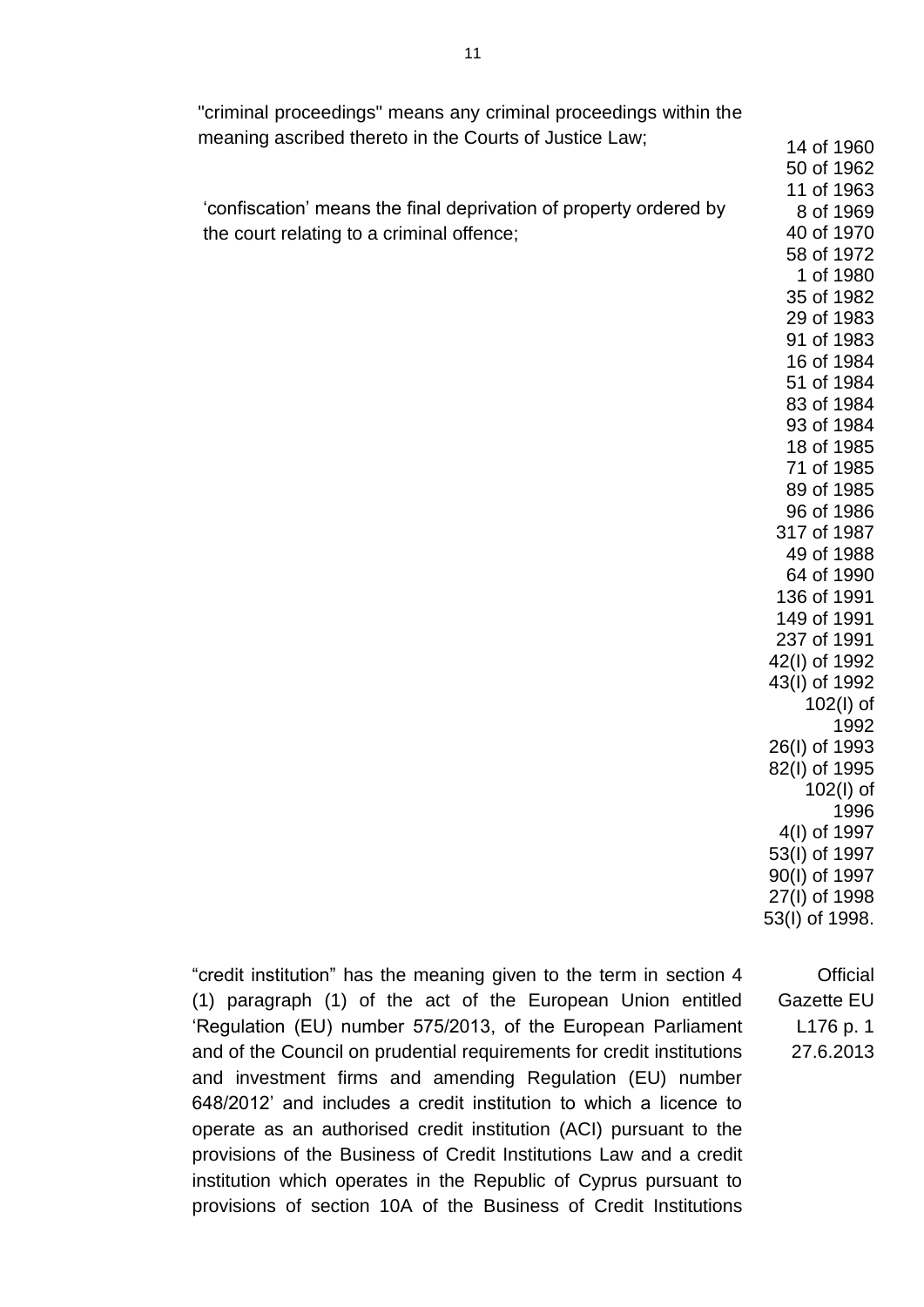66(I) of 1997 74(I) of 1999 94(I) of 2000 119(I) of 2003 4(I) of 2004 151(I) of 2004 231(I) of 2004 235(I) of 2004 20(I) of 2005 80(I) of 2008 100(I) of 2009 123(I) of 2009 27(I) of 2011 104(I) of 2011 107(I) of 2012 14(Ι) of 2013 87(l) of 2013 102(I) of 2013 141(I) of 2013 5(I) of 2015 26(Ι) of 2015 35(I) of 2015 71(Ι) of 2015 93(I) of 2015 109(I) of 2015 152(I) of 2015 168(I) of 2015 21(l) of 2016 5(I) of 2017 38(I) of 2017 169(I) of 2017

"customer" means a person which aims to enter into a business relationship or carry out an occasional transaction with an obliged entity in or from the Republic.

"Directive 2013/34/EU" means the EU act titled "Directive 2013/34/EU of the European Parliament and of the Council of 26 June 2013 on the annual financial statements, consolidated financial statements and related reports of certain types of undertakings, amending Directive 2006/43/EC of the European

Law;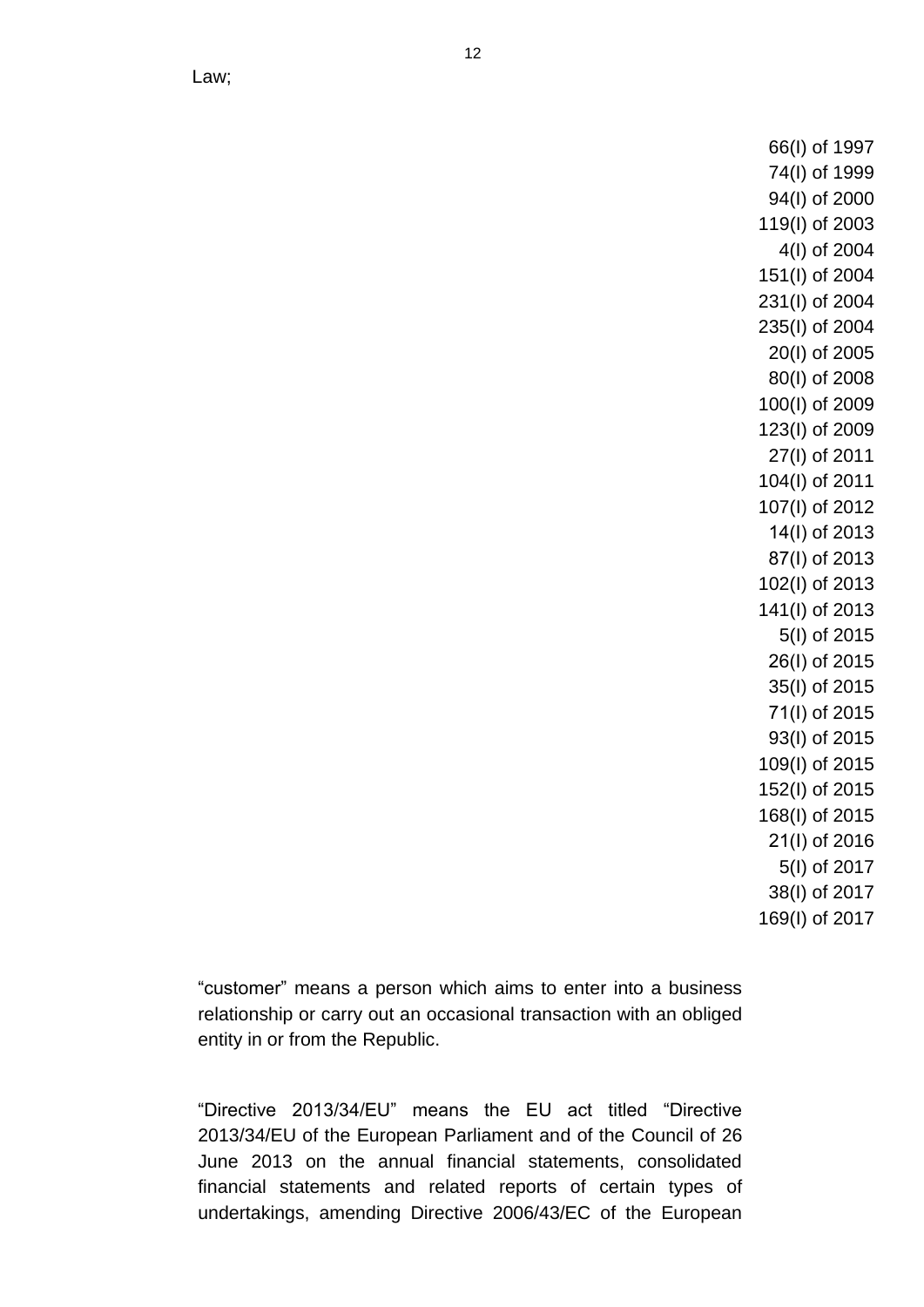Parliament and of the Council and repealing Council Directives 78/660/EEC and 83/349/EEC;

"dividend" includes interest, any kind of income derived from securities and any income derived from the distribution of profits of a unit trust;

"drug trafficking offence" means an offence committed in contravention-

(a) of sections 4, 5, 5A, 6, 7, 7A, 9, 10, 12, 20, 21, 22, 25 and 26 of the Narcotic Drugs and Psychotropic Substances Law; 29 of 1977 67 of 1983 20(I) of 1992 5(I) of 2000 4(I) of 2001 9(I) of 2003

(b) of sections 100 of the Customs and Excise Law;

82 of 1967 57 of 1969 4 of 1971 45 of 1973 12 of 1977 104 of 1987 98 of 1989 5 of 1991 2(a) of 41(I) of 1998

146(I) of 2005

(c) of sections 20 (c) and 20(d) of the Criminal Code in connection with the commission of any of the offences referred to in paragraphs (a) and (b) above; Cap. 154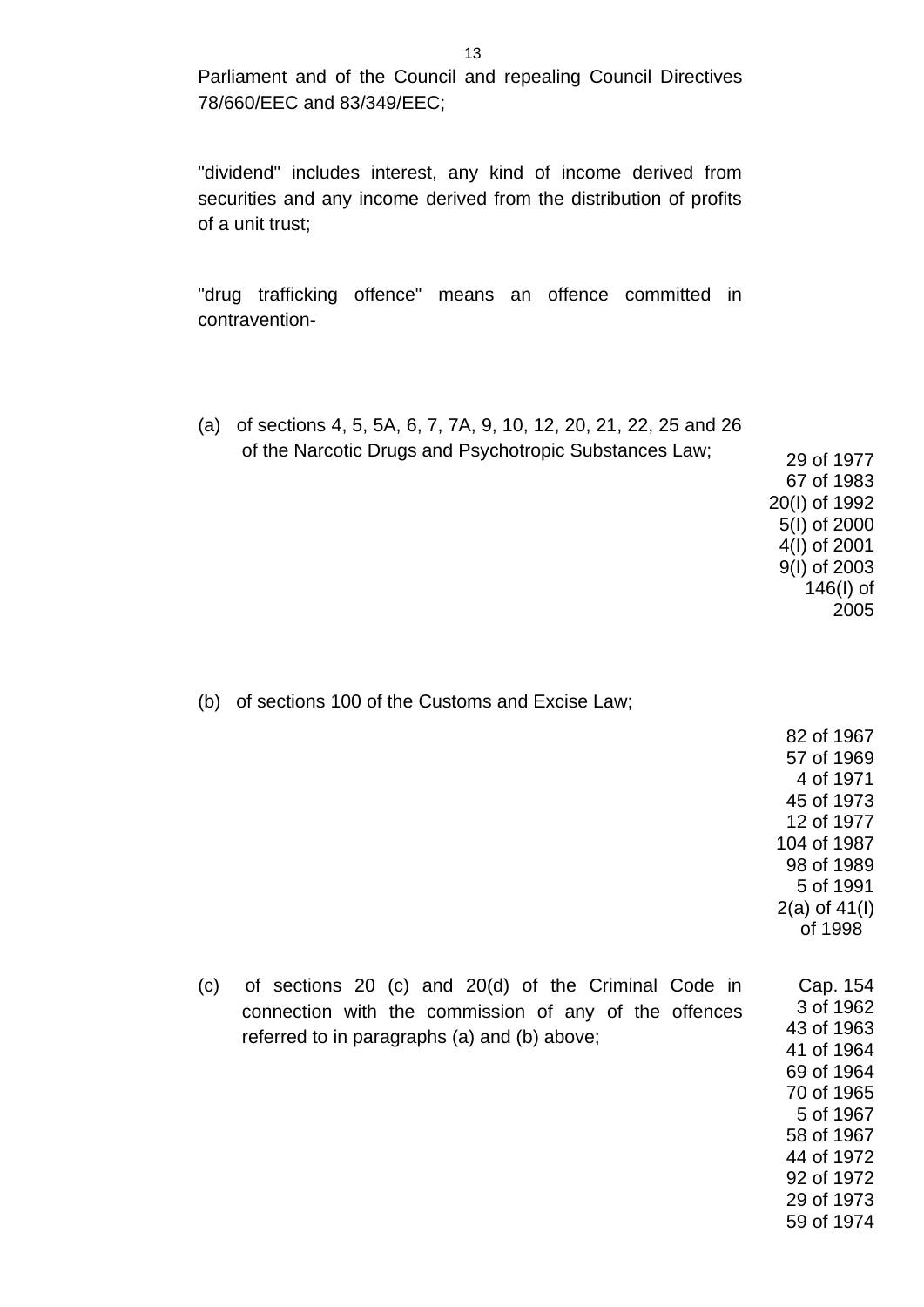3 of 1975 13 of 1979 10 of 1981 46 of 1982 86 of 1983 186 of 1986 111 of 1989 236 of 1991 6(I) of 1994 3(I) of 1996 99(I) of 1996 36(I) of 1997 40(I) of 1998 45(I) of 1998 15(I) of 1999 37(I) of 1999 38(I) of 1999 129(I) of 1999 30(I) of 2000 43(I) of 2000 77(I) of 2000 162(I) of 2000 169 (I) of 2000

- (d) of section 370 of the Criminal Code in connection with the commission of any of the offences referred to in paragraph (a) and (b) above;
- (e) of section 371 of the Criminal Code in connection with the commission of any of the offences referred to in paragraph (a) above;

"Electronic money issuer" has the meaning given to the term by section 2 of the Electronic Money Law. 83(1) of 2012

"Electronic Money" has the meaning given to the term by section 2 of the Electronic Money Law.

"EU Directive" means an act of the European Union entitled 'Directive 2015/849 of the European Parliament and of the Council of 20 May 2015 relating to the prevention of the use of

**Official** Gazette EU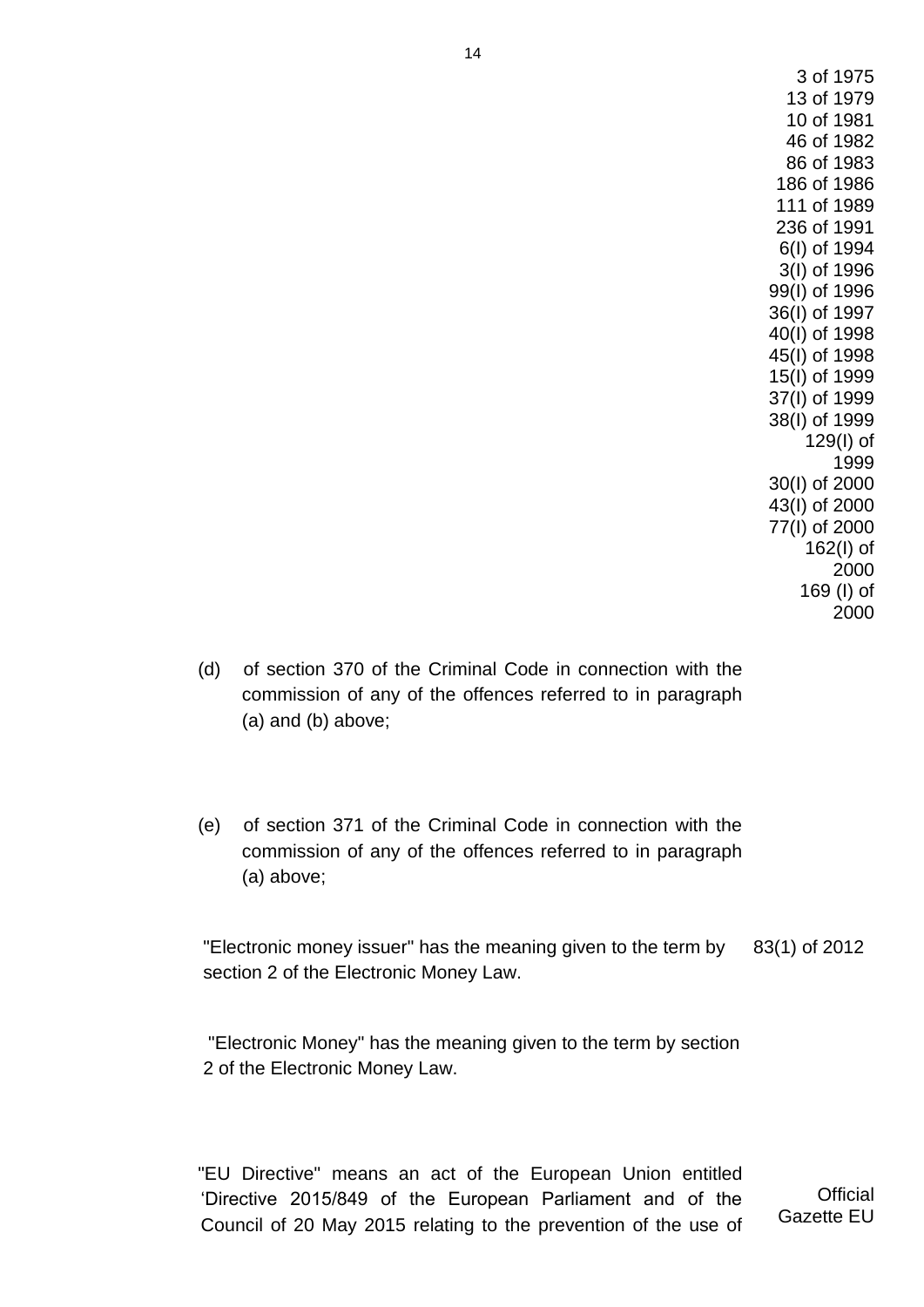the credit and financial system for money laundering and financing of terrorism, the amendment of regulation (EU) number 648/2012 of the European Parliament and of the Council, and repealing directive 2005/60/EC of the European Parliament and of the Council and directive 2006/70/EC of the Commission.

"European Supervisory Authorities" or "ESA" means –

- (a) The European Banking Authority, established under the provisions of the European Union act titled "Regulation (EU) No 1093/2010 of the European Parliament and of the Council of 24 November 2010 establishing a European Supervisory Authority (European Banking Authority), amending Decision No 716/2009/EC and repealing Commission Decision 2009/78/EC", **Official** Gazette of the EU: L331 15.12.2010 p. 12
- (b) The European Insurance and Occupational Pensions Authority) (EIOPA), established under the provisions of the European Union act titled "Regulation (EU) No 1094/2010 of the European Parliament and of the Council of 24 November 2010 establishing a European Supervisory Authority (European Insurance and Occupational Pensions Authority), amending Decision No 716/2009/EC and repealing Commission Decision 2009/79/EC", **Official** Gazette of the EU: L331 15.12.2010 p. 48.
- (c) And the European Securities and Markets Authority, established under the provisions of the European Union act titled "Regulation (EU) No 1095/2010 of the European Parliament and of the Council of 24 November 2010 establishing a European Supervisory Authority (European Securities and Markets Authority), amending Decision No 716/2009/EC and repealing Commission Decision 2009/77/EC;

**Official** Gazette of the EU: L331 15.12.2010 p. 84.

"financial institution" means:

(a) an undertaking other than a credit institution, which carries out one or more of the activities listed in points (2) to (12), (14) and (15) of Annex IV of the Business of Credit Institutions Law, including the activities of currency exchange offices (bureaux de

38(l) of 2016 88(l) of 2017

L141 p. 73 5.6.2015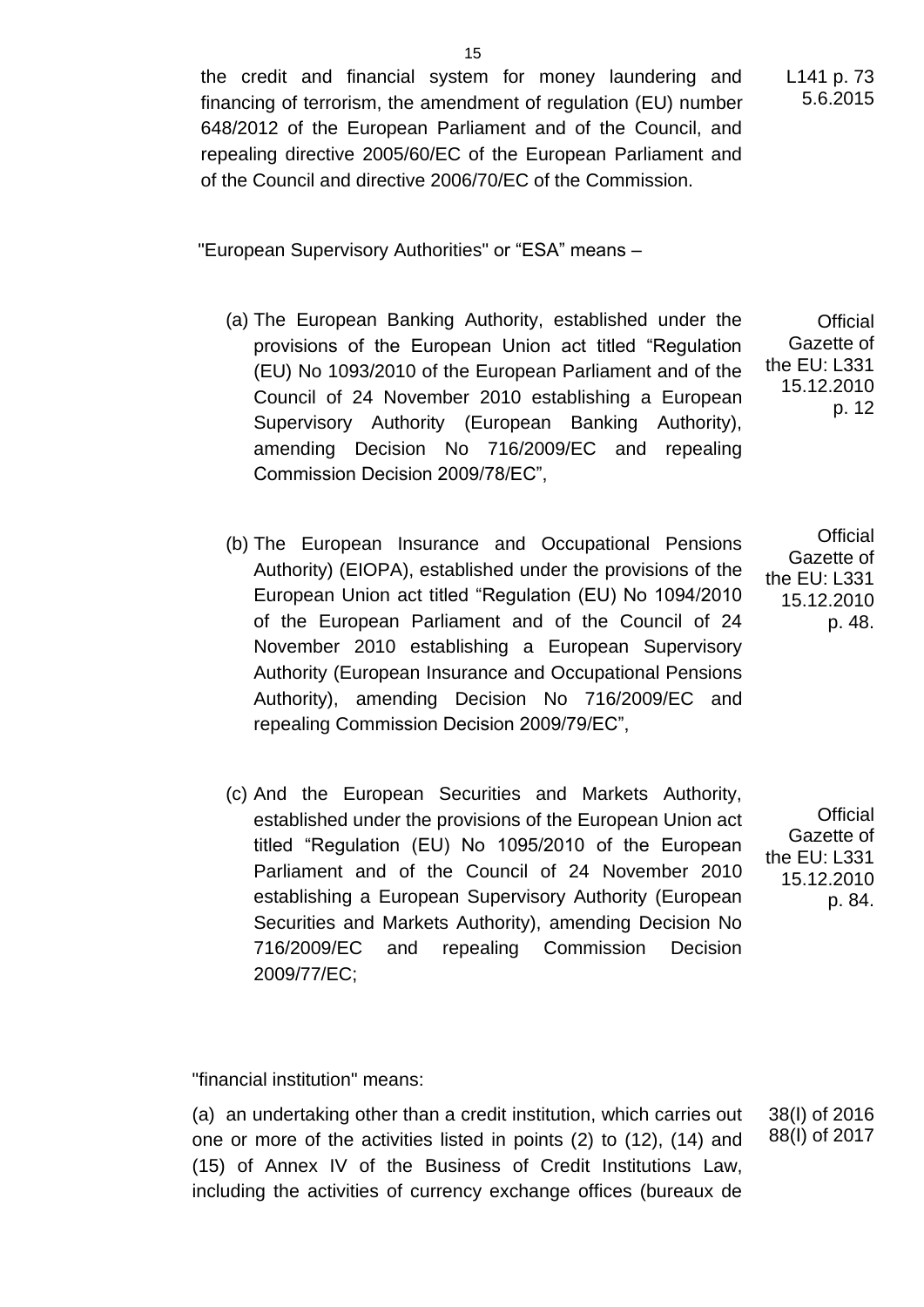change);

(b) an insurance or reinsurance undertaking within the meaning given to the term by section 2 of the Insurance and Reinsurance Business and Other Related Issues Law, insofar as it carries out life assurance activities covered by the scope of the said Law;

(c) an investment firm or IF within the meaning given to the term by section 2(1) of the Investment Services and Activities and Regulated Markets Law;

(d) a collective investment undertaking marketing its units or shares;

(e) an insurance or reinsurance intermediary within the meaning given to the term by section 356 of the Insurance and Reinsurance and Other Related Issues Law where it acts with respect to life insurance and other investment-related services,

(f) branches, of any of the financial institutions as referred to in points (a) to (e), when they are in Cyprus, whether their head office is situated in a Member State or in a third country;

"government stocks" includes development bonds, short term government bonds without interest, saving bonds and any other security issued in the name of a specific person but does not include a saving bond or any other security which is not issued to the bearer;

"gambling services" means a service which involves wagering a stake with monetary value in games of chance, including those with an element of skill such as lotteries, casino games, poker games and betting transactions that are provided at a physical location, or by any means at a distance, by electronic means or any other technology for facilitating communication, and at the individual request of a recipient of services;

"Group" means a group of undertakings which consists of a parent undertaking, its subsidiaries, and the entities in which the parent undertaking or its subsidiaries hold a participation, as well as undertakings linked to each other by a relationship within the meaning of Article 22 of Directive 2013/34/EU;

"high risk third country" means a third country, designated by the Commission pursuant to the provisions of section 9 (2) of the

144(Ι) of 2007 106(Ι) of 2009 141(I) of 2012 154(Ι) of 2012 193(Ι) of 2014 81(I) of 2016 87(Ι) of 2017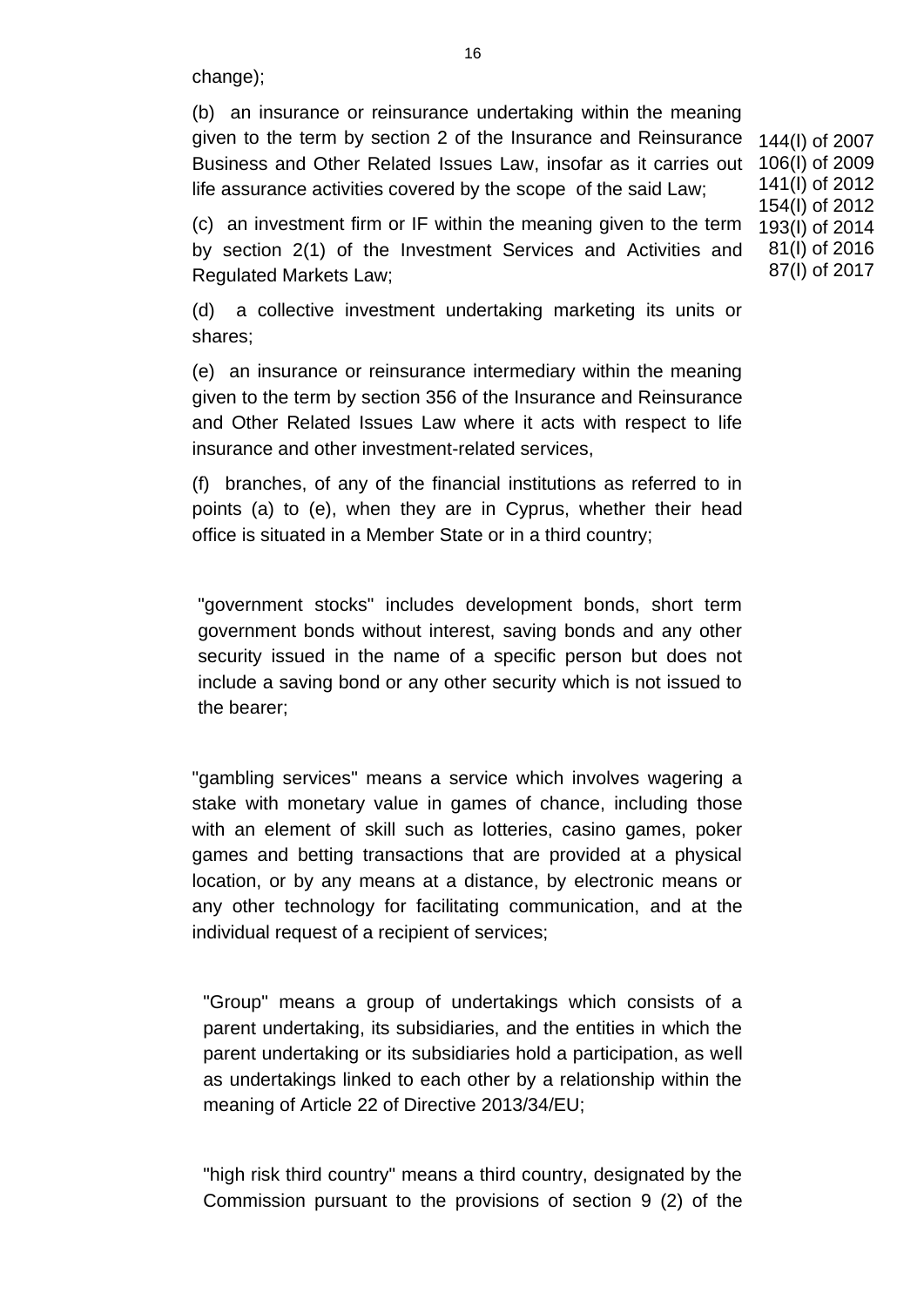Directive of the EU by the issuance of acts by way of derogation, which presents strategical shortcomings in its national system for combating money laundering and terrorist financing which are considered as important threats for the financial system of the European Union, and a third country, which is categorised by the obliged entities as high risk in accordance with the risk assessment foreseen by section 58A.

"illegal activities" means the predicate offences mentioned in section 5.

"immovable ownership or property" has the same meaning as in the Immovable Property (Tenure, Registration and Valuation) Law;

Cap. 224 A3 of 1960 78 of 1965 10 of 1966 75 of 1968 51 of 1971 2 of 1978 16 of 1980 23 of 1982 68 of 1984 82 of 1984 86 of 1985 189 of 1986 12 of 1987 74 of 1988 117 of 1988 43 of 1990 65 of 1990 30(I) of 1992 90(I) of 1992 6(I) of 1993 58(I) of 1994 40(I) of 1996 31(I) of 1998

"information" means any form of written or oral information or documents and includes information which may be registered in a computer;

"instrumentalities" means any property used or intended to be used, in any manner, wholly or in part, to commit a prescribed offence;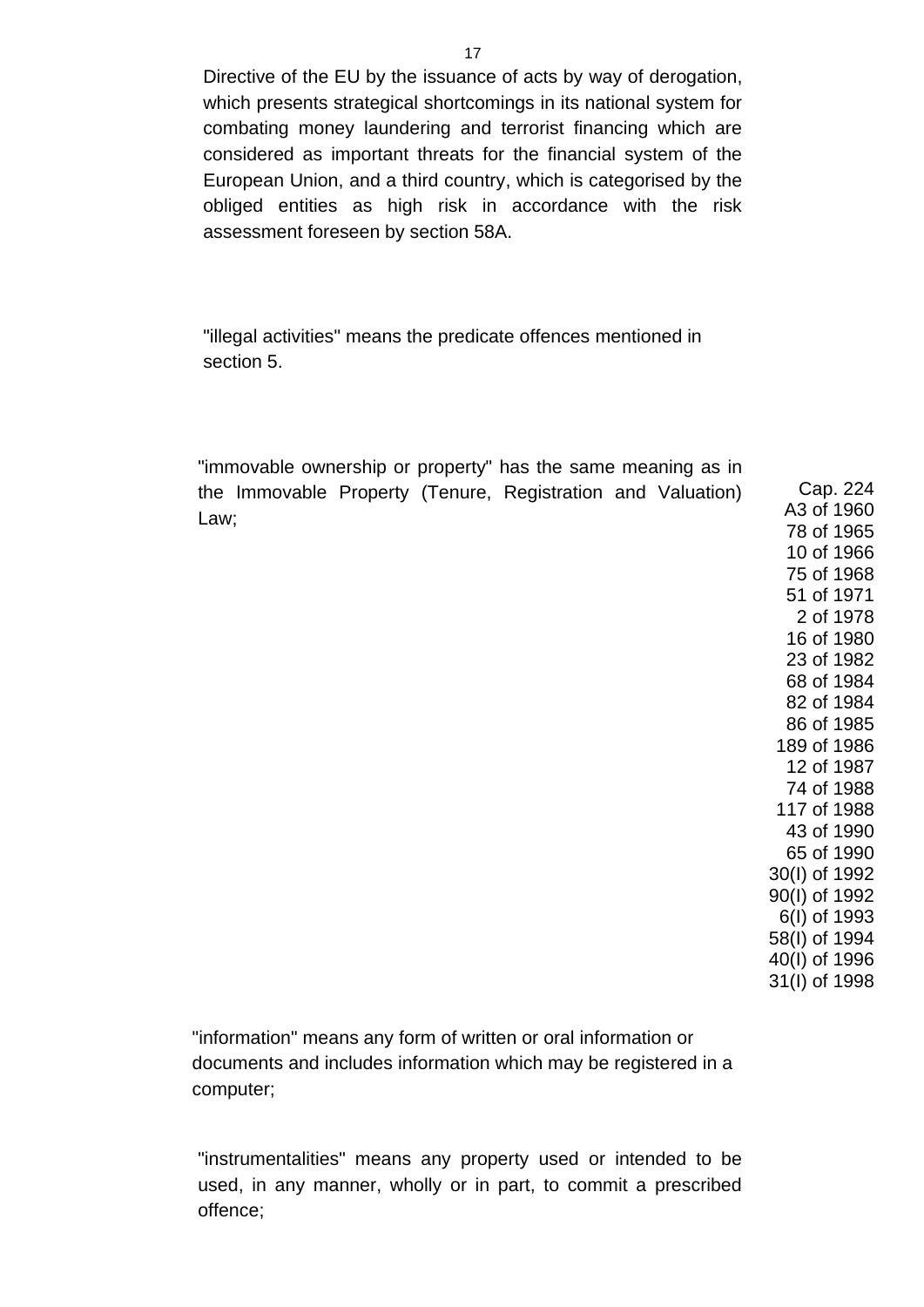"laundering offences" (or money laundering offences as known internationally) means the offences referred to in section 4;

"movable property or movables" means any property which is not immovable;

"obliged entity" means any of the entities mentioned in section 2A.

"proceeds" means any economic advantage derived directly or indirectly from a criminal offence; it may consist of any form of property and includes any subsequent reinvestment or transformation of direct proceeds and any valuable benefits;

"payment service provider" has the meaning given to the term by  $3(a)$  of 13(I) of section 2 of the Payment Services Law. 2018 128(I) of 2009 52(I) of 2010

"person" means natural or legal person.

"politically exposed person" means a natural person who is or 3(xiv) of 13(I) who has been entrusted with prominent public functions in the of 2018Republic or in another country, an immediate close relative of such person as well as a person known to be a close associate of such person:

Provided that, for the purpose of the present definition, 'prominent public function' means any of the following public functions:

(a) heads of State, heads of government, ministers and deputy or assistant ministers;

- (b) members of parliament or of similar legislative bodies;
- (c) members of the governing bodies of political parties;
- (d) members of supreme courts, of constitutional courts or of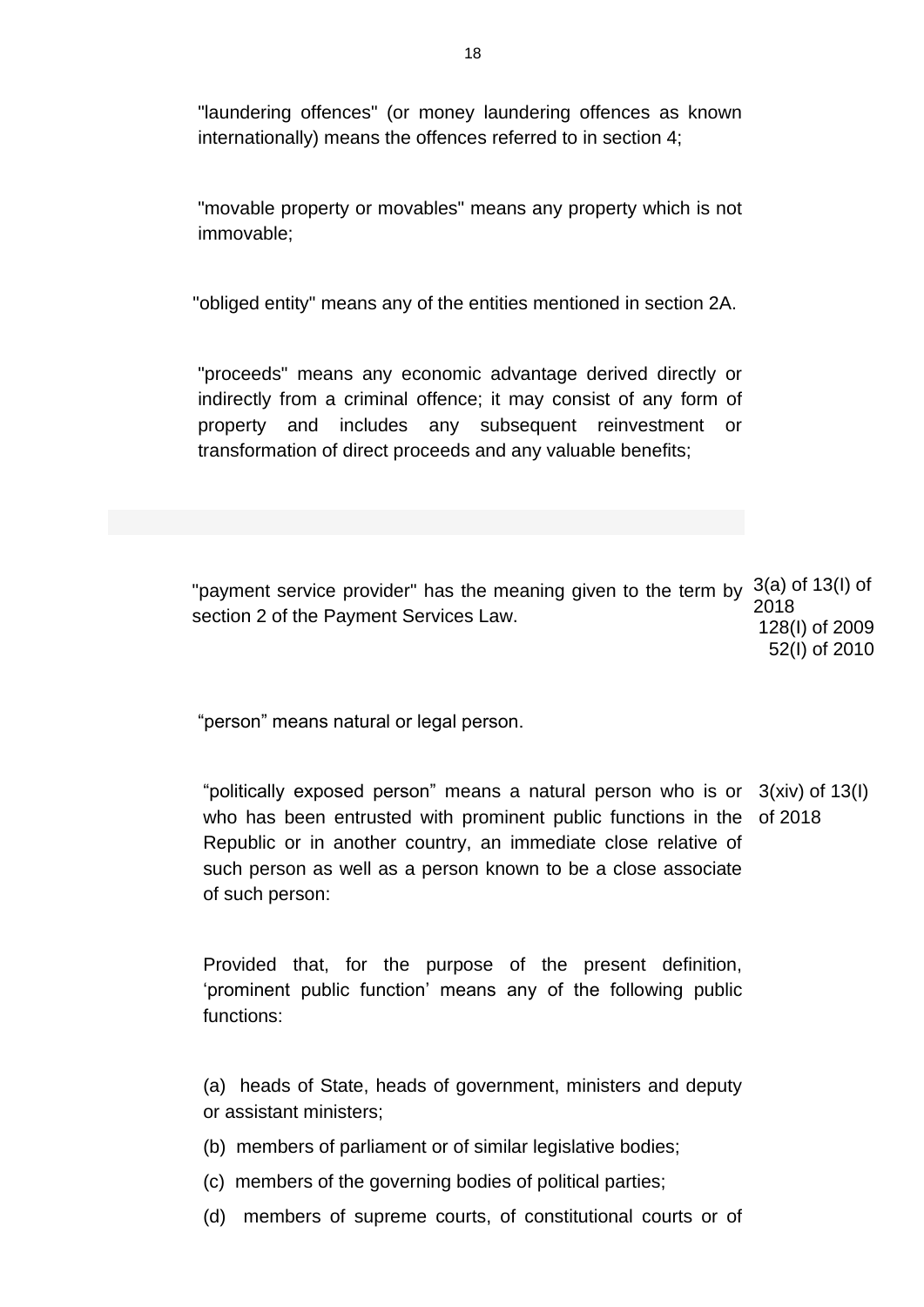other high-level judicial bodies, the decisions of which are not subject to further appeal, except in exceptional circumstances;

(e) members of courts of auditors or of the boards of central banks;

(f) ambassadors, chargés d'affaires and high-ranking officers in the armed forces;

(g) members of the administrative, management or supervisory bodies of State-owned enterprises;

(h) directors, deputy directors and members of the board or equivalent function of an international organisation;

(i) mayor:

Provided further that no public function referred to in points (a) to (i) shall be understood as covering middle-ranking or more junior officials;

Provided furthermore that "close relatives of a politically exposed person" includes the following:

(a) the spouse, or a person considered to be equivalent to a spouse, of a politically exposed person;

(b) the children and their spouses, or persons considered to be equivalent to a spouse, of a politically exposed person;

(c) the parents of a politically exposed person;

Provided even furthermore that 'persons known to be close associates of a politically exposed person' means natural person:

(a) who is known to have joint beneficial ownership of legal entities or legal arrangements, or any other close business relations, with a politically exposed person;

(b) who has sole beneficial ownership of a legal entity or legal arrangement which is known to have been set up for the de facto benefit of a politically exposed person.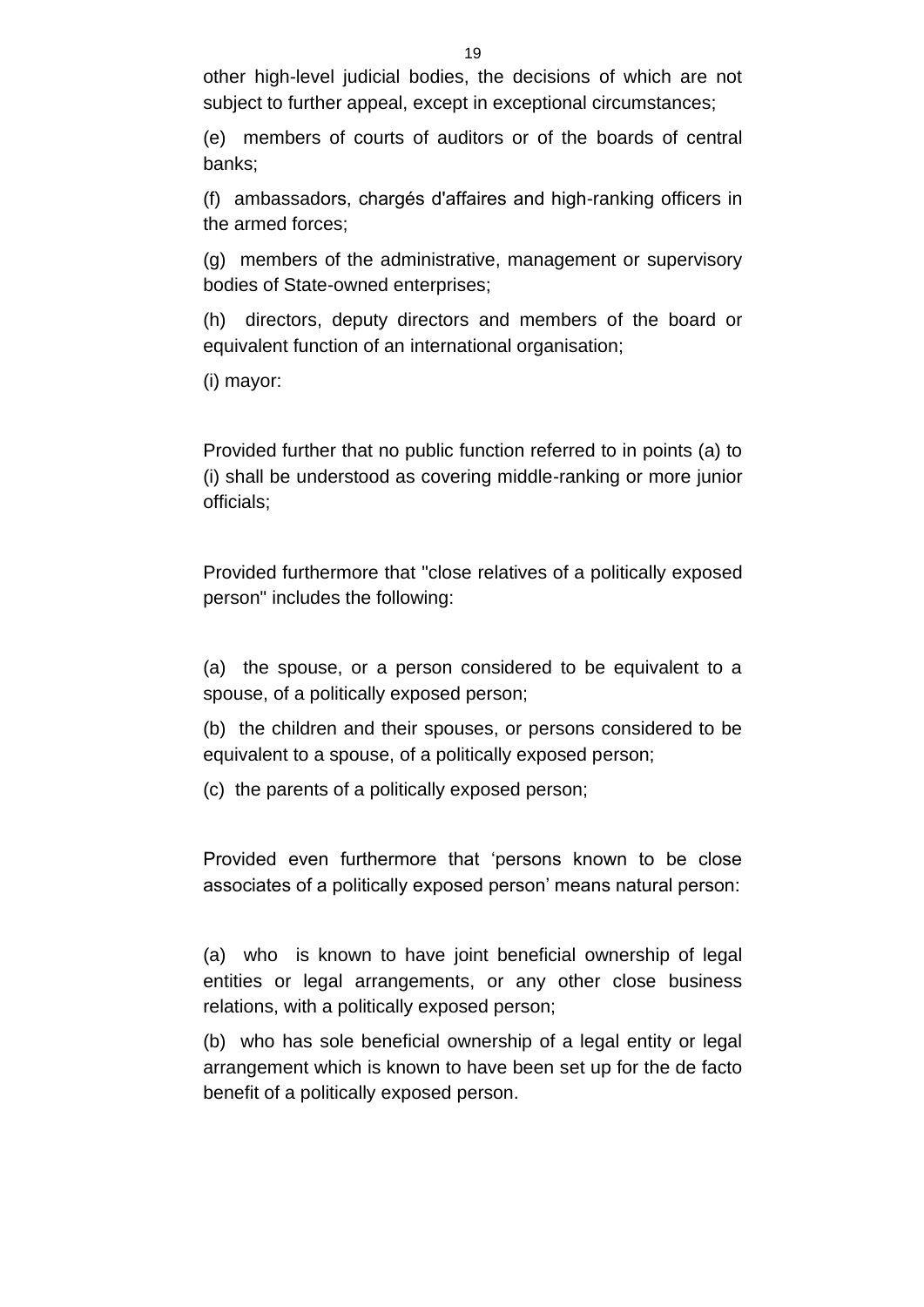$20$ 

"predicate offence" means the offences referred to in section 5;

"prescribed offences" means the offences referred to in section 3;

"proceeds" means any kind of property or economic benefit which has been generated directly or indirectly from the commission of illegal activities and includes every subsequent reinvestment or conversion of direct products and every substantial gain.

"property" means assets of any kind, whether corporeal or incorporeal, movable assets including cash, immovable assets, tangible or intangible, and legal documents or instruments in any form including electronic or digital, evidencing title to or an interest in such asset.

" Regulation (EU) 2015/847" means the act of the European Union entitled Regulation (EU) 2015/847 of the European Parliament and of the Council of 2 May 2015 on the information to accompany transfers of funds and repealing Regulation (EC) No. 1781/2006.

**Official** Gazette EU L141 p. 1 5.6.2015

"Republic" means the Republic of Cyprus;

"Restraint" means the temporary prohibition on transfer, destruction, conversion, disposal or movement of property or the temporary undertaking of the safekeeping or control of the property;

"Supervisory Authorities" means the authorities established under section 59;

" shell bank" means a credit institution or financial institution, or an institution that carries out activities equivalent to those carried out by credit institutions and financial institutions, incorporated in a jurisdiction in which it has no physical presence, involving meaningful mind and management, and which is unaffiliated with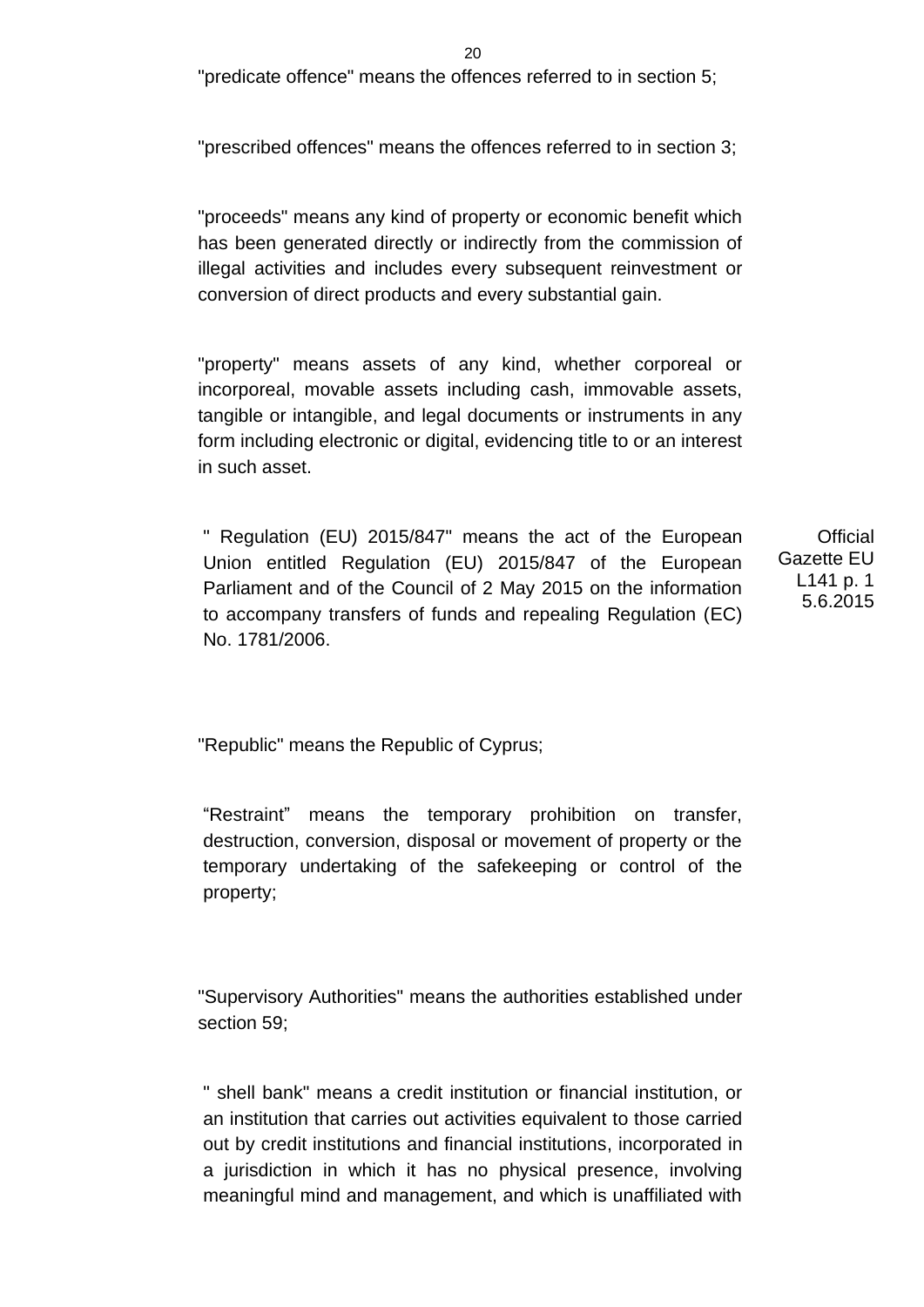a regulated financial group.

.

"senior management official" means an officer or employee of an obliged entity with sufficient knowledge of the obliged entity's money laundering and terrorist financing risk exposure and sufficient seniority to take decisions affecting its risk exposure:

Provided that the 'senior management official' need not be a member of the board of directors of the obliged entity.

"occasional transaction" means any transaction other than a transaction which is carried out during the duration of a business relationship.

"terrorist financing" means the provision or gathering of funds by any means, directly or indirectly, with the intention to use such funds or knowing that they will be used in whole or in part for the commission of an offence within the meaning given to the term by section 4 of the International Convention for the Suppression of the Financing of Terrorism (Ratification and Other Provisions) Law and by sections 5 to 13 of the Combating of Terrorism Law.

29(III) of 2001 18(III) of 2005 110(I) of 2010 94(Ι) of 2017

"Third country" means a country not a member of the European Union or contracting party to the agreement of the European Economic Area signed in Porto on the 2<sup>nd</sup> of May 1992 and was adjusted with the Protocol signed in Brussels on 17 May 1993, as amended.

"Trust" means a written legal arrangement with which the settlor transfers property to one or more trustees who hold it for the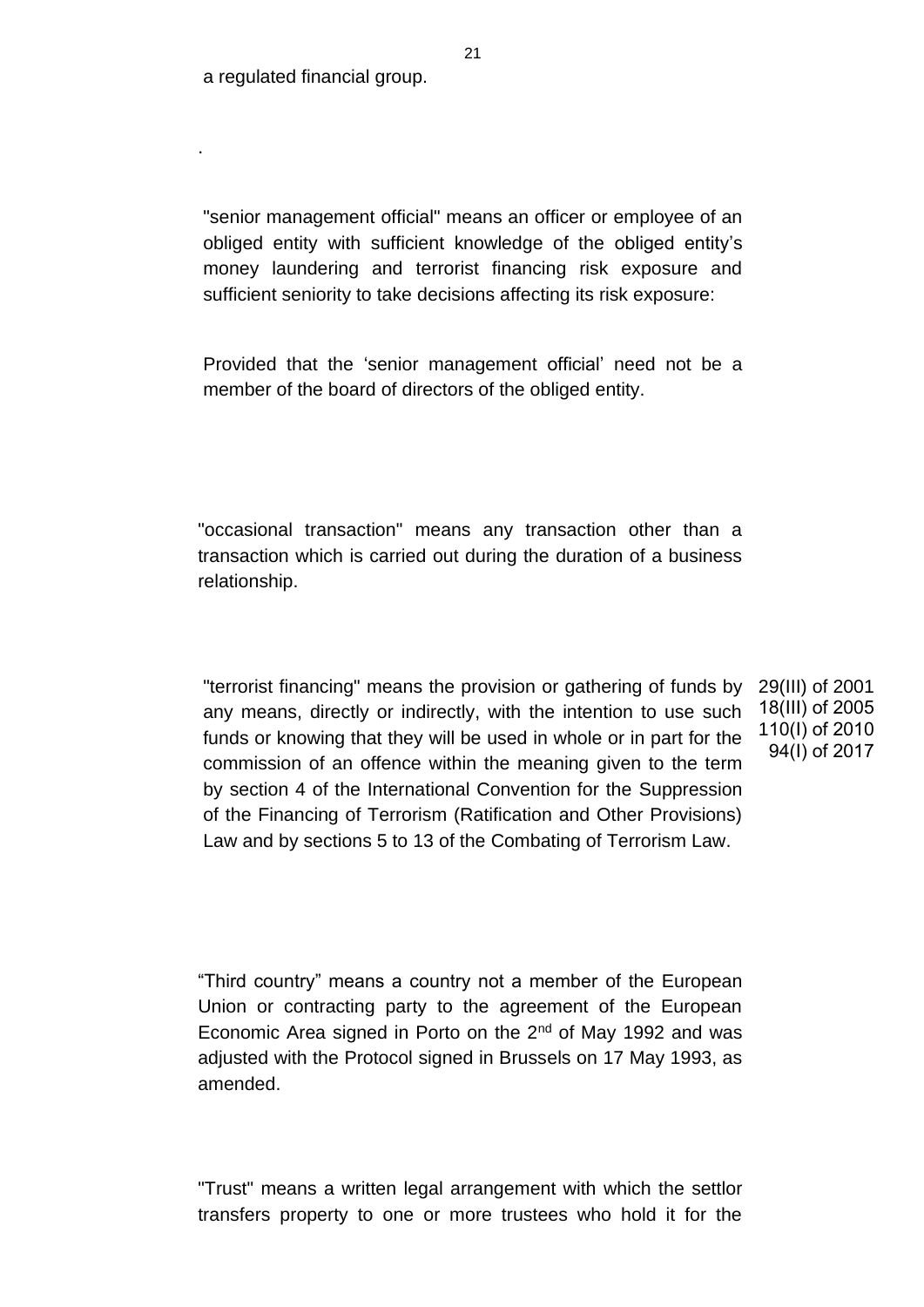benefit of one or more persons/beneficiaries.

"Unit" means the Unit for Combating Money Laundering established under section 54;

"unit trusts" means any trust established for the purpose or having the effect of providing for persons having funds available for investment facilities the right of participation as beneficiaries under the trust in any profits or income arising from the acquisition, management or disposal of any property whatsoever;

(2) The words and phrases set out in the first column are interpreted in the sections of this Law set out in the second column:

| Appeal                                  | 37             |
|-----------------------------------------|----------------|
| Charging order                          | 15             |
| Company                                 | 21             |
| <b>Confiscation order</b>               | 8              |
| <b>External order</b>                   | 37             |
| Family of the accused                   | 49             |
| Financial position of the accused       | 49             |
| Freezing order                          | 32             |
| Information                             | 44             |
| Interference with property              | 14             |
| Making a gift                           | 13             |
| Order for sale of bonds                 | 18             |
| Order for the disclosure of information | 45             |
| Pecuniary penalty                       | 8(2)           |
| <b>Preferential debts</b>               | 13             |
| Privileged information                  | 44             |
| Proceeds of prescribed offence          | $\overline{7}$ |
| Prohibited gift                         | 13             |
| Realizable property                     | 13             |
| <b>Restraint order</b>                  | 14             |
| Value of gift                           | 13             |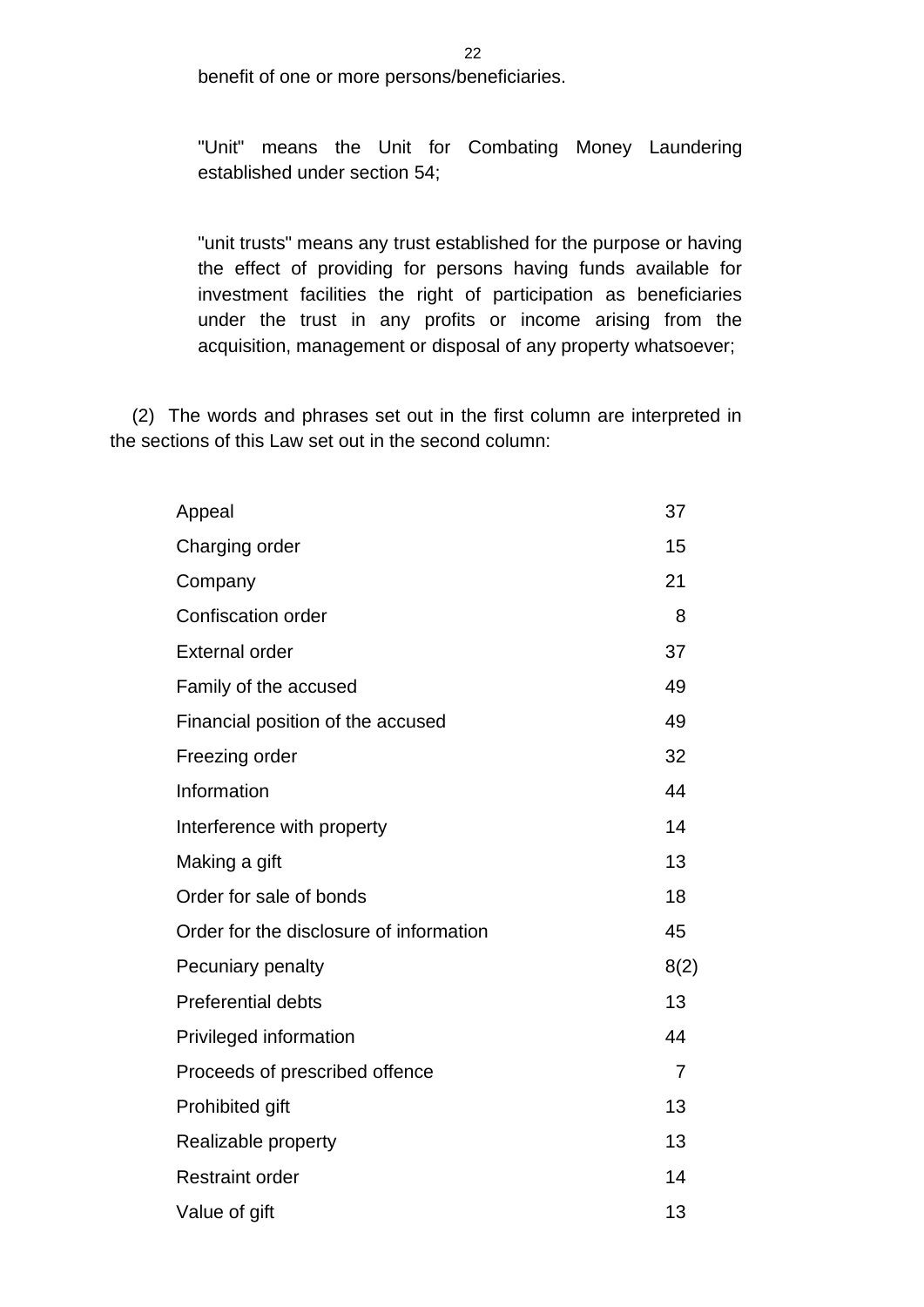(3) References in this Law to offences include offences committed before the commencement of this Law, but the courts have no obligation to exercise any of the powers conferred on them by this Law in connection with a criminal case for the commission of a prescribed offence instituted before the commencement of this Law.

23

2.A. The provisions of the present Law apply to the following persons:

- (a) Credit institution;
- (b) Financial institution;
- (c) Any of the following natural or legal persons in the exercise of their professional activities:
	- (i) Auditor, external accountant and tax advisor;
	- (ii) Independent legal professional, when it participates, whether acting on behalf of a client in a financial or real estate transaction, or by assisting in the planning or carrying out of a transaction for its client concerning the-
		- (aa) buying and selling of real property or business entities;
		- (bb) managing of client money, securities or other assets;

(cc) opening or management of bank, savings or securities accounts;

(dd) organisation of contributions necessary for the creation, operation and management of companies;

(ee) creation, operation or management of trusts, companies, foundations or similar structures;

- (d) Natural or legal person not already covered under paragraph (c) offering the following services to trusts or companies:
	- (i) the formation of companies or other legal persons;

(ii) acting as, or arranging for another person to act as, a director or secretary of a company, a partner of a partnership, or a similar position in relation to other legal persons;

(iii) providing a registered office, business address, correspondence or administrative address and other related services for a company, a partnership or any other legal person or arrangement;

(iv) acting as, or arranging for another person to act as, a trustee

2(b) of 41(I) of 1998 **Obliged Entities**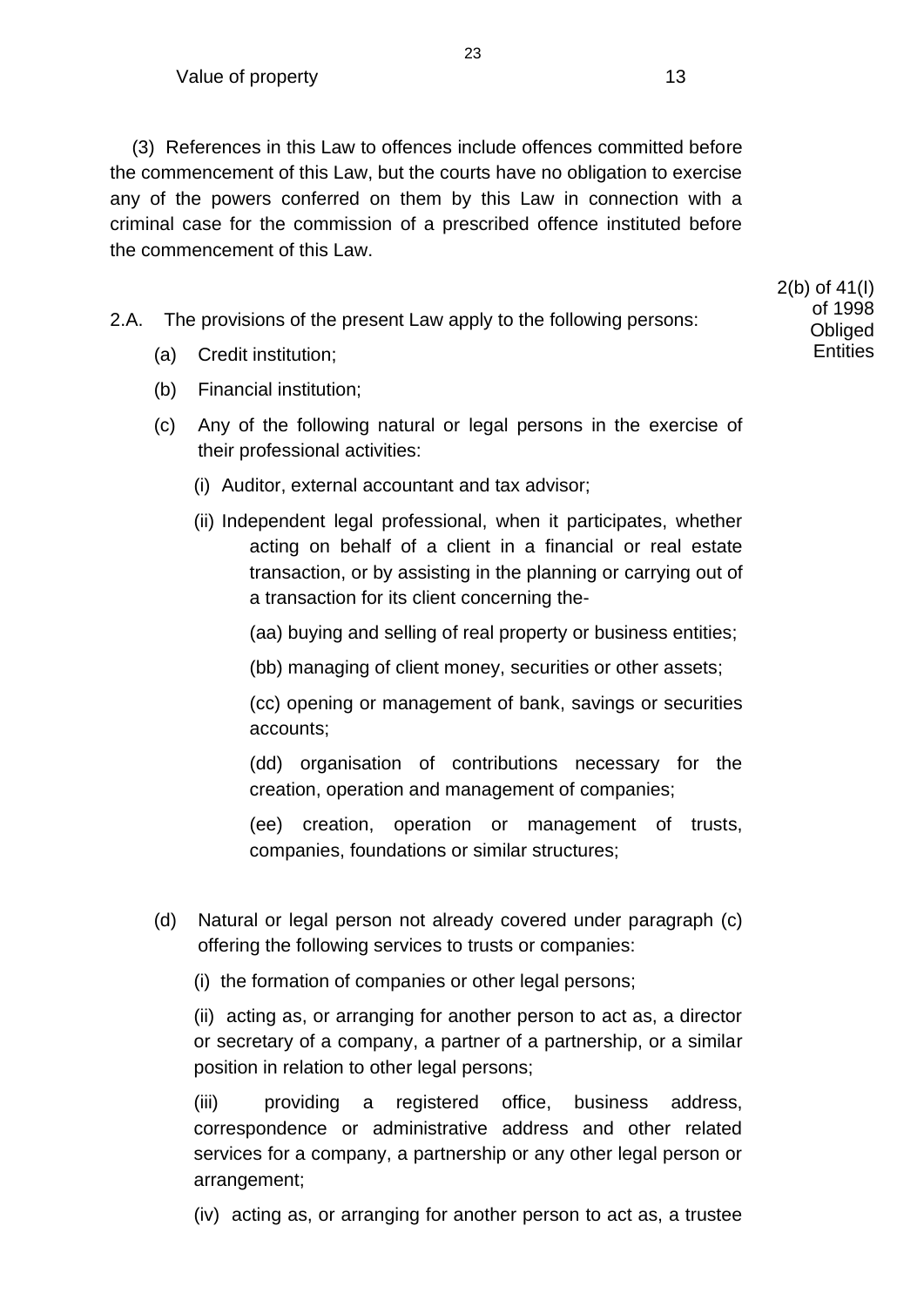or a trustee of express trusts or a similar legal arrangement;

(v) holding the shareholding capital of corporate entities and registering such shareholder in the respective registers of registered shareholders on behalf of or on account of third parties, other than a company listed on a regulated market that is subject to disclosure requirements in accordance with European Union law or subject to equivalent international standards, or ensures that other person exercises respective duties; and

(vi) any of the services or activities specified in section 4 of the Regulation of Administrative Service Providers and Related Issues Law.

- (e) estate agents;
- (f) providers of gambling services, as provided in the relevant laws of the Republic∙
- (g) casino, which falls under the scope of the Law Regulating the operation and Supervision of casino;
- (h) a person trading in goods, if the payment is made or collected in cash and it concerns an amount equal to or greater than ten thousand euro (€10.000), regardless of whether the transaction is carried out in a single operation or in several operations which appear to be linked.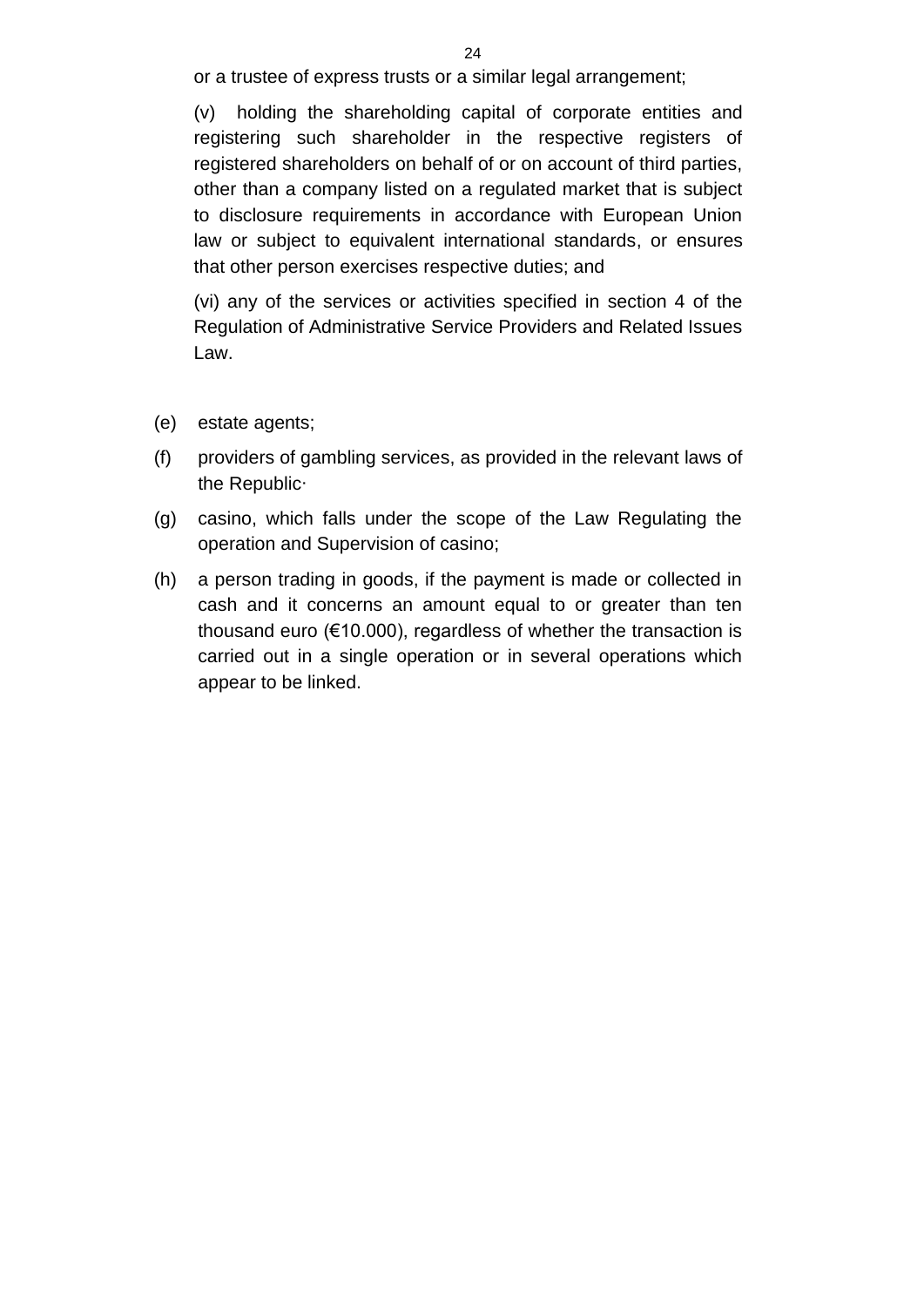3. This Law shall have effect in relation to the offences referred to below Prescribed and which for the purposes of this Law shall be referred to as prescribed offences. offences:

- (a) laundering offences;
- (b) predicate offences.

4.-(1) Every person who- Laundering

offences.

(a) knows or b) ought to have known that any kind of property constitutes proceeds from the commission of illegal activities, carries out the following activities:

- (i) converts or transfers or removes such property, for the purpose of concealing or disguising its illicit origin or of assisting in any way any person who is involved in the commission of the predicate offence to carry out any of the above actions or acts in any other way in order to evade the legal consequences of his actions;
- (ii) conceals or disguises the true nature, the source, location, disposition, movement of and rights in relation to, property or ownership of this property;
- (iii) acquires, possesses or uses such property;
- (iv) participates in, associates, co-operates, conspires to commit, or attempts to commit and aids and abets and provides counselling or advice for the commission of any of the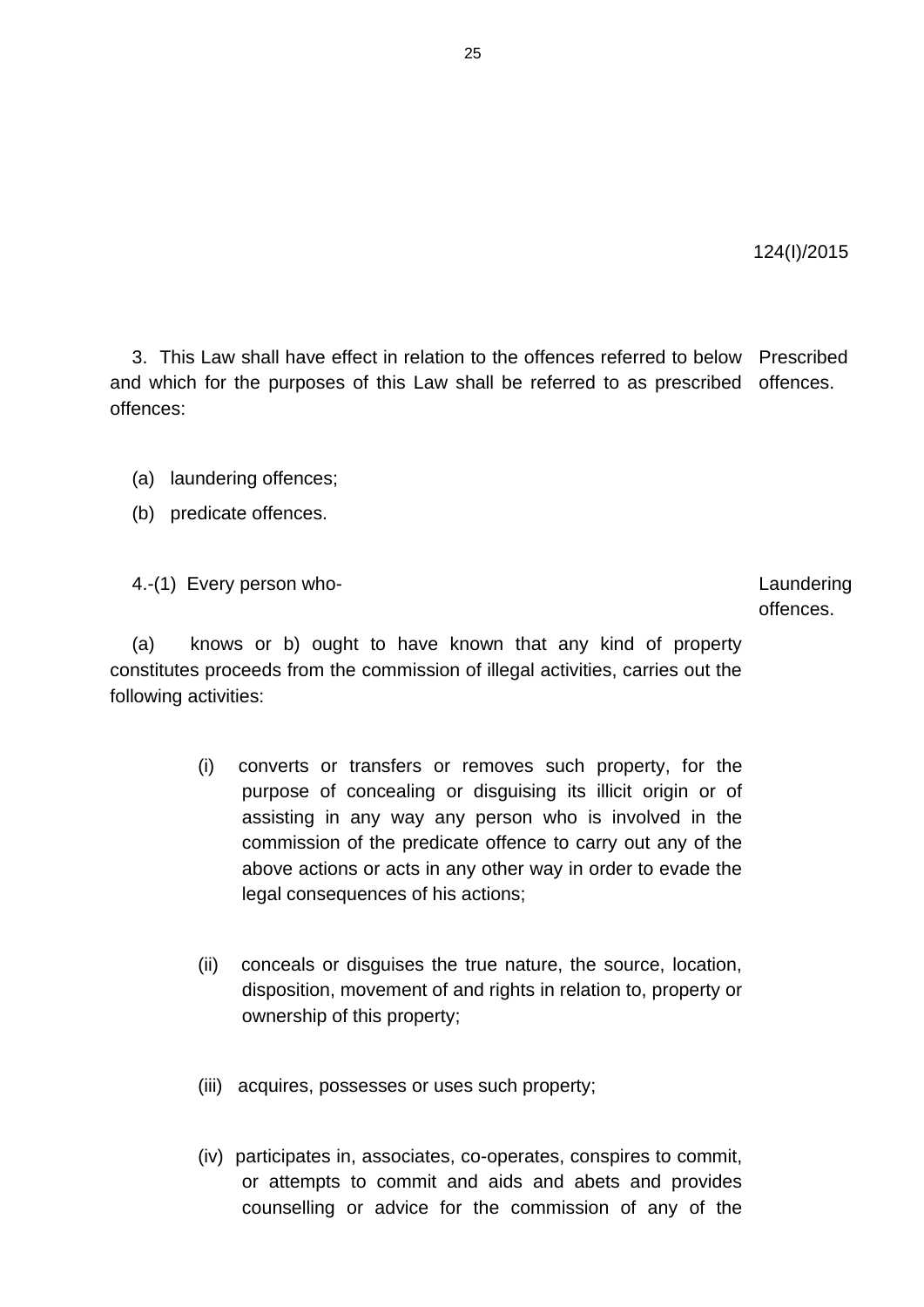offences referred to above;

(v) provides information in relation to investigations that are carried out for laundering offences for the purpose of enabling the person who acquired a benefit from the commission of a predicate offence to retain the proceeds or the control of the proceeds from the commission of the said offence,

commits an offence punishable by fourteen years' imprisonment or by a pecuniary penalty of up to Euro 500.000 or by both of these penalties in the case of (a) above and by five years' imprisonment or by a pecuniary penalty of up to Euro 50.000 or by both in the case of (b) above.

- (2) For the purposes of subsection (1)-
- (a) it shall not matter whether the predicate offence is subject to the jurisdiction of the Cyprus Courts or not;
- (b) a laundering offence may be committed by the offenders of a predicate offence as well;
- (c) the knowledge, intention or purpose which are required as elements of the offences referred to in subsection (1) may be inferred from objective and factual circumstances;
- (d) No previous or simultaneous conviction for a predicate offence is required, from which the proceeds were derived;
- (e) the identity of the person who committed the predicate offence from which the proceedswere derived, is not required to be proven.

5. Predicate offence is any offence which is defined as a criminal offence by Predicate a law of the Republic. offences.

26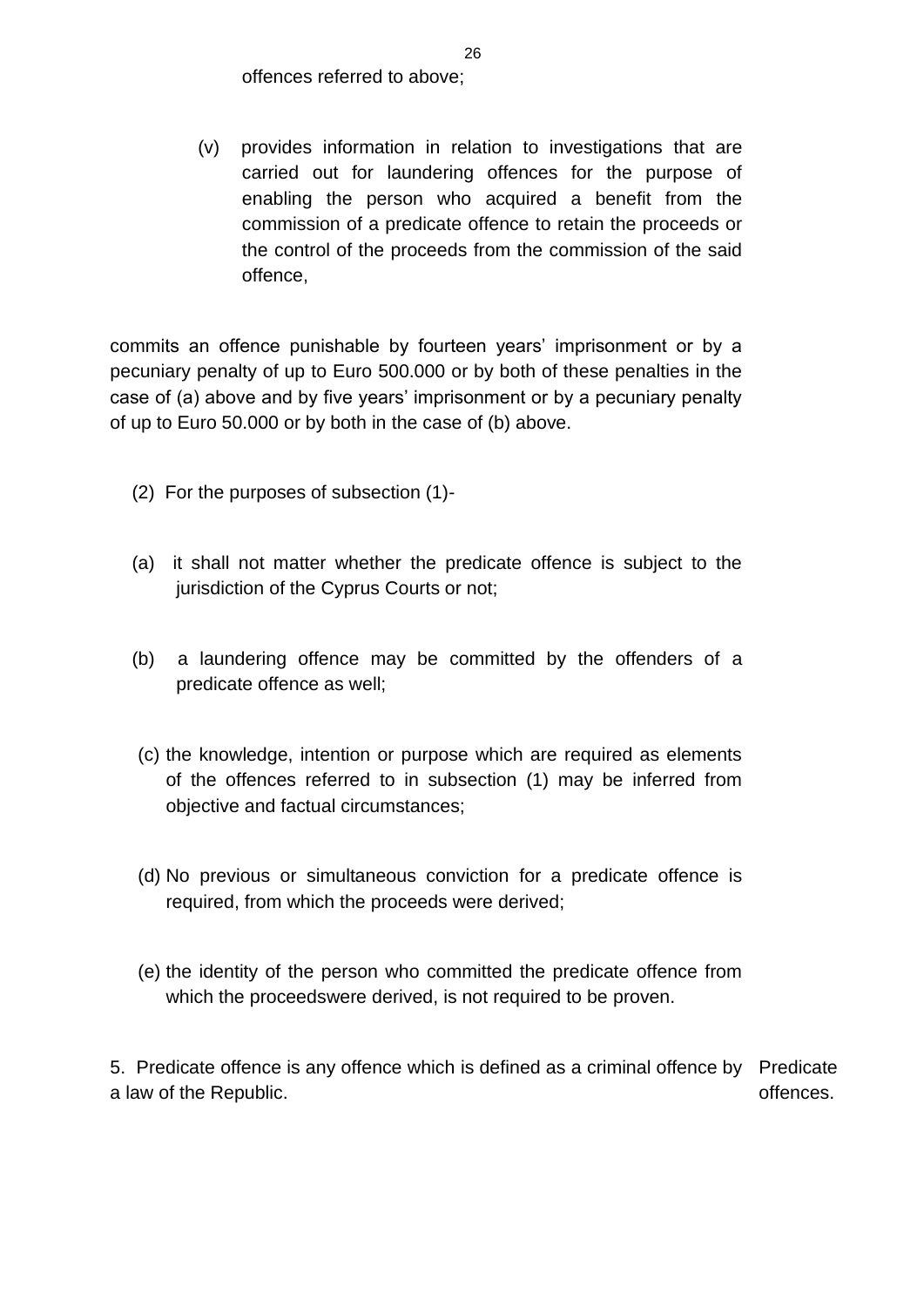#### PART II - CONFISCATION ORDERS TEMPORARY ORDERS AND OTHER MEASURES

#### A. Confiscation Orders

6.-(1) A Court which has convicted a person for a prescribed offence Inquiry in shall, before sentencing, proceed with an inquiry in order to determine whether the accused acquired any proceeds from the commission of illegal activities or a money laundering offence, by applying the procedure set out whether the in this Part of the Law or the procedure referred to in Part VI.

order to determine accused acquired proceeds.

(2) For the procedure set out in this Part to be applied, the Attorney General shall so decide by submitting a relevant application to the Court. The Court may make a confiscation order if the procedure under this Part is applied or impose a corresponding pecuniary penalty if the procedure under Part VI is applied.

7.-(1) For the purposes of this Law- and the set of the set of the Assessing

the proceeds from the commission of a predicate offence.

- (a) all payments which have been made to the accused or to any other person at any time before or after the commencement of this Law in connection with the commission of illegal activities or of a money laundering offence are deemed to be proceeds of the accused from the commission of illegal activities or the commission of a money laundering offence irrespective of whether this has been committed by the accused himself or another person.
- (b) the value of the proceeds acquired by the accused from the commission of illegal activities or of a money laundering offence is the aggregate value of payments or other rewards made to him or the product of illegal activities or of a money laundering offence or proceeds as this term is defined in section 2 of this Law.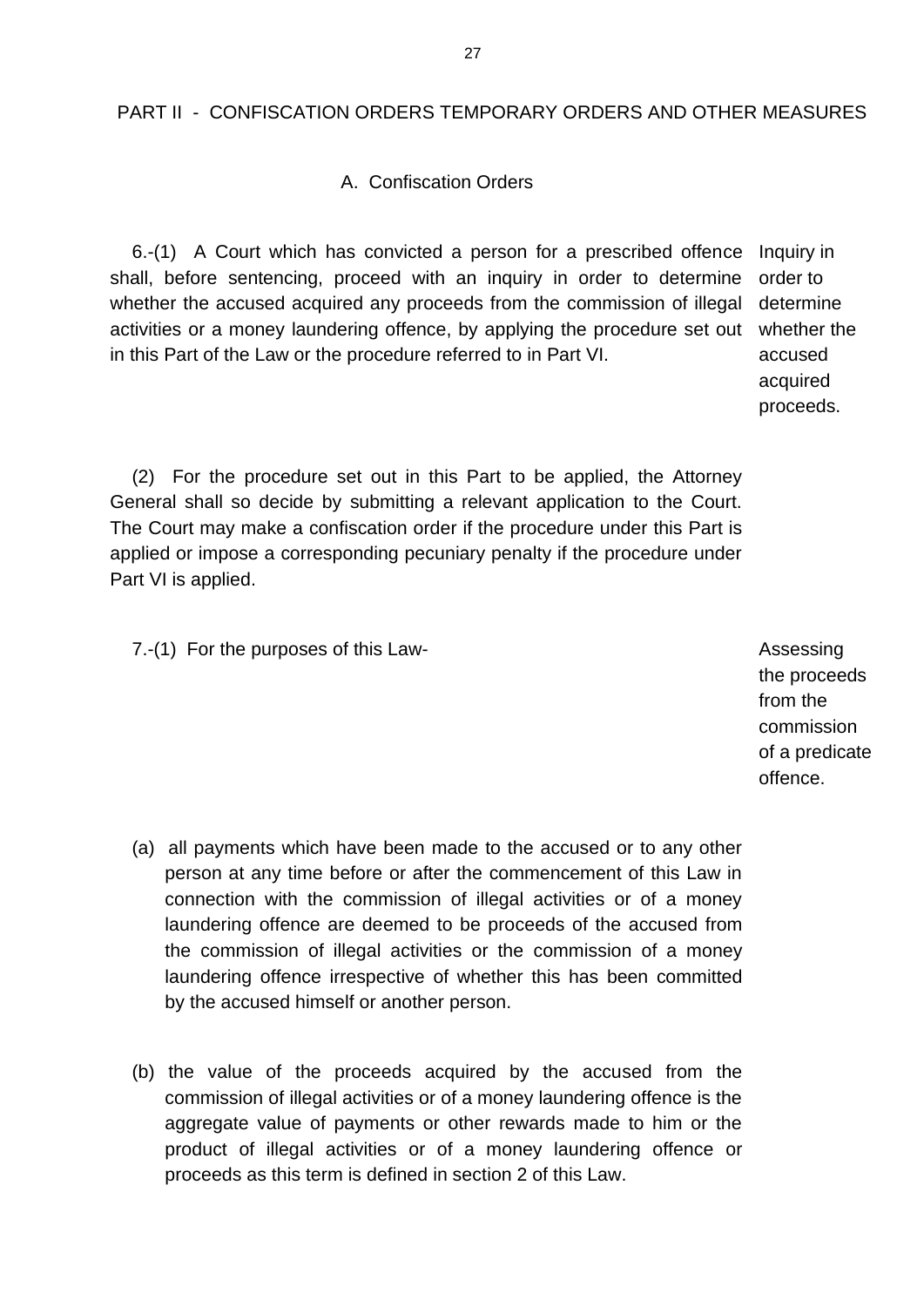(2) The Court may, for the purpose of determining whether the accused has acquired proceeds from the commission of illegal activities or of a money laundering offence and of assessing the value of these proceeds, assume, unless the contrary is proved under the circumstances of a case, that-

- (a) any property acquired by the accused after committing the said illegal activities or the said money laundering offence or transferred into his name at any time during the last six years prior to the commencement of criminal proceedings against him, constitutes proceeds, payment or reward from the commission of illegal activities or of a money laundering offence .
- (b) any expenditure incurred by the accused during the above period was met out of proceeds of the accused from illegal activities or the commission of a money laundering offence or payments or rewards made to him in connection with illegal activities or of a money laundering offence committed by him;
- (c) for the purpose of valuing such property, he received the property free of any charge or any interest of any other persons in it.

Provided that for the purposes of the present subsection, the Court may consider the specific circumstances and available evidence, including the fact that the property and/or the expenses of the accused mentioned in paragraphs (a) and (b) are disproportionate and/or not justifiable by his lawful income.

- (3) The provisions of subsection (2) shall not apply if-
- (a) it is proved that they do not apply to the accused; or
- (b) the court considers that there would be a serious risk of injustice against the accused, if they were to apply.

(4) Where the court decides not to apply the provisions of subsection (2), it shall set out the reasons for taking such a decision.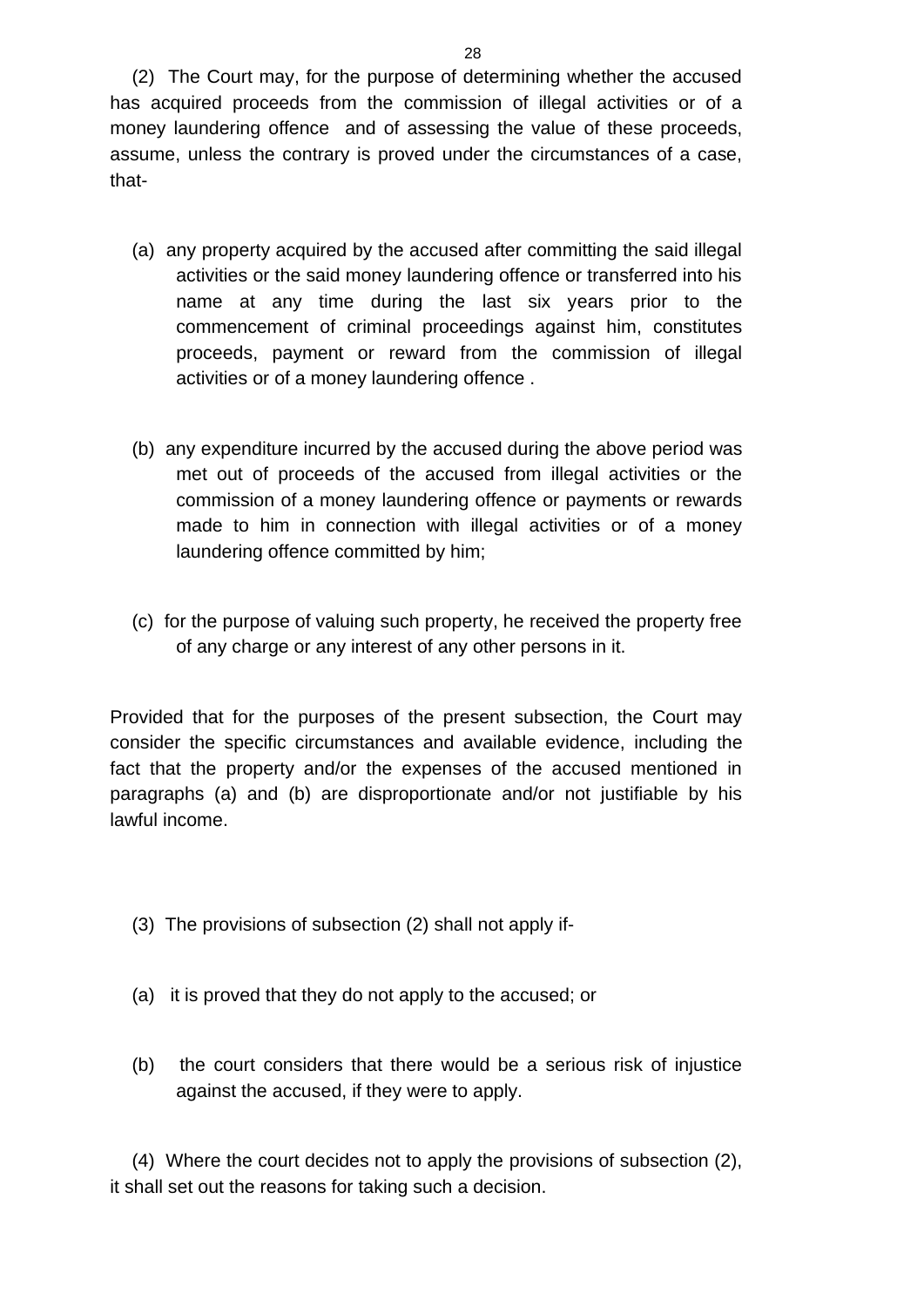(5) For the purposes of assessing the value of the proceeds acquired by the accused from the commission of illegal activities or money laundering, if a confiscation order had previously been made against him, the court shall not take into account any of his proceeds from the commission of a predicate offence that are shown to the court to have been taken into account in determining the amount referred to in the said order.

8.-(1) Where the court, after the conduct of an inquiry under this Part, Confiscation determines that the accused has acquired proceeds, it shall, before order. sentencing him for the offence for which he has been convicted or for offences which the court can take into consideration in sentencing-

- (a) make a confiscation order of the proceeds which are in the possession of the accused or a third person, as determined in subsection (1) of section 13 and/or for the recovery of the amount of proceeds in accordance with section 9 as assessed and determined under section 7;
- (b) make an order for the confiscation of instrumentalities;

and shall, thereafter, impose any of the penalties which it has the competence to impose.

(2) The making of a confiscation order is not affected by any provision in any other law limiting the power of the court in the imposition of pecuniary penalties.

(3) In the event where, as a result of a prescribed offence, the victim or the complainant in relation to such offence has claims against the person who is subject to a confiscation order, the order or its potential enforcement does not prevent the said victim or complainant from seeking compensation for their claims through civil action against the said person.

(4) (a) The Attorney General may not submit a court application for the issuance of a confiscation order if he is satisfied that the victim or the complainant has commenced a civil action against the accused in relation to damage or loss suffered by the committing of the offence.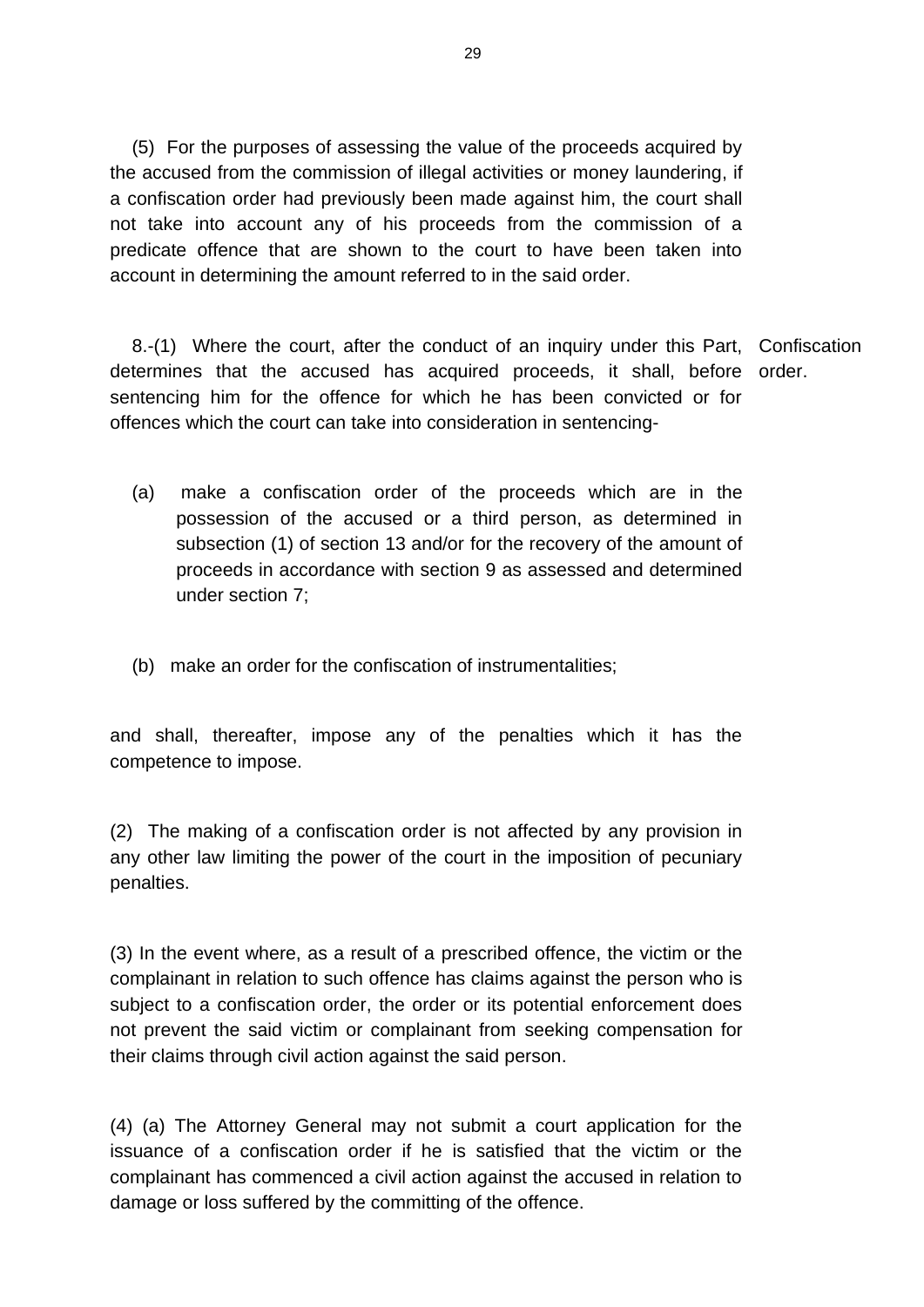(b) In the event of commencement of any civil proceedings, any confiscation order which may be issued may not be executed and the relevant restraint, charging or confiscation order is subsequently cancelled by the Court upon application from the Attorney General.

9.-(1) Without prejudice to the power of the court mentioned in sections 17 to 19, the effect of a confiscation order shall be the same as the effect of imposing a pecuniary penalty and the Table in section 128 of the Criminal Procedure Law shall be replaced for the purposes of this Law by the following:

Procedure for enforcing a confiscation order. Table. Cap.155.

| First column                                               | <b>Second</b> |
|------------------------------------------------------------|---------------|
|                                                            | column        |
|                                                            |               |
| An amount not exceeding 100 euro                           | 7 days        |
| An amount exceeding 100 euro but not exceeding 200 euro    | 14 days       |
| An amount exceeding 200 euro but not exceeding 1000 euro   | 30 days       |
| An amount exceeding 1000 euro but not exceeding 2000 euro  | 60 days       |
| An amount exceeding 2000 euro but not exceeding 4000 euro  | 90 days       |
| An amount exceeding 4000 euro but not exceeding 10000 euro | 6 months      |
| An amount exceeding 10000 euro but not exceeding 20000     | 9 months      |
| euro                                                       |               |
| An amount exceeding 20000 euro but not exceeding 40000     | 12 months     |
| euro                                                       |               |
| An amount exceeding 40000 euro but not exceeding 100000    | 18 months     |
| euro                                                       |               |
| An amount exceeding 100000 euro but not exceeding 200000   | 2 years       |
| euro                                                       |               |
| An amount exceeding 200000 euro but not exceeding 500000   | 3 years       |
| euro                                                       |               |
| An amount exceeding 500000 euro but not exceeding two      |               |
| million euro                                               | 5 years       |
| An amount exceeding two million euro                       | 10 years      |

(2) The provisions of subsection (1) of this section shall also apply where a confiscation order is made under section 28 (Confiscation order where the accused has died or absconded) and the defendant had absconded and subsequently appeared.

10. The enforcement of an order for the confiscation of instrumentalities Procedure for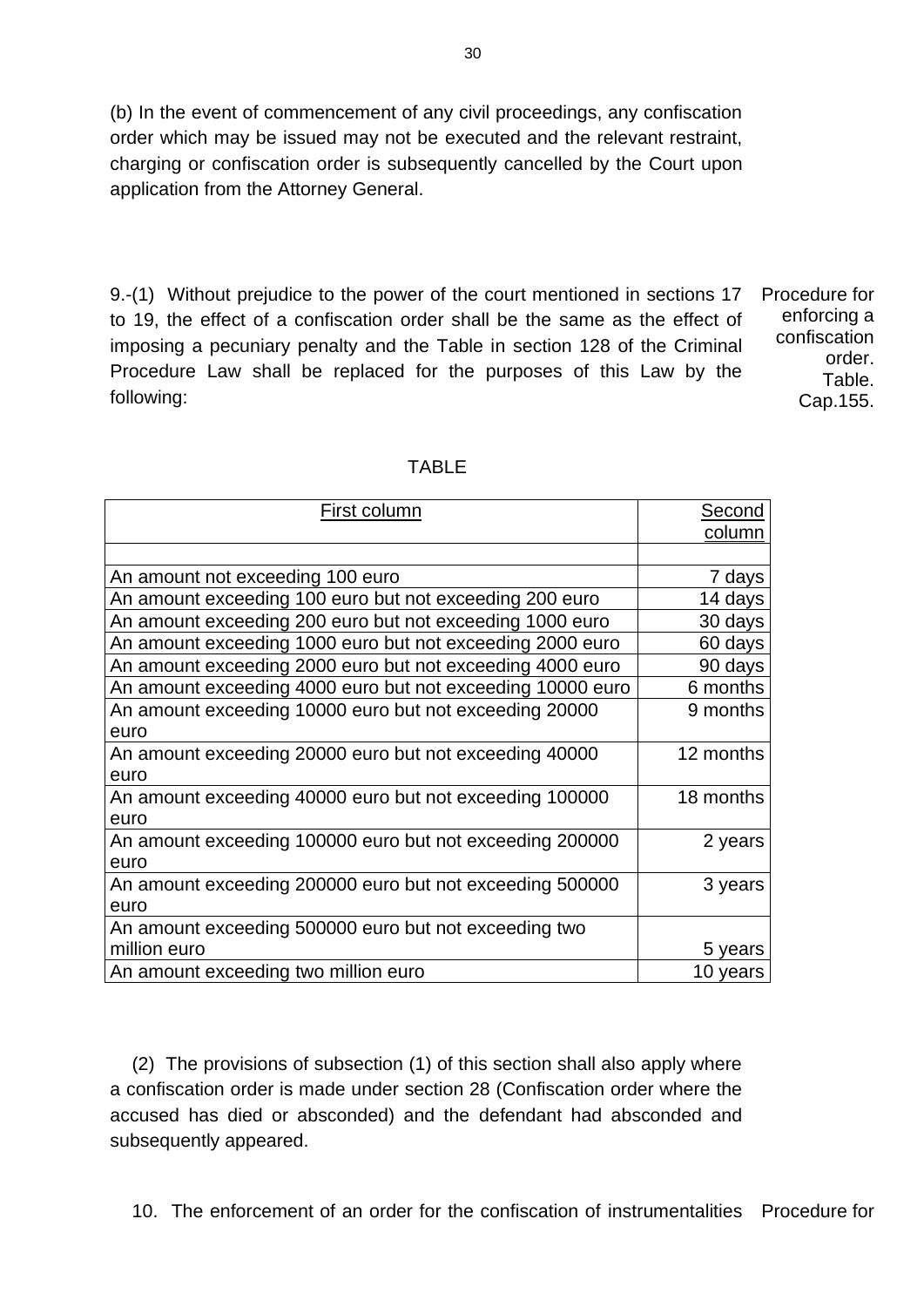shall be effected by forfeiture by following instructions that may be given by the court according to the kind of instrumentality.

enforcing an order for the confiscation of instrumentalities.

Procedure to issue a confiscation order.

11.-(1) The prosecution, together with the application of the Attorney General for an inquiry under section 6 (Inquiry in order to determine whether the accused acquired proceeds from Illegal activities or a money laundering offence) or under sections 35 (Reconsideration of a case) or 36 (Reassessment of proceeds) or within such a time limit as the court may direct, submits a statement of allegations in which facts and particulars are set out in relation to the inquiry for the determination of whether the accused has acquired proceeds from the commission of Illegal activities or a money laundering offence or to an assessment of the value of the proceeds or of the property which constitutes the proeeds and, if the accused, in accordance with the procedure prescribed in this section, admits the correctness of the content of the said statement or of a part thereof, the court for the purposes of such inquiry and assessment may treat such an admission as conclusive proof of the facts and particulars to which it relates.

(2) Following the submission by the prosecution of the statement of facts and particulars under subsection (1), the court, if satisfied that a copy of it has been served on the accused, calls upon him to declare whether he admits any of the allegations contained in the statement and to submit a statement in relation to those of the allegations he does not admit (hereinafter to be referred as a "statement in rebuttal") in which he shall indicate the particulars and the reasons on which he intends to rely both in rebutting the allegation of the prosecution and in determining the amount that may be received from his realizable property. The statement in rebuttal is submitted within such a period of time as the court may direct or within three days from the service of the statement of facts and particulars on the accused by the prosecution.

(3) Failure of the accused to comply with any of the directions of the court shall be treated for the purposes of this section as an admission of all the facts and particulars contained in the statement of facts and particulars.

(4) Where in the statement of rebuttal allegations are included which are relevant to determining the amount that may be realized at the time the confiscation order is made and the prosecution accepts all or some of these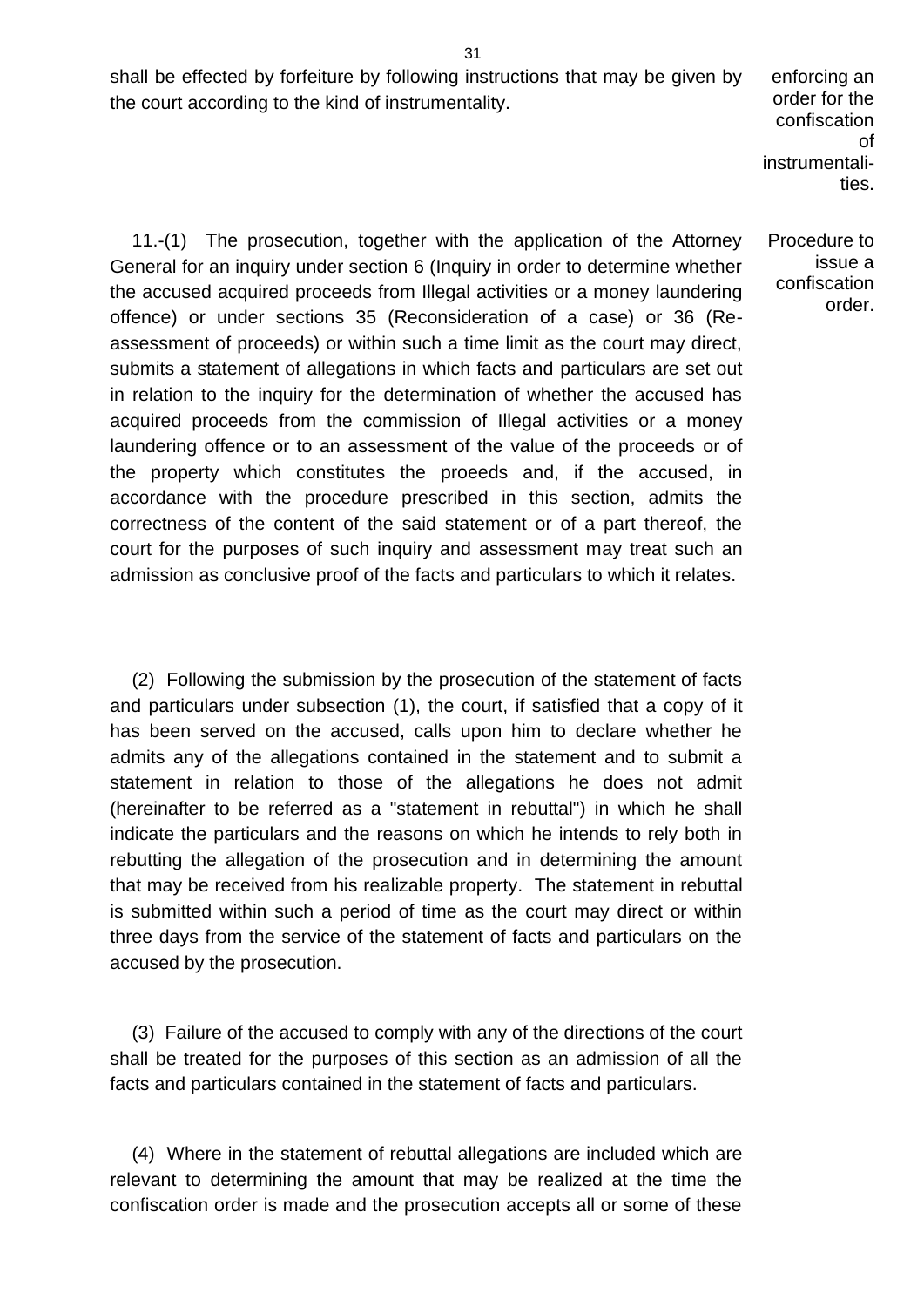allegations or a part thereof, the court may treat such acceptance on the part of the prosecution, for the purposes of such determination, as conclusive proof of the allegations to which it relates.

(5) The acceptance of allegations either by the prosecution or by the accused is made orally before the court unless the court otherwise directs.

(6) The admission made by the accused for the purposes of this section shall not be admissible as evidence in any other criminal proceedings.

(7) The court may set a date for the conduct of the inquiry and adjourn it whenever it appears to the court necessary to do so.

(8) The court delivers a reasoned decision on all matters of the inquiry.

12.-(1) Subject to the provisions of subsection (2), the amount to be recovered under a confiscation order shall be the amount which the court assesses to be representative of the value of the proceeds of the accused from the commission of Illegal activities or a money laundering offence. Amount to be recovered under a confiscation order.

(2) If the court is satisfied that the amount that may be realised at the time the confiscation order is made is less than the amount the court has assessed to be representative of the value of the proceeds of the accused from the commission of Illegal activities or a money laundering offence, the amount to be recovered under the confiscation order shall be the amount which, in the opinion of the court, might in fact be so secured from the realizable property. In such a case, the order also mentions the amount which ought to have been recovered as the amount representing the proceeds of the accused from the commission of a predicate offence.

(3) Where the court comes to the conclusion that the amount which may be recovered from the realizable property of the accused is less than the amount which ought to have been recovered, it may make an order for the cancellation of this difference or for postponement of its recovery if such an order is, in the opinion of the court, just and expedient having regard to the reasons giving rise to this difference.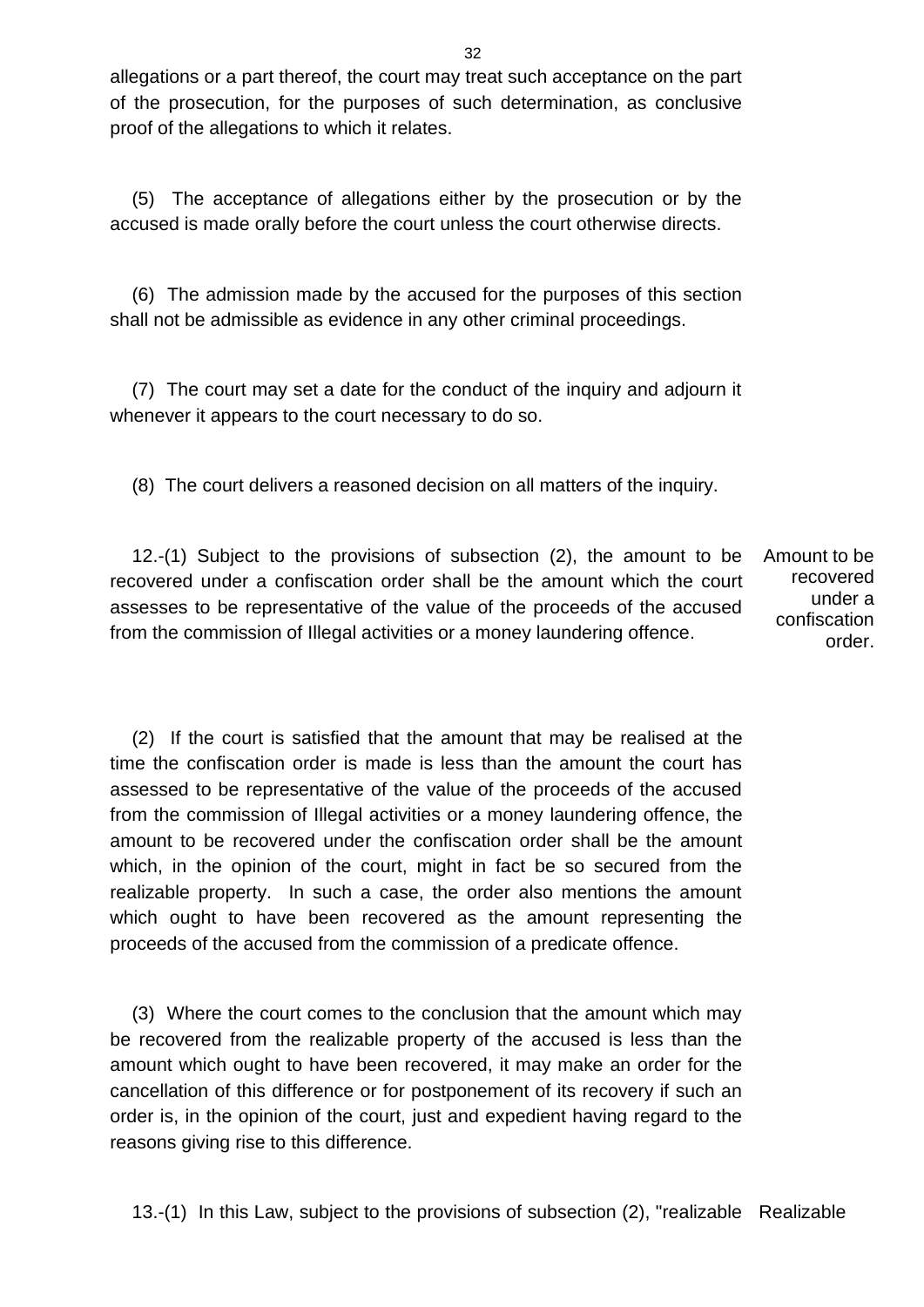preferential debts, prohibited gifts and prohibited transfers.

(a) any property held by the accused whether situated in the Republic of Cyprus or abroad; and

(b) any property held by another person to whom the accused has directly or indirectly made a gift prohibited by this Law of this specific property or property held by another person to whom the accused has directly or indirectly made a prohibited transfer of property whether situated in the Republic of Cyprus or abroad:

 Provided that for the purposes of the present paragraph (b), the prohibited transfer of property includes the proceeds or other property the value of which is equal το the proceeds.

(2) Property is not realizable if such property is subject to forfeiture by virtue of an order of the court made in criminal proceedings.

(3) For the purposes of sections 11 (Statement of facts and particulars) and 12 (Amount to be recovered under a confiscation order), the amount that may be realized, at the time a confiscation order is made, is made up of-

- (a) the total value of all realizable property held by the accused at the time the order is made;
- (b) plus the total value, at the time the order is made, of all gifts prohibited by this Law or prohibited transfers of property;
- (c) less, the total of obligations which in accordance with subsection (6) below have priority at the time the order is made.
- (4) Subject to the following provisions of this section, the value of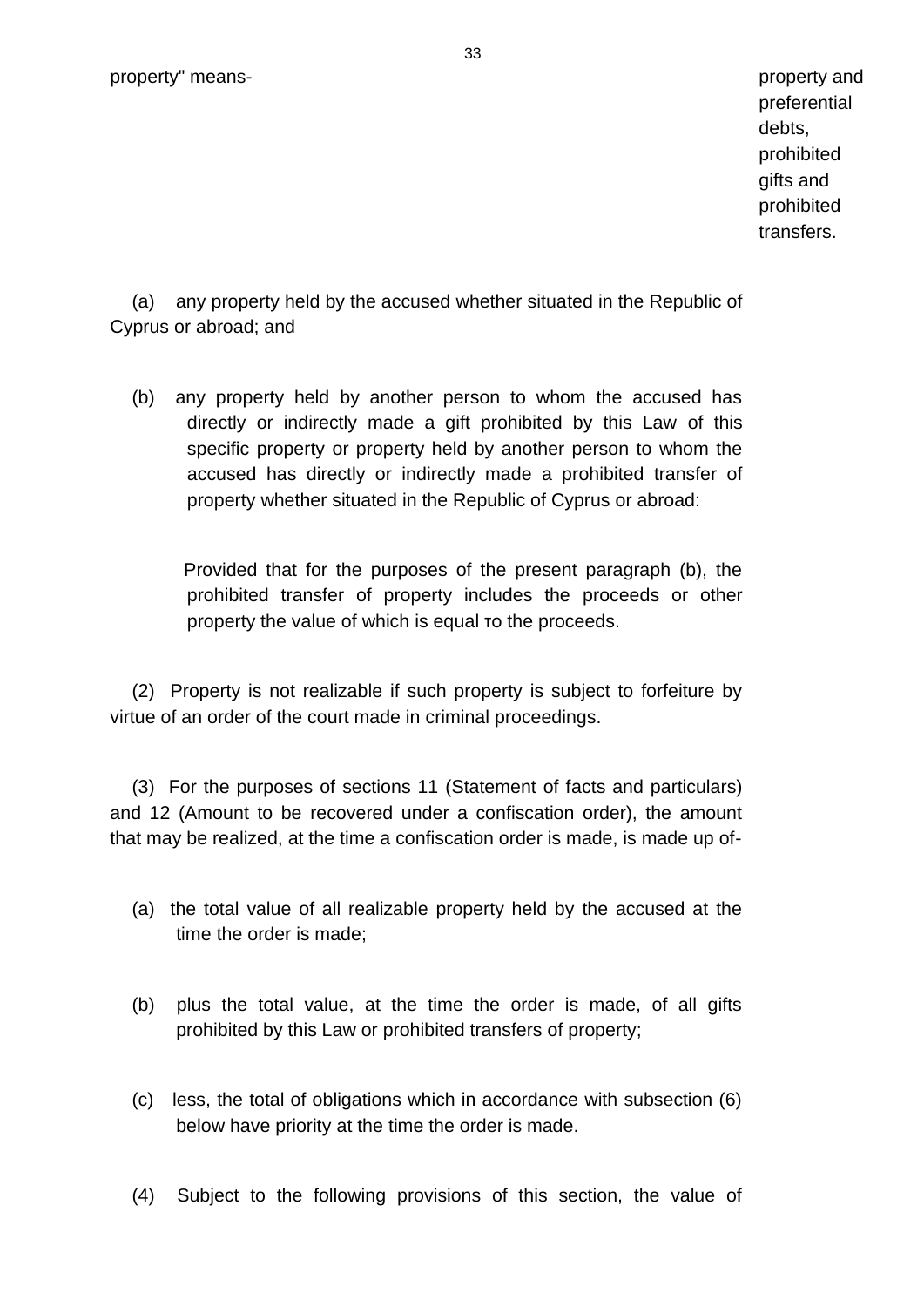- (a) the market value of the property, when such property belongs absolutely to one person;
- (b) when another person has an interest in such property, the market value of the property less the amount required to pay off the interest of the other person and to discharge any charge, other than an charge based on a charging order.

(5) Subject to the provisions of this section, reference in this Law to the value of a gift means the value of the property in the open market at the time the confiscation order is made or at the time the gift is made, if at that time the value of this property was higher than its value at the time the order was made.

(6) For the purposes of subsection (3) above the obligations of the accused that have priority over other obligations, are:

- (a) the obligations for the payment of pecuniary penalties imposed before the confiscation order was made or for other amounts due by virtue of order of the court made before the confiscation order was made;
- (b) the obligation for the payment of amounts which would have been included among the preferential debts of the accused, if at the time the confiscation order was made he was declared bankrupt or, in the case of a company, a winding up order was made;
- (c) any other bona fide claim against the accused to which the court considers appropriate to grant priority on such terms as the court under the circumstances of the case deems just;

and "Preferential debts" in this subsection means:

(i) in relation to bankruptcy, the debts to be paid in priority under section 38 of the Bankruptcy Law or any other law, as if the date on which the confiscation order was made was the date on which the receiving order of the company was made;

Cap. 5.

49 of 1985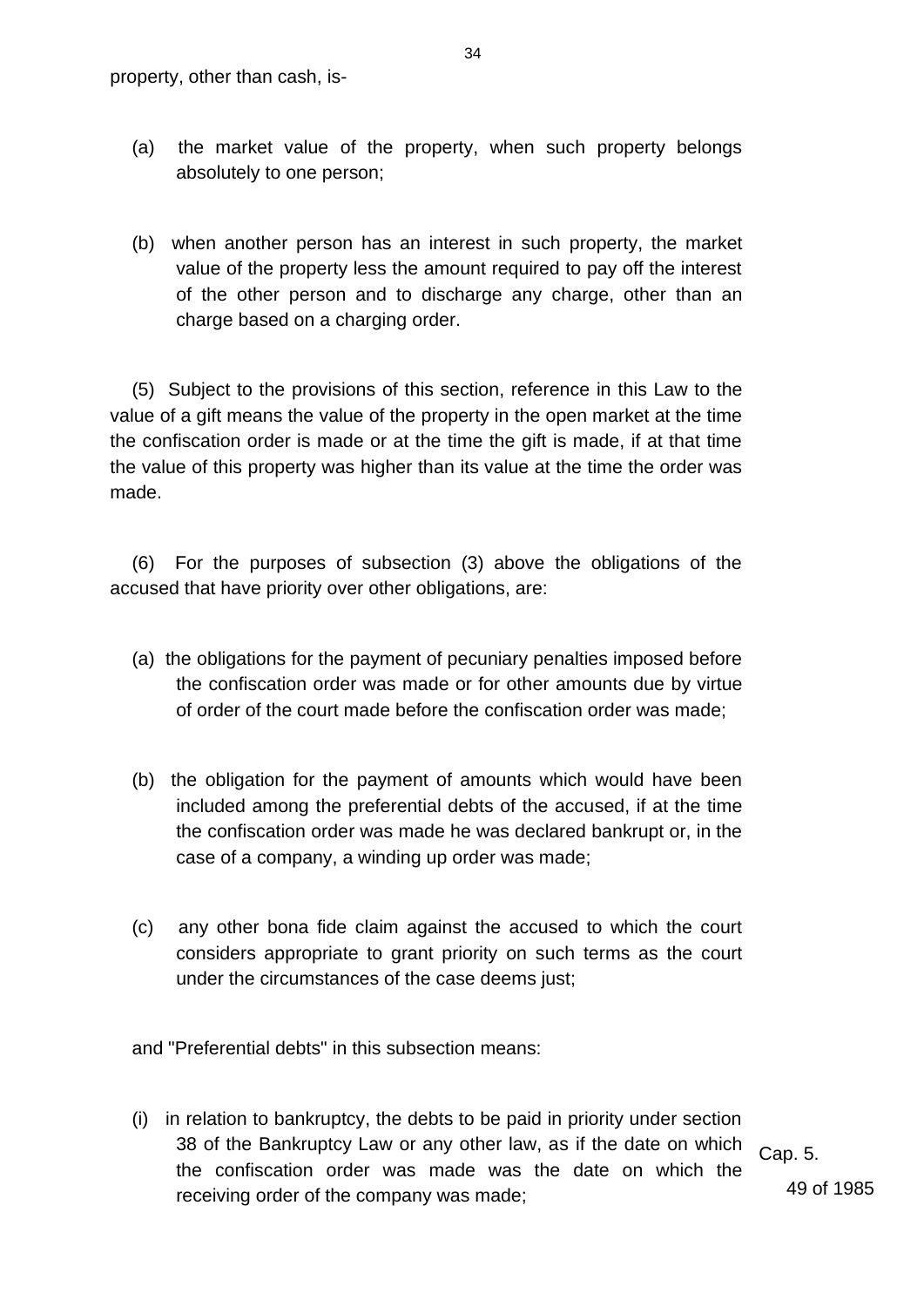- (ii) in relation to the winding up of a company, the debts to be paid in priority, under section 300 of the Companies Law or any other law, as if the date the confiscation order was made was the date the winding up order was made;
- (iii) in relation both to the bankruptcy of a natural person and the winding up of a company, the claims mentioned in paragraph (c) of subsection (6) above.

(7) Gifts, including gifts made before the commencement of this Law, which are prohibited gifts under this Law are-

- (a) those made by the accused at any time during the last six years prior to the institution of criminal proceedings against him; or
- (b) those made by the accused at any time and relate to property-
	- (i) received by the accused in connection with a predicate offence committed by him or any other person; or
	- (ii) which in whole or in part, directly or indirectly, represent property received by the accused in connection with a predicate offence committed by him or by another person or
- (c) Those made by the accused after the institution of criminal proceedings against him.

(8) For the purposes of this Law the accused is to be treated as making a gift where he transfers property to another directly or indirectly for a consideration the value of which is significantly less than the actual value of the property at the time of transfer. In such a case, the preceding provisions of this section shall apply as if the accused has made a gift of that part of the property which by comparison to the total value of the property represents the proportion of the difference between the value of the consideration he accepted for the transfer of the property and the actual value of the property at the time of transfer.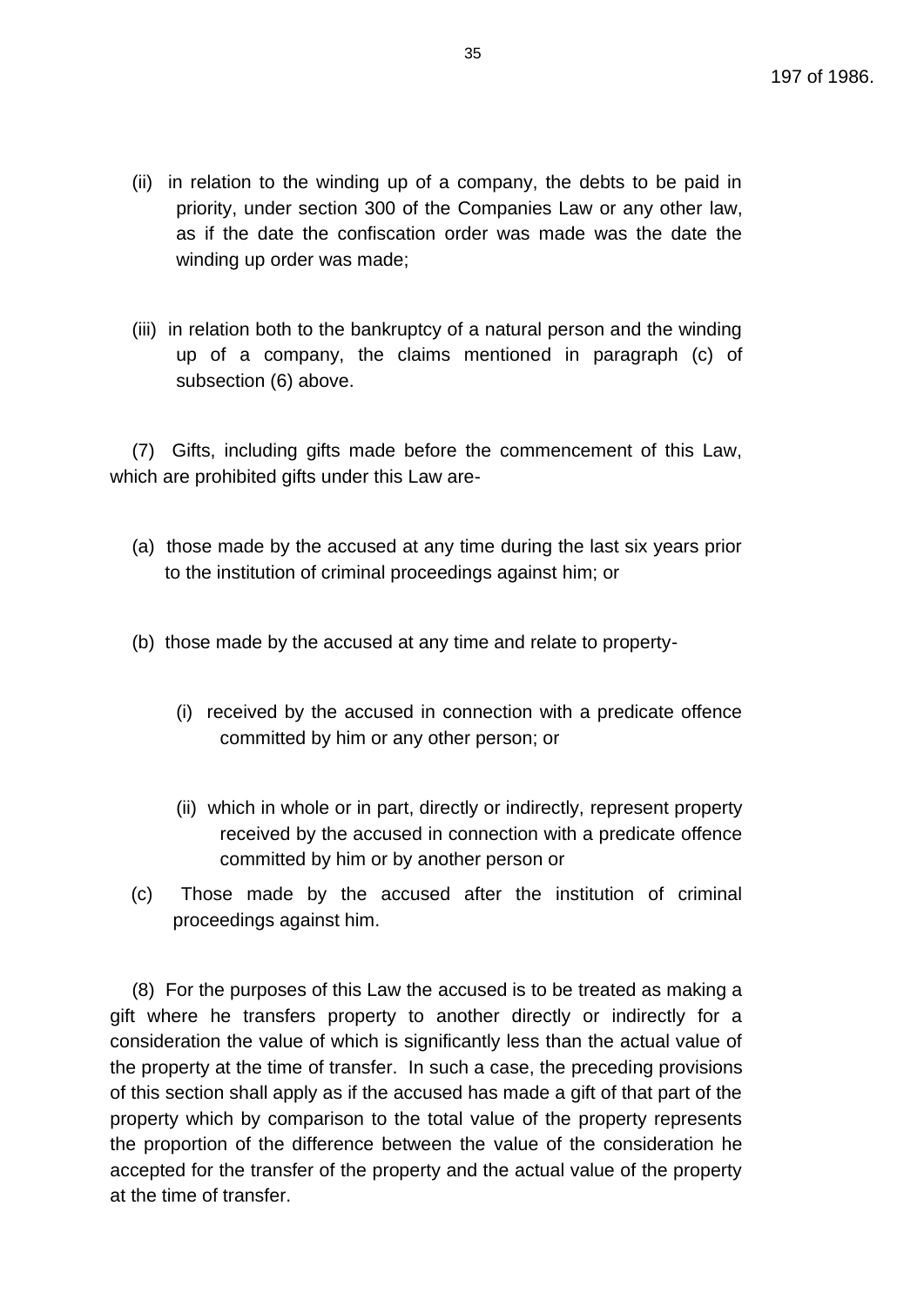(9) For the purposes of the present section-

"prohibited transfer of property" means direct or indirect transfer or transport of the proceeds from the accused to another person, when the other person knows or ought to know that the purpose of the transfer or the transport is to avoid the confiscation and this is concluded based on specific data and circumstances, including the fact that the transfer or transport was effected without consideration or with a consideration substantially lower than the market value of the said property;

"accused" includes a person for whom reasonable suspicion exists that he may be accused for committing a money laundering offence.

(10) Irrespective of the provisions of subsections (8) and (9), the rights of bona fide third parties are preserved.

#### B. Interim Orders

14.-(1) The court may make a restraint order both before and after the Restraint issuance of a confiscation order, but the restraint order is issued before the order, issuance of the confiscation order where-

discharge or variation of a restraint order and appointment of a receiver.

- (a) criminal proceedings have been instituted and have not been concluded or are about to be instituted in the Republic against a person for the commission of a predicate offence or a laundering offence, or an application by the Attorney General has been made under sections 28 (Confiscation order where accused has died or absconded), 35 (Reconsideration of a case) or 36 (Re-assessment of proceeds) of this Law; or
- (b) the Unit possesses information which creates a reasonable suspicion that a person may be charged or has been charged with the commission of a laundering offence or a commission of a predicate offence in Cyprus, in a member state of the European Union or a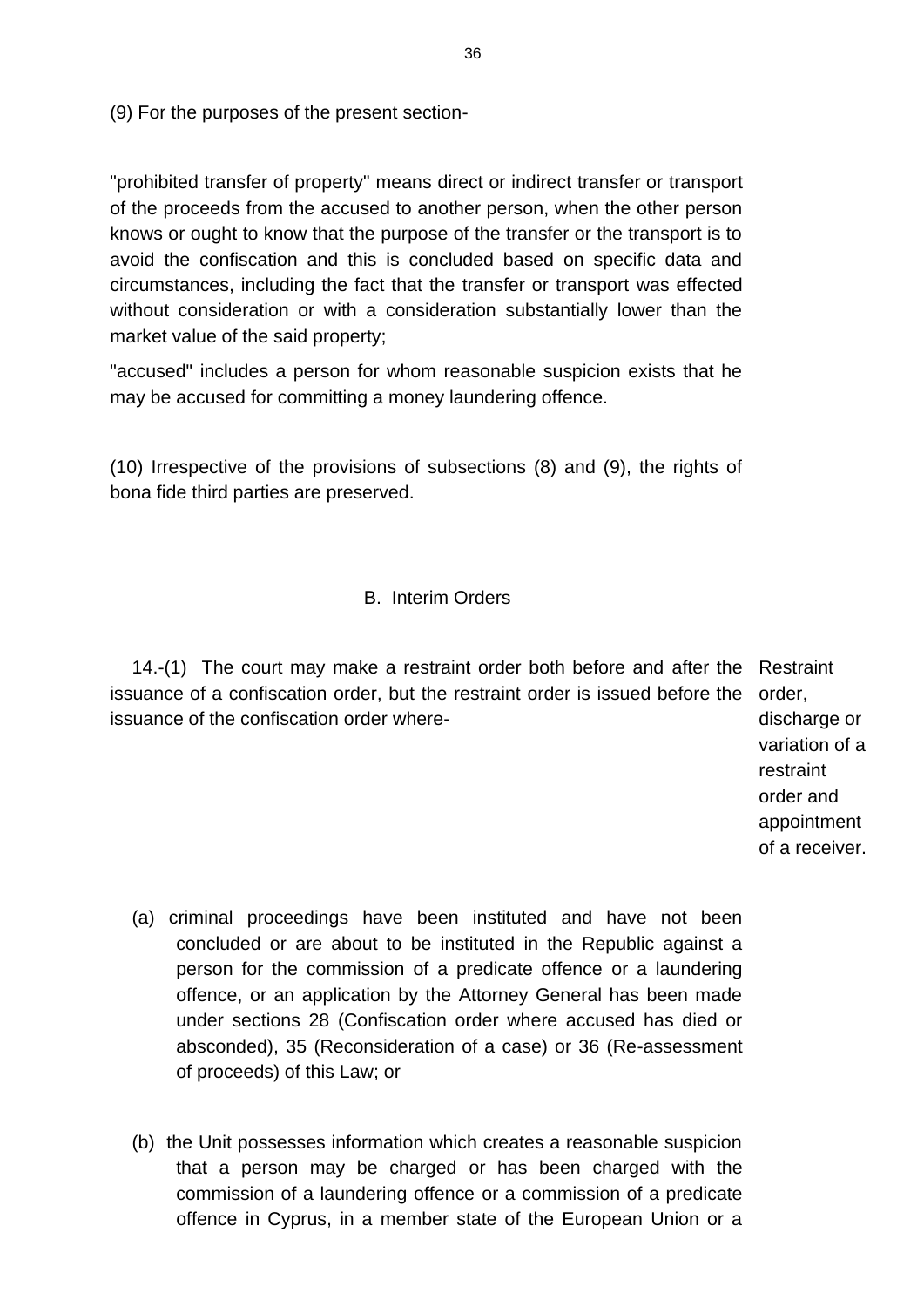foreign country:

Provided that, for the purposes of the present paragraph 'foreign country' has the meaning given to such term in section 37 of the present Law.

- (c) the court is satisfied that there is a reasonable ground to believe that-
	- (i) where an application under section 36 is submitted, the provisions of subsection (3) of the same section are fulfilled; and
	- (ii) the person mentioned in paragraphs (a) and (b) above has benefited from the commission of a predicate offence or a laundering offence.

(2) A restraint order made under subsection (1) prohibits transactions in any way in realizable property. The prohibition shall be subject to such conditions and exceptions as may be specified in the order.

- (3) A restraint order may affect-
- (a) all realizable property held by a specific person whether the property is described in the order or not; and
- (b) realizable property held by a specific person which was transferred to him after the order was made.

(4) This section shall not apply in relation to any property which is subject to a charging order made under section 15 (Charging order).

- (5) A restraint order-
- (a) may be made following an ex parte application by the Attorney-General; and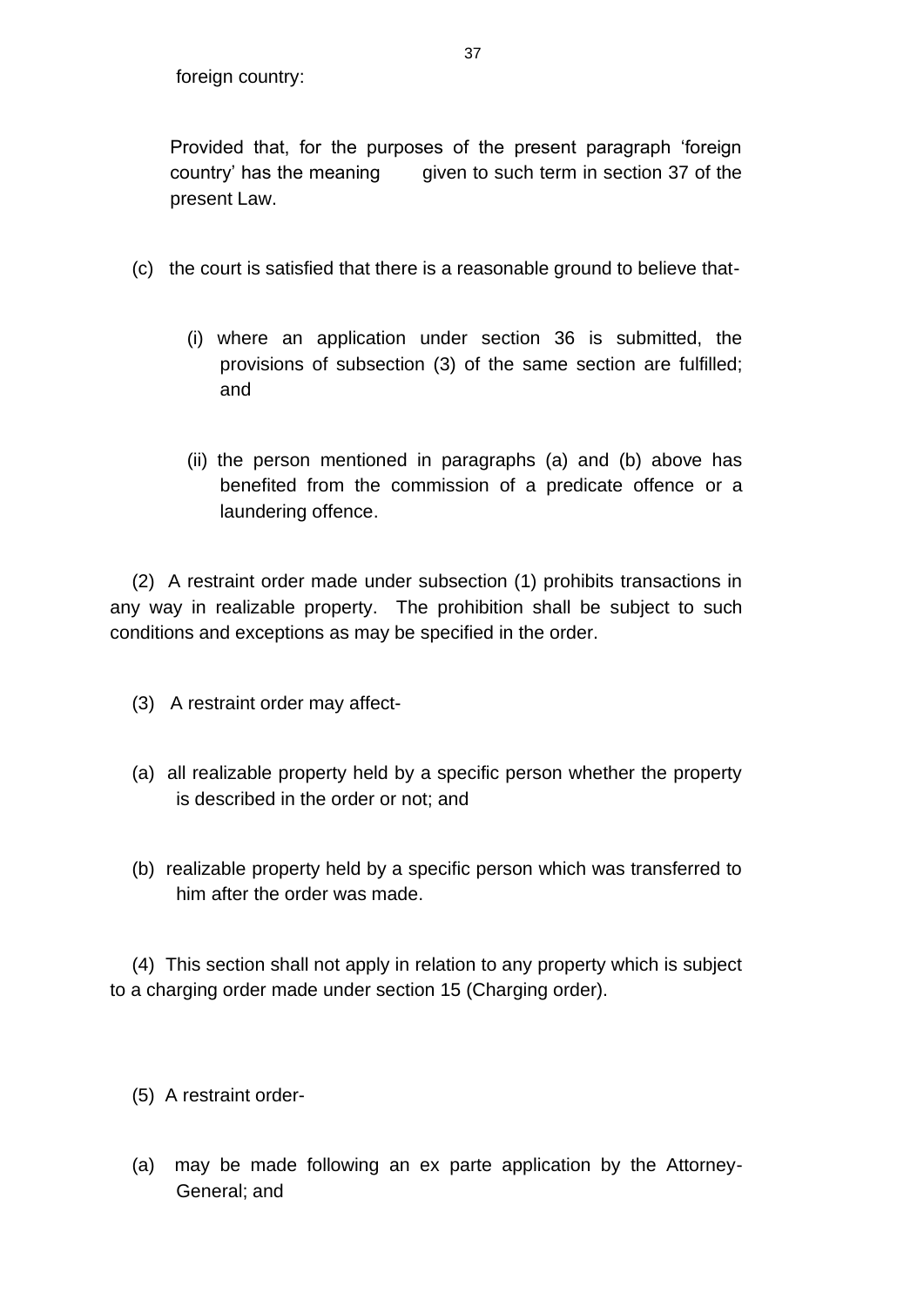- (b) shall provide for service of notice to all persons affected by the order.
- (6) A restraint order-
- (a) may be discharged or varied in relation to the property concerned;
- (b) shall be discharged when the criminal proceedings against the accused for the offences with which he is charged are concluded;
- (c) shall be discharged if an application under section 35 (Reconsideration of a case) or section 36 (Re-assessment of proceeds) is not submitted within a reasonable, in the opinion of the court, period of time.

(7) The court may at any time after the making of a restraint order, appoint a receiver-

- (a) to take possession of any realizable property and place it under his custody; and
- (b) to manage or otherwise deal with the said property, in accordance with the directions of the court:

 It is provided that for the purposes of this Article and without prejudice to its generality, the court may appoint as a receiver also the Official Receiver, who may also apply, for the purposes of this article, the relevant provisions and procedures provided for in the Bankruptcy 101(I) of Law and the relevant Regulations issued in accordance with that Law, as well as the Company Law and the Company (Liquidation) Regulations. 2013.

(8) The court may, on appointing a receiver, impose such conditions as it considers necessary and may direct any person in possession of the property in respect of which the receiver was appointed to give possession of it to the receiver.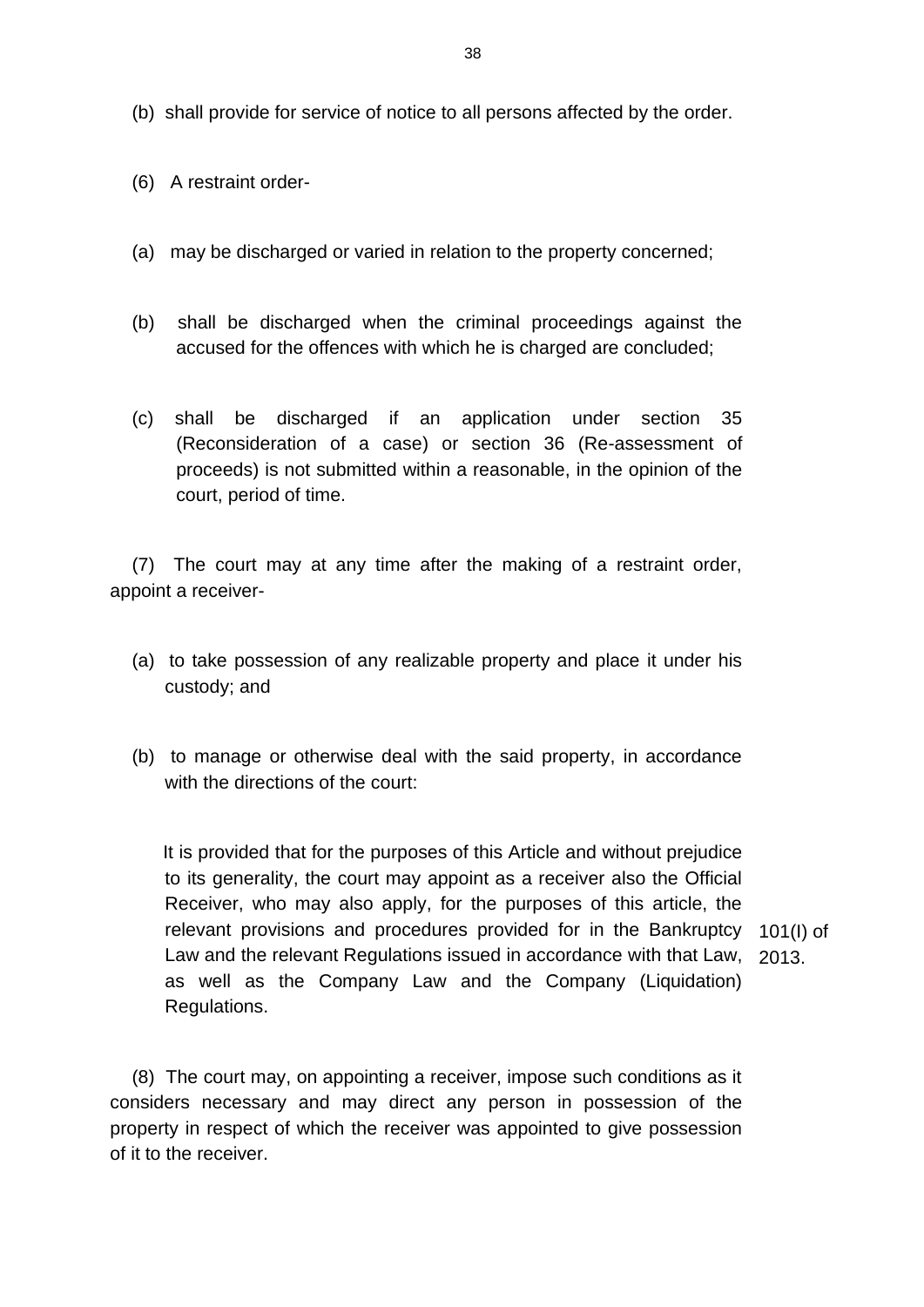(9) For the purposes of this section the expression "dealing with property", without prejudice to its generality, includes-

(a) making a payment towards a debt with a view to reducing the same; and

(b) removing or transporting the property out of the Republic.

(10) Where the court has made a restraint order the realizable property may be seized for the purpose of preventing its transportation or removal out of the Republic.

(11) Property seized under subsection (10) above shall be subject to the instructions of the court.

(12) The court shall not exercise the powers conferred on it under this section-

- (a) if it is satisfied that the promotion of a procedure or application is delayed without any reasonable ground, or
- (b) if the Attorney-General declares that he does not intend to promote the said procedure or application.

15.-(1) The court has the power to make a charging order before or after Charging a confiscation order is made but a charging order shall only be made before order, a confiscation order is made where-

discharge or variation of a charging order.

(a) criminal proceedings have been instituted and have not been completed or are about to be instituted in the Republic against a person for the commission of a predicate offence, or an application by the Attorney-General has been made under sections 28 (Confiscation order where accused has died or absconded), 35 (Reconsideration of a case) or 36 (Re-assessment of proceeds) of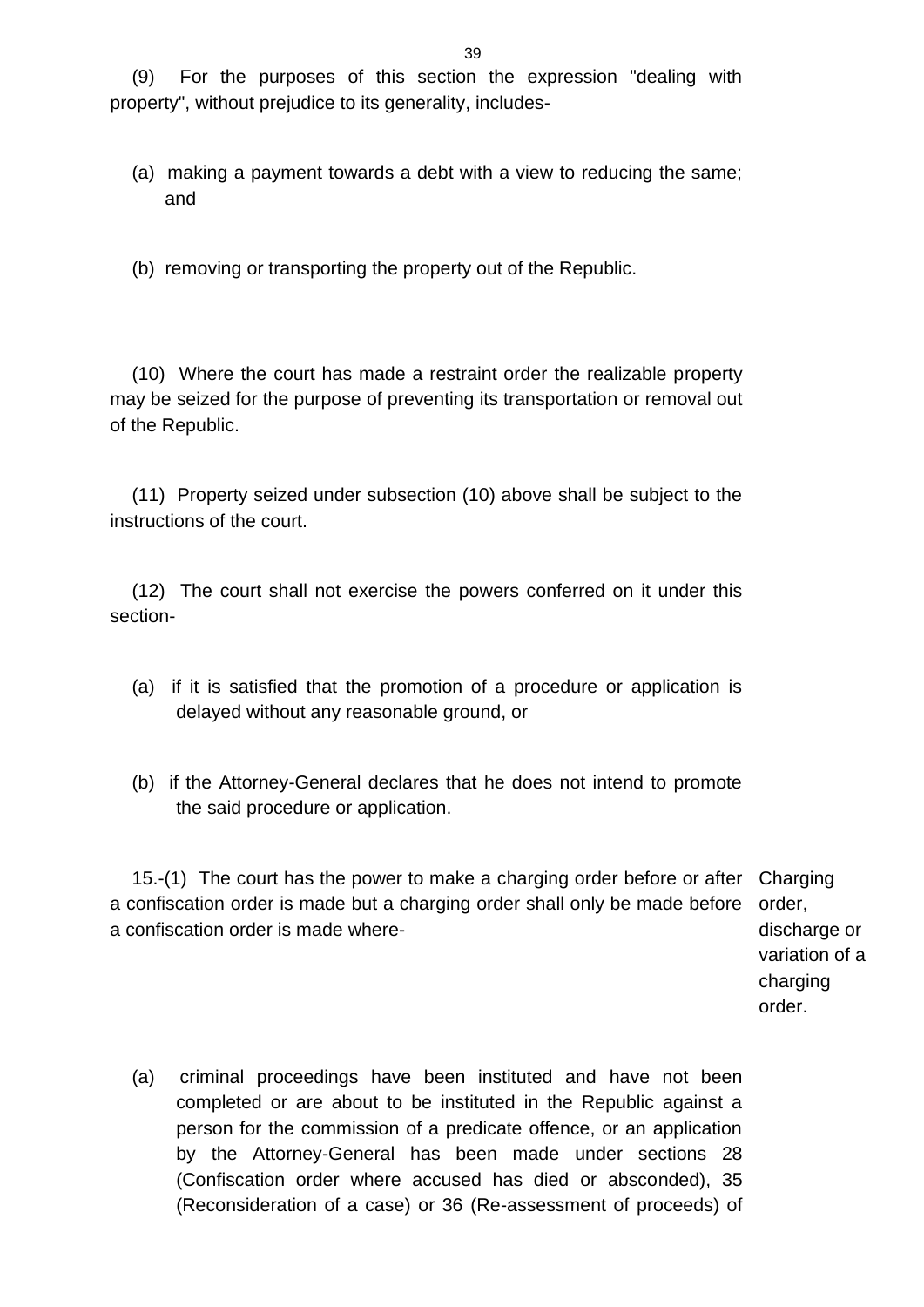(b) the Unit possesses information which creates a reasonable suspicion that a person may be accused of the commission of a laundering offence in Cyprus, in a member state of the European Union or a foreign country:

Provided that, for the purposes of the present paragraph 'foreign country' has the meaning given to such term in section 37 of the present Law.

- (c) the court is satisfied that there is a reasonable ground to believe that-
	- (i) where an application under section 36 is submitted (Reassessment of proceeds), the provisions of subsection (3) of the same section are satisfied; and
	- (ii) the person mentioned in paragraphs (a) and (b) above has benefited from the commission of a predicate offence.

(2) An order made under subsection (1) shall be called a charging order and, notwithstanding the provisions of other laws, it shall create a charge on the realizable property specified in the order, with the purpose of securing payment to the Republic-

- (a) of an amount equal to the value of the property charged, where a confiscation order has not been made; and
- (b) in any other case, of an amount not exceeding the amount payable under the confiscation order.

(3) A charging order is made following an ex parte application by the Attorney General.

(4) Subject to subsection (6) below, a charge may be imposed by a charging order only on-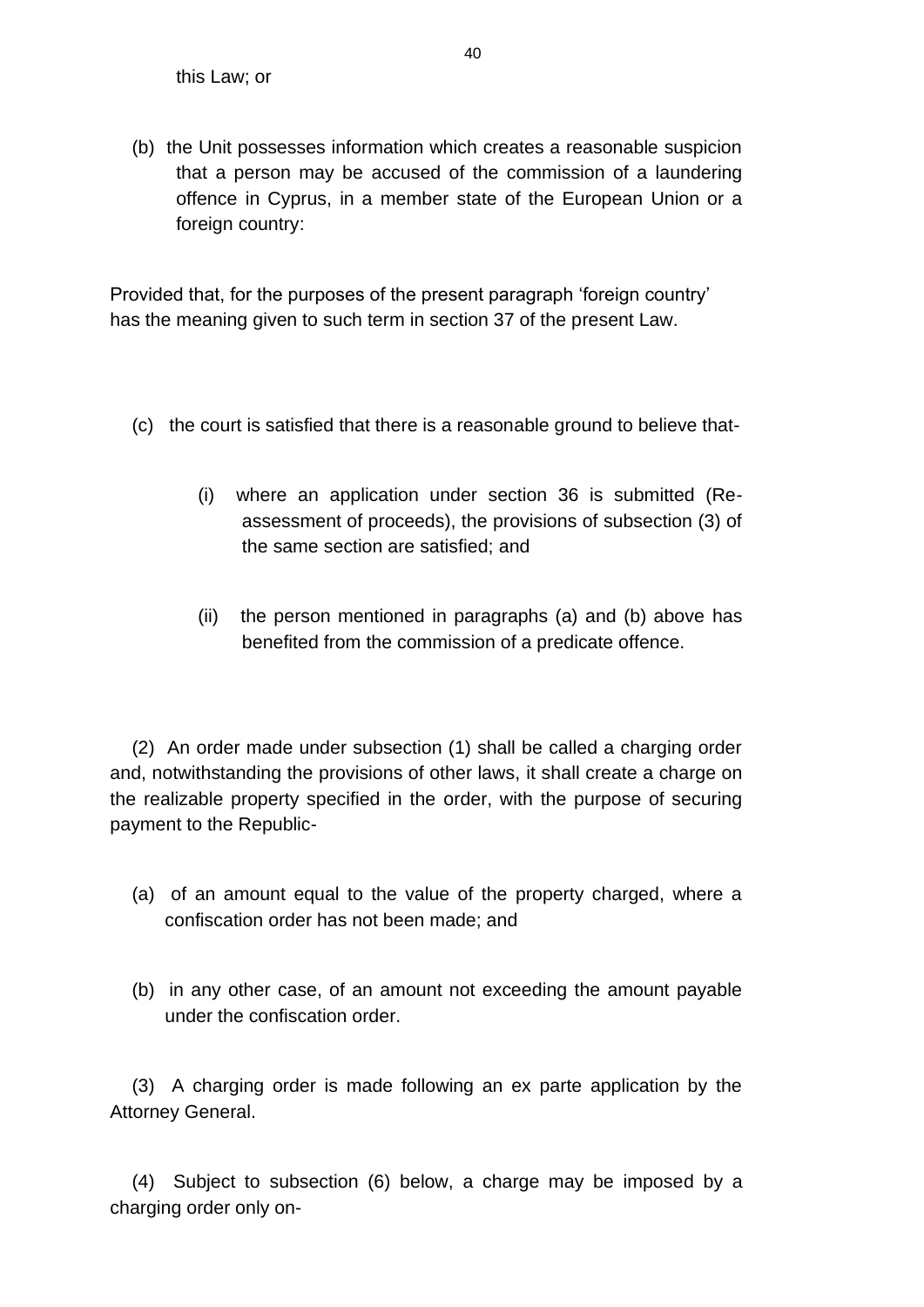- (a) any interest the accused has in realizable property either of the kind mentioned in subsection (5) or under a trust;
- (b) any interest in realizable property held by any other person either of the kind mentioned in subsection (5) or under a trust and to whom the accused has made a gift prohibited under this Law.

(5) Subject to the provisions of subsection (12), the kinds of assets referred to in subsection (4) above are:

- (a) immovable property;
- (b) the following bonds:
	- (i) government stocks,
	- (ii) bonds of any legal body incorporated in the Republic;
	- (iii) bonds of any legal body incorporated outside the Republic being stocks registered in a register kept at any place within the Republic;
- (c) units of any unit trust in respect of which a register of the unit holders is kept at any place within the Republic;
- (d) funds in court.

(6) Where a court makes a charging order on any interest in any asset of the kind mentioned in paragraphs (b) and (c) of subsection (5) above, it may order that the charge be extended so as to cover any interest on dividend or on interest payable in respect of the asset.

(7) The court may make an order discharging or varying the charging order and in any case shall make an order discharging the charging order if the proceedings for the offence have been concluded or the amount of the payment which is secured by the charge is paid into court or if the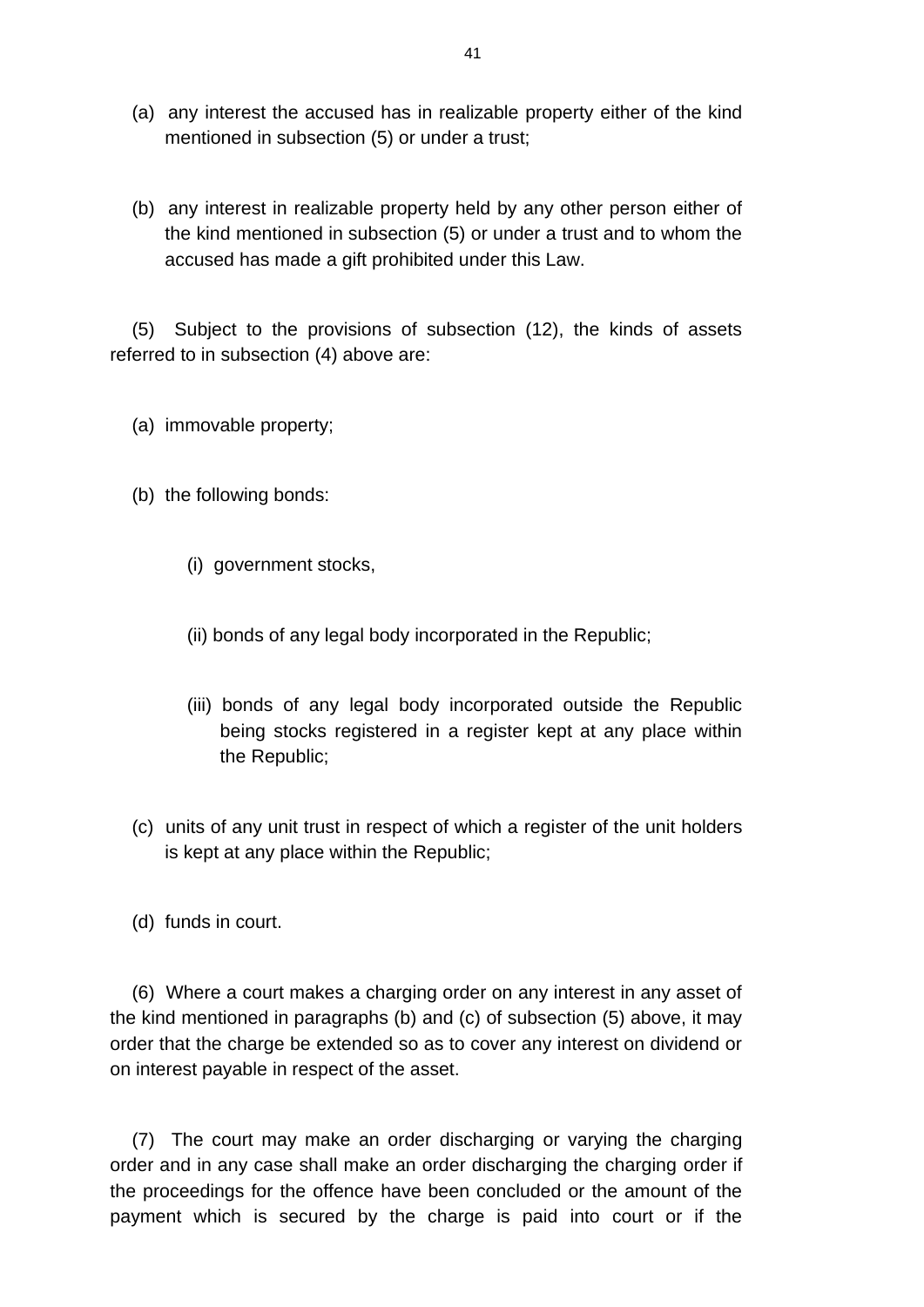applications under sections 35 (Reconsideration of a case) or 36 (Reassessment of proceeds) are not submitted within a reasonable, in the opinion of the court, period of time.

(8) A charging order may be made either without conditions or subject to conditions as to the service of a notification to any person holding an interest in the property to which the order relates or as to the time when the charge is to become enforceable or as to other matters.

(9) The making of a charging order, in respect of the assets in paragraphs (b), (c), and (d) of subsection (5) above, has all or some of the following effects which the court may specify, subject to such conditions and directions as it may consider necessary or supplementary to the effect or effects so specified:

- (a) the creation of a charge in favour of the Republic in the property for which the order is made by the payment of the amount mentioned in subsection (1) with priority of the interest of the Republic as against any other debt or obligation of the accused which has not previously been the subject of a charging order made in respect of the same assets, or as against any other charges not created prior to the making of the order in any legal way;
- (b) the prohibition of transfers, sales, payments or other dealings in respect of the subject matter of the order, without prejudice to the enforcement of court decisions or orders made before the making of the order;
- (c) the prohibition of payment of dividends to the debtor in respect of the subject matter of the order;
- (d) in the case of a unit trust, the prohibition of any acquisition of the units or any dealing in connection with the units by any natural or legal person which performs functions under the trust.

After the service of the order to any person under this subsection, a duty is created for such person to comply with the order and further, if such person keeps any record in respect of the registration of a transfer or any other dealings in relation to the subject matter of the order, to enter into such record all the registrations or amendments which are consequential to the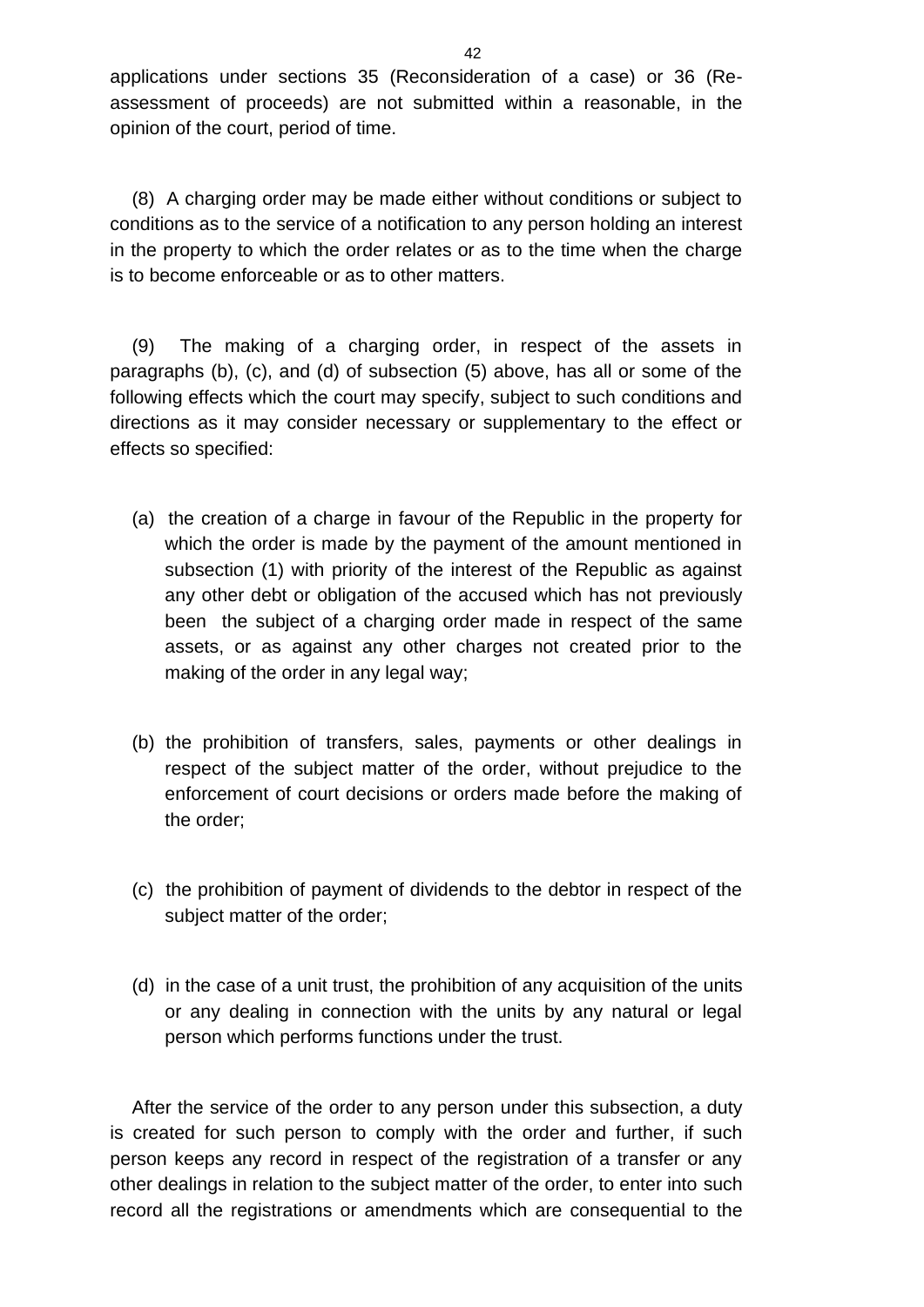(10) A charging order made in respect of immovable property is deposited with the District Lands Office of the district where the property affected is situated and thereafter the provisions of sections 57, 60 and 61 of the Civil Procedure Law are applied with the necessary adjustments as if-

Cap. 6.

11 of 1965

161 of 1989

228 of 1989.

- (a) the charging order was a judgement of the Court for debt; and
- (b) the depositing of the order constituted registration of a judgement of the court for debt:

Provided that the registration of the order remains in force irrespective of the provisions of sections 55 and 56 of the Civil Procedure Law.

(11) Every order of the court varying or discharging a charging order on immovable property is deposited with the District Lands Office of the district where the property affected is situated and the District Lands Officer amends or deletes accordingly the relevant entry in the register kept under section 60 of the Civil Procedure Law.

(12) (a) The Council of Ministers may by Regulations amend subsection (5) by adding or removing assets which, in its opinion, ought to have been added or deleted, provided that in the case of addition of new assets such addition does not entail any other amendments of the Law.

(b) Regulations made under this subsection are laid before the House of Representatives for approval and following that the provisions of subsection (2) of section 3 of the Laying before the House of Representatives Regulations issued under the authority of a Law, Law of 1989 apply. 99 of 1989

227 of 1990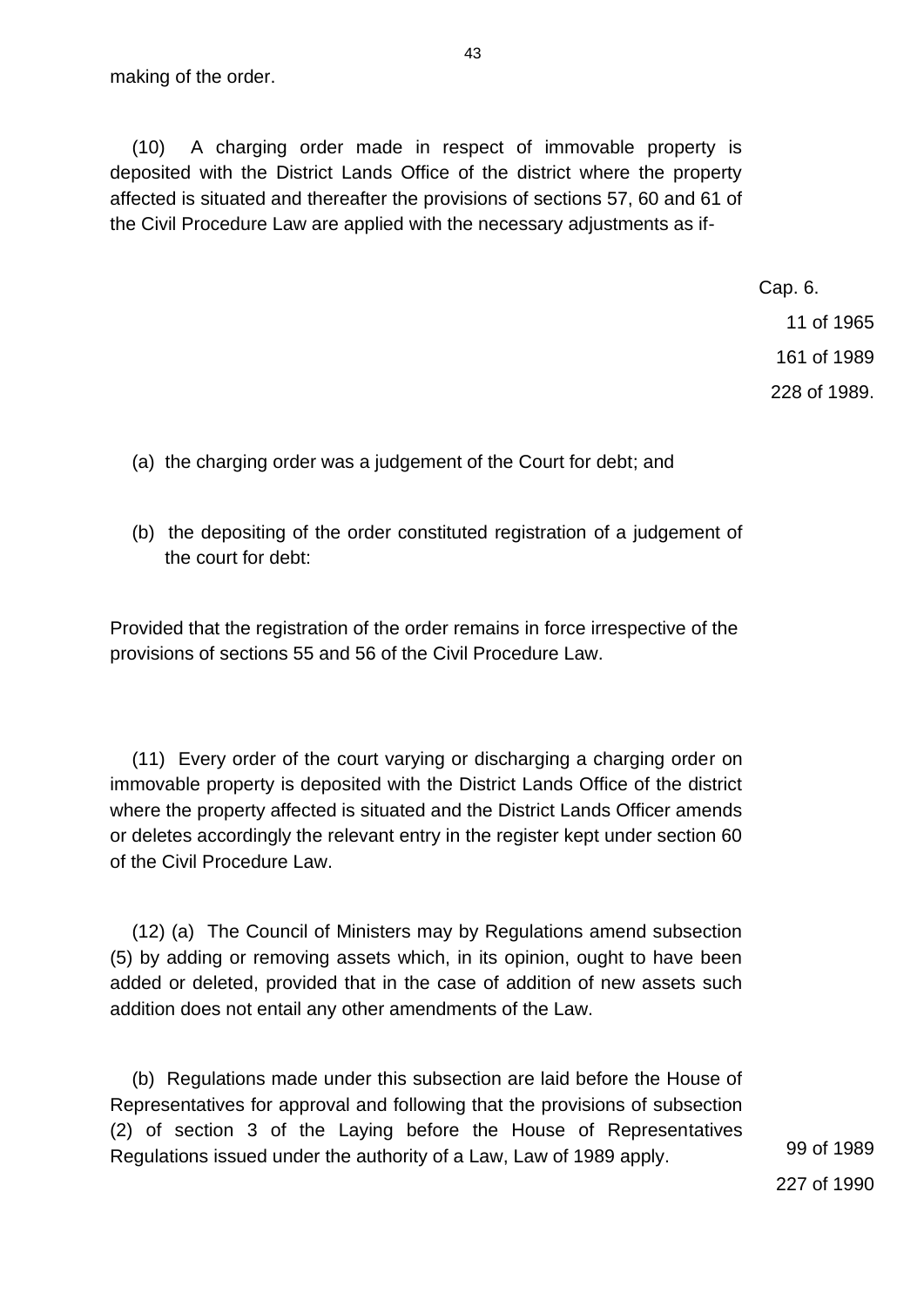(13) The court shall not exercise the powers conferred on it under this section-

- (a) if it is satisfied that the promotion of a procedure or application is delayed without any reasonable ground; or
- (b) if the Attorney-General declares that he does not intend to promote the said procedure or application.

16.-(1) The court may make an order discharging orders made under Cancellation sections 14 (Restraint order) and 15 (Charging order) before the making of a of restraint confiscation order, if the contemplated criminal proceedings have not and charging commenced within a reasonable period of time or within the period of time orders. specified by the court in making the order.

(2) When the powers under section 14 and 15 are exercised before the commencement of the criminal proceedings, then-

- (a) the reference to the accused made in this Law shall be interpreted as a reference to the person mentioned in section 14(1)(a) and section 15(1)(a);
- (b) the reference to realizable property made in this Law shall be interpreted as if criminal proceedings against the person mentioned in section 14(1)(a) or in section 15(1)(a) for the commission of a predicate offence were commenced immediately before the making of an order under sections 14 (Restraint order) and 15 (Charging order).
	- C. Other measures

17.-(1) After a confiscation order is made for which there was no appeal Appointment and which remains unenforced or after registration of the order or the of a receiver confiscation decision issued pursuant to the provisions of Part IV or Part following the IVA, the court may on application by the prosecution exercise the following powers: issue of a confiscation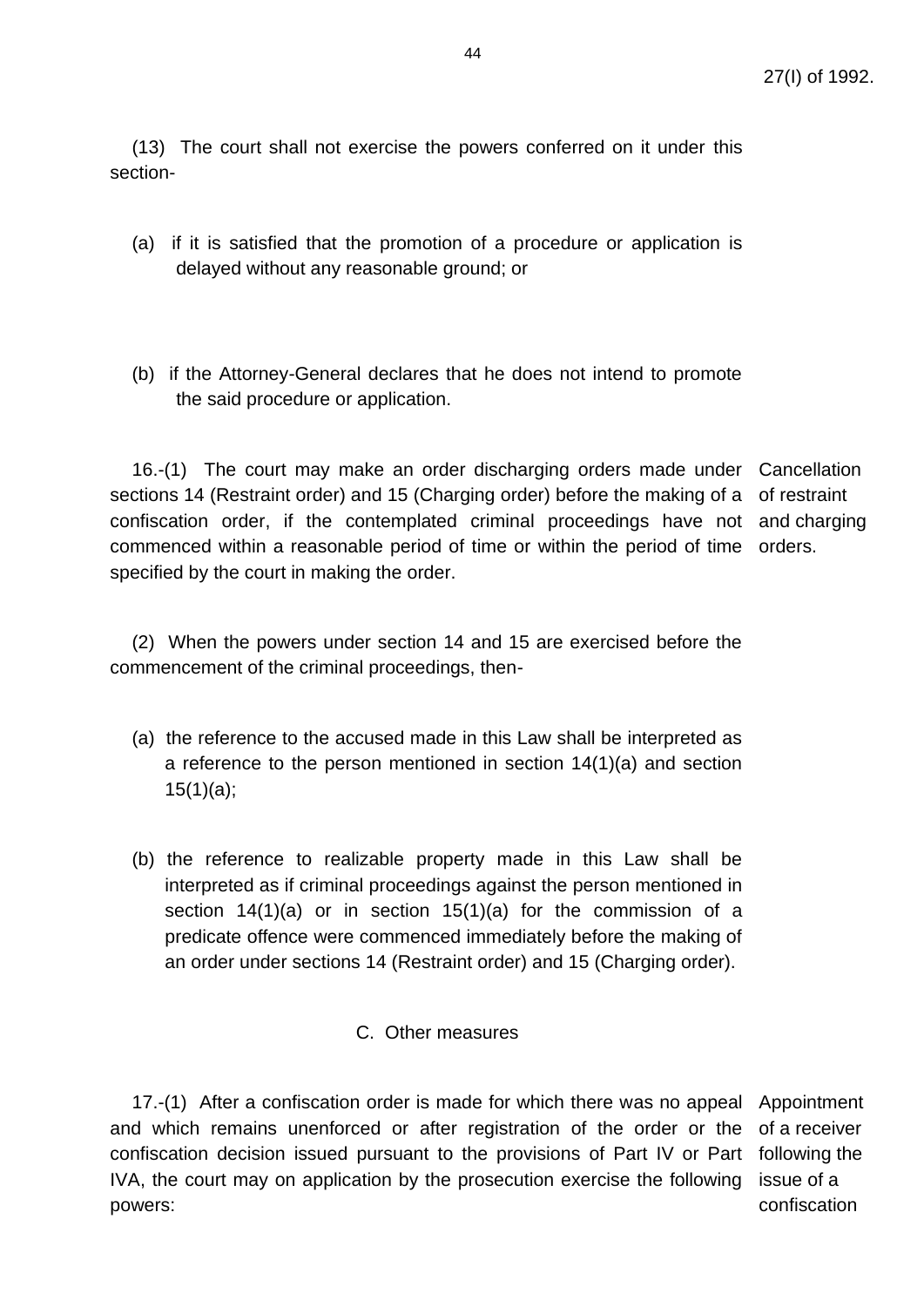order.

(a) appoint a receiver for the realization of the property and/or appoint a receiver, authorised to take possession in the manner determined by the Court, of the proceeds, for execution of the confiscation order.

:

101(I) of 2013.

It is provided that, for the purposes of this Article and without prejudice to its generality, the court may appoint as a receiver also the Official Receiver, who may also apply, for the purposes of this article, the relevant provisions and procedures provided for in the Bankruptcy Law and the relevant Regulations issued in accordance of that Law, as well as the Company Law and the Company (Liquidation) Regulations.

- (b) empower the receiver so appointed or a receiver appointed under subsection (7) of section 14 or under other provisions which relate to the making of charging orders-
	- (i) to enforce any charge imposed under section 15 or Part IV or IVA on realizable property or on interest or dividend payable in respect of such property; and
	- (ii) subject to such conditions or exceptions as the court thinks appropriate to take possession of any other realizable property not affected by a charge;
- (c) to order any person having possession of realizable property to give possession of it to any such receiver;
- (d) to empower any such receiver to realize realizable property in such manner as the court may direct;
- (e) to order any person holding an interest in realizable property to make such payment to the receiver in respect of any interest held by the accused, or, as the case may be, the recipient of a prohibited gift, and then the court may, after the payment is made, order the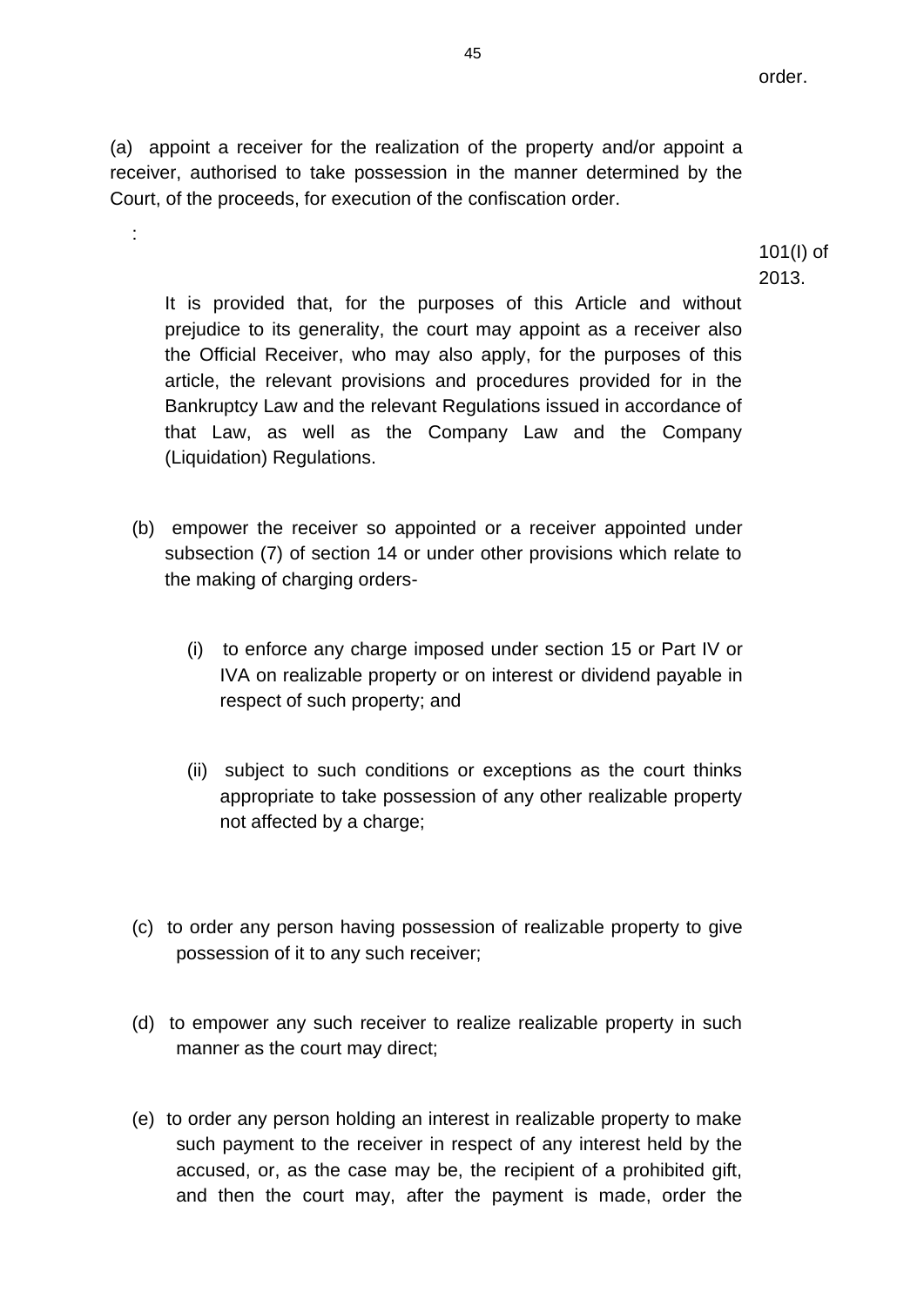transfer, grant or extinction of any interest in the property.

(2) Paragraphs (c), (d) and (e) of subsection (1) above do not apply to property affected by a charge created under section 15 (Charging order).

(3) The court shall not exercise the powers conferred upon it by paragraph (a), paragraphs (b) (i), (d) and (e) of subsection (1), unless satisfied that a reasonable opportunity has been given to the persons holding an interest in the property to make representations to the court.

(4) A receiver appointed under this section has the same powers, to the extent to which they do not contradict the provisions of this Law, as if he were appointed for the purposes of sale, disposition or realization of assets charged with a charging order for the satisfaction of a civil debt under the Charging Orders Law.

31(I) of 1992.

18.-(1) Subject to the provisions of subsection (4), where the subject Order for sale matter of a charging order is the property mentioned in paragraphs (b) and of bonds. (c) of subsection (5) of section 15 (Charging order), the disposal, sale or realization of such property can only be effected by an order of the court made on the application of the prosecution or of a receiver appointed under section 17 (Appointment of receiver) and which is called an order for sale of bonds.

(2) The court, when making an order for sale of bonds, may impose such conditions as it may consider necessary for safeguarding the interests of any person having an interest in the sale of the said bonds.

(3) The court, before making an order for the sale of bonds, secures the views of all interested persons including the views of the Registrar of Companies and Official Receiver, as well as the views of the directors of companies or other legal persons, with a view to ascertaining the interests in the property under a charge which might be affected by its sale, realization or disposition. For this purpose, the court may give such directions as it considers in the circumstances proper and necessary.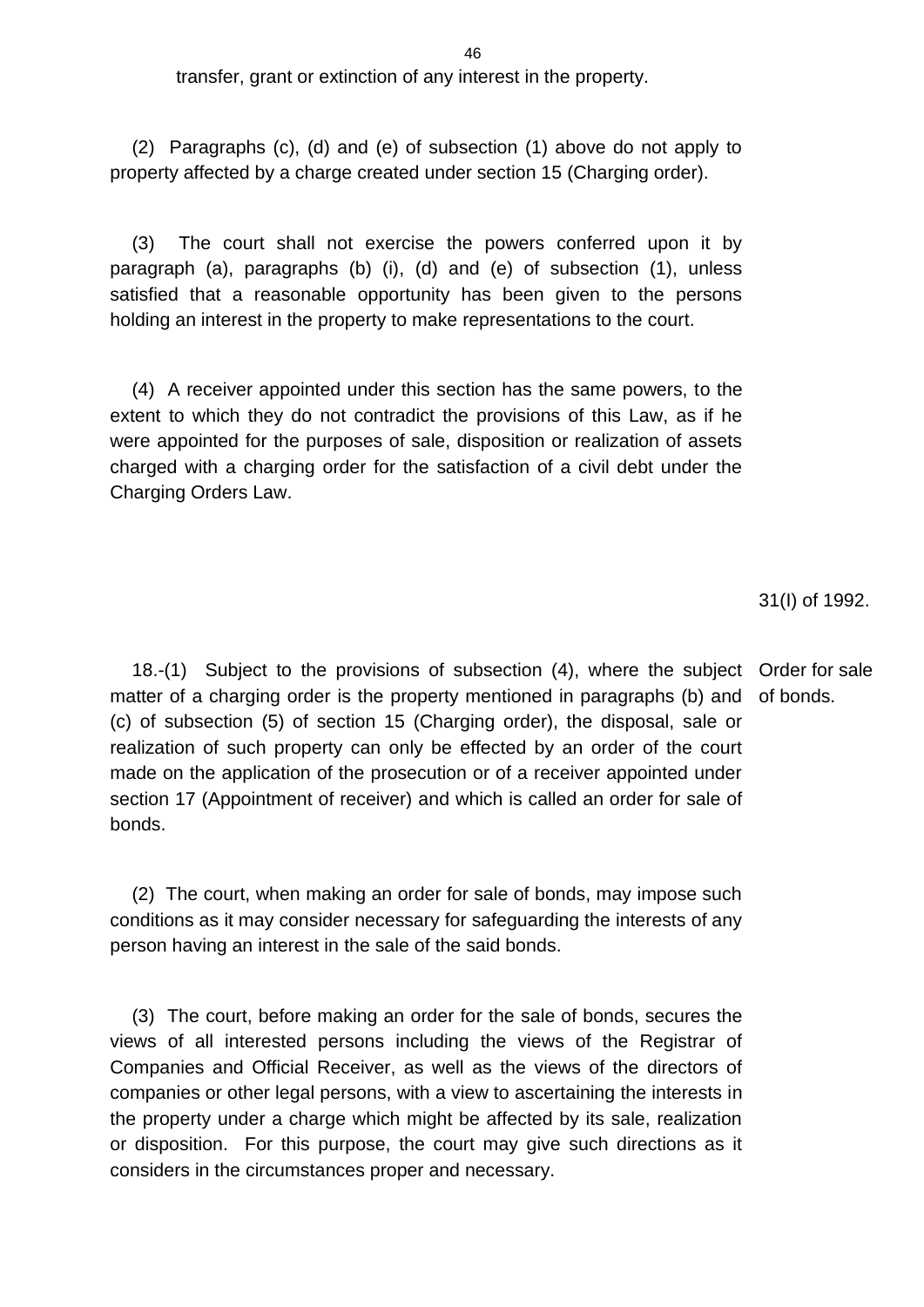(4) An order for the sale of bonds can only be made after the making of a confiscation order.

(5) Where the subject-matter of a charging order is shares in a company, their sale is only effected by public auction, unless the court otherwise directs and, subsequently, the provisions of the Charging Orders Law shall apply as if the charging order were made for a civil debt under that Law.

31(I) of 1992.

19.-(1) The sums specified in subsection (2) which are in the hands of a Disposal of receiver, whether appointed under section 14 (Restraint order) or 17 (Appointment of a receiver) or with a view to enforcing a charging order, shall be applied on behalf of the accused in accordance with the provisions of subsection (4), towards the satisfaction of the amount due under the confiscation order and such amount is reduced accordingly after the deductions of the sums specified in subsection (3). proceeds from the realization of property.

- (2) The sums disposed under subsection (1) are:
- (a) the proceeds of the enforcement of any charge imposed under section 15 (Charging order);
- (b) the proceeds of the realization of property under section 14 or 17 other than by enforcement of a charge;
- (c) any other sums belonging to the accused.

(3) Irrespective of the provisions of section 126 of the Criminal Procedure Law, the sums which are deducted from the sums specified in subsection (2), before the reduction of the amount due under a confiscation order, are: Cap. 155.

(a) the remuneration and expenses of the receiver:

 It is provided that, the expenses and the remuneration of the receiver are assessed in proportion to the fees provided for in the Table included in the Bankruptcy (fees and royalties of the Official Receiver) Regulations. 101(I) of 2013.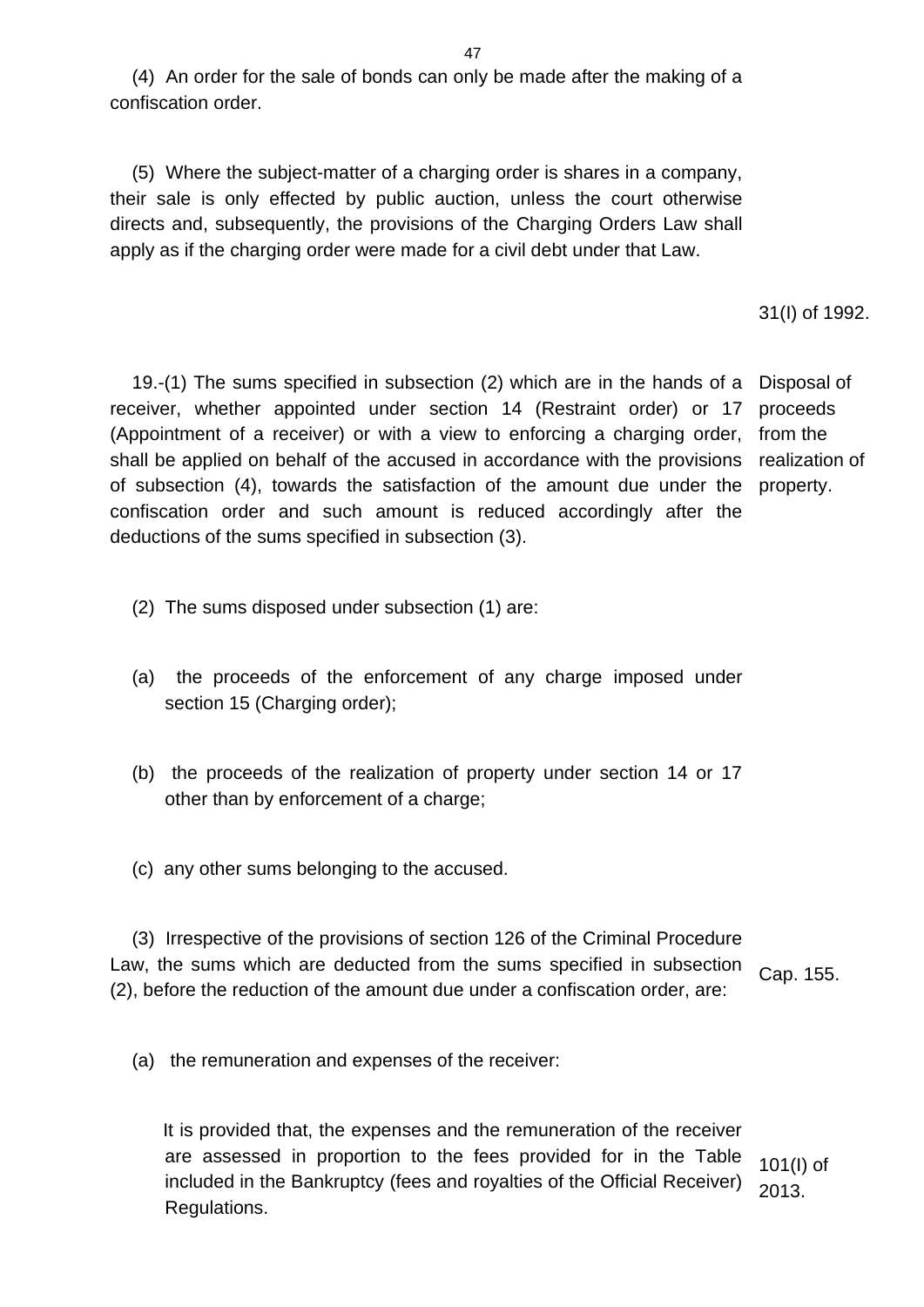- (b) any sum paid by the prosecution under section 24(2) (Receiver. Supplementary provisions);
- (c) payments effected by order of the court.
- (4) The sums specified in subsection (2) are disposed as follows:
- (a) the sums specified in subsection (3) are paid in the order in which they are enumerated in the said subsection, unless the court otherwise directs;
- (b) any balance shall be treated as if it were a fine and is applied for the satisfaction of the amount payable under the confiscation order;
- (c) if after the amount payable under the confiscation order has been fully paid there is any balance, it is distributed among the persons who had a right over the property which has been realized in such proportions as the court may direct, after giving a reasonable opportunity to such persons to make representations to the court.

(5) (a) Monetary sums which are confiscated or received from the sale of assets pursuant to the enforcement of a confiscation order in favour of the Republic, are paid into the Budget of the Management of the Ministry of Finance under "Proceeds of Confiscation from Illegal Activities"

(b) The monetary sums mentioned in (a) above are used for social purposes.

20. The following basic principles apply to the powers conferred on the General court under sections 15 (Charging order) and 19 (Application of proceeds principles in from the realization of property) or on a receiver appointed under sections 14 (Restraint order) and 17 (Appointment of a receiver) or in pursuance of a certain charging order: exercising powers.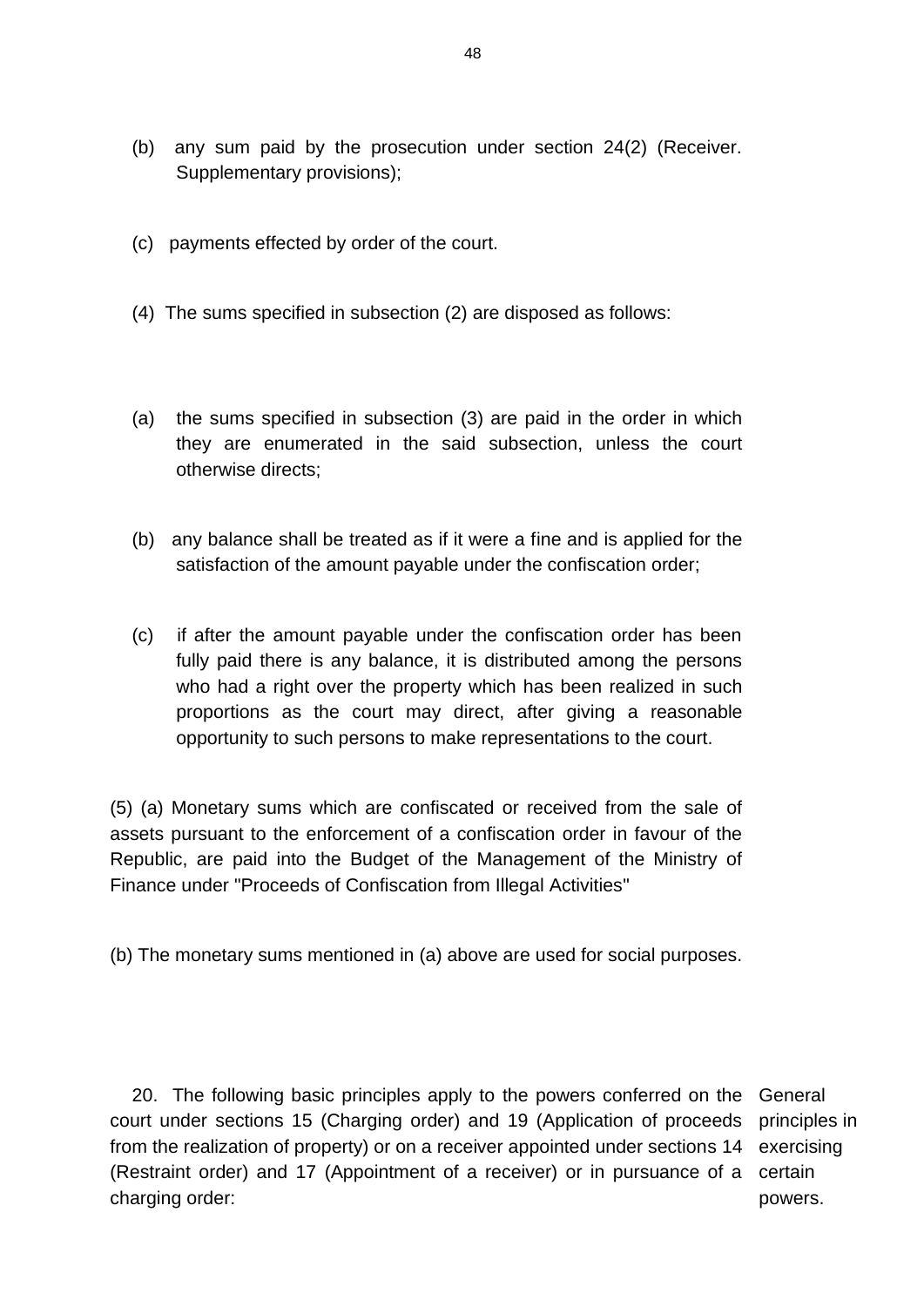- (a) in the case of realizable property held by a person to whom the accused has directly or indirectly made a prohibited gift, the power is exercised with a view to realizing no more than the value of the gift;
- (b) the powers shall be exercised with a view to allowing any person other than the accused or the recipient of any prohibited gift, to retain or recover the value of any property belonging to him;
- (c) in exercising those powers, no account shall be taken of any obligations of the accused or of the recipient of any prohibited gift which conflict with the obligation to satisfy the confiscation order;
- (d) subject to the above principles, the power shall be exercised with a view to satisfying the amount due under a confiscation order by recovering the current value of the realizable property.

21.-(1) If on any application by the accused in respect of a confiscation Variation of a order or of the receiver appointed under section 17 (Appointment of a confiscation receiver), or on the application for the making of a charging order, the court order. is satisfied that the realizable property is inadequate for the payment of any amount remaining to be recovered under the confiscation order, it may, subject to subsection (2), vary the confiscation order:

- (a) by substituting the amount to be recovered under the confiscation order such lesser amount as the court considers just; and
- (b) by substituting the terms of imprisonment prescribed by section 126 of the Criminal Procedure Law and section 9 (Procedure for enforcing a confiscation order. Table) of this Law in respect of the amount to be recovered under the order, a shorter period corresponding, in accordance with the above provisions, to the lesser amount which will be recovered. Cap.155.
- (2) For the purposes of subsection (1) above:
- (a) in the case of realizable property held by a person who has been adjudged bankrupt, the amount of that property which could be distributed among the creditors of the bankrupt shall be treated as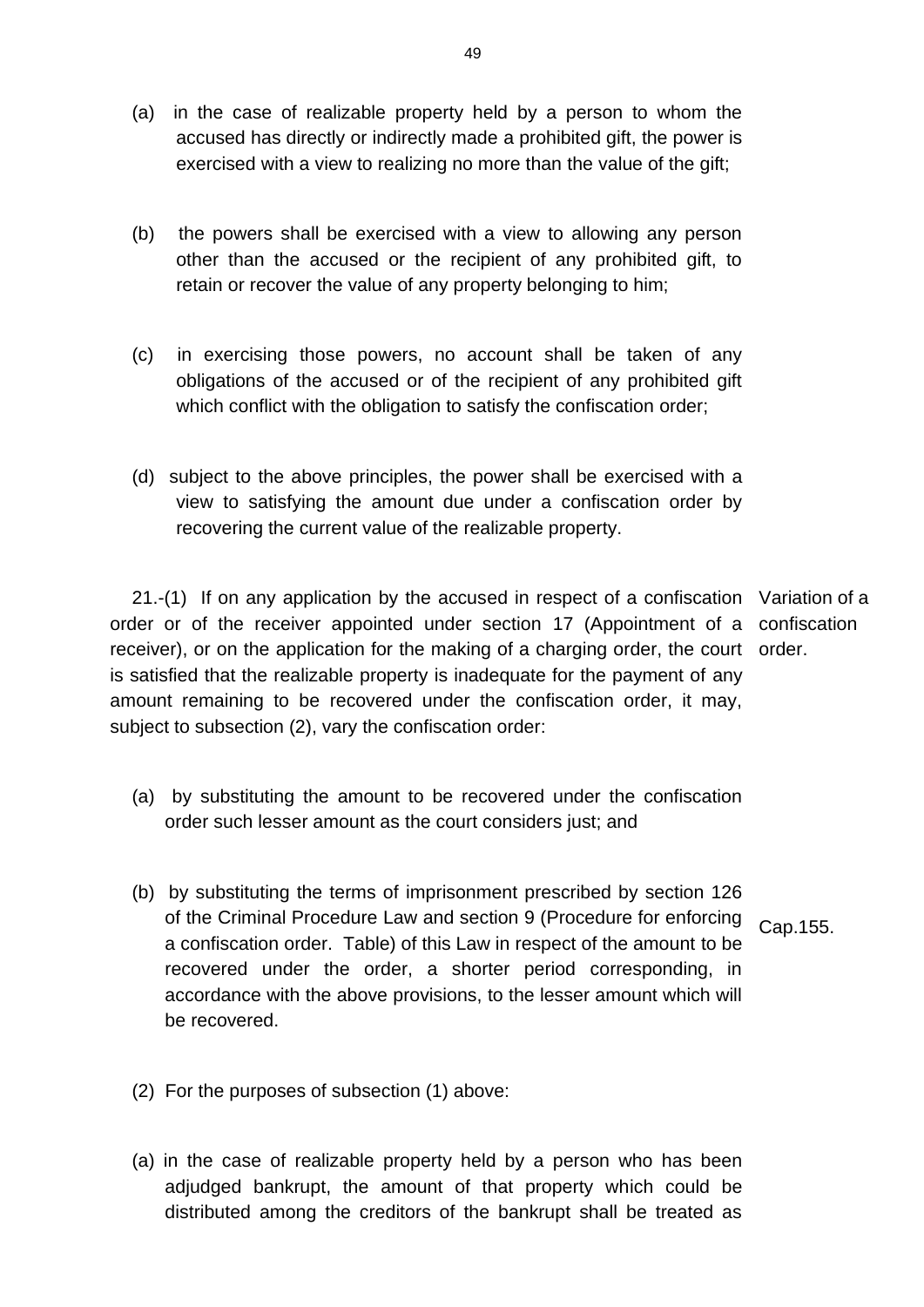property which cannot be recovered, but:

(b) any inadequacy in the realizable property which appears to the court to be attributable wholly or partly to anything done by the accused for the purpose of preserving from any risk of realization under this Law any property held by a person to whom the accused had directly or indirectly made a prohibited gift shall not be treated as property which cannot be recovered.

(3) The application for variation of the confiscation order is made in writing and is supported by an affidavit in verification of the facts on which it is based and such application is served on the prosecution and on other affected persons as the court may direct.

(4) For the purposes of this section "court" means the court which made the confiscation order or any other court of similar jurisdiction.

22.-(1) Where a person holding realizable property against whom a 101(I) of receivership order has been issued or is adjudged bankrupt, for the purposes of the Bankruptcy Law the following are excluded from the bankrupt's estate-2013.

Bankruptcy of the accused.

Cap.5

49 of 1985

197 of 1986.

- (a) property which is the subject of a restraint order made before the order adjudging him bankrupt; and
- (b) any proceeds of property realized by virtue of sections 14(6), 17(1)(d) and 17(1)(e) being in the hands of a receiver appointed under section 14 (Restraint order) or 17 (Appointment of a receiver).

(2) Where a person has been adjudged bankrupt, the powers conferred on the court by sections 14 to 18 or on a receiver appointed for the purposes of those sections shall not be exercised in relation to any property of the bankrupt which, under section 41 of the Bankruptcy Law, is subject to distribution among his creditors.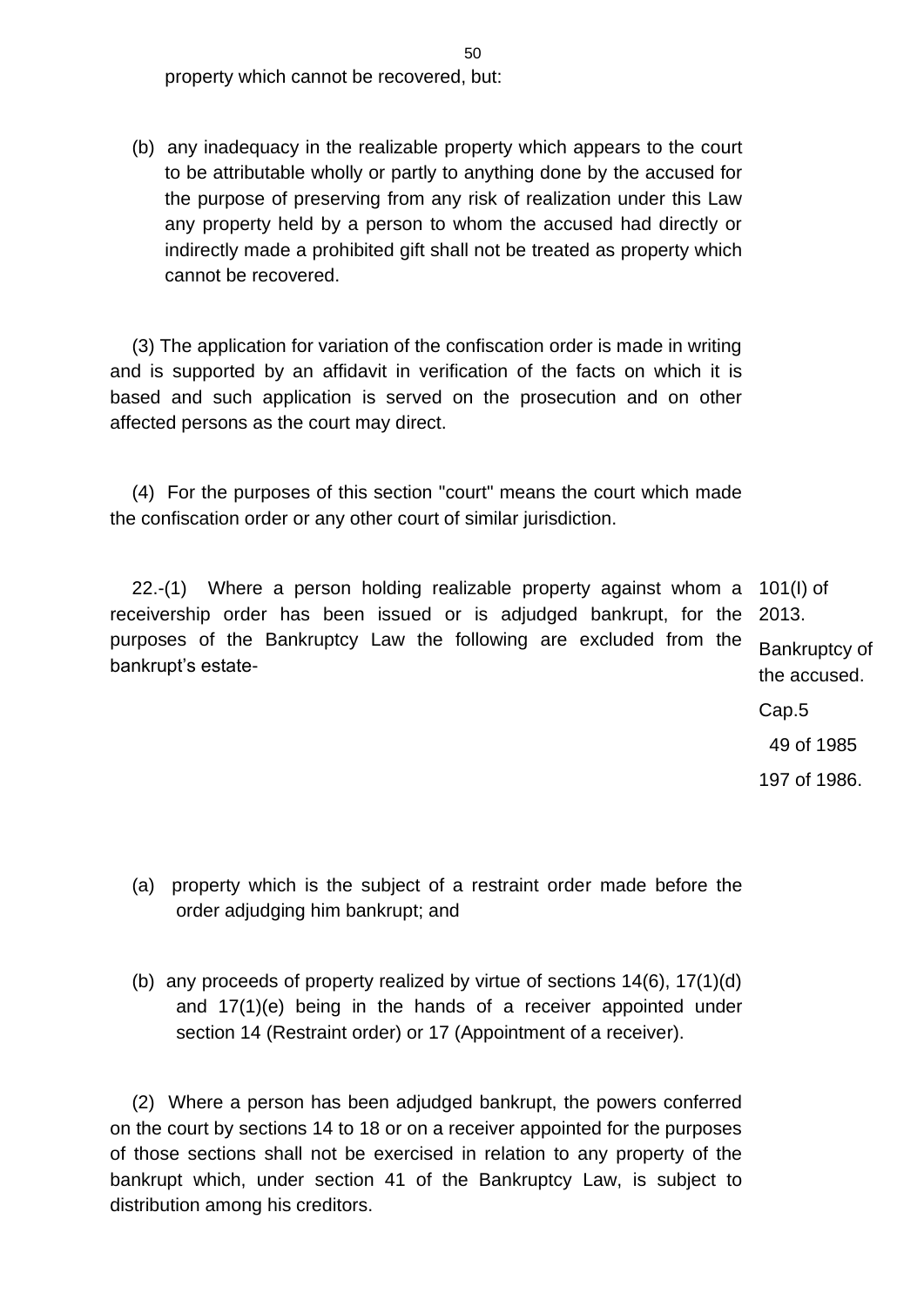(3) Subsection (2) above does not affect the enforcement of a charging order made before the making of a bankruptcy order or made in respect of property which was subject to a restraint order when the order adjudging him bankrupt was made.

(4) Nothing in the Bankruptcy Law shall be taken as restricting in any way the exercise of the powers referred to in subsection (2).

(5) Where the Official Receiver acts as a provisional receiver under sections 9 and 10 of the Bankruptcy Law and the property of the debtor is subject to a restraint order, such property shall be administered according to the directions of the court without prejudice to a lien for any expenses, including the remuneration of the receiver, incurred in respect of such property. Cap. 5.

(6) Where a person is adjudged bankrupt and has directly or indirectly made a prohibited gift, the provisions of section 46 of the Bankruptcy Law- $_{\text{Cap. 5}}$ .

(a) shall not apply in respect of the making of the gift if-

- (i) the gift was made at any time when criminal proceedings for the commission of a predicate offence had been instituted against him and not concluded;
- (ii) the gift was made at the time when an application against him, under sections 28 (Confiscation order where the accused has died or absconded) 35 (Reconsideration of a case) or 36 (Reassessment of proceeds), was pending; or
- (iii) the property of the person to whom the gift was made is subject to a restraint or charging order, but
- (b) shall apply after the conclusion of the criminal proceedings for the commission of a predicate offence, provided account is taken of any realizations under this Law of property held by the person to whom the gift was made.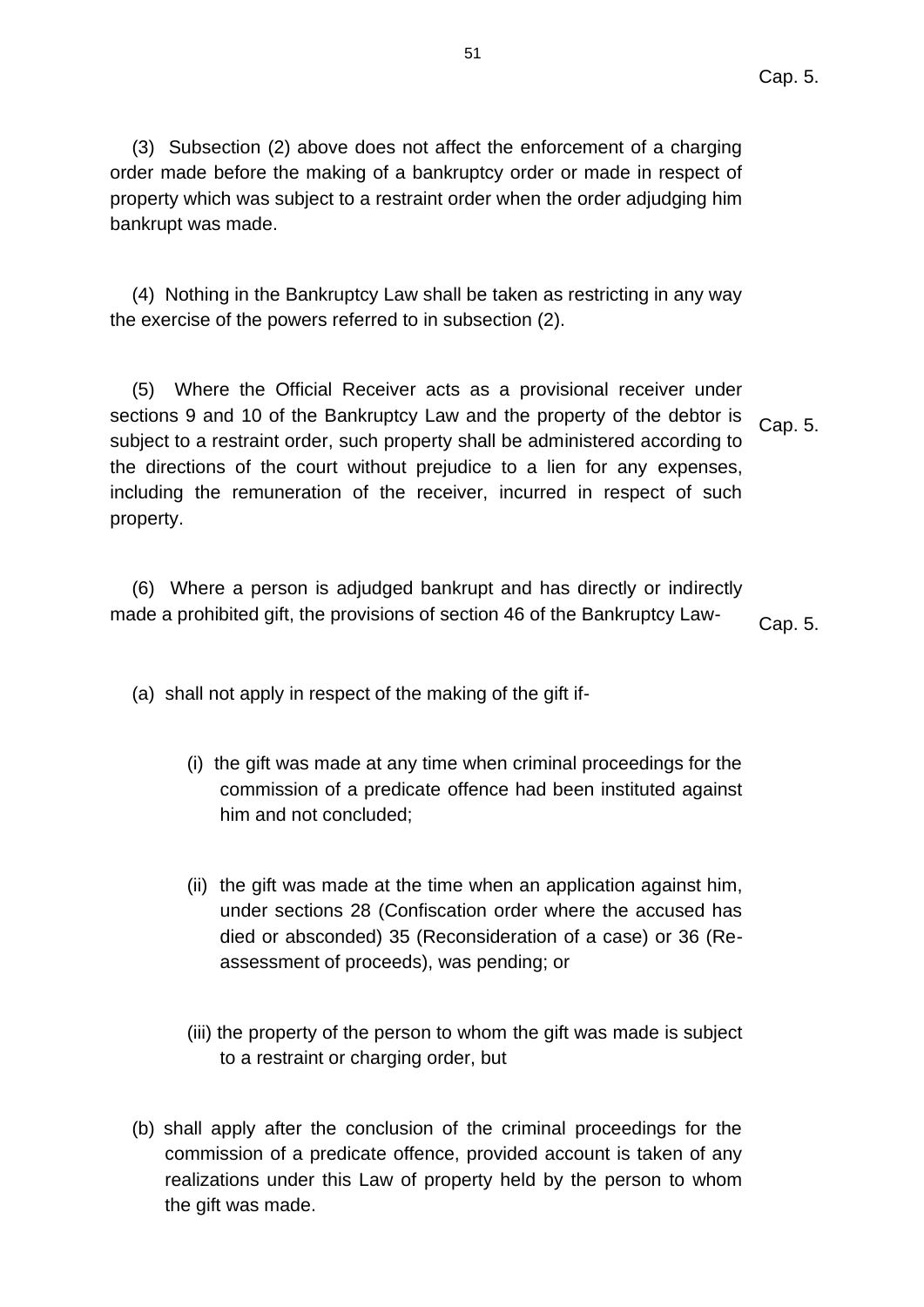23.-(1) Where realizable property is held by a company in respect of which an order for liquidation was made or a resolution has been passed by the company for a voluntary winding up, the functions of the liquidator or provisional liquidator shall not be exercised in relation to-101(I) of 2013. Winding up of

a company holding realizable property.

- (a) property subject to a restraint, charging or confiscation order or an order issued pursuant to the provisions of Part IV or Part IVA for registration of an order or a restraint or freezing or confiscation decision made before the relevant date, as specified in subsection  $(4)$ ;
- (b) any proceeds of property realized by virtue of sections 14(7), 17(1)(d) or 17(1)(e) which are in the hands of a receiver appointed under section 14 (Restraint order) or 17 (Appointment of a receiver):

Provided that out of such property any expenses, including the remuneration of the liquidator or provisional liquidator, properly incurred in the winding up in respect of the property, shall be payable.

(2) In the case of a company for which a winding up order was made or a resolution has been passed by the company for its voluntary winding up, the powers conferred on the court under sections 14 to 18 or on a receiver appointed under the said sections shall not be exercised in relation to any realizable property held by the company in relation to which the liquidator could exercise his functions if by such exercise-

- (a) he is prevented from exercising those functions for the purpose of distribution to the company's creditors of any property held by the company; or
- (b) he is prevented from paying out any expenses, including the remuneration of the liquidator or any provisional liquidator, properly incurred in the winding up of the company in respect of the said property:

52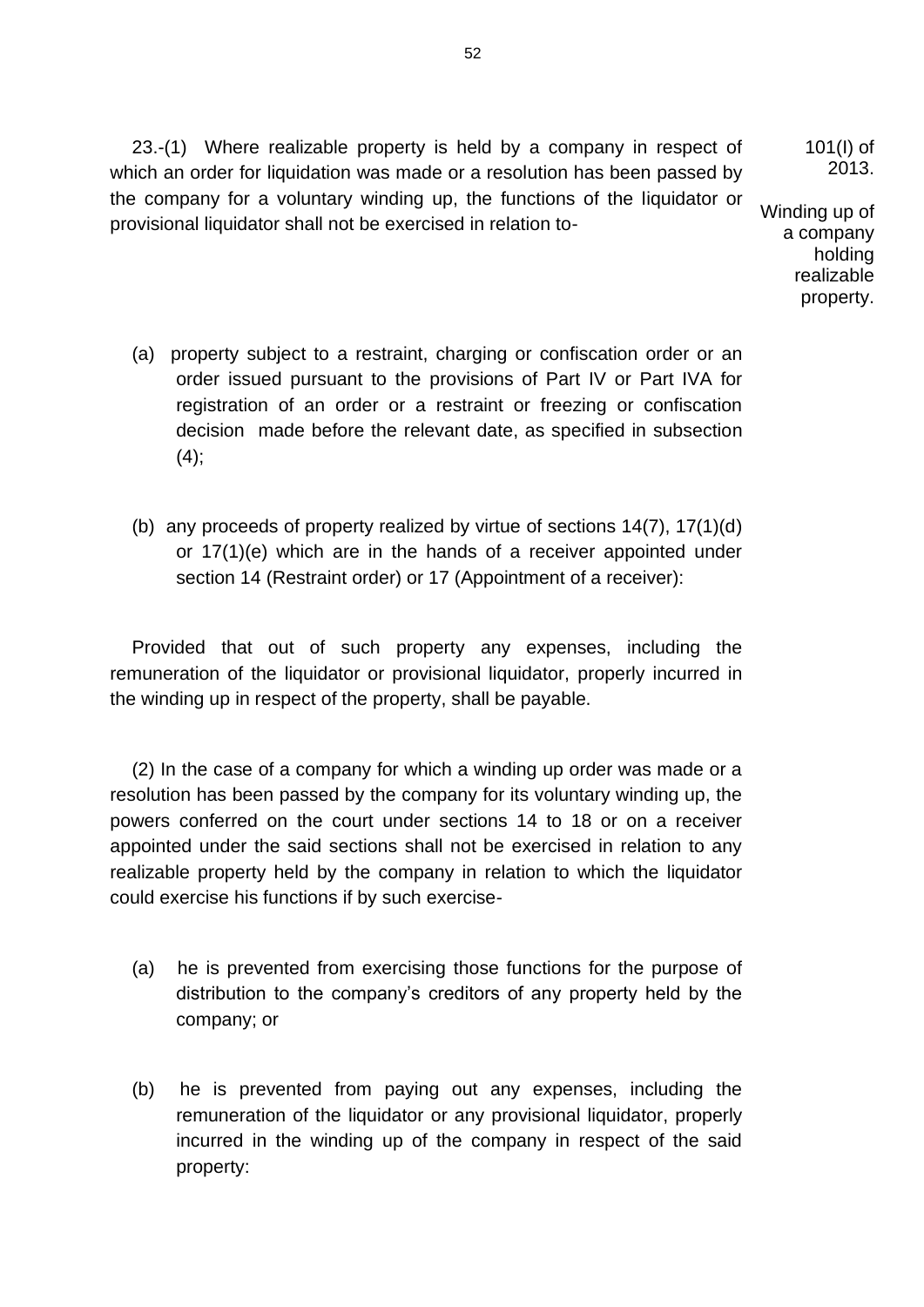Provided that nothing in the Companies Law shall be taken as restricting in any way the exercise of these powers.

(3) Subsection (2) above does not affect the enforcement of a charging order made before the relevant date or in relation to property which was the subject of a restraint order at the relevant date, as such date is defined in subsection (4).

(4) For the purposes of this section:

"company" means a company which is wound up on the basis of the provisions of the Companies Law;

"relevant date" means-

- (a) the date on which the resolution for the voluntary winding up of the company has been passed in the cases where-
	- (i) no winding up order has been made; or
	- (ii) a winding up order was made, but before the filing of the petition for the winding up of the company by the court, such resolution was passed by the company;
- (b) in any other case where such an order has been made, the date of the making of the order.

24.-(1) A receiver appointed under section 14 or 17 or in pursuance of a Liability and charging order shall not be liable to any person in respect of any loss or remuneration damage resulting from any action of his in relation to property of this person of the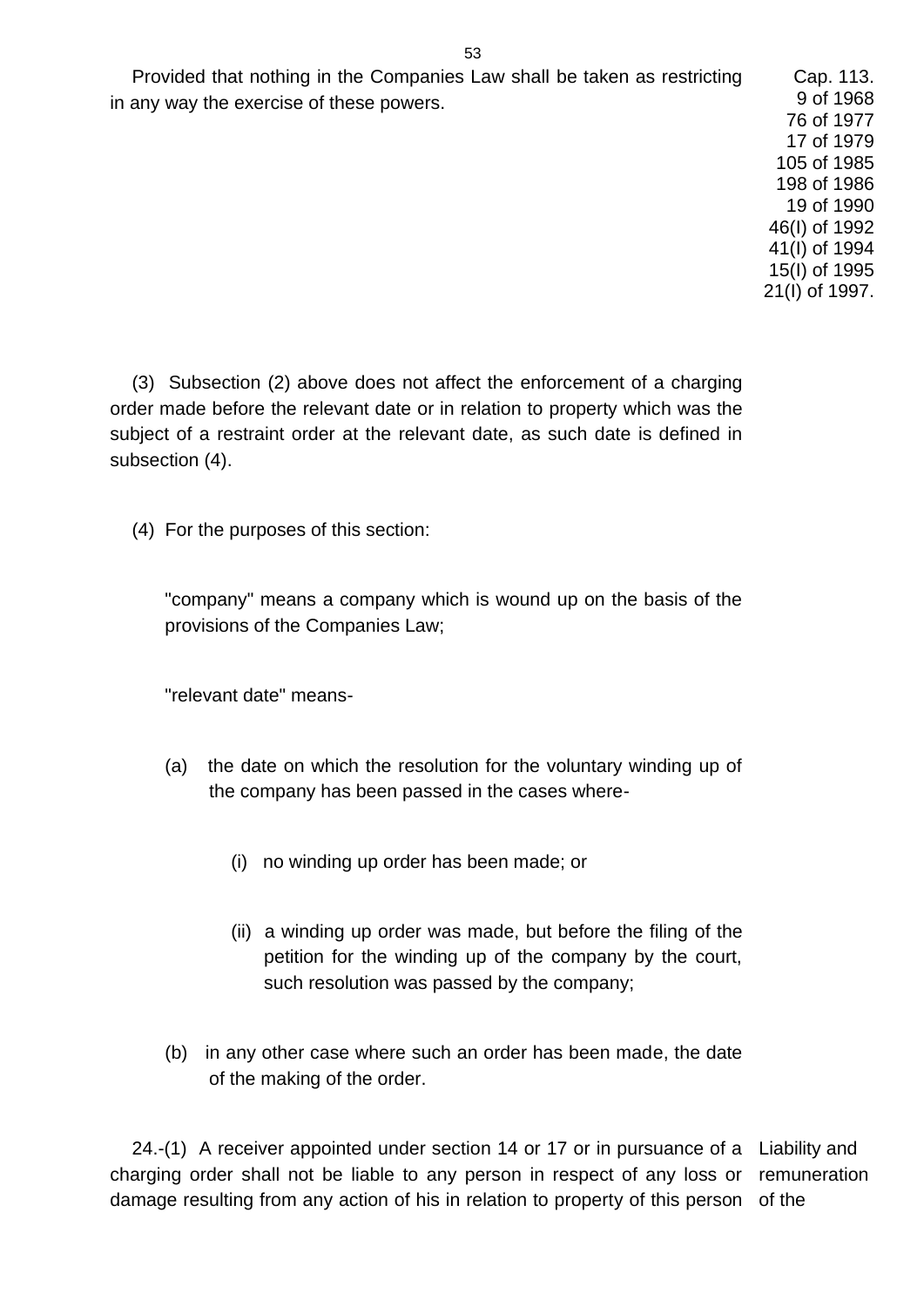- (a) would have been entitled to take such action if such property was realizable;
- (b) believed or had reasonable grounds for believing that he was entitled to take such action; and
- (c) the loss or damage was not caused by his negligence.

(2) If any amounts due in respect of the remuneration or expenses of a receiver appointed for the purposes of this Law, remain unpaid by reason of the fact that there are no available amounts for the payment of such remuneration and expenses in accordance with section 19(3), then such unpaid amounts are paid by the Republic.

25.-(1) According to the provisions of this section, the court may order Compensatio compensation to be paid to any person who had realizable property, in the n. case where the criminal proceedings which were instituted against him for the commission of a predicate offence-

- (a) did not result in a conviction; or
- (b) resulted in a conviction but such conviction was quashed on appeal and no conviction for any other predicate offence was substituted.
- (2) The claim for compensation is made by action.

(3) The court orders compensation under section 25(1) above if it is satisfied that-

- (a) there has been serious default on the part of a person participating in the investigation or prosecution of the offence or offences concerned and that but for that default, the proceedings would not have been instituted or continued, and
- (b) the plaintiff has suffered substantial loss in consequence of anything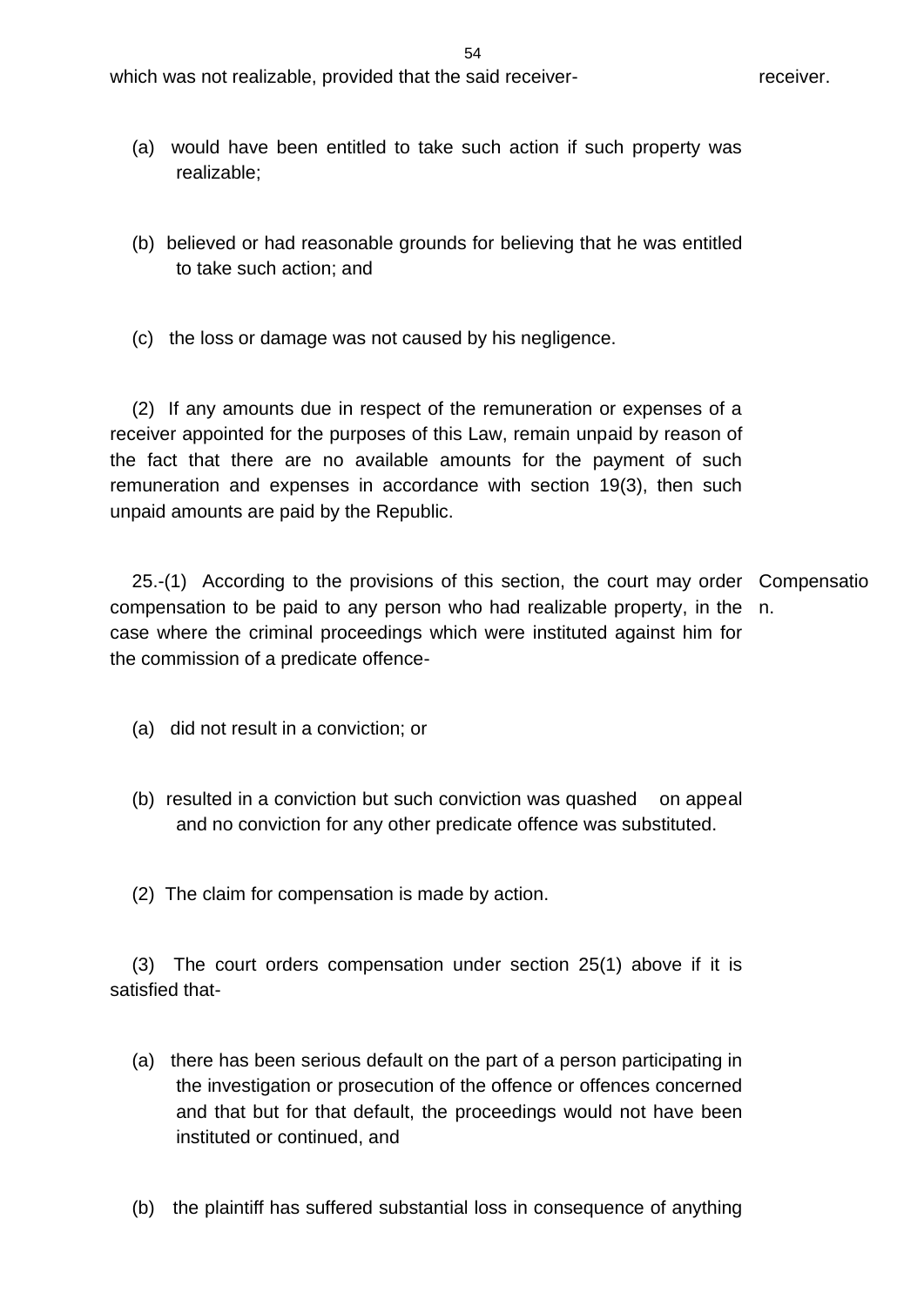done in relation to his property by virtue of any order of the court under sections 14 to 18 both inclusive.

(4) The amount of compensation shall be such as the court considers just taking into account all the circumstances of the case.

(5) The provisions of this section shall not apply where the court makes a confiscation order under section 28.

26.-(1) In criminal proceedings against a person in relation to the provision of assistance to another in the commission of a laundering offence in contravention of the provisions of section 4 (Laundering offences), it shall constitute a defence for the accused if he proves that he intended to disclose to the Unit his suspicion or belief, or the facts on which he bases his suspicion or belief, in respect of the agreement or arrangement and that his failure to do so was based on reasonable grounds.

Special defences for persons assisting another for the commission of laundering offences and financing of terrorism offences.

(2) Where a person discloses to the Unit his suspicion or belief that any funds or investments are derived from or used in connection with a predicate offence or any matter on which such a suspicion or belief is based-

- (a) the bona fide disclosure shall not be treated as a breach of any restriction on the disclosure of information imposed by contract; and does not result in any kind of responsibility for the said person and
- (b) if he does any act in contravention of section 4 (Laundering offences) and the disclosure is related to the act concerned, this person shall not commit the offence of assisting another to commit a laundering offence under the said section, if the following conditions are satisfied:
	- (i) the said act was done with the consent of the police officer or Unit after the aforesaid disclosure; or
	- (ii) if the act was done before the disclosure, the disclosure was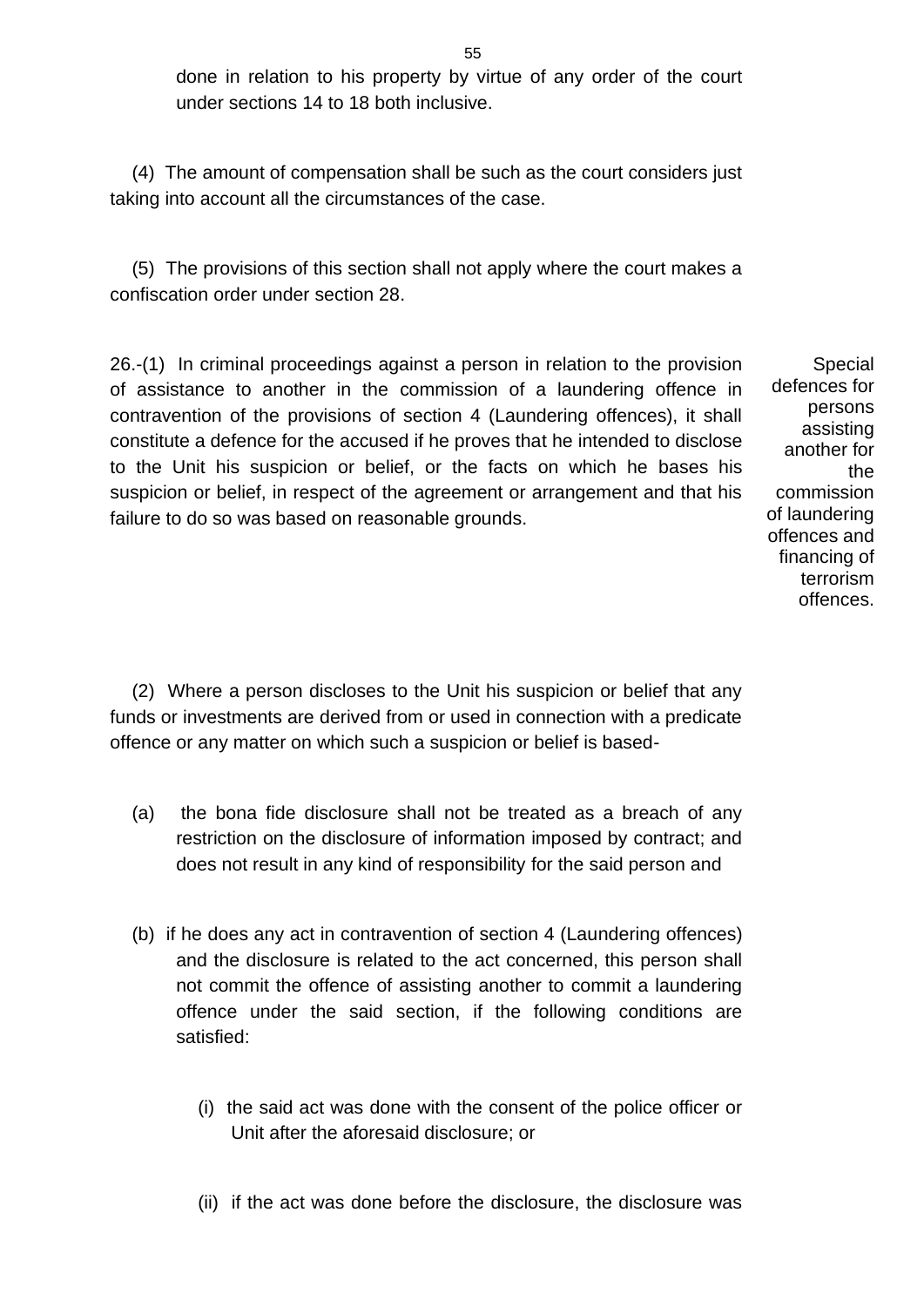made on his initiative and without delay as soon as it was reasonable for him to make such disclosure.

(c) The non-execution or the delay in the execution of an order by the said persons upon instructions of the Unit, with regard to sums or investments referred to above, shall not constitute violation of any contractual or other obligation on the said persons or/and his/his employers.

(3) Where a person is, at the material time, an employee of another person whose activities are supervised by one of the authorities established under section 59, subsections (1) and (2) above shall apply in respect of disclosures or intended disclosures to the competent person as referred to in section 69 and in accordance with the procedure the employer wishes to establish for the purposes of such disclosures, and these disclosures shall have the same effect as disclosures or intended disclosures the Unit.

27.-(1) A person who-  $Q$  and  $Q$  and  $Q$  and  $Q$  and  $Q$  and  $Q$  and  $Q$  and  $Q$  and  $Q$  and  $Q$  and  $Q$  and  $Q$  and  $Q$  and  $Q$  and  $Q$  and  $Q$  and  $Q$  and  $Q$  and  $Q$  and  $Q$  and  $Q$  and  $Q$  and  $Q$  and  $Q$  and  $Q$  and

offences in connection with laundering and financing of terrorism offences.

- (a) knows or reasonably suspects that another person is engaged in laundering or financing of terrorism offences, and
- (b) the information on which that knowledge or reasonable suspicion is based, comes to his attention in the course of his trade, profession, business or employment,

shall commit an offence if he does not disclose the said information to the Unit as soon as is reasonably practicable after it comes to his attention.

(2) (a) It shall not constitute an offence for an advocate to fail to disclose any privileged information which has come to his attention.

(b) The existence of a reasonable explanation or justification for the non-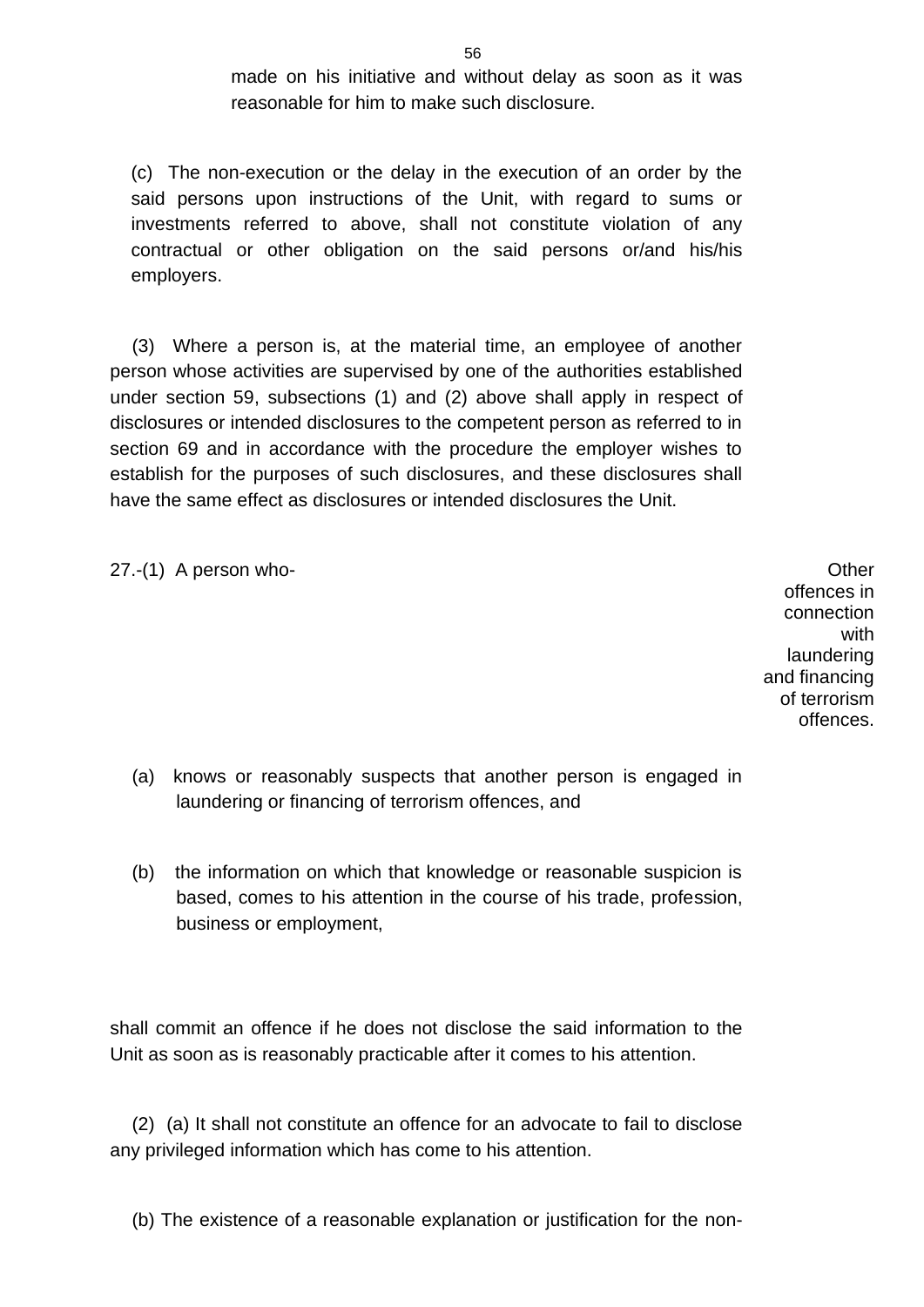disclosure of information is a defence.

(3) No criminal proceedings shall be brought against a person for the commission of the offences referred to in subsection (1), without the express approval of the Attorney General.

(4) An offence under this section shall be punishable by imprisonment not exceeding two (2) years or by a pecuniary penalty not exceeding five thousand euro or by both of these penalties.

28.-(1) Subject to the provisions of subsection (3) and upon the application of the Attorney-General, the court which has convicted a person for the commission of a predicate offence may make a confiscation order under section 8 (Confiscation order) against an accused who has died or absconded.

**Confiscation** order where the accused is ill, has died or absconded

.

(1Α) Subject to the provisions of subsection (3) and after an application by the Attorney General, a court before which criminal proceedings have been initiated regarding a prescribed offence and such proceedings could have led to a criminal conviction if the suspected or accused person had been able to stand trial but as a result of illness or absconding of the suspected or accused person the trial could not take place, may issue a confiscation order pursuant to section 8 against the said person:

Provided that, for the purposes of the present section, 'illness' means the inability of the suspected or accused person to attend the criminal proceedings for an extended period, as a result of which the proceedings cannot continue under normal conditions.

(2) The Attorney-General, together with his application under subsection (1) or (1A), or within such a time limit as the Court may direct, shall submit a statement of allegations which sets out facts and particulars relevant to the inquiry for the determination of whether the accused has acquired any proceeds from the commission of a predicate offence or to the assessment of the said proceeds.

(3) The court shall not make a confiscation order under subsection (1) or (1A) unless-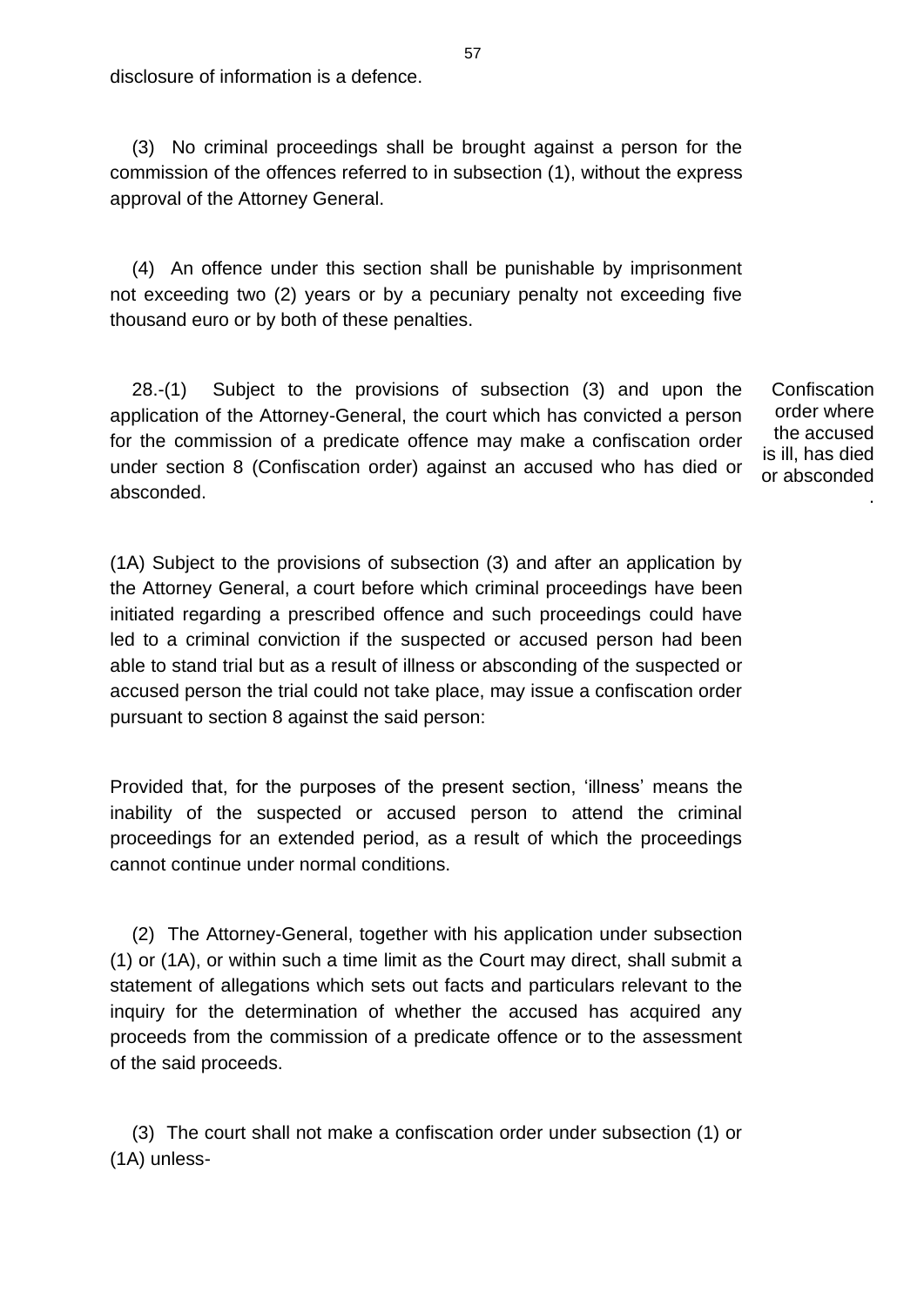- (a) it is satisfied that the Attorney-General has taken reasonable steps to contact him; and
- (b) any person who is likely to be affected by the making of a confiscation order by the court, has been given the opportunity to appear before the court and make representations.

(4) Where the court has made a confiscation order under this section and the accused subsequently appears before the court for the purpose of imposition of a penalty on him or trial in relation to the same offence, subsection (1) of section 8 (Confiscation order) of this Law shall not apply so far as his appearance before the Court is in respect of the same offence.

(5) Τhe right of the accused to be represented by legal counsel is not affected.

29.-(1) This section shall apply where the court has made a confiscation order under section 28 (Confiscation order where the accused is ill, has died or absconded) in respect of an accused who had absconded and subsequently returned. Power to set

aside a confiscation order where the accused who had absconded or was ill returns .

(2) The court, upon an application by the accused and after hearing the views of the Attorney-General, may set aside the confiscation order if it considers expedient and just to do so.

30.-(1) This section shall apply where the court has made a confiscation order under section 28 in respect of an accused who was ill, or had absconded and subsequently returned. Variation of a

confiscation order made under section 28.

(2) Where the accused claims that-

(a) the value of the proceeds from the commission of a predicate offence in respect of the period for which the assessment had been made; or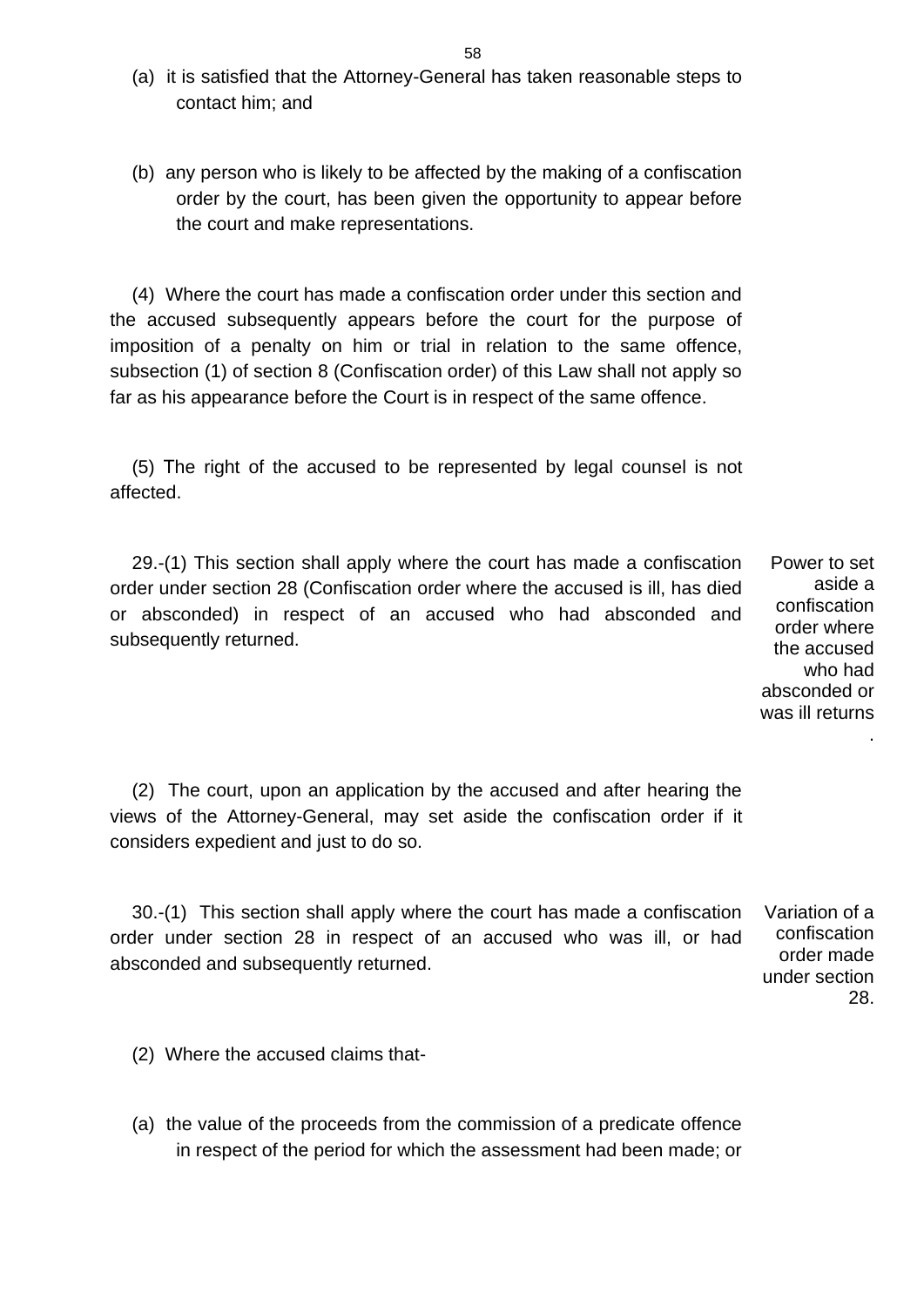(b) the amount which could have been realized at the time the confiscation order was made was smaller than the amount of the confiscation order,

he may submit an application to the court for the consideration of the above claims.

(3) Where the court in view of the evidence submitted before it, accepts the allegation of the accused-

- (a) it shall make a new assessment under section 7 (Assessment of proceeds from the commission of a predicate offence); and
- (b) may, if it considers just after taking into consideration all the circumstances of the case, vary the amount of the confiscation order.

5 of 41(I) of 1998

- 31.-(1) Where proceedings are being carried out before a Court for- Prohibition of publicizing information.
- (a) the issue of a warrant of arrest, under the Criminal Procedure Law, Cap. 155. against a person for whom there is evidence that he has committed a prescribed offence under section 3; or
- (b) the making of interim orders under this Law against a person for whom there is evidence that he has committed a prescribed offence, provided that no criminal proceedings for the commission of such offence have been instituted in the Republic against this person,

the court may order that the proceedings be conducted in the absence of representatives of the Press and other mass media or other persons not directly interested in or affected by the proceedings and to prohibit the publication of any information in relation to the said proceeding.

(2) Any person who publishes information in contravention of the directions of the court under subsection (1), shall commit an offence punishable by one year's imprisonment or by a pecuniary penalty of two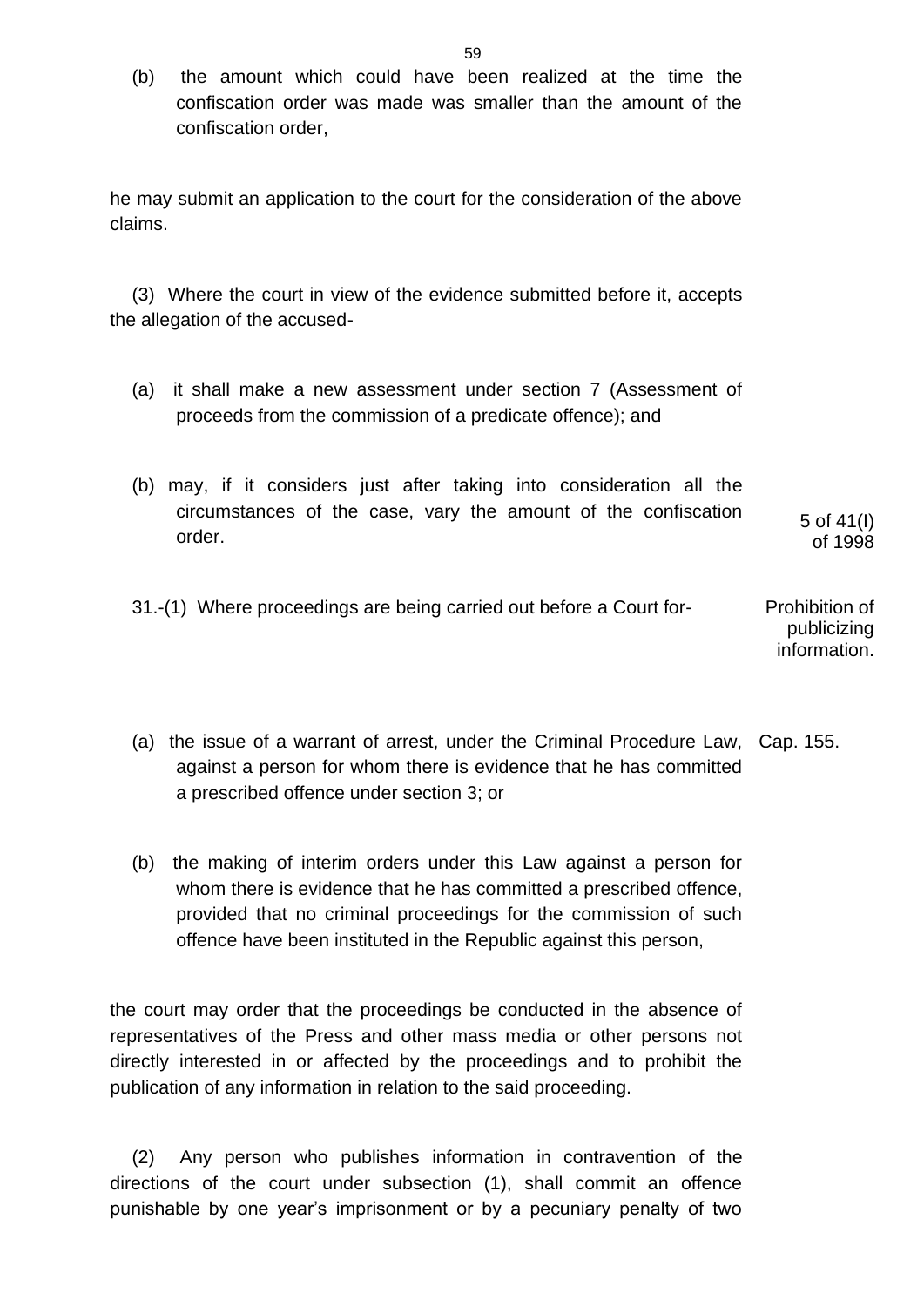thousand euro (2000) or by both of these penalties.

(3) No criminal proceedings shall be instituted by virtue of this section without the express approval of the Attorney General.

D. Freezing and confiscation orders of property against an absent suspect

32.-(1) Subject to the provisions of subsection (2) and upon the application of the Attorney General, a Court may make an order for the freezing of property of a suspect who is outside the jurisdiction of the Republic or has died. Freezing

order of property against an absent suspect.

(2) The court shall make a freezing order under subsection (1), if satisfied by affidavit or other evidence that-

- (a) there is prima facie evidence against the suspect for the commission of a prescribed offence; and
- (b) the property of the suspect may be converted or transferred or removed outside the jurisdiction of the Republic for the purpose of concealing or disguising its illicit origin.

(3) The freezing order shall have effect for six months but the court may extend its validity for up to a period of one year if reasonable grounds concur.

33.-(1) Subject to the provisions of subsection (2) and upon the Order of application of the Attorney-General, a court may make an order for confiscation of property against a suspect who is outside the jurisdiction of the Republic or has died.

confiscation of property against an absent suspect.

(2) The court shall make the confiscation order under subsection (1) if the suspect does not appear before the court during the validity of the freezing order made under section 32 (Freezing order of property against an absent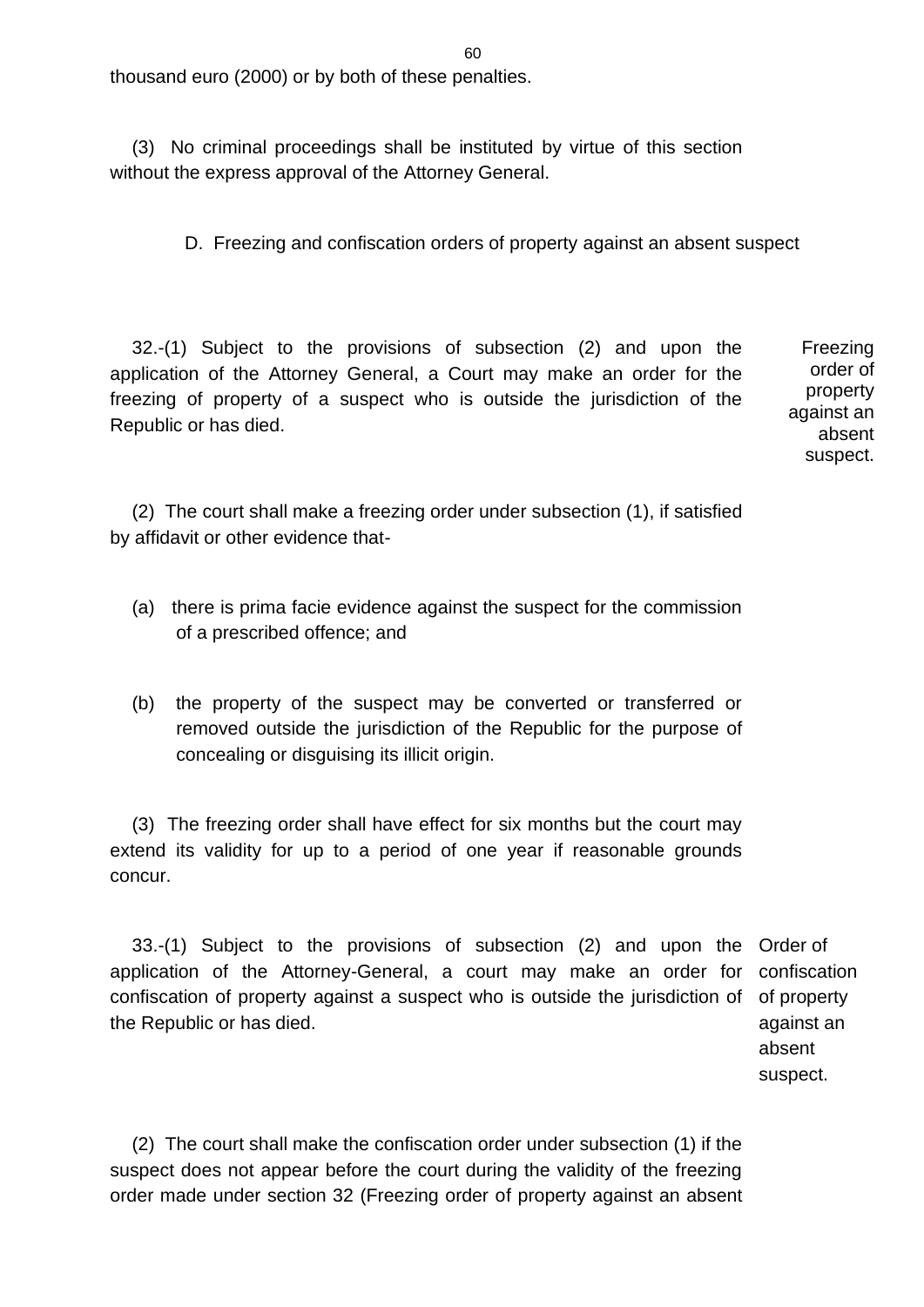- (a) The prosecution has taken reasonable steps to contact him; and
- (b) any person who is likely to be affected by the making of a confiscation order has been given the opportunity to make representations, if he so wishes, before the court in respect of the making of the order.

(3) Where the court has made a confiscation order under this section and the suspect is subsequently brought before the court in respect of a prescribed offence for which a confiscation order has been made, Part II of this Law shall not apply in respect of the said offence, but the provisions of Part III shall apply mutatis mutandis.

34.-(1) This section shall apply where- Compensation

paid to an absent suspect against whom an order for the freezing or confiscation of his property was made.

- (a) the court has made a freezing order under section 32 (Freezing order of property against an absent suspect) or a confiscation order under section 33 (Confiscation of property order against an absent suspect) against a suspect who was outside the jurisdiction of the Republic; and
- (b) the suspect is subsequently put on trial for the same offence and acquitted.

(2) The court which acquits the defendant shall set aside the freezing or confiscation order.

(3) Upon an action made by the person who had property, the court may order compensation to be paid to this person if satisfied that the person concerned has suffered loss as a result of the making of the freezing or confiscation order under section 32 or 33, as the case may be.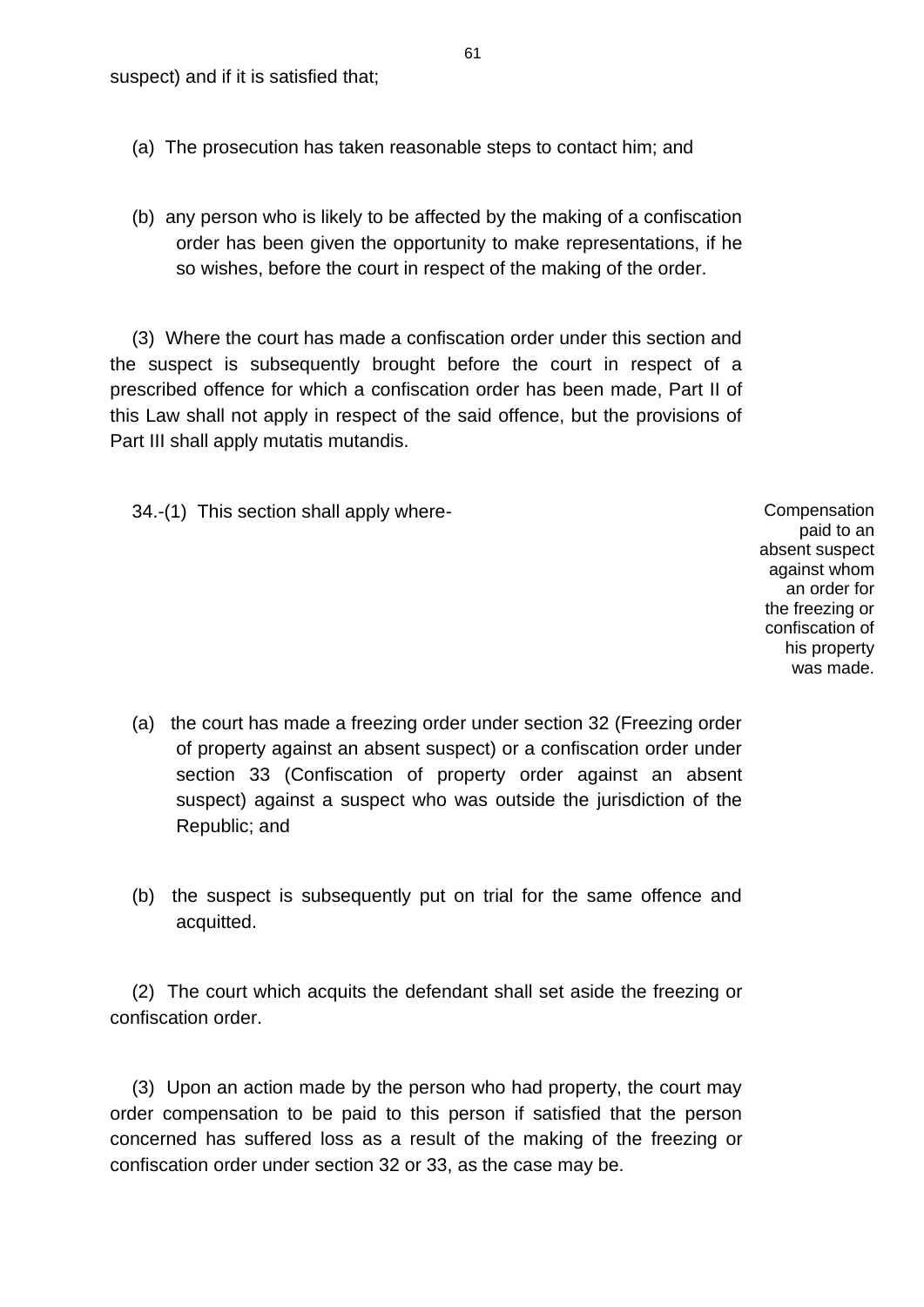(4) The amount of the compensation shall be such as the court considers just having taken into account all the circumstances of the case.

## PART III - RECONSIDERATION AND REVISION OF CONFISCATION ORDERS

 $35-(1)$  Where-

consideration of a case.

- (a) Because of lack of evidence, the Court-
	- (i) did not make an inquiry under section 6 (Inquiry in order to determine whether the accused acquired proceeds); or
	- (ii) made an inquiry under section 6 but it was not ascertained whether the accused acquired proceeds from the commission of a predicate offence; and
- (b) the Attorney General-
	- (i) has secured evidence which was not available on the date of conviction of the accused; and
	- (ii) believes that this evidence would have led the court to determine that the defendant had benefited from the commission of a predicate offence if an inquiry under section 6 was made on the date of conviction of the accused,

the Attorney General may ask the court to consider the evidence he has secured in accordance with subsection (b) of this section.

(2) The court shall make a confiscation order under section 8 (Confiscation order) if, having considered the evidence given under section 6 and bearing in mind all the circumstances of the case, it considers it expedient to do so.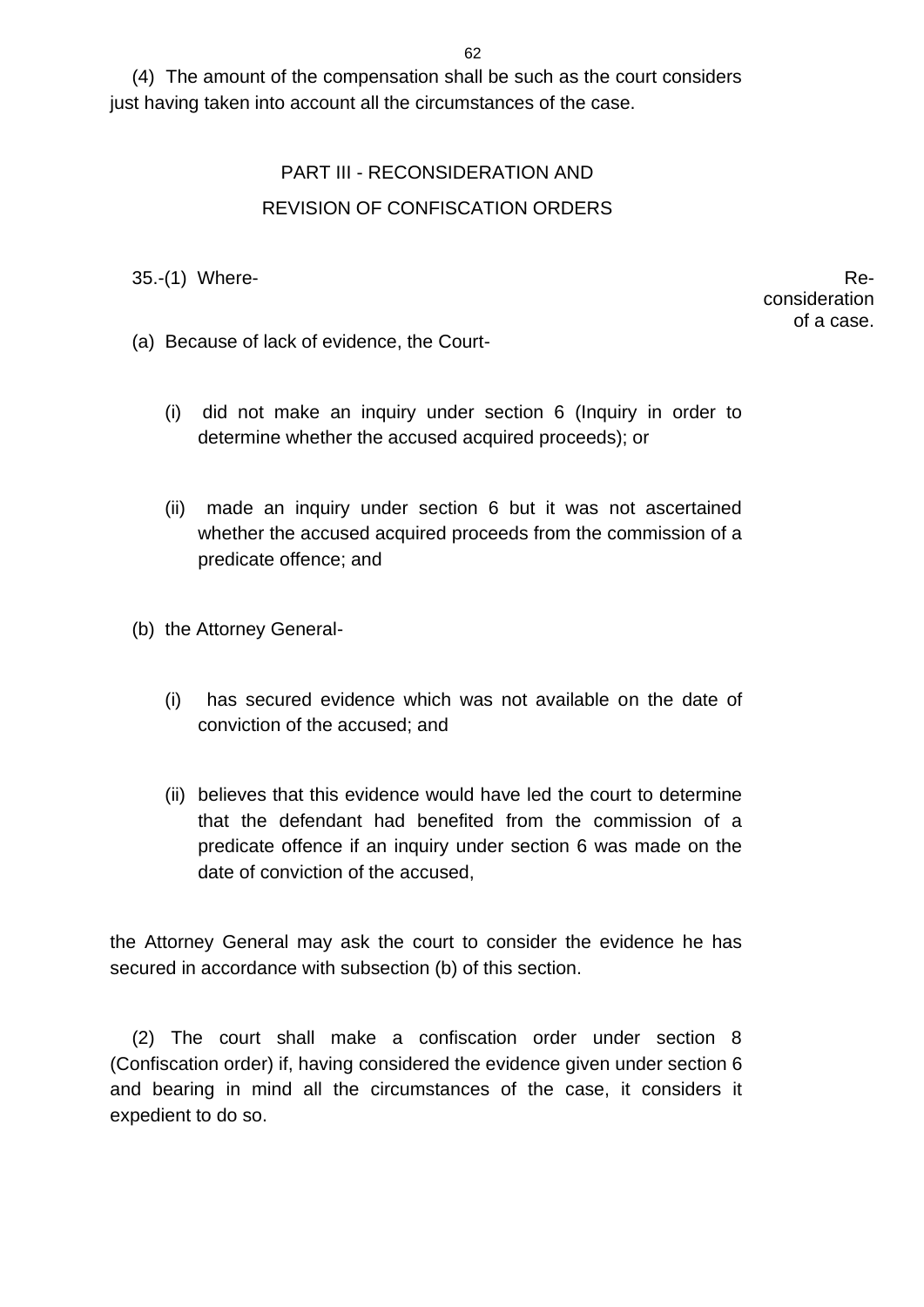(3) For the purposes of this section and where the court has decided to proceed with an inquiry under this section, the provisions of this Law which would have applied if the inquiry were made on the date of conviction of the accused, shall apply mutatis mutandis.

(4) No application shall be considered by the court under this section if it is made after the end of the period of six years beginning with the date of conviction.

(5) This section shall not apply where the court has imposed a penalty under Part VI.

36.-(1) Where the Attorney-General is of the opinion that the real value of Rethe proceeds of the accused from the commission of a predicate offence assessment was greater than their assessed value, the Attorney General may apply to of proceeds. the court for the consideration of the evidence on which he based his opinion.

(2) For the purposes of subsection (1)-

"assessed value" means the value of the proceeds of the accused from the commission of a predicate offence as assessed by the court under section 7 of this Law;

"real value" means the value of the proceeds of the accused from a predicate offence which was committed-

- (a) in the period to which the assessment of section 7 refers; or
- (b) in any earlier period.
- (3) The court if-
- (a) having considered the evidence given under subsection (1); and
- (b) having been satisfied that the real value of the proceeds of the accused is greater than their assessed value, (because their real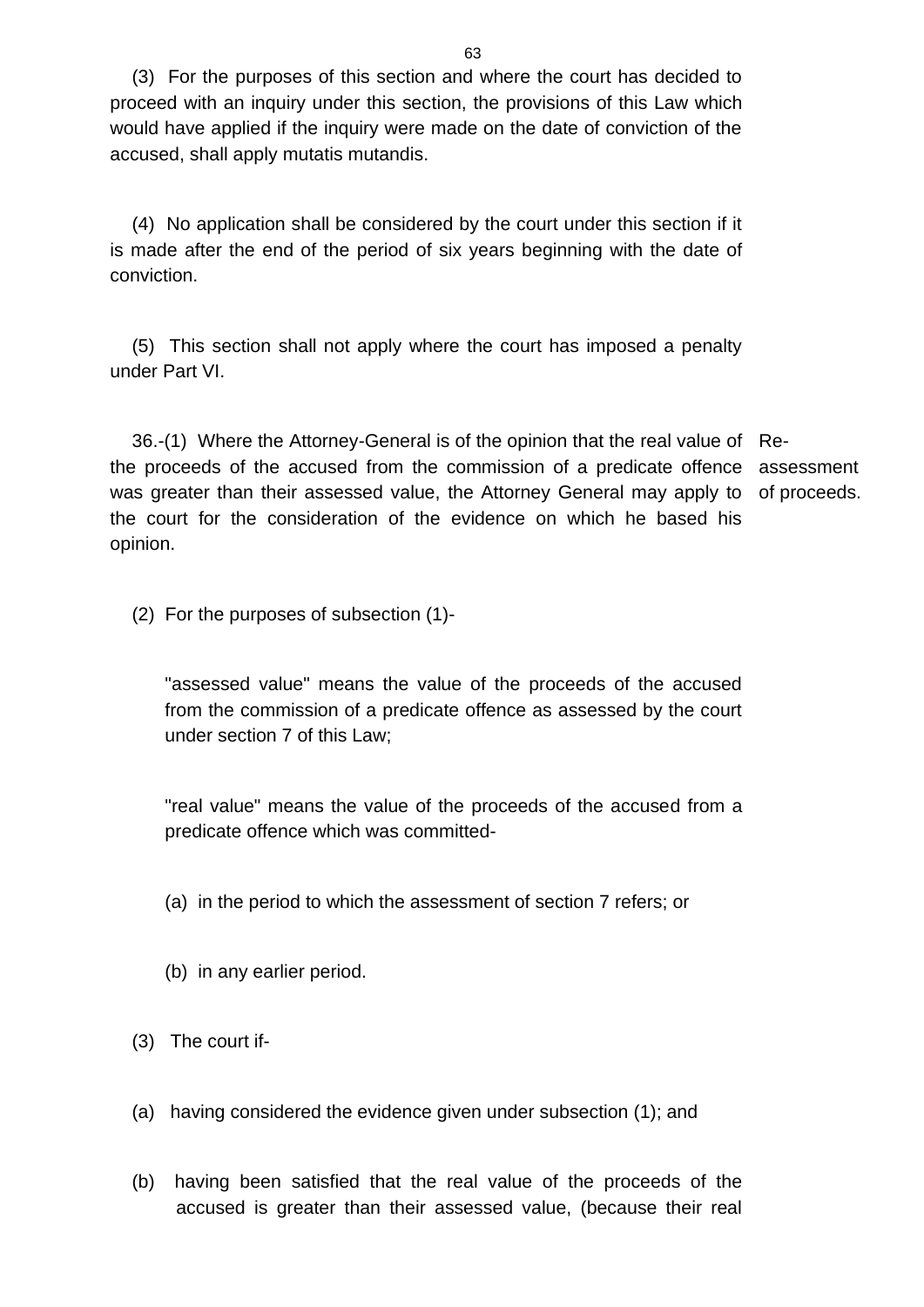value was greater than the assessed amount or because their value increased subsequently),

it may make a fresh assessment of the amount which must be recovered from the accused under section 8 (Confiscation order).

(4) The court may take into account any payment or other reward received by the accused on or after the date of the assessment under section 7 (Assessing the proceeds from the commission of a predicate offence), if the Attorney-General shows that the said payment or reward was received by the accused in connection with the commission of a predicate offence:

Provided that for the purposes of this subsection, the court shall not make the assumptions required by section 7.

(5) Where, as a result of the new assessment required above, the amount to be recovered exceeds the amount that had been assessed under section 7 the court-

- (a) may substitute for the amount to be recovered under the confiscation order such greater amount as it considers just, and
- (b) where the court replaces the amount of the order, it shall also replace the terms of imprisonment prescribed by section 128 of the Criminal Procedure Law and by section 9 of this Law. Cap. 155.

(6) No application shall be considered by the court under this section if it is made after the end of the period of six years beginning with the date of conviction.

(7) For the purposes of this Part, "the date of conviction" means-

- (a) the date on which the accused was convicted; or
- (b) the date of the last conviction where the accused appeared for the imposition of a sentence in respect of more than one conviction, and those convictions were not all made on the same date.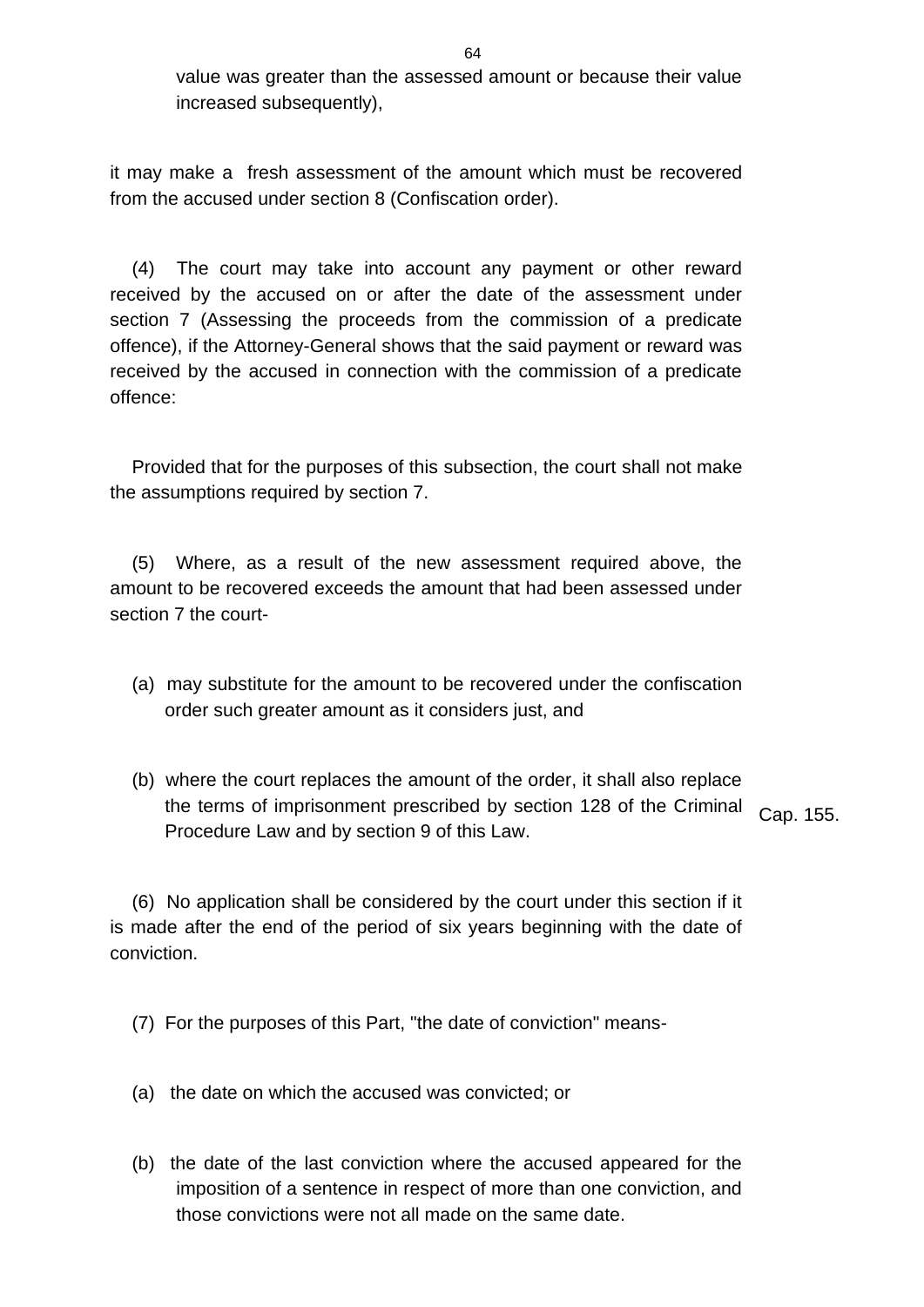## PART IV - INTERNATIONAL CO-OPERATION

37. For the purposes of this Part: Interpretation and the purposes of this Part: of principal terms. "appeal" for the purposes of subsection 3(a) of section 38 (Procedure for the enforcement of foreign orders) shall include any proceedings the object of which is the setting aside of a judgement of the court or the retrial of the case or the stay of its execution; "Convention" means- 2 of 25(I) of 1997. (a) The United Nations Convention against Illicit Traffic in Narcotic Drugs and Psychotropic Substances which was ratified with the United Nations Convention against Illicit Traffic in Narcotic Drugs 49 of 1990.

(aa) The European Convention on Laundering, Search, Seizure and Confiscation of the Proceeds from Crime of 1990, which was ratified with the European Convention on Laundering, Search, Seizure and Confiscation of the Proceeds from Crime (Ratification) Law of 1995; 51(III) of 2007

(b) the Convention of the Council of Europe on Laundering, Search, Seizure and Confiscation of the Proceeds from Crime and Financing of Terrorism which was ratified with the European Convention on Laundering, Search, Seizure and Confiscation of the Proceeds from Crime and Financing of Terrorism (Ratification) Law.

and Psychotropic Substances (Ratification) Law;

(c) The United Nations Convention Against Transnational Crime; and

(d) The Treaty on Mutual Legal Assistance in Penal Matters between 7(III) 2008Cyprus and USA, which has been ratified by the Treaty between the Government of the Republic of Cyprus and the Government of the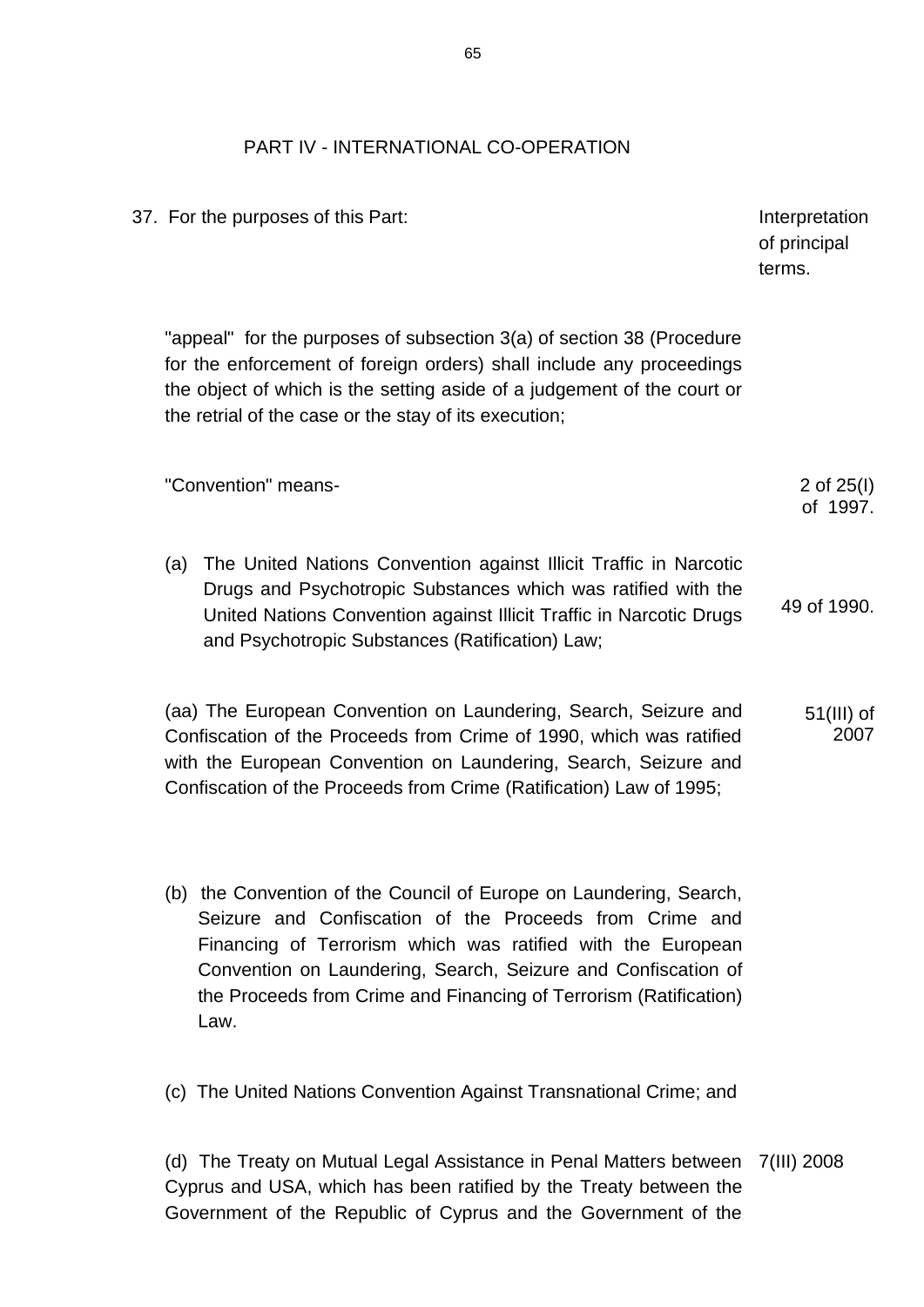U.S.A. on Mutual Legal Assistance in Criminal Matters (Ratification) Law and the Instrument which is provided for under subsection (2) of Section 3 of the Agreement on Mutual Legal Assistance between the European Union and the USA signed on 25 June 2003, relating to the application of the Convention between the Republic of Cyprus and the USA for Mutual Legal Assistance in Penal Matters, signed on 20 December 1999 (Ratification) Law of 2008.

(e) The United Nations Convention against Corruption which was 25(III)/2008 ratified with the United Nations Convention against Corruption (Ratification) Law"

"court" means the President or a Senior District Judge of the District Court of Nicosia;

"foreign country" means a country which at the time of submitting an application for the execution of a foreign order is a Contracting Party to the Convention;

"foreign order" means an order made by a court of a foreign country, which is made for the purposes of the Conventions or legislation enacted for the purpose of implementing the Conventions and shall include-

- (a) Orders for the confiscation of proceeds and instrumentalities as these are defined in the Convention and includes-
- (i) An order for the confiscation of proceeds, which is in the possession of the accused or a third person or other assets equal to the value of the proceeds.
- (ii)A confiscation order without conviction, issued by a court within the framework of the procedure relating to a criminal offence, and
- (iii) A restitution order to the legitimate owners or victims,

which was issued, either before or after the coming into force of the provisions of the Prevention and Suppression of Money Laundering Activities (Amendment) Law of 2018: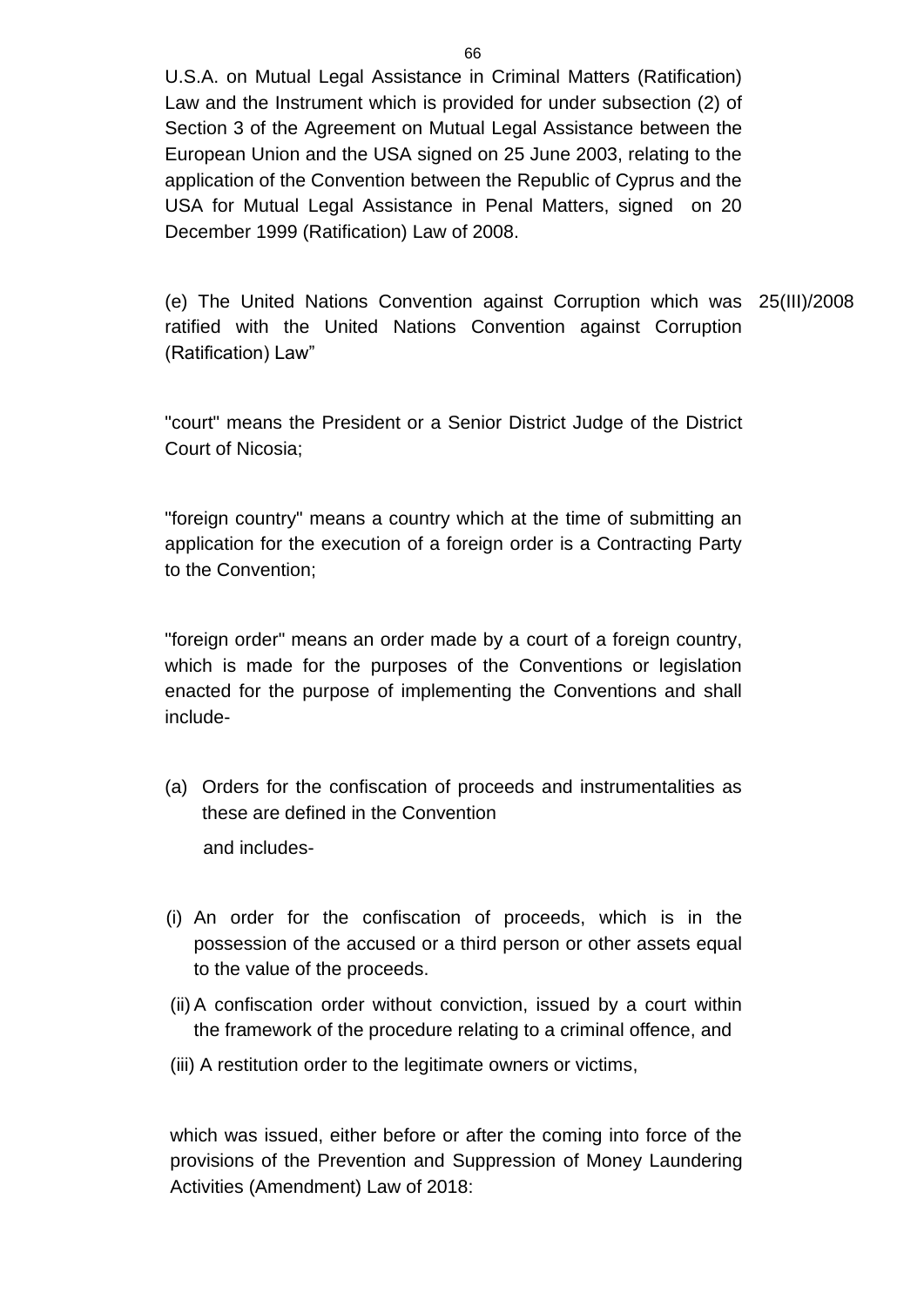Provided that, for the purpose of the present paragraph, 'confiscation order without conviction' includes an order without conviction issued either before or after the coming into force of the provisions of the Prevention and Suppression of Money Laundering Activities (Amendment) Law of 2018, from a court of a foreign country which leads to the deprivation of property and does not constitute a criminal sanction, to the extent that it is ordered by the court of a foreign country in relation to a criminal offence, provided it has been proven that the property relating to the order constitutes proceeds.

- (b) restraint orders and orders for the seizure of property made temporarily for the purposes of future confiscation of proceeds and instrumentalities;
- (c) any order which the Council of Ministers may, by notification published in the Official Gazette of the Republic, wish to include in the term "foreign order".

38.-(1) The request for enforcement shall be submitted by or on behalf of a foreign country to the Ministry of Justice and Public Order which, if satisfied that the request comes from a foreign country and concerns a foreign order within the meaning of this Part, shall thereafter transmit the request to the Unit which submits it to the court, if the Unit considers that the requirements of this law are met. Procedure for the enforcement of external orders.

(2) Subject to the provisions of subsection (3), the court, after a request of a foreign country is transmitted to it, shall register the foreign order for the purpose of its enforcement.

(3) The court shall register an external order, if satisfied that-

- (a) At the time of registration the external order was in force and enforceable and no appeal is pending against the said order;
	- (b) in the event where the foreign order relating to the confiscation of property was issued upon conviction of the accused in his

13(I) of 2018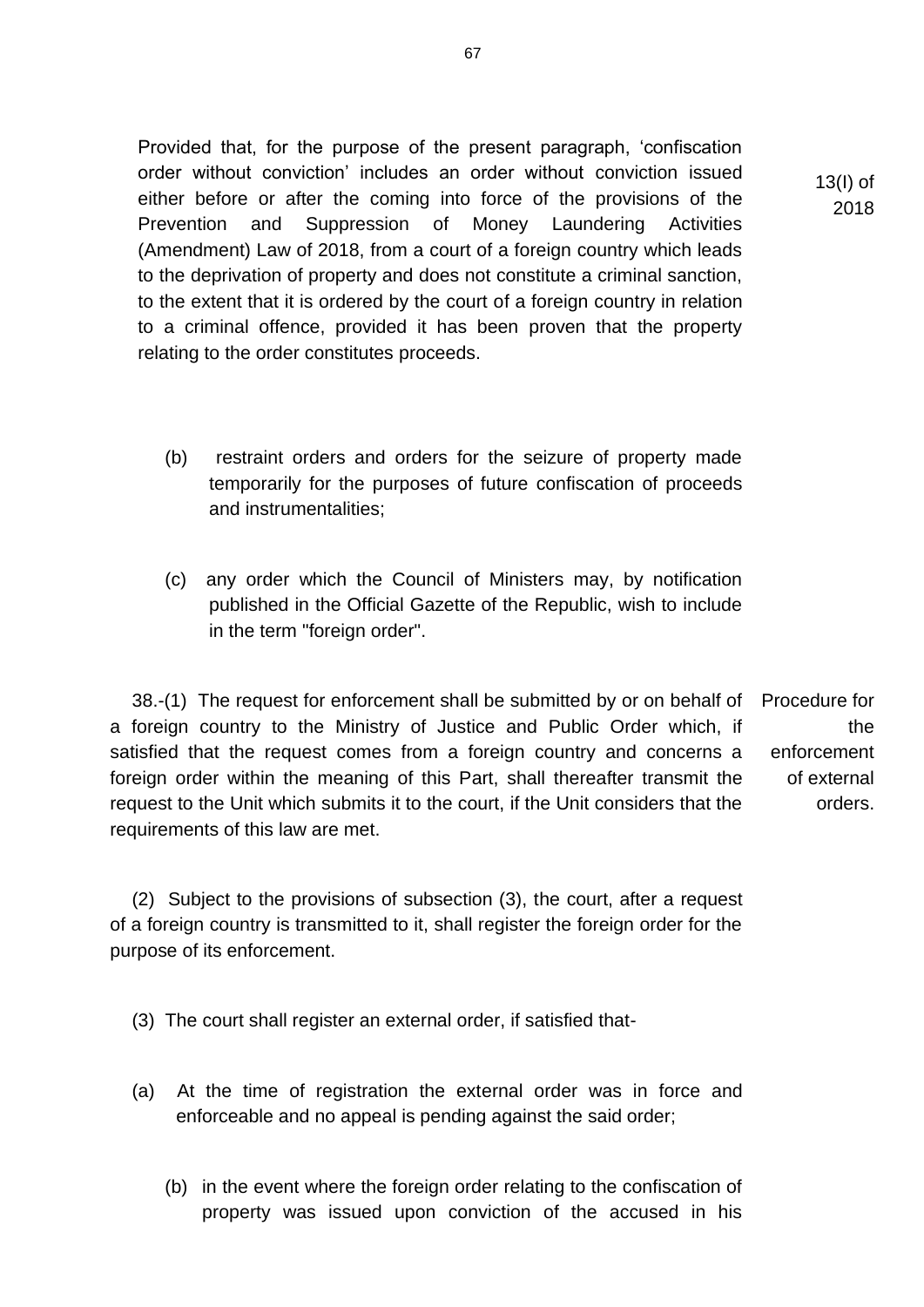absence, he was notified of the relevant proceedings in the country of issuance of the foreign order to be able to appear and present his position and opinions;

(b1) in the event where the foreign order relating to the freezing of property was issued in the absence of the accused or the suspect, he was notified of the relevant proceedings in the country of issuance of the foreign order to be able to appear and present his position and opinions;

- (c) the enforcement of the order would not be contrary to the interests of justice of the Republic;
- (d) the grounds for refusal of co-operation mentioned in the International Conventions or Bilateral do not concur.
- (4) The Court, after the registration of the foreign order, issues directions that notification be given to all persons affected by the order.

(5) the provisions of paragraphs (a), (b), (c) and (d) of subsection (7) of section 43C apply by analogy in the case of a Court order for registration and execution of a restraint and seizure order issued pursuant to the provisions of the present section.

(6) Subject to the provisions of the present section, the rights of bona fide third parties are safeguarded.

38.A. Any restraint, charging or confiscation order issued, on the basis of the provisions of this law by a Court of the Republic of Cyprus following an application of the Attorney-General, which relates to property situated aboard, it is transmitted by the Unit for execution and/or service to the competent authorities of the foreign country, through the Ministry of Justice and Public Order. 101(I)/2013. **Transmission** 

to a foreign country of an order issued on the basis of the provisions of this law.

39.-(1) Subject to the provisions of subsection (2) of this section, a Effect of foreign order registered by virtue of section 38 (Procedure for the registration.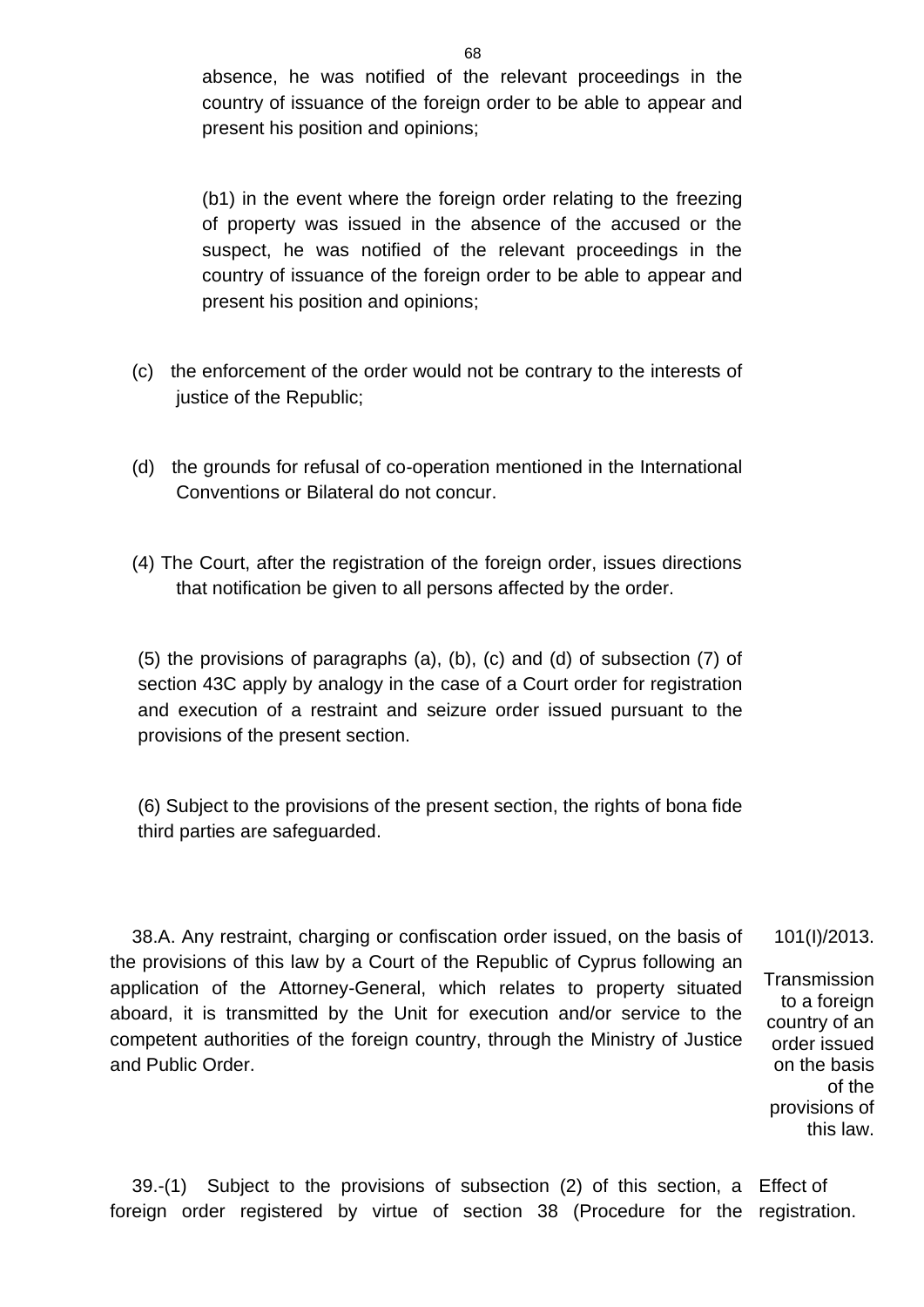enforcement of foreign orders) shall become enforceable as if the order had been made by a competent court of the Republic under this Law.

(2) The enforcement of the order may be subject to a condition of the foreign country that the penalty of imprisonment or other deprivation of liberty, in case there is compliance with the order, shall not be imposed.

(3) Where the foreign order concerns the confiscation of proceeds or property, the proceeds or property may, after the enforcement of the said order, be distributed among the competent authorities of the foreign country and the Republic of Cyprus. 7 of 41(I) of 1998.

(4) In the event of registration of a confiscation order, this is executed by the Unit, if within six (6) weeks from the date the persons affected by the order received notification in accordance with section 38(4), the said persons took no action for the cancellation or the setting aside of the registration order:

Provided that, in the event it is not possible to provide the notification mentioned in section 38 (4) or the accused or the third person in the possession of whom the proceeds are held cannot be located, despite making reasonable efforts, the confiscation order is executed immediately by the Unit.

40. (1) The court shall cancel the registration of a foreign order if it appears to the court that the order has been complied with-**Cancellation** of registration.

- (a) by the payment of the amount due under the order; or
- (b) in any other way that may be provided for under the legislation of a foreign country.

(2) The court may cancel the registration of a restraint order if, within a reasonable period of time, the criminal proceedings have not been initiated or there was no progress ιn the investigation of the criminal case which could lead to criminal proceedings during which a confiscation order may be issued.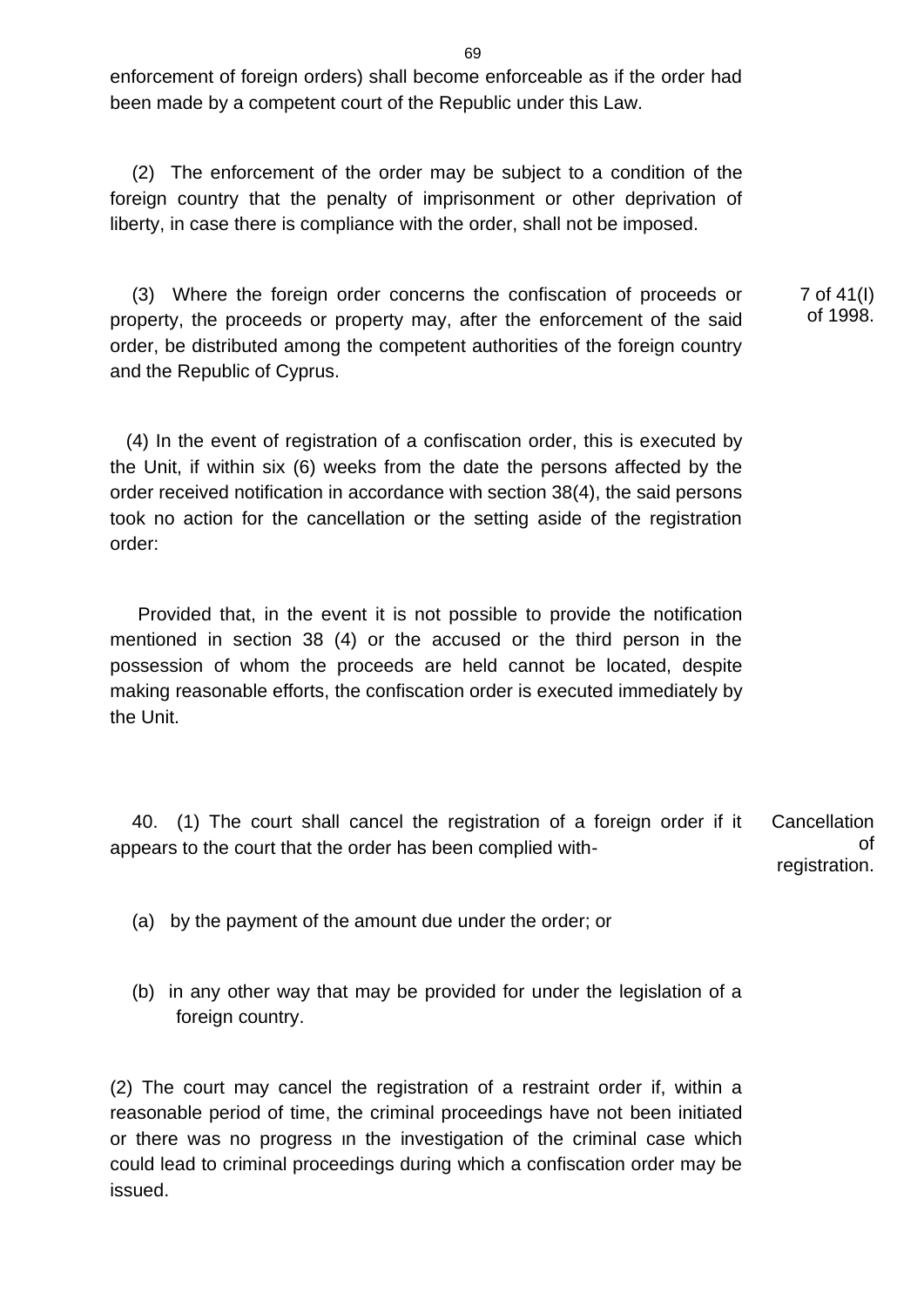(3) In the event that an application for cancellation of the registration of a restraint order pursuant to the provisions of subsection (2) is submitted the foreign country which issued the order is notified in advance, and is permitted to submit its comments.

41.-(1) A foreign order may be amended or revised only by a court or any other competent authority of the foreign country which made the order.

(2) The court, when exercising the powers conferred upon it by section External 39 (Effect of registration) as well as other powers in respect of the execution of a foreign order, shall be bound by the findings as to the facts in so far as they are stated in the conviction or decision of a court of the foreign country or in so far as such conviction or judicial decision is implicitly based on them. order shall be binding.

42.-(1) Where in the foreign order there is a reference to a sum of money Amount of to be received in the currency of another country, this amount shall be converted into the currency of the Republic at the rate of exchange ruling at the time the request for registration was made. the order.

(2) Under no circumstances shall the total value of the confiscated property exceed the sum of money to be paid which is referred to in the foreign order.

43.-(1) Subsections (7), (8), (10), (11) of section 14, subsections (9) and (10) of section 15 and sections 17, 18, 19, 20,22 and 23 shall also apply in cases of foreign orders subject to any amendments or limitations that the Council of Ministers may wish to prescribe by regulations made under this Law.

Implementati on of the provisions of this law in foreign orders.

(2) The Council of Ministers may include in the Regulations any other provision it considers necessary for the better implementation of this Part and in particular anything relating-

(a) to the proof of any matter or thing;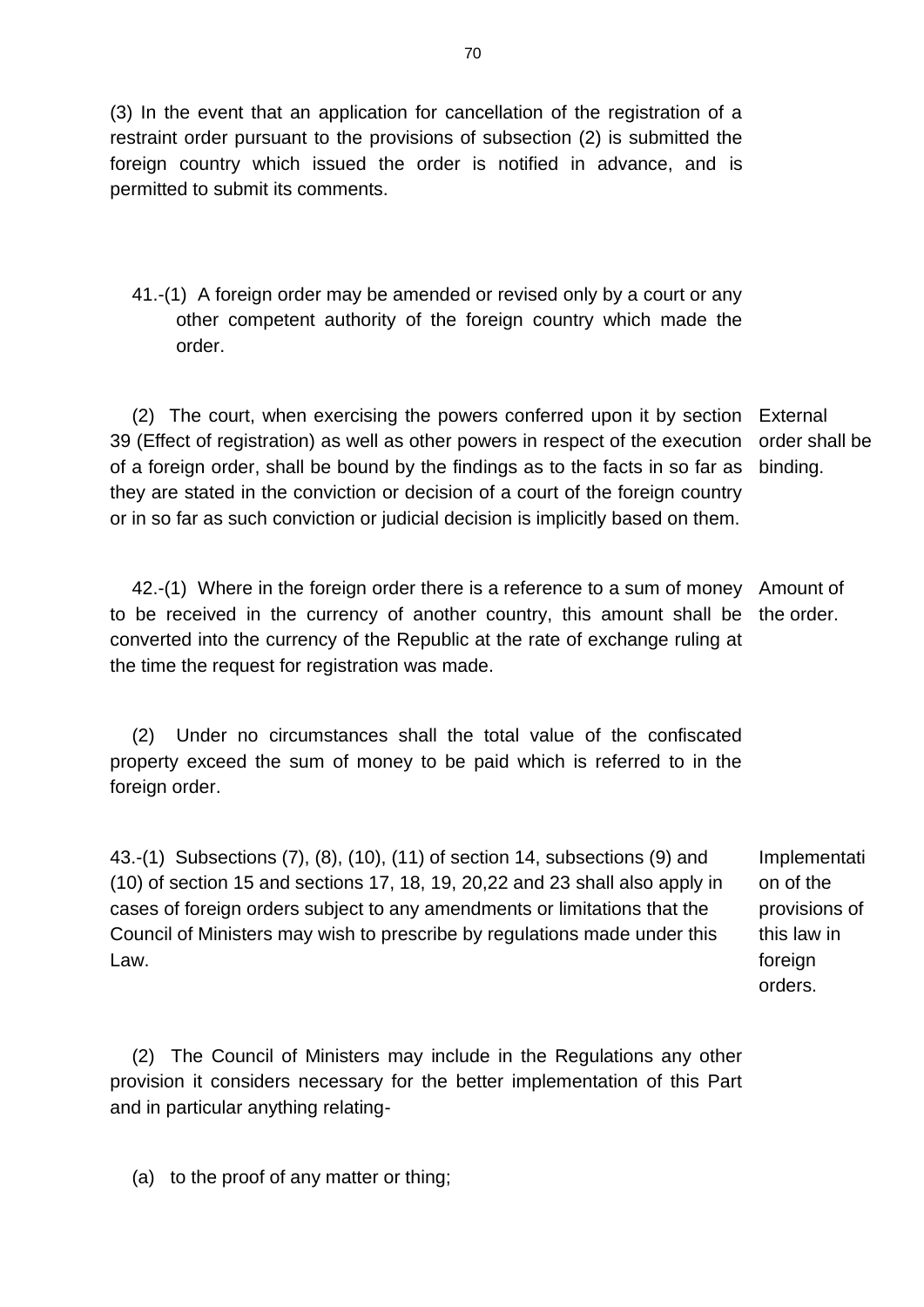- (b) to the circumstances which in any foreign country may be considered as constituting the commencement or conclusion of procedures for the making of an external order.
- (3) Where on the request of or on behalf of a foreign country the court is satisfied that proceedings have been instituted but not concluded in this country during which a foreign order may be made, the court shall make a restraint or charging order by applying sections 14 and 15 of this Law.
- (3A) Subject to the provisions of section 72 A, in the event that the Court cancels a restraint or charging order issued pursuant to the provisions of section 14 or section 15, the property which is the subject matter of the order is released completely, to the extent possible without reducing or affecting its value or amount in any way, for the benefit of the person in whose name it is held.
- (4) The application of this section does not depend on the issue of Regulations and until such Regulations are issued, the sections referred in paragraph (1) will apply without any amendments or limitations.

## PART IV A

## CO-OPERATION WITH MEMBER STATES

43.A. For the purposes of this Part:

"Certificate" means, in relation to a freezing order, the certificate specified in the Framework Decision 2003/577/JHA and in relation to a confiscation order, the certificate specified in the Framework Decision 2006/783/JHA, as theyare in force."

"Council Decision 2003/577/JHA" means the Council Framework Decision Interpretation 2003/577/JHA of 22 July 2003, on the execution in the European Union of of terms. orders freezing property or evidence;

"Council Decision 2006/783/JHA" means the Council Framework Decision 2006/783/JHA of 6 October 2006 on the application of the principle of mutual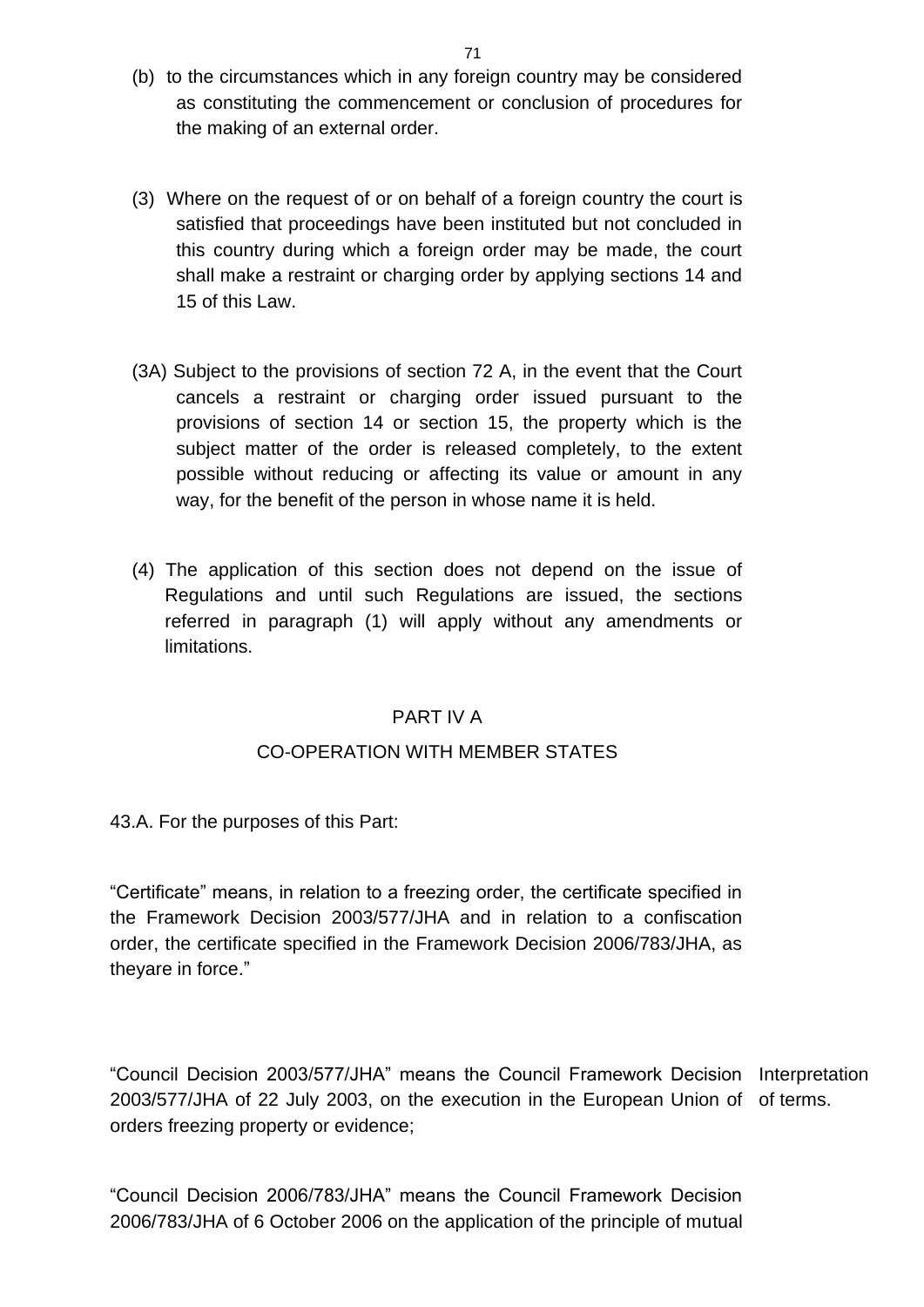"confiscation order" means a final penalty or measure imposed by a Court in the issuing state, following proceedings in relation to a criminal offence or offences, resulting in a definitive deprivation of property;

"Court" means the President or a Senior District Judge of the District Court of Nicosia;

"evidence" means objects, documents or data which could be produced as evidence in criminal proceedings, in relation to a prescribed offence;

"freezing order" means any measure taken by a competent judicial authority in the issuing state, in order provisionally to prevent the destruction, transformation, moving, transfer or disposal of property that could be subject to confiscation or evidence;

"issuing state" means the Member State where the judicial authority or Court of which as defined in the national law of the issuing state, has issued validated or in any way confirmed a freezing order or confiscation order in the framework of criminal proceedings.

"member state" means a Member state of the European Union.

"property" means property of any kind, whether corporeal or incorporeal, movable or immovable, and legal documents and instruments evidencing title to or interest in such property, which according to the competent judicial authority in the issuing state:

(a) is the proceeds of a prescribed offence, or equivalent to the full value or part of the value of such proceeds, or

(b) constitutes the instrumentalities of such offence;

43.B. Any restraint, charging or confiscation order issued, in accordance with the provisions of this law, by a Court of the Republic of Cyprus following an application by the Attorney-General, which relates to property situated in a member state, is transmitted by the Unit for execution and/or service directly

**Transmission** to a member state of an order issued on the basis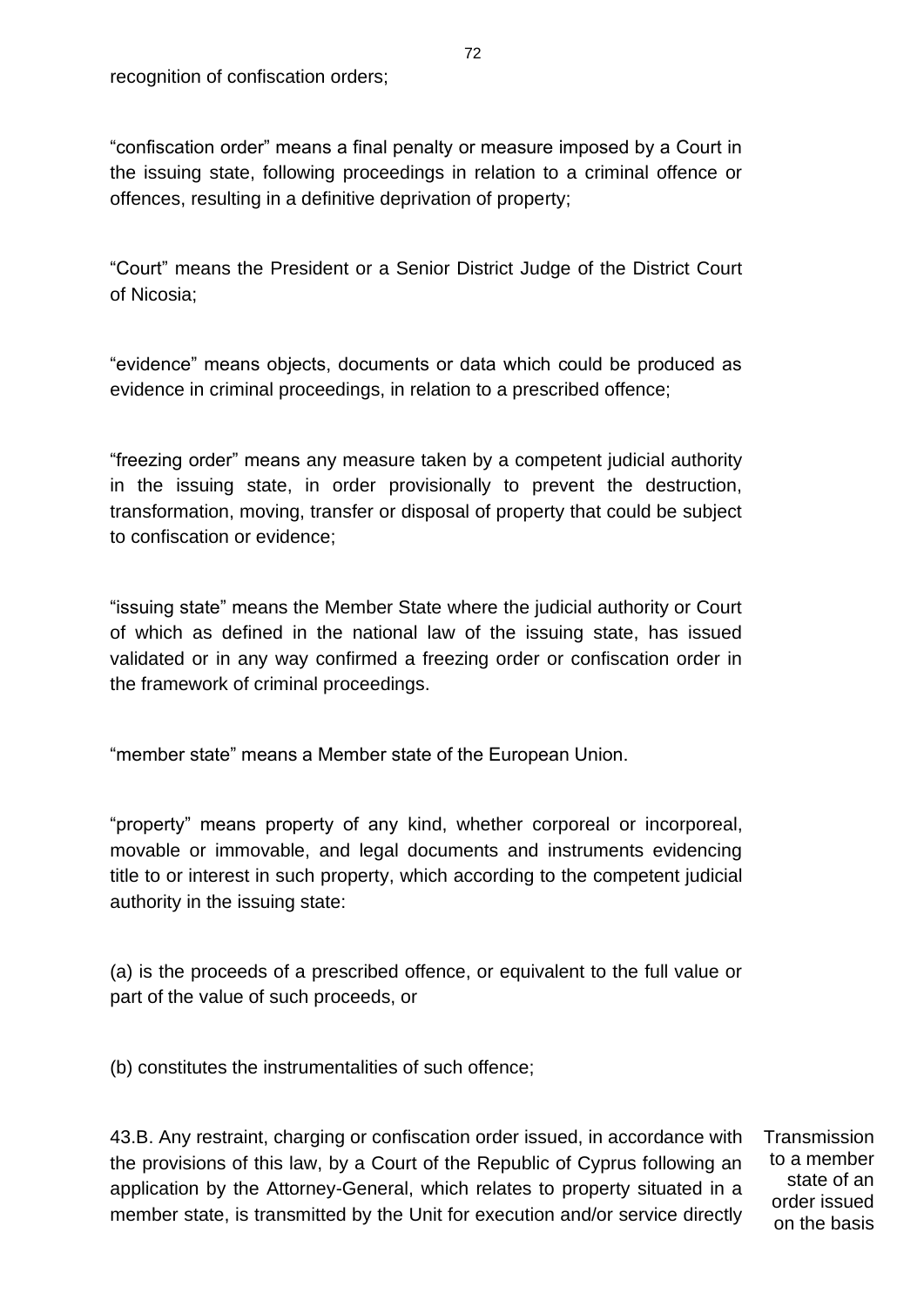to the competent authorities of the said member state, accompanied by the certificate approved and signed by the Court which issued the said order.

43.C. (1) Any request for execution as regards freezing order or confiscation Procedure for order is submitted directly to the Unit, which, if it considers that the requirements of this Part are met, submits it to the Court as soon as possible for registration and enforcement and informs accordingly as soon as possible the competent authority of the issuing state.

the enforcement of orders freezing/confi scation in the Republic.

of the

provisions of this law.

(2) The Unit does not submit a confiscation order to the Court for registration, unless at the time of the application for execution the said confiscation order is in force and enforceable and no appeal is pending against the order.

 It is provided that, for the purposes of this section, the term "appeal" shall include any proceedings the object of which is the setting aside of a judgment of the court or the retrial of the case or the stay of its execution.

(3) Any request for execution transmitted to the Unit in accordance with subjection (1) of the section, is accompanied by the certificate which is acceptable both in Greek and in English.

(4) Subject to the provisions of this Part, the Court, following the submission by the Unit of the application for execution in accordance with subsection (1) of this section, registers the freezing order or the confiscation order for the purposes of its execution.

(5) The Court, after registration of the restraint order or the confiscation order issues directions that notification be sent to all persons affected by the order.

(6) Subject to the provisions of the present section, the rights of bona fide third parties shall be safeguarded.

(7) (a) A Court order for registration and enforcement of a restraint order issued pursuant to the provisions of the present section, is valid for a period of three (3) years from the date of its issuance and may be extended by the court in accordance with the provisions of paragraph (b):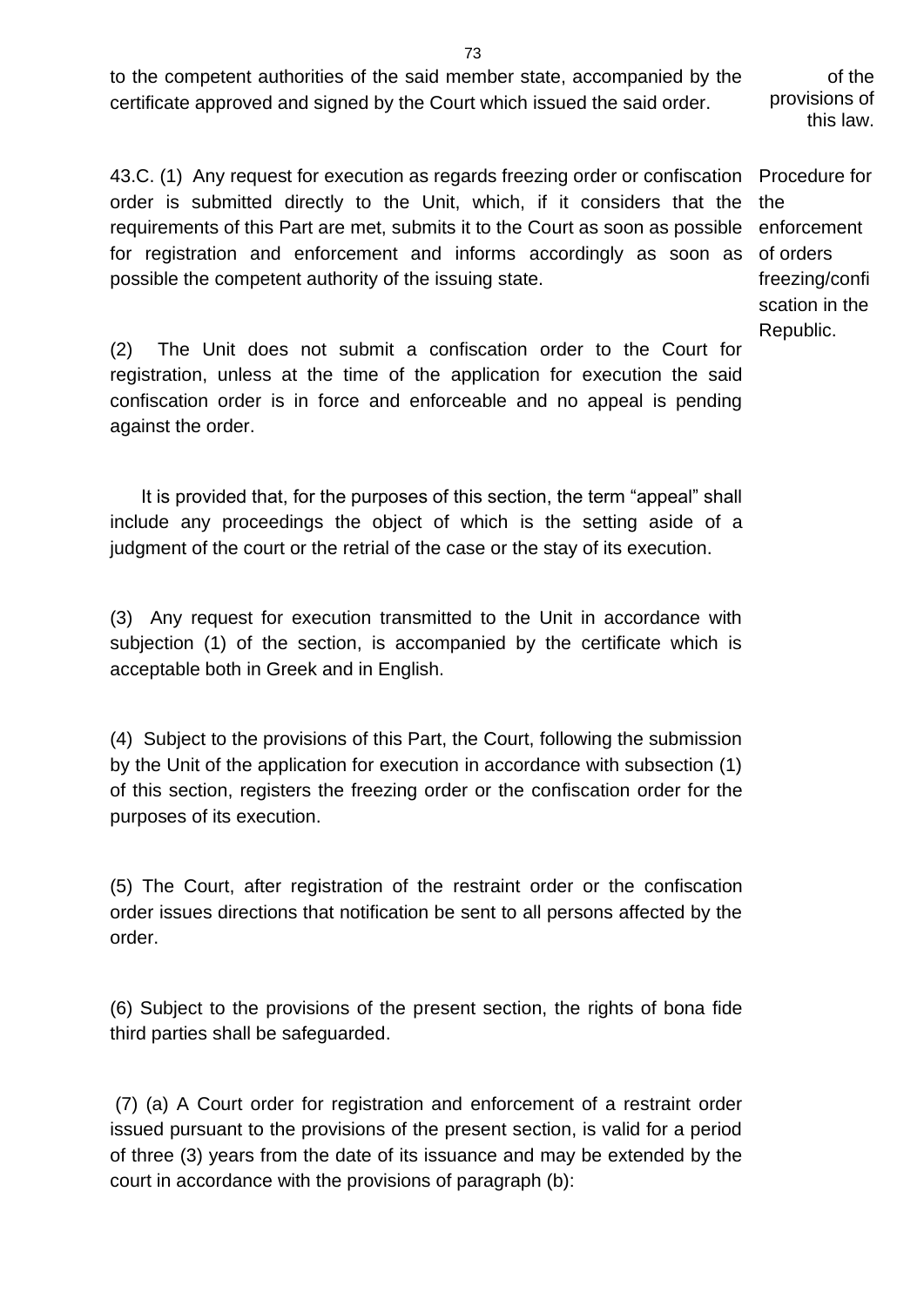Provided that for the purpose of submitting an application for extension of the validity of the above order, as provided for in paragraph (b), the Unit communicates in a timely manner, prior to the expiration of the above timeframe with the competent judicial authority of the state of issuance which will inform the Unit of the stage the criminal case and request an extension of the validity period of the registration order.

(b) The Court may, upon ex parte application by the Unit, where the reasons for which the order in paragraph (a) above must remain in force are set out, issue an order extending the validity of the order every three (3) years, until the issuance of a confiscation order which includes a provision for notification of the issuance to all persons affected by the order, where they are informed of their right to challenge the said order:

Provided that, the reasons mentioned in this paragraph include, inter alia, the initiation of criminal proceedings in the issuing state or progress in the investigation of the criminal case which may lead to criminal proceedings, during which a confiscation order may be issued.

- (c) In the event that-
	- (i) The Court order for registration and enforcement of a restraint order was issued prior to the Prevention and Suppression of Money Laundering Activities (Amendment) Law of 2018 coming into force;
	- (ii) More than three (3) years have passed since its issuance; and
	- (iii) No confiscation order has been issued by the issuing state or the foreign country,

the said order may be cancelled by the Court in the event where the Unit within two (2) years from the date of the Prevention and Suppression of Money Laundering Activities (Amendment) Law of 2018 coming into force, does not file an application in Court for extension of its validity, in accordance with the provisions of paragraphs (a) and (b).

(d)Subject to the provisions of section 72 A, in the event where the validity of the registration order is not extended as provided for in paragraphs (a), (b) and (c) the property which is the subject matter of the order or the restraint decision, is completely released, to the extent possible without reducing or affecting the value or amount thereof in any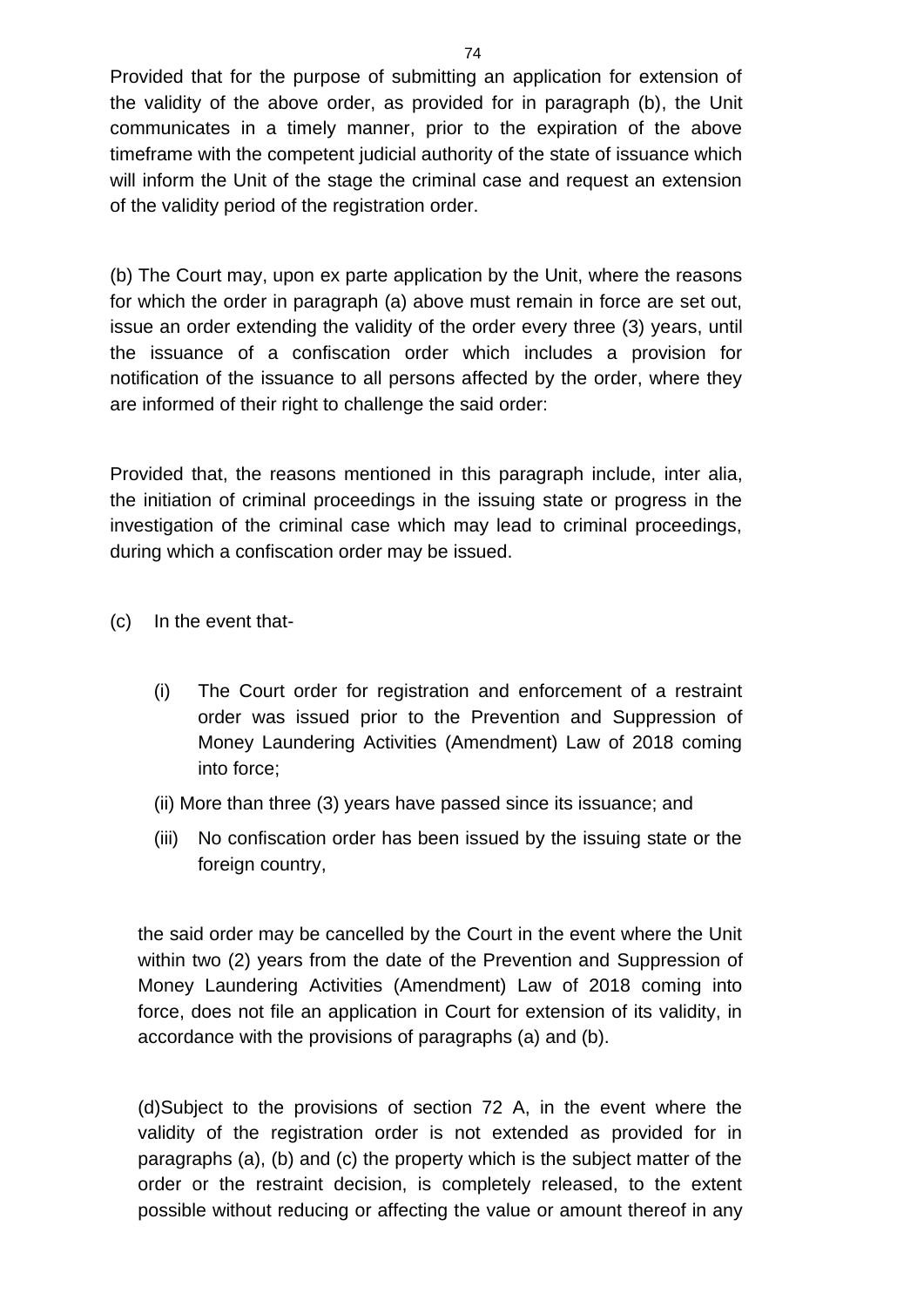way, for the benefit of the person in whose name it is held.

43.D. (1) In case the Unit receives two or more requests for enforcement of confiscation orders which: Multiple requests for

(a) relate to an amount of money and which have been issued against the same person, and the said person does not have sufficient means in the Republic of Cyprus so as to enable all the orders to be executed, or of confiscation orders.

(b) relate to the same specific item of property,

then the Unit decides, according to the law in force, which confiscation orders are to executed:

 It is provided that for taking the above decision, the Unit may take into account, among others, the existence of frozen assets, the relative seriousness and the place of the commission of the offence which each confiscation order relates, the dates of the respective orders and the dates of transmission of the respective orders.

43.E. A freezing order may not be enforced, if the Unit or the Court consider that:-

Reasons for nonenforcement of a freezing order.

the

enforcement

(a) the certificate is not produced or is incomplete or manifestly does not correspond to the freezing order;

(b) there is immunity or privilege which makes it impossible to execute the freezing order;

(c) the execution of the freezing order infringes the *ne bis in idem* principle;

(d) the freezing order relates to an act which under the law of the Republic does not constitute an offence which permits freezing.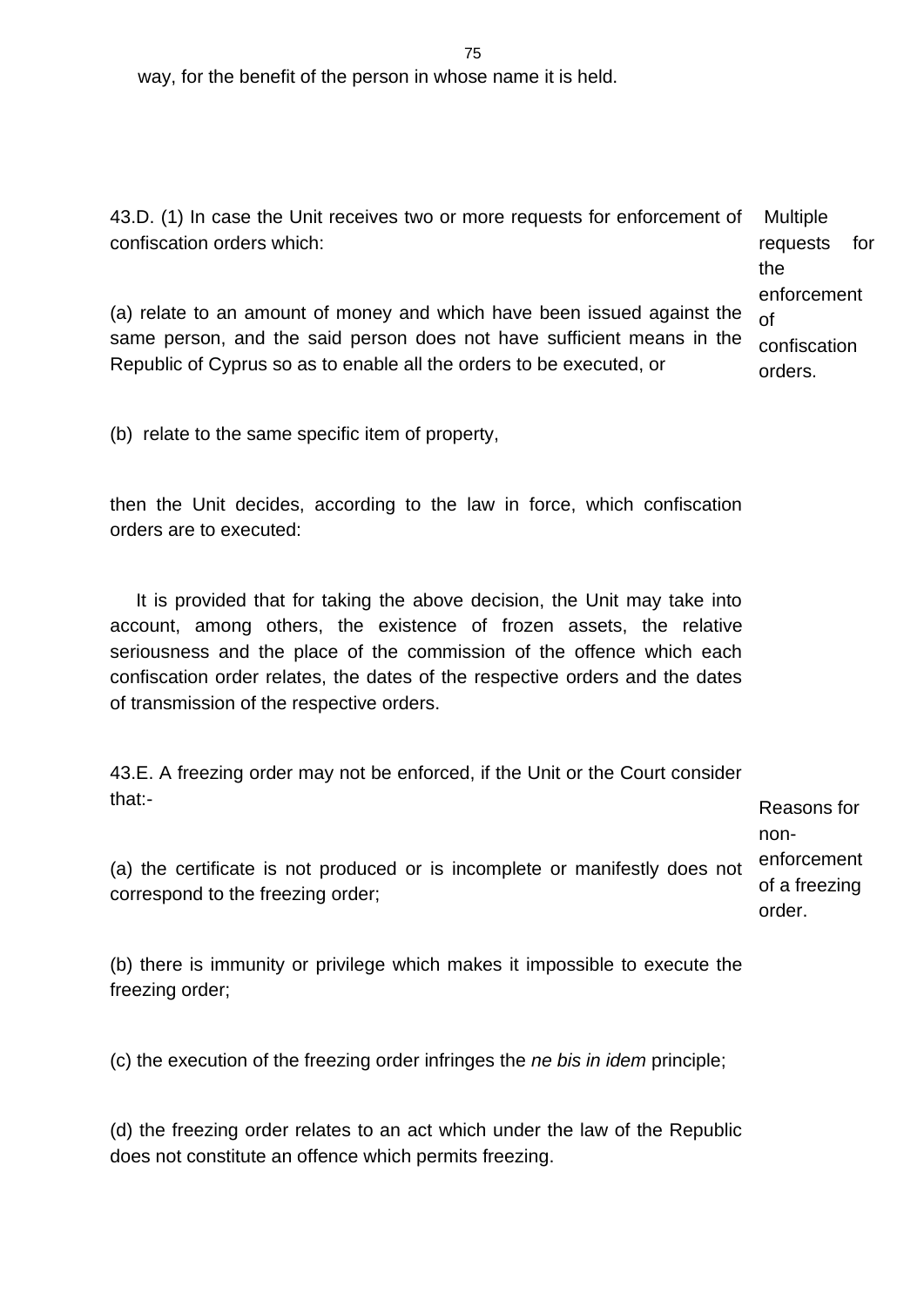(a) the certificate is not produced or is incomplete or manifestly does not correspond to the confiscation order;

(b) there is immunity or privilege which makes it impossible to execute the confiscation order;

(c) the execution of the confiscation order infringes *the ne bis in idem* principle;

(d) the confiscation order relates to an act which under the law of the Republic does not constitute an offence which permits confiscation;

(e) the rights of any interested party, including bona fide third parties, under the law of the Republic of Cyprus, make it impossible to execute the confiscation order, including the case where this is the result of the application of legal remedies in accordance with the law of the Republic of Cyprus;

(f) according to the certificate, the person concerned did not appear personally in the proceedings resulting in the confiscation order, unless the certificate states that the person concerned, in accordance with further procedural claims provided for by the national laws of the issuing state-

- (i) Within reasonable time
	- had either been summoned in person and was informed through summons of the date set and the location of the court proceedings which led to the issuance of the confiscation order, or had been effectively and officially informed by other means of the date and the location of the said court proceedings, in a manner which proves clearly that he knew of the set court proceedings, and
	- had been informed that the confiscation order could be issued in the event that the person concerned does not present himself at the court proceedings, or
	- (ii) Knew the set date of the court proceedings and had given instructions to a legal counsellor, appointed by himself or by the state to represent him at the court proceedings and was in fact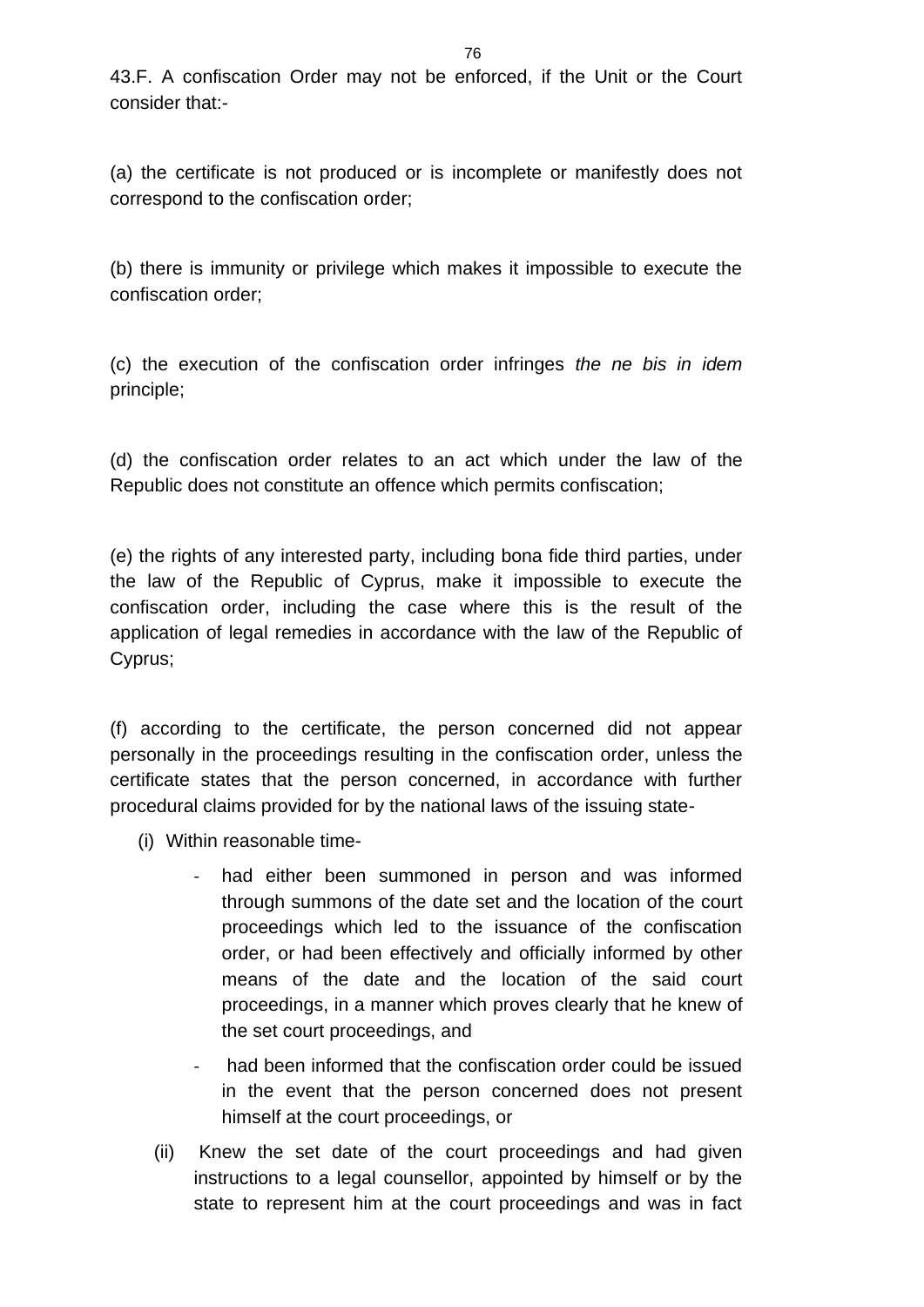represented by such legal counsellor at the court proceedings, or

- (iii) Once the confiscation order was served upon him and once he was informed expressly of his right to be tried anew or file an appeal, where he is entitled to be present, and that the essence of the case, including new evidence will be re-examined and that the court proceedings may lead to the initial decision being overturned-
	- Declared expressly that he does not challenge the confiscation order or
	- Did not request to be tried anew or did not file an appeal within the applicable timeframe.

(g) the confiscation order relates to criminal offences which are regarded as having been committed wholly or partly within the territory of the Republic of Cyprus or outside the territory of the issuing state.

43.G. The Court or the Unit may, in the case the certificate is not produced or is incomplete, specify a deadline for its presentation, completion or correction or accept an equivalent document.

> Deadline for the production or completion of the certificate.

43.H. (1) In case of a decision to refuse execution of a freezing order or confiscation order, the Unit shall notify forthwith and in writing the competent judicial authorities of the issuing state.

**Notification** of the decision refusing execution or impossibility to execute.

(2) In case the freezing order or confiscation order is in practice impossible to be executed because-

(a) in the case of a confiscation order, the property has already been confiscated or has disappeared or has been destroyed or cannot be found in the location indicated in the certificate or the location of the property has not been indicated in a sufficiently precise manner, even after consultation with the issuing state, or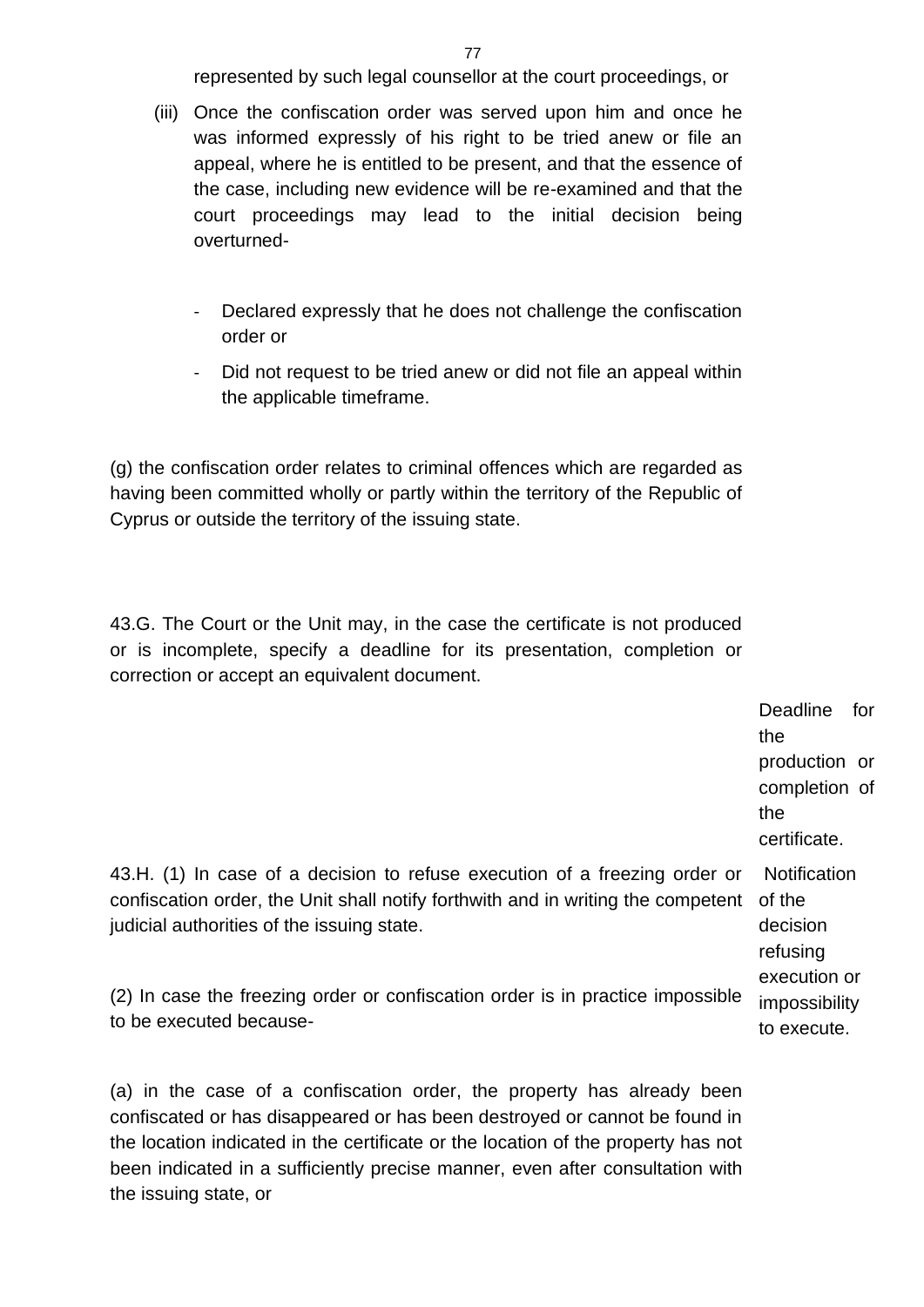(b) in case of a freezing order the property or evidence have disappeared, or have been destroyed, or cannot be found in the location indicated in the certificate which accompanies the application for execution, or the location of the property or evidence has not been indicated in a sufficiently precise manner, even after consultation with the issuing state,

the Unit notifies forthwith the competent judicial authorities of the issuing state.

43. I. (1) The execution of a freezing order may be postponed by the Court or the Unit in the following instances:

Reasons for postponemen t of execution of a freezing order.

(a) where its execution might damage an ongoing criminal investigation, for such time as it deems reasonable;

(b) where the property or evidence concerned have already been subjected to a freezing order in criminal proceedings pending in the Republic of Cyprus or in a foreign country or in a member state and until that freezing order is lifted:

 It is provided that for the purposes of this paragraph, the term "foreign country" has the meaning given to this term by section 37 of this law.

(c) in case of an order freezing property in criminal proceedings with a view to its subsequent confiscation, when that property is already subject to an order made in the course of other criminal proceedings in the Republic and until that order is lifted.

(2) The Unit submits forthwith to the competent authority in the issuing state a written report on the postponement of the execution of the freezing order, including the grounds for postponement and, if possible, the expected duration of the postponement.

(3) As soon as the ground for postponement has ceased to exist, the Unit shall forthwith take the necessary measures for the execution of the freezing order and informs in writing the competent authority in the issuing state.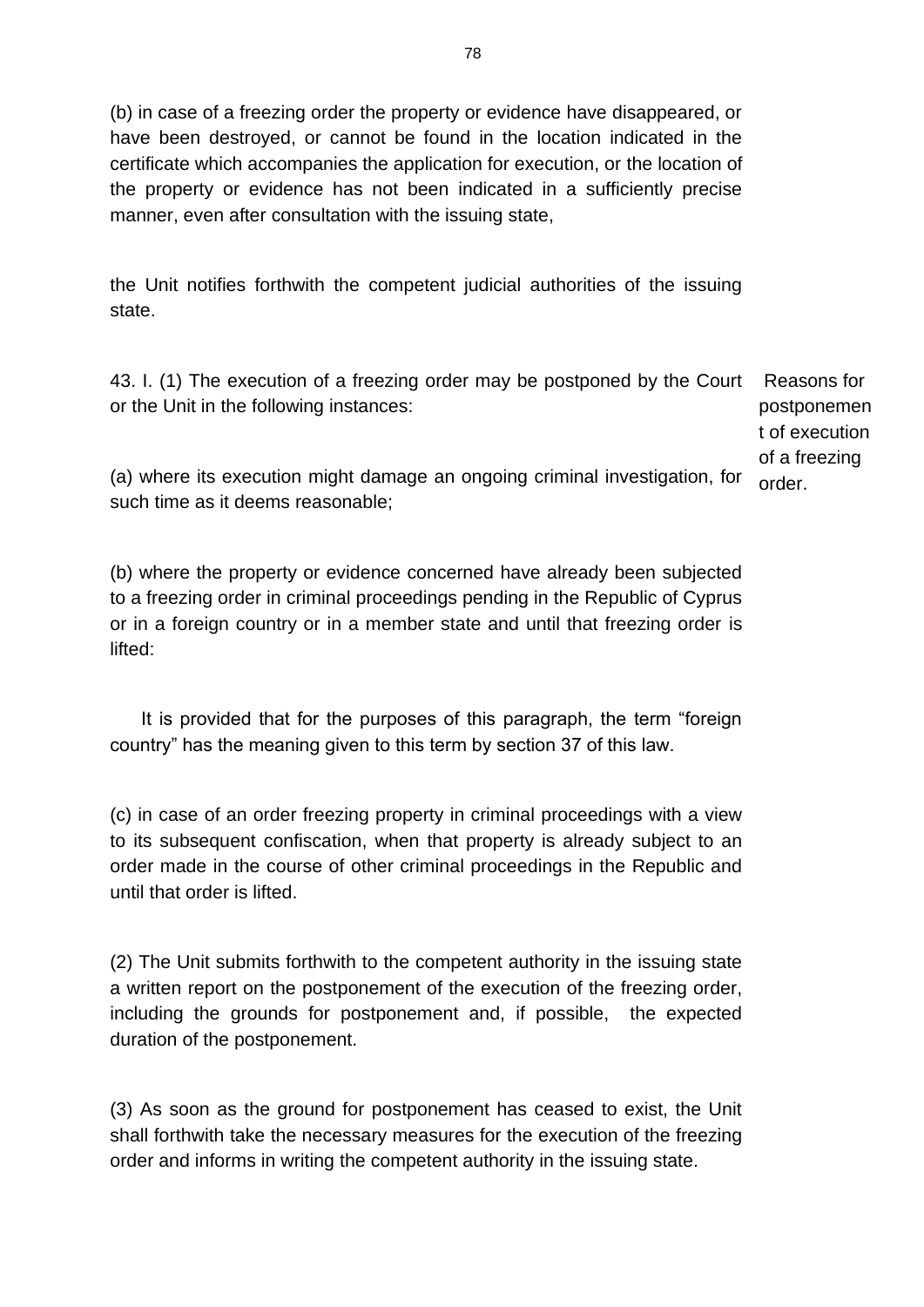43.J. (1) The execution of a confiscation order may be postponed by the Court or the Unit, in the following instances: Reasons for

postponemen t of execution of a confiscation order.

(a) where the confiscation order concerns an amount of money and is considered that there is a risk that the total value derived from its execution may exceed the amount specified in the confiscation order, because of simultaneous execution of the confiscation order in more than one member state;

(b) where legal measures have been taken against the said order;

(c) where the execution of the confiscation order might damage an ongoing criminal investigation or proceedings, until such time as it deemed reasonable;

(d) where it is considered necessary to have the confiscation order or parts thereof translated, for the time necessary to be translated; or

(e) where confiscation proceedings have already been initiated in the Republic for the property concerned.

(2) The Unit, for the duration of the postponement, takes all the measures it would have taken in a similar domestic case, so as to assure that the property to which the confiscation order relates, remains available for the purpose of the execution of the confiscation order.

(3) The Unit submits immediately to the competent authority of the issuing state a written report on the postponement of the execution of the confiscation order, including the grounds for postponement and, if possible, the expected duration of the postponement.

(4) As soon as the ground for postponement has ceased to exist, the Unit shall forthwith take the necessary measures for the execution of the confiscation order and informs in writing the competent authority of the issuing state.

43. J.A. (1) Any freezing order or any confiscation order registered by virtue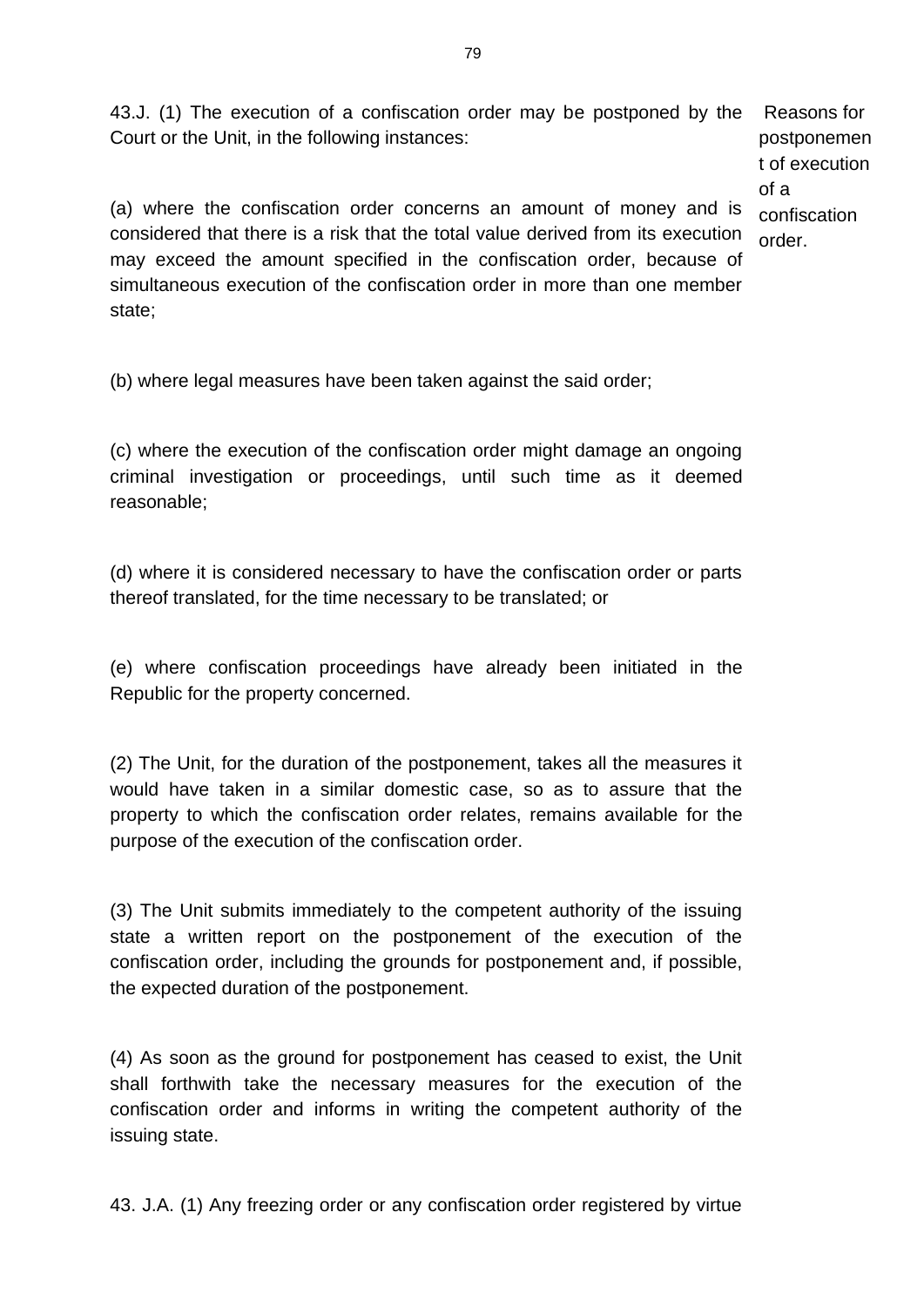of the provisions of section 43C, shall become enforceable as if the order had been made by a competent court of the Republic under this Law.

(2) The Unit notifies in writing without delay the competent authority of the issuing state on the execution of the freezing order or the confiscation order.

(3) Where the freezing order relates to the freezing of evidence, shall remain valid, until the transfer of the said evidence to the issuing state.

(4) Money which has been obtained from the execution of a confiscation order shall be disposed of by the Republic as follows:

(a) if the amount obtained from the execution of the confiscation order is below EUR10,000 or the equivalent to that amount in a different currency, the amount shall accrue to the Republic;

(b) in all other cases, the Republic transfers to the issuing state 50% of the amount and the remaining balance is deposited to the state budget of the Republic.

(5) Property other than money, which has been obtained from the execution of the confiscation order shall be disposed of as follows:

(a) the said property is sold and the proceeds of the sale shall be disposed of in accordance with paragraph (4) of this section, or

(b) where the said property is not possible to be sold, the property may be disposed of in another way in accordance with the existing law.

(6) The value of the confiscated property must not exceed the maximum amount specified in the confiscation order.

(7) Notwithstanding the provisions of paragraph (5), the Republic is not required to sell or return to the issuing state specific items covered by the confiscation order to be executed, when these constitute cultural objects forming part of its national heritage: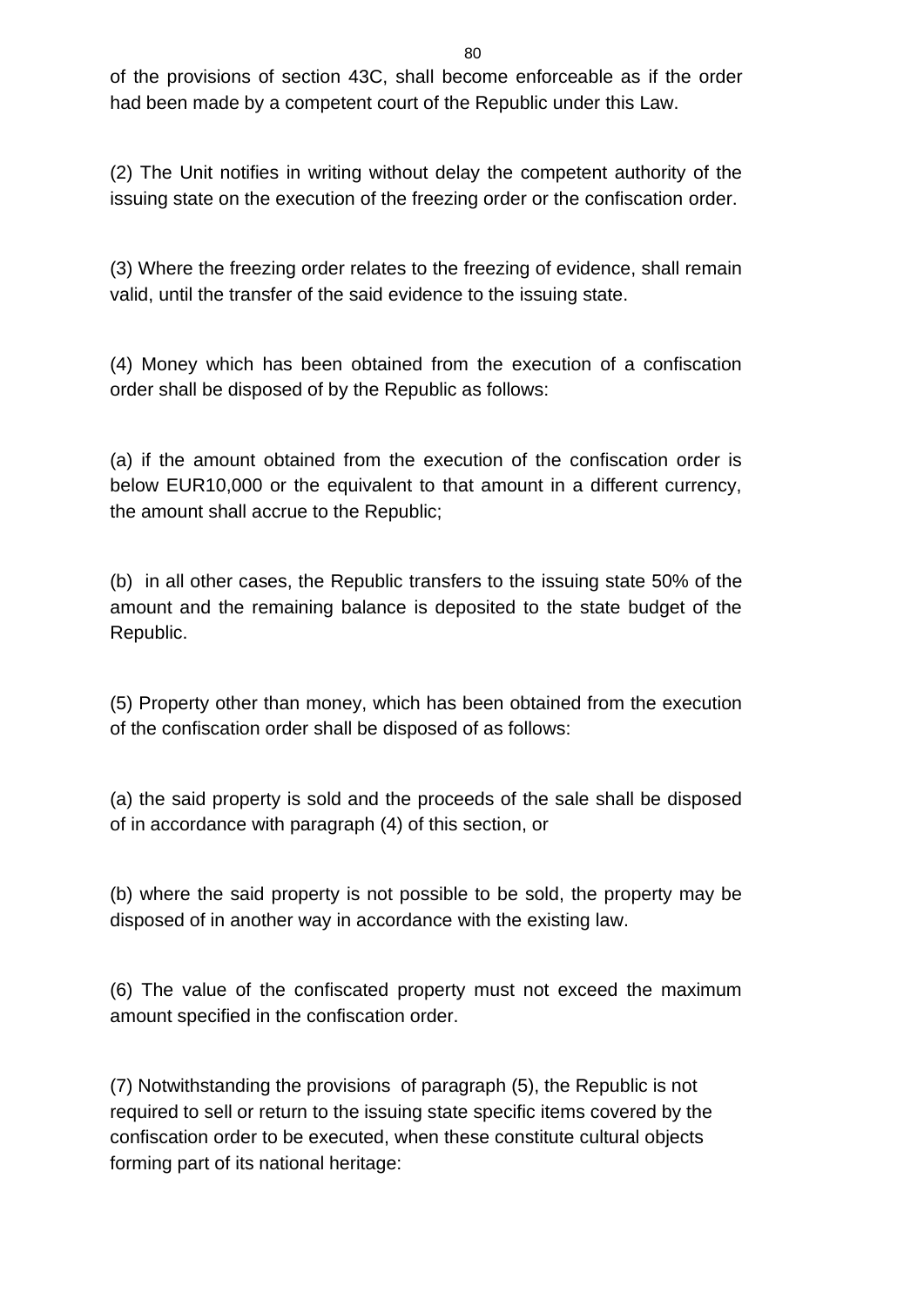It is provided that, for the purposes of this section, the term "cultural object" has the meaning given to this term under paragraph 1 section 2 of the Directive 93/7/EEC of the Council, of 15 March 1993, on the return of cultural objects unlawfully removed from the territory of a Member State.

(8) In the event of registration of a confiscation order in accordance with the provisions of the present Part, this is enforced by the Unit, if within six (6) weeks from the date on which the persons affected by the decision received notification in accordance with section 43C (5), the said persons took no action for the cancellation or the setting aside of the registration order:

Provided that, in the event it is not possible to provide the notification mentioned in section 43C(5) or the accused or the third person in the possession of whom the proceeds arrived cannot be located, despite making reasonable efforts, the confiscation order is executed immediately by the Unit.

43.H.B. The Unit takes the necessary measures for the termination of Effect of execution of the confiscation order as soon as it is informed in writing by the registration. competent authority of the issuing state of any decision or measure, as a result of which the order ceases to be enforceable or is withdrawn for any reason.

43.H.C. (1) The Court shall cancel the registration of a freezing order or a Termination of confiscation order if it appears to the Court that the order has been complied execution of a with confiscation

order.

(a) by the payment of the amount due under the freezing order or the confiscation order; or

(b) in any other way that may be provided for under the legislation of the issuing state.

(2) The court may cancel the registration of a restraint order if within a reasonable period of time the criminal proceedings have not been initiated or there was no progress ιn the investigations of the criminal case which could lead to criminal proceedings during which a confiscation order may be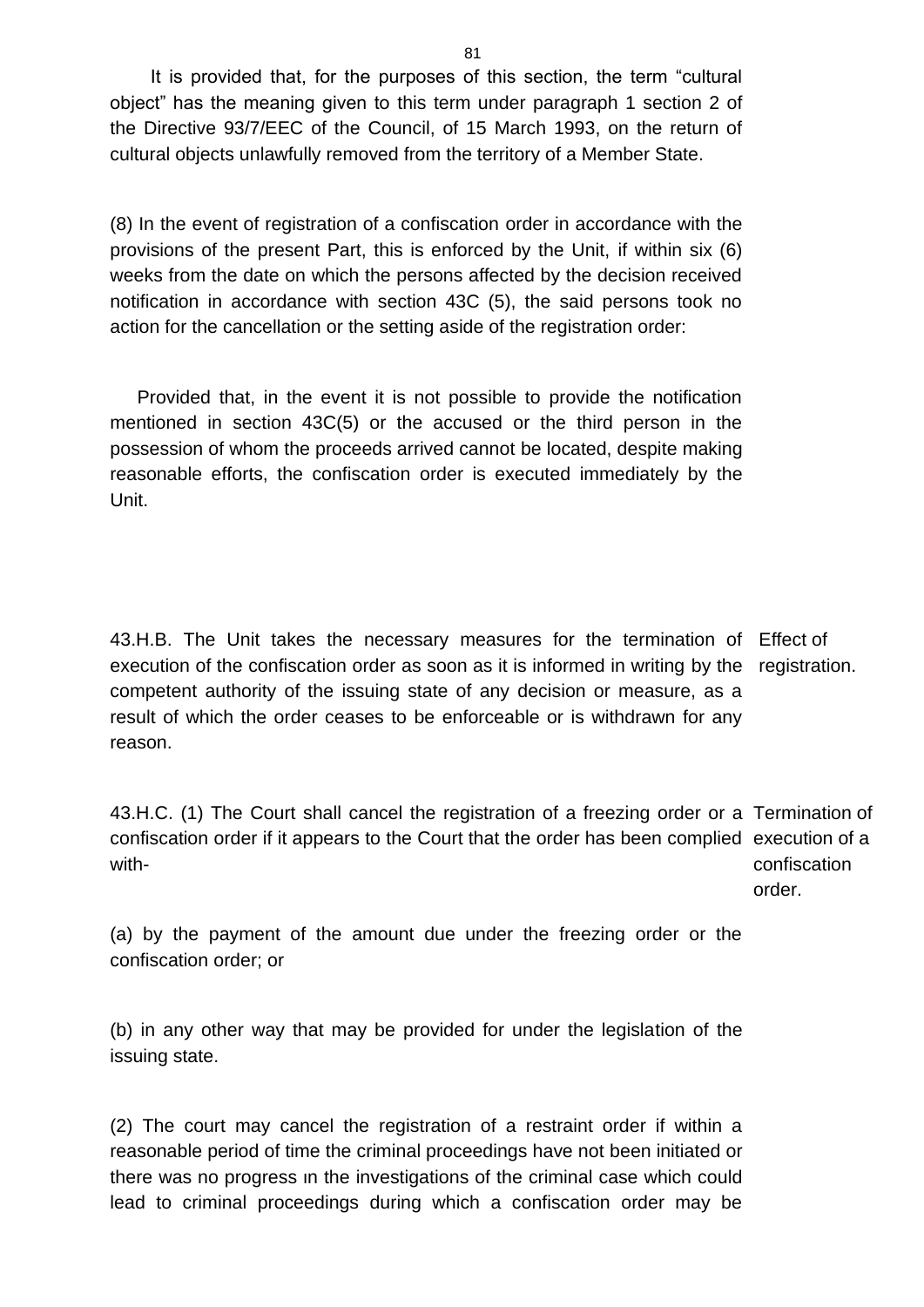issued.

(3) In the event that an application for cancellation of the registration of a restraint order pursuant to the provisions of subsection (2) is submitted the foreign country which issued the order is notified in advance, and is permitted to submit its comments.

43.H. D. (1) A freezing order or a confiscation order may be amended or Cancellation revised only by a Court or any other competent authority of the issuing state. of registration.

(2) The court, when exercising the powers conferred upon it by section 43.H.A., as well as other powers in respect of the execution of a freezing order or confiscation order, shall be bound by the findings as to the facts in so far as they are stated in the conviction or decision of a court or judicial authority of the issuing state or in so far as such conviction or judicial decision is implicitly based on them.

43. H. E. Where in the freezing order or confiscation order there is a Freezing or reference to a sum of money to be received in the currency of another confiscation country, this amount shall be converted into the currency of the Republic at orders shall the rate of exchange ruling at the time the request for registration was made. be binding.

43.H.F. (1) Subsections (7), (8), (10), (11) of section 14, subsections (9) and Currency of (10) of sections 15 and sections 17, 18, 19, 20, 22 and 23 shall also apply in freezing order cases of freezing orders or confiscation orders. or confiscation order.

(2) Where, on the request of or on behalf of the issuing state, the court is satisfied that proceedings have been instituted but not concluded in this country during which a freezing order or a confiscation order may be made, the court shall make a restraint or charging order by applying sections 14 and 15 of this Law.

43.H.G. If the Republic is responsible for injury caused to any affected Implementatio person due to the execution of a freezing order or a confiscation order, it n of the requests from the issuing state to reimburse to the Republic any sums paid provisions of in damages except if, and to the extent that, the injury is exclusively due to this law in the contact of the Republic. freezing orders and

confiscation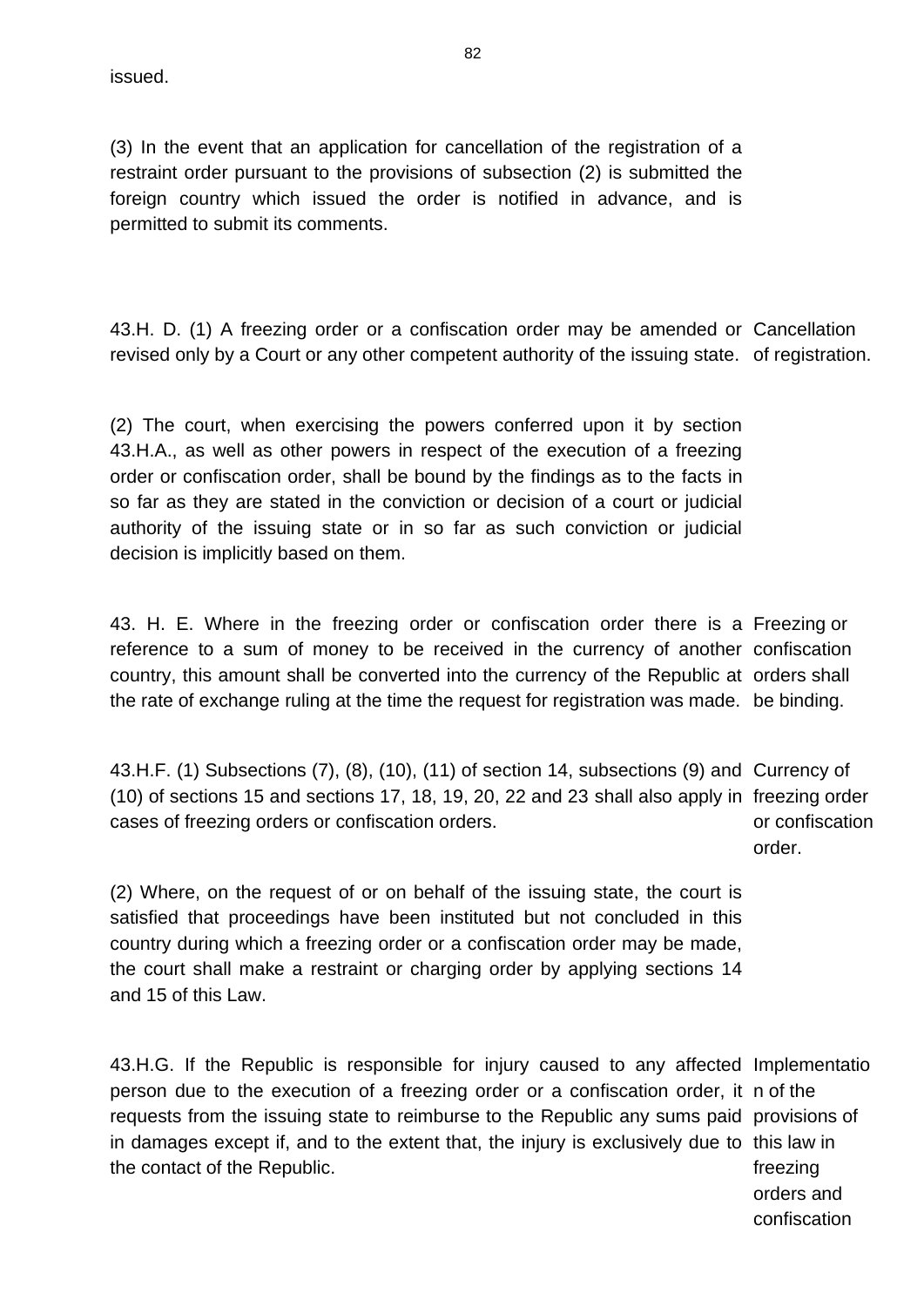orders.

Reimburseme nt of paid sums.

## PART V - ORDERS FOR THE DISCLOSURE OF INFORMATION

44. For the purposes of this Part-

"information" means any form of written or oral information or Interpretation documents and includes information which may be registered in a of terms. computer.

"privileged information" means-

(a) a communication between an advocate and a client for the purposes of obtaining professional legal advice or professional legal services in relation to legal proceedings whether these have started or not, which would in any legal proceedings be protected from disclosure by virtue of the privilege of confidentiality under the law in force at the relevant time;

Provided that a communication between an advocate and a client for the purposes of committing a prescribed offence shall not constitute privileged information;

(b) any other information which is not admissible in court for the protection of the public interest under the law in force at the relevant time.

45.-(1) Without prejudice to the provisions of other laws, in relation to Order for the receipt of information or documents in the course of disclosure.investigating the possible commission of offences, for the purposes of analysis of financial transactions or inquiry in relation to prescribed offences or in relation to inquiry for the determination of proceeds or instrumentalities including locating other related assets for the purpose of restraint and/or confiscation, the court may, on the application of the investigator of the case, make an order for disclosure under the provisions of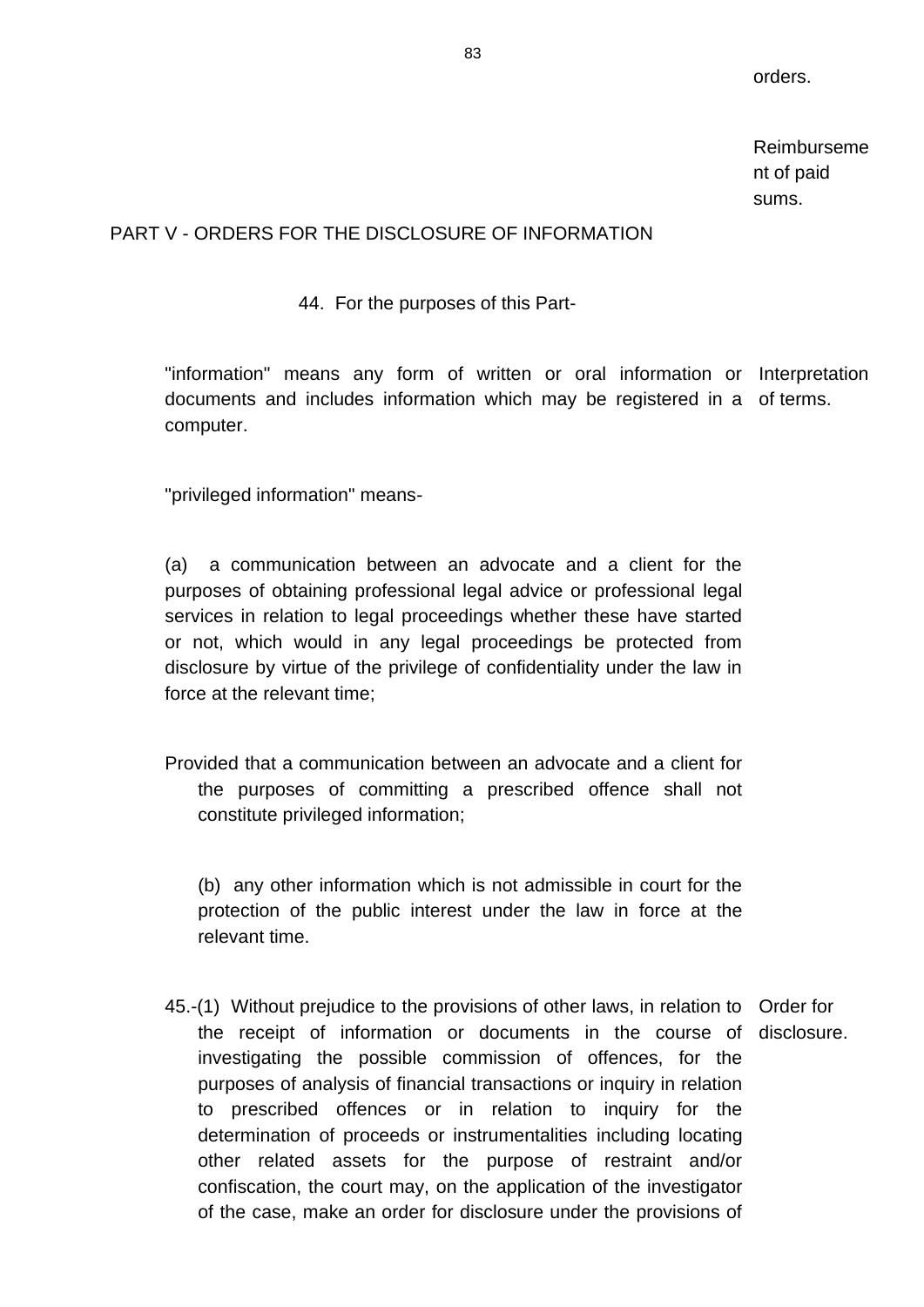(2) For the purposes of this section, inquiry shall also include an inquiry conducted abroad and investigator of the case in respect of investigation conducted abroad shall include any investigator under the provisions of any relevant law of the Republic who cooperates with the investigator of the  $\pm$ case.

(3) Any person to whom an order of disclosure is addressed under section 46 (Conditions for the making of an order for disclosure), shall have an obligation to notify forthwith the investigator about any subsequent change in the information that has already been given under this section and/or any subsequent information which relates to the subject matter of the order of disclosure.

46.-(1) The court before which an application for the making of an order Conditions for for disclosure is submitted, may, if satisfied that the conditions of subsection the making of (2) are fulfilled, make an order called order for disclosure, addressed to the person who appears to the court to be in possession of the information to which the application relates, calling upon the said person to disclose or produce the said information to the investigator and/or any other person specified in the order within seven days or within such a longer or shorter period of time as the court may specify in the order if it considers expedient under the circumstances.

an order for disclosure.

(2) The conditions referred to in subsection (1) are that:

(a) (i) There is reasonable suspicion that a specified person has committed or has benefited from the commission of a prescribed offence, or the existence of a financial transaction which creates reasonable suspicion that a person is involved in money laundering offences or financing of terrorism or that the transaction may be connected to such offences;

(b) there is reasonable ground for suspecting that the information to which the application relates is likely to be, whether by itself or together with other information, of substantial value to the investigations for the purposes of which the application for disclosure has been submitted;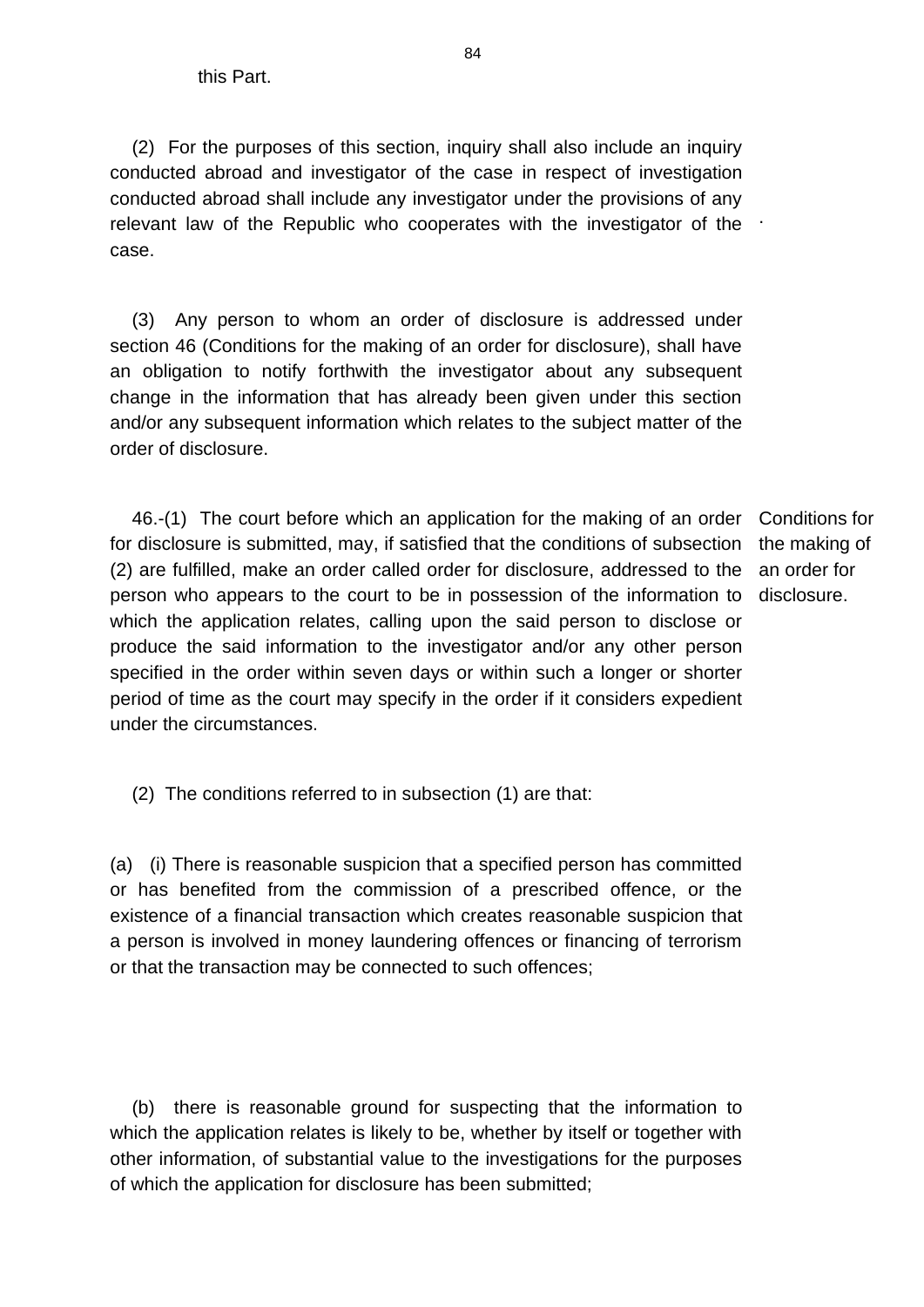- (c) the information does not fall within the category of privileged information;
- (d) there is a reasonable ground for believing that it is in the public interest that the information should be produced or disclosed, having regard to:
- (i) the benefit likely to result for the investigation from the disclosure or provision of the said information; and
- (ii) the circumstances under which the person in possession of the information holds it.

- (3) The order for disclosure-
- (a) may also be made in relation to information which is in the possession of a government officer;
- (b) shall have effect despite any obligation for secrecy or other restriction upon the disclosure of information imposed by law or otherwise;
- (c) shall not confer any right for production or disclosure of information which is privileged.
- (d) It is served only to the person who has in his possession the information referred to in the application.
- 47. Where the required information is contained in a computer-<br>Information

contained in a computer.

(a) if the order directs the disclosure of such information, the order shall be enforced by the disclosure of this information in a visible and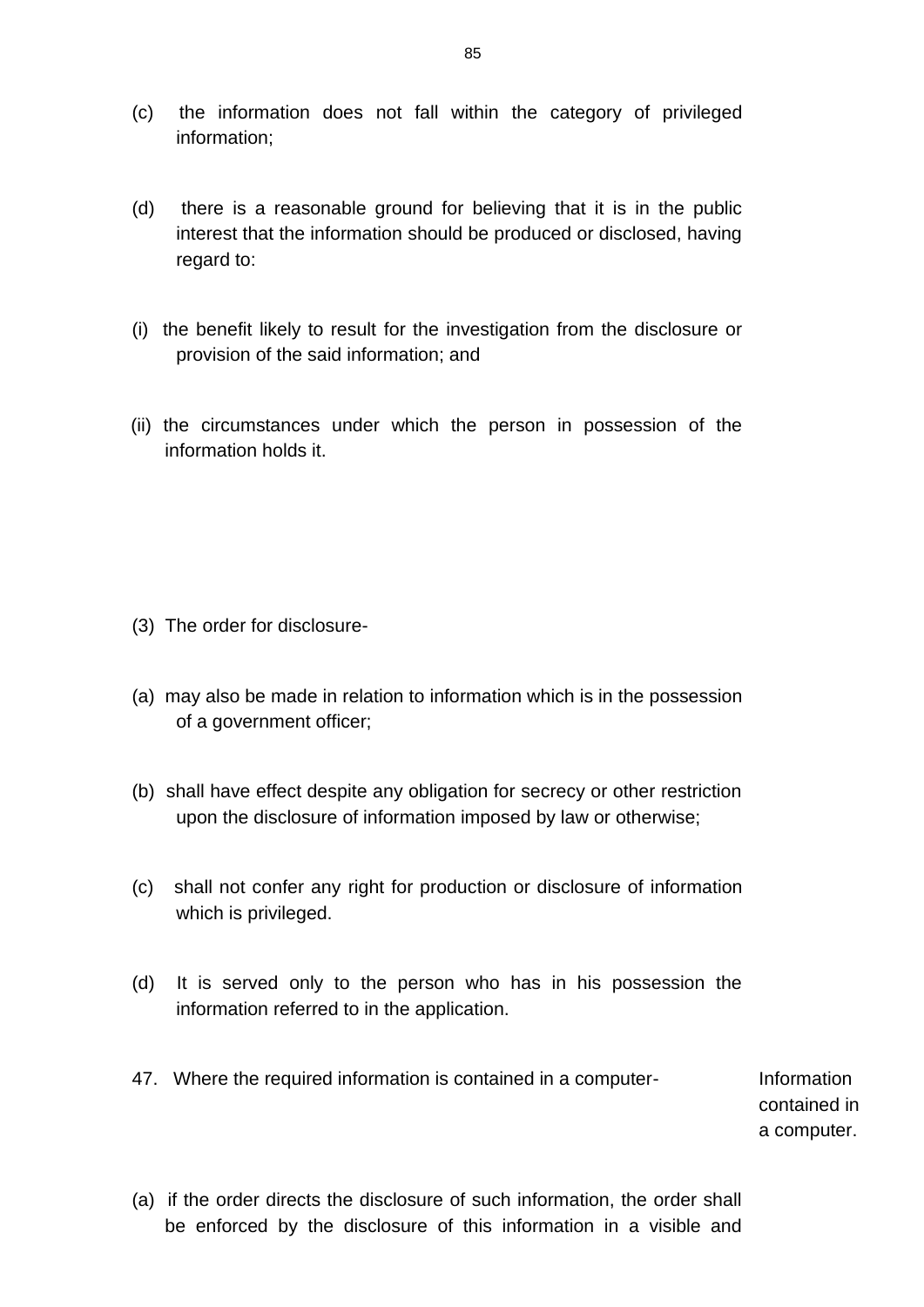legible form;

(b) if the order directs the handing over of the information to the investigator or other person, the order shall be enforced by the handing over of the information to the investigator in a form which is visible, legible and portable.

48. (1) An obliged entity, director or employee thereof does not notify to Offences in the client or a third person the fact that information relating to suspicious transactions has been transmitted, is being transmitted or will be transmitted to the Unit, in accordance with the provisions of section 69 or information. that an analysis of such information or of suspicious transactions is being carried out or may be carried out, with respect to money laundering or terrorist financing.

relation to the disclosure of

(2) No person may make any disclosure which may cause obstruction or negatively interfere with interrogations and investigations carried out in relation to the determination of proceeds or the committing of any prescribed offences, while it knows or suspects that such interrogations and investigations are under way.

Provided that, in the event that a person who carries out the professional activity of an auditor or external accountant or independent legal professional attempts to prevent a client from getting involved in illegal activities, this is not considered as disclosure of information within the meaning of the present section.

(3) A person who breaches the provisions of the present section commits a criminal offence and, upon conviction, is subject to imprisonment not exceeding two (2) years or to a fine not exceeding fifty thousand (€50.000) and/or to both these sentences.

49.-(1) The prohibition on disclosure of information provided for in section Exception 48 does not prevent disclosure between credit institutions and financial from the institutions or between thοse institutions and their branches and majorityowned subsidiaries located in third countries, provided that those the disclosure branches and majority-owned subsidiaries comply with the group-wide of

prohibition on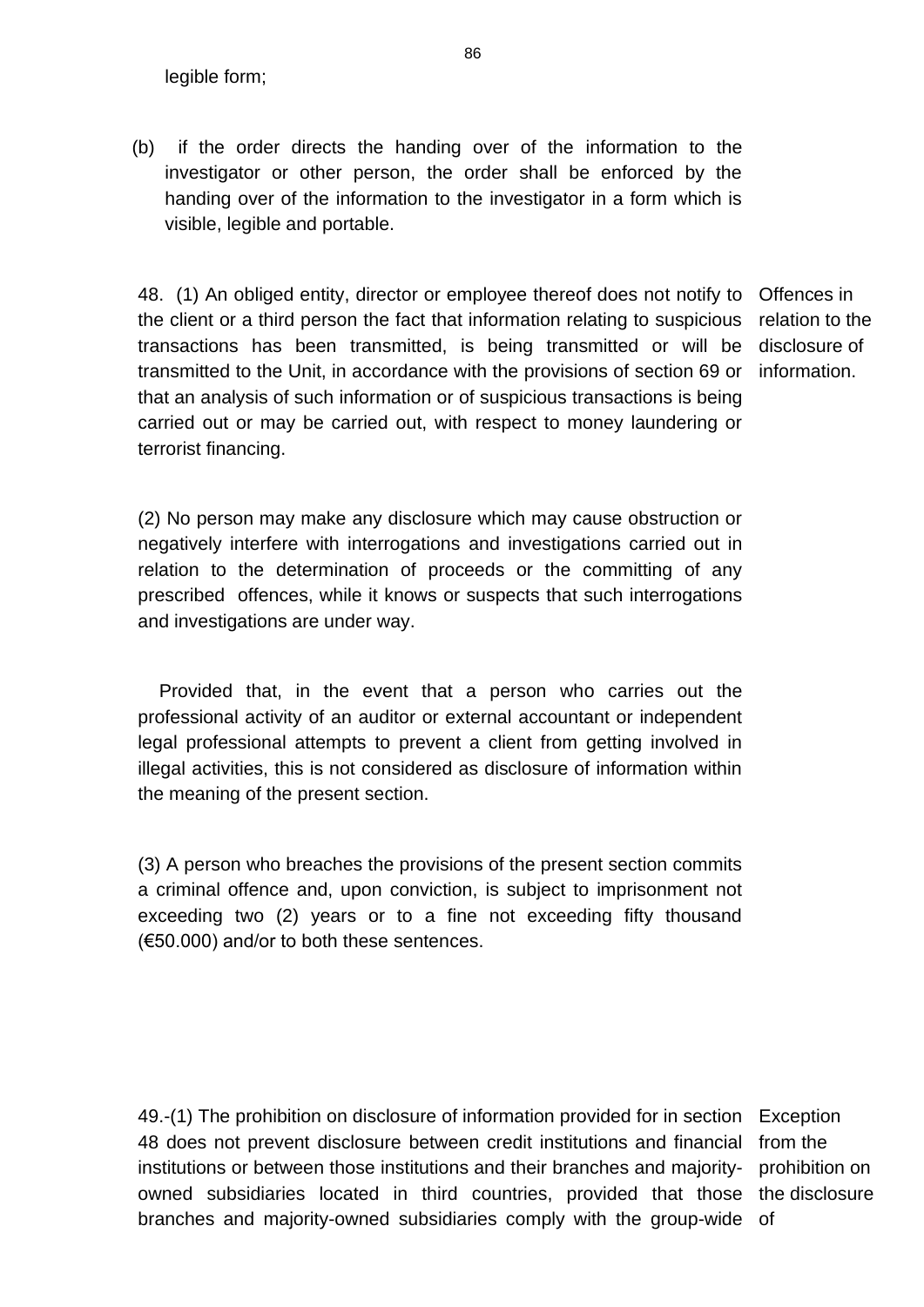policies and the procedures, including procedures for sharing information information. within the group, in accordance with the provisions of section 68A and that the group-wide policies and procedures comply with the requirements laid down in the EU Directive:

Provided that the exchange of information in relation to suspicion that the proceeds are a product of illegal activities or relate to terrorist financing which are reported to the Unit constitute the subject matter of the exchange within the group, unless the Unit indicates otherwise.

(2) The prohibition on disclosure of information provided for in section 48 does not prevent the disclosure between persons who carry out professional auditing activities, or external accounting activities, tax advisors and independent legal counsellors or entities from third countries which impose requirements equivalent to those imposed by the EU Directive, and which carry out their professional activities, under any form of cooperation or engagement within the same legal person or the wider structure to which the person belongs and which shares common ownership, management or compliance control.

(3) In cases which relate to the same customer and the same transaction, involving two or more obliged entities mentioned in subsections (1) and (2) the prohibition on disclosure of information provided for in section 48 does not prevent the disclosure between the relevant obliged entities, provided they are from a member state or entities in a third country which imposes requirements equivalent to those laid down in the EU Directive and that they are from the same professional category and are subject to obligations as regards professional secrecy and personal data protection.

(4) Disclosure and exchange of information in accordance with the provisions of subsection (1), (2), and (3) does not constitute a breach of any restriction imposed by contract or by any legislative, regulatory or administrative provision in the disclosure of information.

(5) The prohibition on disclosure of information in section 48 does not apply in relation to the disclosure to competent Supervisory Authorities, or disclosure for law enforcement purposes.

### PART VI - SUMMARY INQUIRY

50.-(1) The procedure of inquiry followed under this section, called Conduct of a summary inquiry, shall relate to the cases where the kind or amount of the summary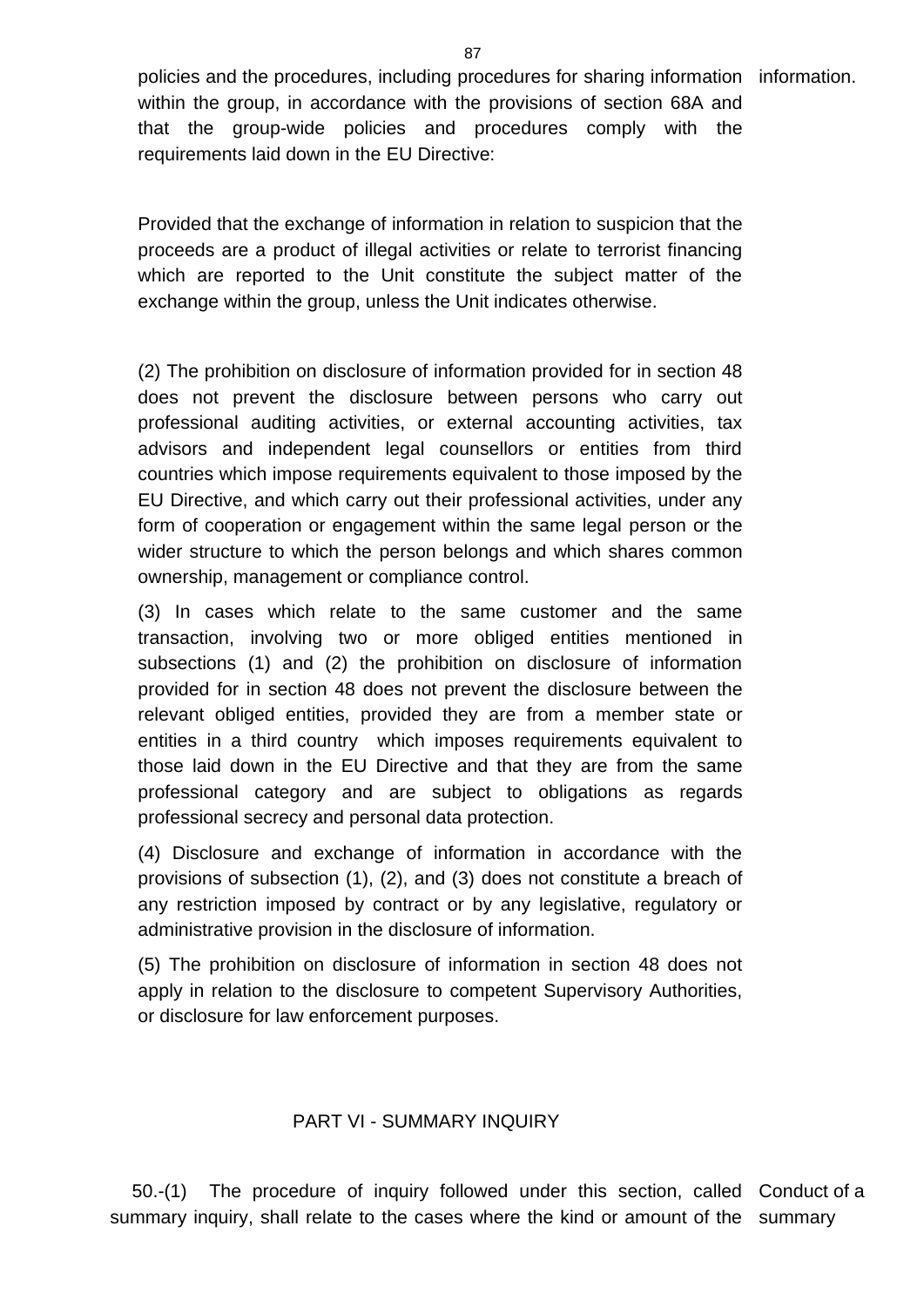benefit may be more easily determined by an evaluation of the financial inquiry. position of the accused and his family.

(2) For the purposes of this Part-

"financial position of the accused" shall include the income of the accused derived from any source and all the movable and immovable property which he had or acquired in the last six years before his conviction;

"family of the accused" shall include his father, mother, spouse and descendants.

(3) The inquiry referred to in this Part shall be conducted upon the application of the Attorney-General where the court which has convicted a person of the commission of a predicate offence believes that there are reasonable grounds to conduct an inquiry for the purpose of imposing an appropriate pecuniary penalty in respect of the proceeds which the accused might have acquired from the commission of the offence.

51. The summary inquiry shall be conducted under section 6 (Inquiry in Procedure to order to determine whether the accused acquired proceeds) and in be followed. accordance with the following provisions:

- (a) the court shall call upon the accused to give particulars of any matter relevant to the imposition of the penalty including the financial position of the accused and his family. The particulars must be supported by receipts, titles and other documents verifying their correctness;
- (b) the examination of the accused is conducted by the court through which questions are submitted by the prosecution and by the advocate of the accused. The court, if it considers expedient, may allow the cross-examination and re-examination of the accused by the prosecution and by the advocate of the accused respectively;
- (c) the accused may after the conclusion of his examination by the court call witnesses and adduce any evidence in support of his allegations following which the prosecution may call witnesses and adduce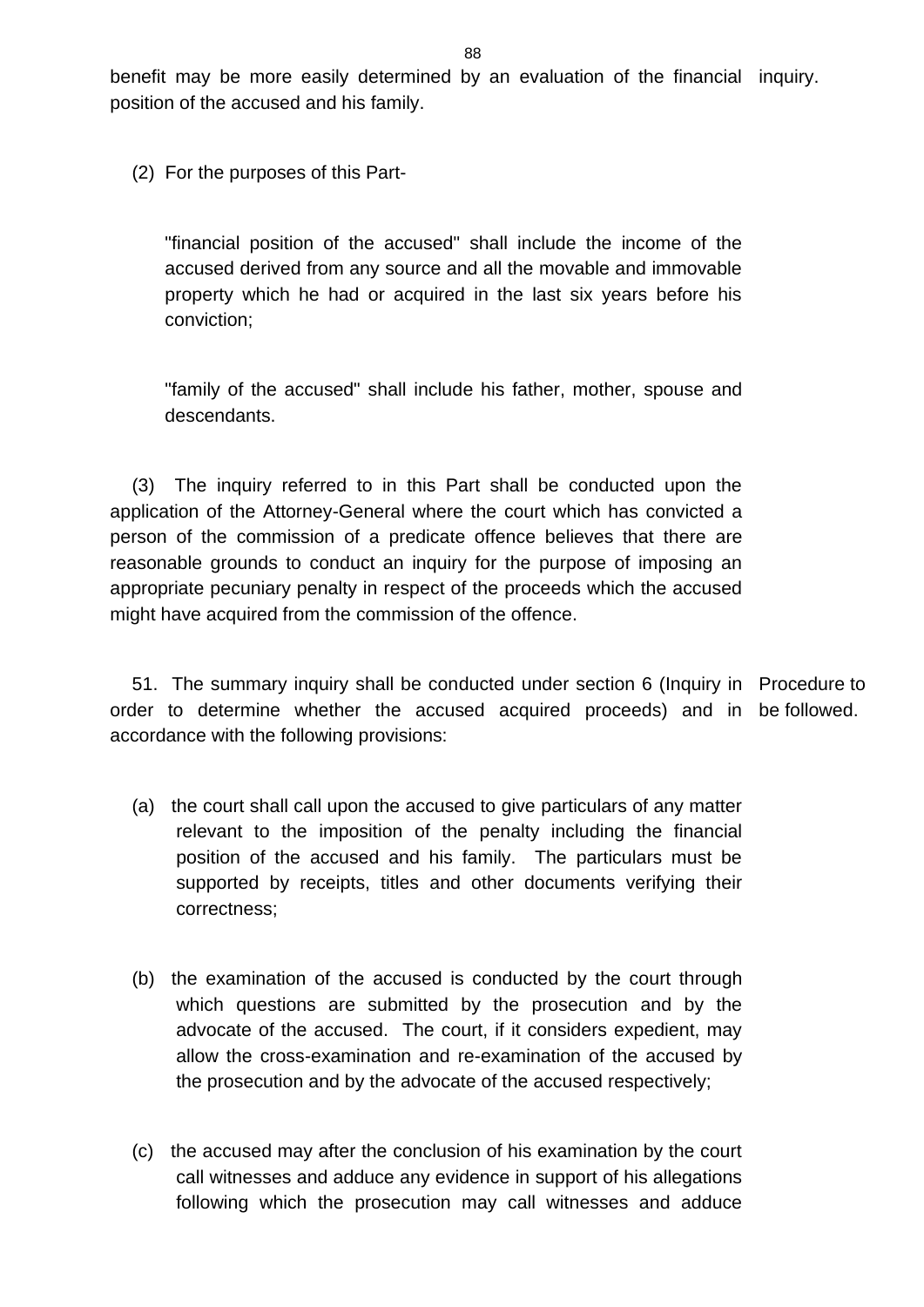- (d) the witnesses called to give evidence under subsection (c) above shall be cross-examined and re-examined as if they were witnesses testifying in criminal proceedings;
- (e) if at the conclusion of the inquiry the accused fails to give sufficient and satisfactory explanations regarding the manner in which he acquired the various assets owned by him or his family and regarding any other matter relevant to section 7 (Assessing the proceeds from the commission of a predicate offence), the court may proceed on the assumption that:
	- (i) any property of his or part thereof acquired at any time during the last six years prior to the institution of criminal proceedings and for which no satisfactory explanations were given or which were not supported by satisfactory evidence, has been acquired with proceeds from the commission of a predicate offence;
	- (ii) any property of his family or part thereof for which no sufficient or satisfactory explanations were given and which has been transferred at any time during the last six years prior to the institution of proceedings against him was the subject of a gift which was made by the accused for the purpose of avoiding the consequences of the Law.
- (f) the court, after having determined that the accused benefited from the commission of a predicate offence and subject to subsection (3) of section 50 (Conduct of summary inquiry), may impose a pecuniary penalty without prejudice to the power of the court to impose any other additional penalty;
- (g) the court, in assessing the fine to be imposed, takes into account the benefit the accused had from the commission of a predicate offence as such benefit was determined in an inquiry under this section;
- (h) the court may, for the purpose of making an inquiry under this section, make any order in order to compel the accused or any other person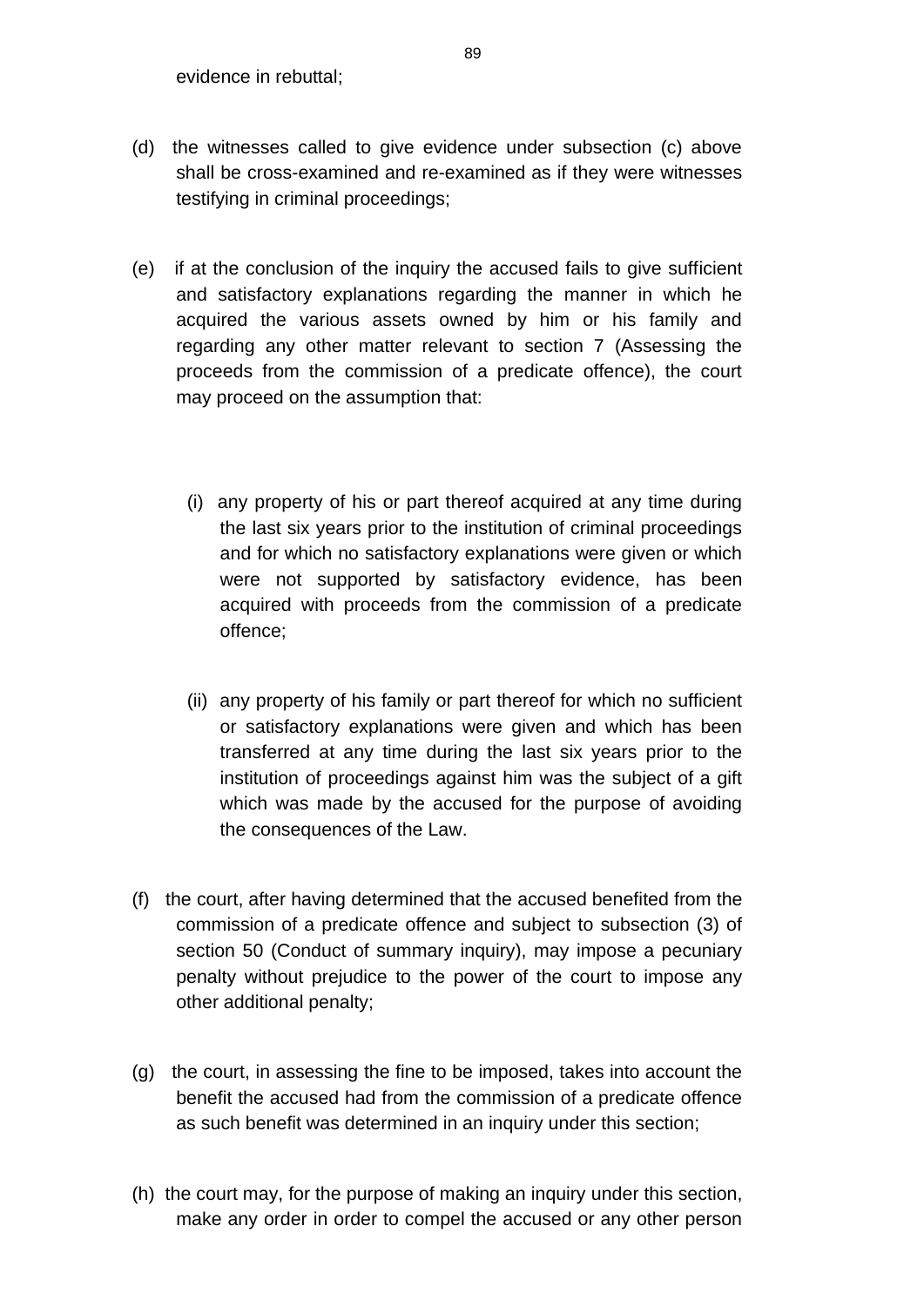to attend and to testify or to produce anything relevant to the inquiry.

52. A person called as a witness before the court in relation to an inquiry False carried out under this Part and who knowingly gives false or inaccurate statements. information shall commit an offence punishable by four years imprisonment.

53.-(1) The court for the purpose of enforcing a pecuniary penalty may, if it considers expedient, appoint a receiver who shall have the same functions as if he were appointed under section 17 (Appointment of a receiver). Enforcing a pecuniary penalty.

(2) Subject to subsection (1), the provisions of section 9 (Procedure for enforcing a confiscation order. Table) shall apply for the enforcement of a pecuniary penalty as if the reference made in that section to a confiscation order were a reference to a pecuniary penalty imposed after an inquiry had been conducted under this Part.

(3) Notwithstanding the provisions of any other law regarding the manner of enforcement of orders for the payment of pecuniary penalties, an inquiry conducted by the court for the purposes of this Part shall also be deemed to be an inquiry conducted under section 119 of the Criminal Procedure Law and the court shall not impose a pecuniary penalty which in the light of the findings of the inquiry cannot be collected either from the property of the accused or by setting aside transfers and gifts of property to members of his family.

#### PART VII

## UNIT FOR COMBATING MONEY LAUNDERING OFFENCES, ADVISORY AUTHORITY FOR COMBATING MONEY LAUNDERING **OFFENCES**

54.-(1) A Unit for Combating Money Laundering Offences (hereinafter called "Unit") shall be established and shall be composed of representatives of the Attorney-General, the Chief of Police and the Director of the Department of Customs and Excise who shall be appointed by the Attorney-General, the Chief of Police and the Director of the Department of Customs and Excise, respectively. Composition of the Unit for Combating Money Laundering Offences.

(2) The members of the Unit shall be appointed by detachment and by name and the duration of their appointment shall be at least three years.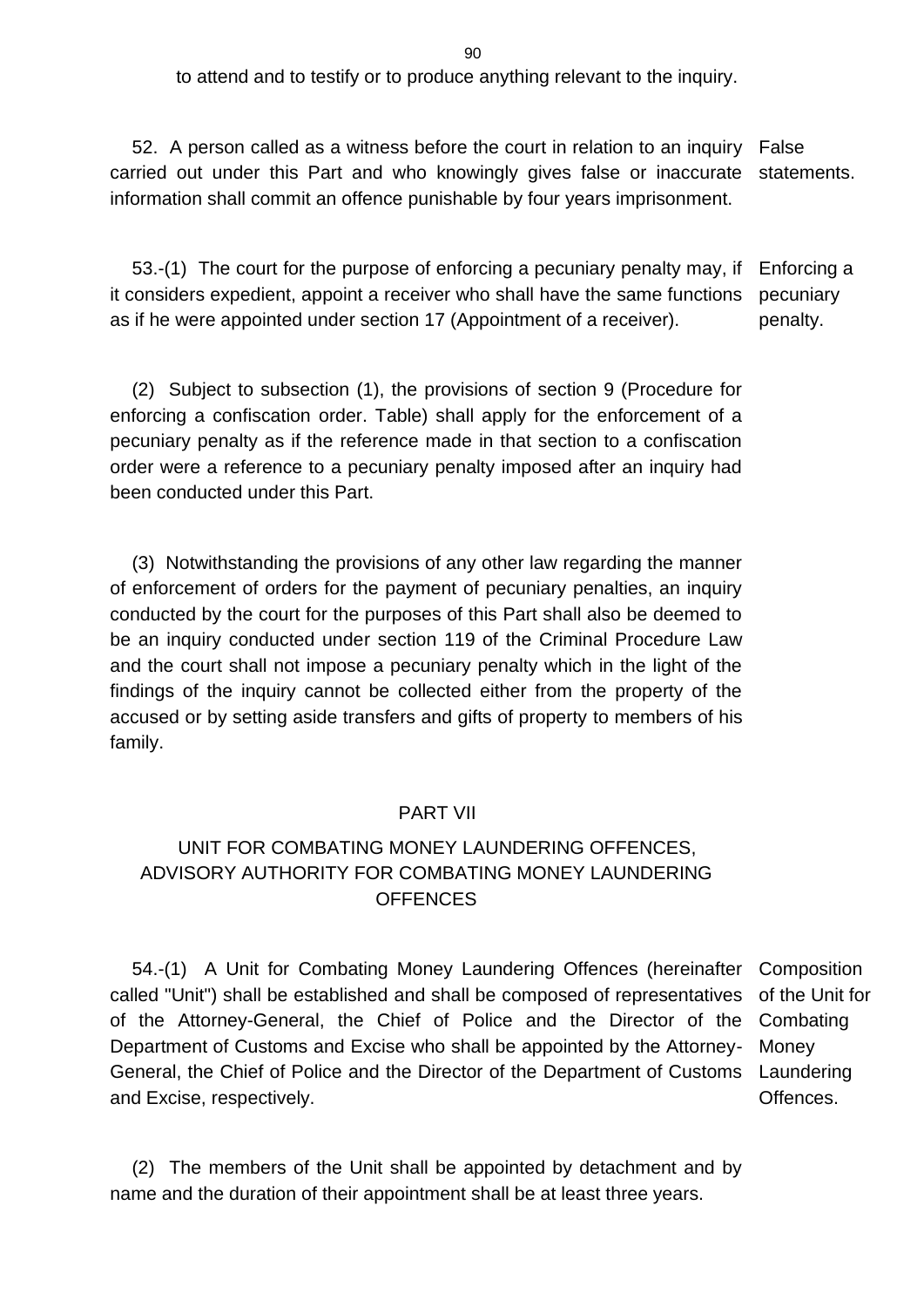(3) The members of the Unit shall be deemed to be investigators by Cap. 155. virtue of section 4 of the Criminal Procedure Law.

(4) The Unit is presided by a representative of the Attorney-General of the Republic.

(5) Without prejudice to the remaining provisions of the present section, operational posts may be created for the needs of the Unit, under the Law Office of the Republic.

 (6) Adequate financial, human and technical resources are provided to the Unit, in order to fulfil its tasks.

55.-(1) The Unit, operates independently and is autonomous and has the Functions of following powers and competences: the Unit.

(a) is responsible for the gathering, evaluation and analysis of suspicious transactions submitted by obliged entities or other persons, in relation to money laundering offences, associated predicate offences and terrorist financing and for this purpose it may receive suplementary information from obliged entities;

(a1) has timely direct or indirect access, to financial, administrative and law enforcement information that they are required to fulfil its tasks properly∙

(a2) to respond, at its discretion, to requests for information by competent authorities in the Republic when such requests for information are motivated by concerns relating to money laundering, associated predicate offences or terrorist financing:

Provided that, where there are objective grounds for assuming that the provision of such information would have a negative impact on ongoing investigations or analyses, or, in exceptional circumstances, where disclosure of the information would be clearly disproportionate to the legitimate interests of a natural or legal person or irrelevant with regard to the purposes for which it has been requested, the Unit shall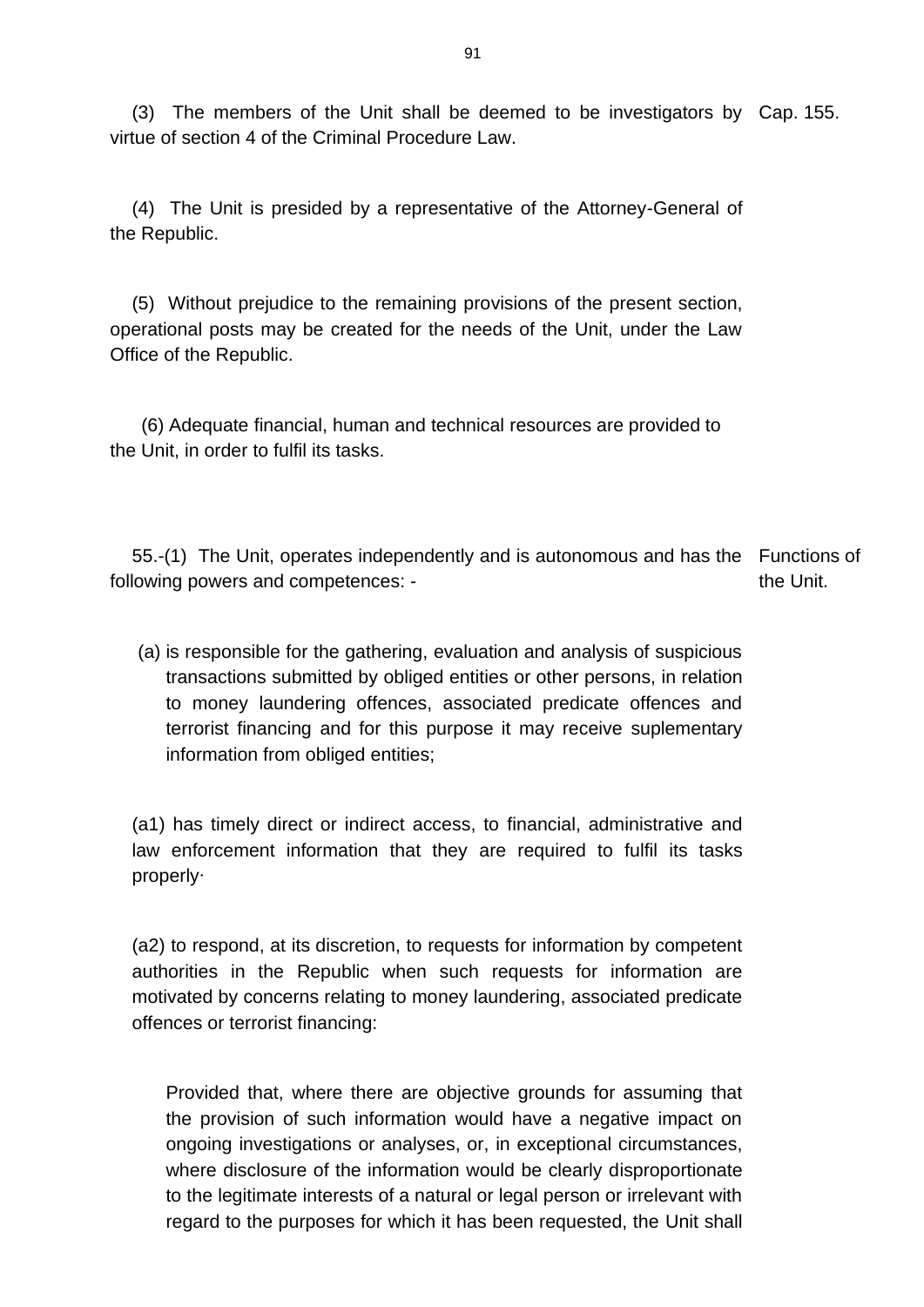be under no obligation to comply with the request for information.

- (b) transmits to the Police and other Public Authorities, such as the Inland Revenue and the Customs and Excise Department, when it deems appropriate, information and data-
	- (i) for the purpose of conducting investigations provided there is reasonable suspicion that a predicate offence has been committed, other offences or terrorist financing and/or
	- (ii) for information purposes.

Provided that the said Authorities and Services provide feedback to the Unit about the use made of the information provided in accordance with this Article and about the outcome of the investigations or actions performed on the basis of that information.

- (c) (i) co-operate with the corresponding Units abroad irrespective of the type of organizational structure of the said Units, spontaneously or upon request, for the purposes of analysis of information and/or investigation of money laundering offences and financing of terrorism offences, as well as associated predicate offences, with the exchange of information which the Unit has the power to obtain at a domestic level even if the type of predicate offences which it may relate to are not determined at the time of the exchange of information;
	- (ii) co-operate with the corresponding Asset Recovery Offices for the tracing and identification of proceeds of crime or other related property, with the exchange of information and other relevant ways of cooperation including the approval for transmission of information provided to any other Authority or Service within the scope of application of the present Law.
- (d) issue directives for the better exercise of its functions.
- (e) (i) issue instructions to an obliged entity for the suspension or nonexecution of a transaction or to have the movement of a bank account monitored, where there is reasonable suspicion that the transaction relates to money laundering or terrorist financing for the purpose of analyses of a suspicious transaction or for the future issuance or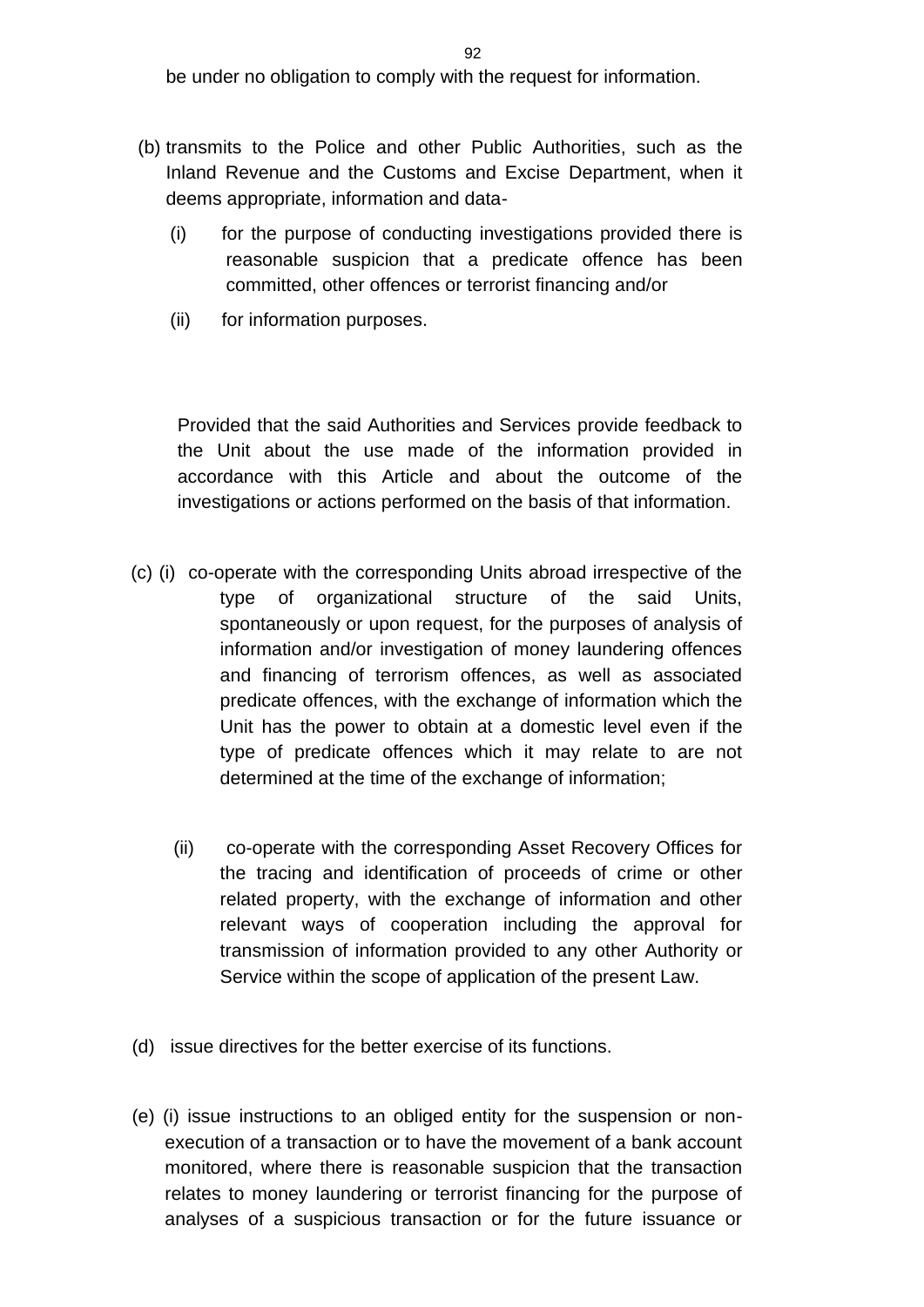- (ii) The power referred to in sub paragraph (i) may also be exercised in cases where the Unit receives relevant justified requests from respective Units or competent Judicial Authorities of member states of the European Union or a third country.
- (iii) The instruction for suspension or non-execution of a transaction may be valid for up to seven (7) business days, but its validity may be renewed for a period not exceeding in total thirty (30) business days
- (f) informs, where practicable, the obliged entities of the effectiveness of and follow-up to reports of suspected money laundering or terorrist financing which have been submitted to it, in accordance with the provisions of the present Law.

(g) carries out investigations for identification of illegal proceeds and other related assets, which may be the subject matter of a restraint and/or confiscation order;

(h) executes requests for legal assistance in accordance with the provisions of the International Cooperation on Criminal Matters Law relating to money laundering offences and/or the identification and/or the restraint and/or confiscation of illegal proceeds or other related assets.

- (2) For purposes of subsection (1)
- (a) the Unit's analysis function shall consist of the following:
	- (i) an operational analysis which focuses on individual cases and specific targets or on appropriate selected information depending on the type and volume of the disclosures received and the expected use of the information after dissemination; and
	- (ii) a strategic analysis addressing money laundering and terrorist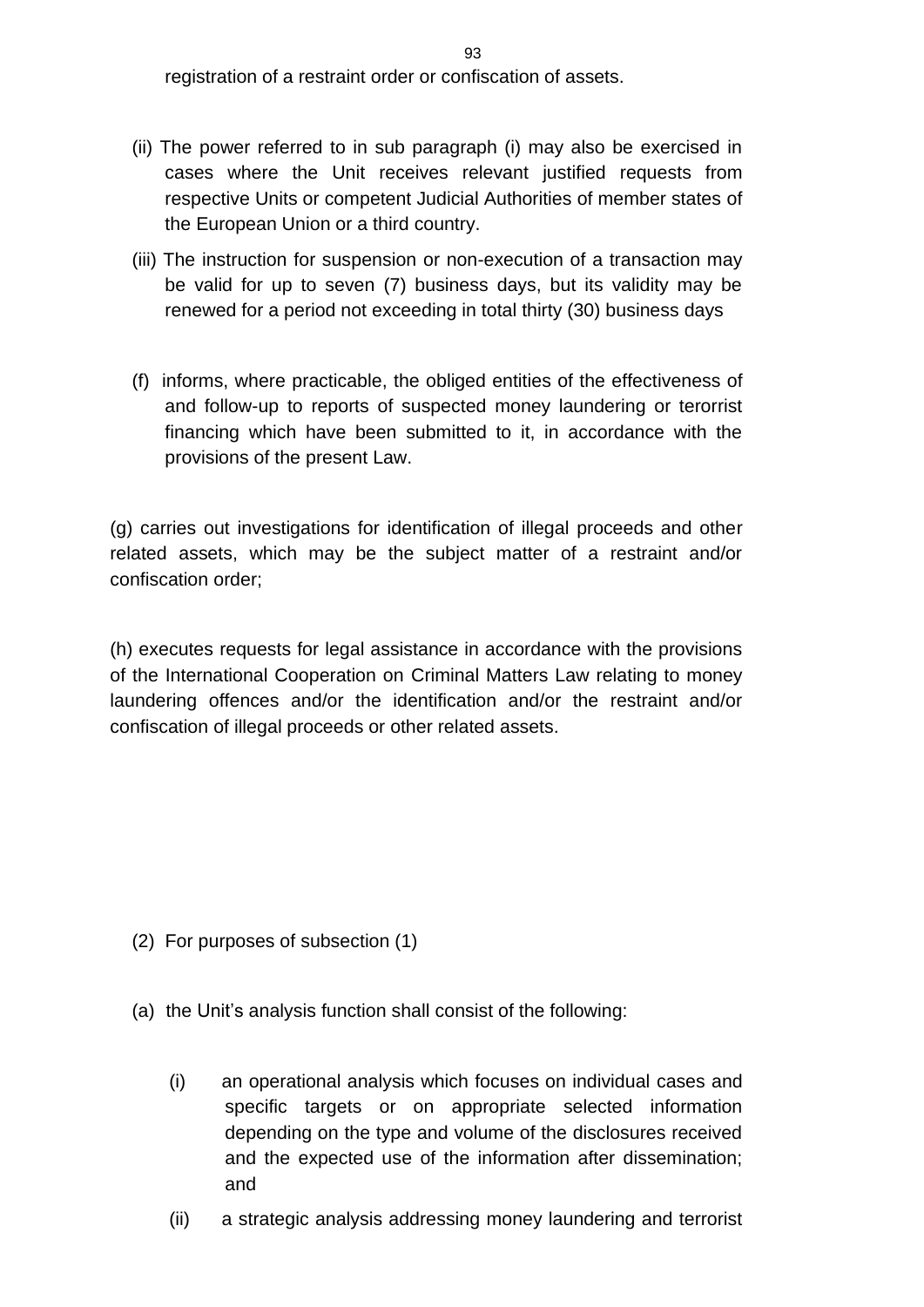(b) the Unit may, upon a relevant application to the court, secure an order for the disclosure of information and ∙

(c)the Unit has the power to request and obtain information and/or documents, with regards to, the beneficial owners of legal persons and entities, including trusts, or the existence of a business relation and its nature and/or the beneficiaries of bank accounts, signatories of bank accounts and the balances of bank accounts, including information relevant to specific suspicious transactions, or other assets, which are in the possession of persons engaged in financial or other business activities or information/documents held in the possession of Departments of Civil Service, when these are deemed necessary for the purposes of analysis of suspicious transactions, which may be related to predicate offences, money laundering offences and terrorist financing or the identification of illegal proceeds or other related assets, without the necessity to obtain a court disclosure order. This power is exercised also in case of requests submitted to the Unit by foreign competent Authorities.

- (2A) For the purpose of the cooperation referred to in subsection (1) (c) (i) the following applies:
- (a) The request contains the relevant facts, background information, reasons for the request and how the information sought will be used;
- (b) In the event the Unit receives a report from an obliged entity which relates to a member state, it shall promptly forward it to the respective Unit of the said member state;
- (c) The Unit responds in a timely manner to a request for information received from another Unit and, for this purpose, it uses the whole range of its available powers which it would normally use domestically for receiving and analysing information;
- (d) The Unit may refuse to exchange information only in exceptional circumstances, where the exchange could be contrary to fundamental principles of the laws of the Republic;
- (e) The differences between national law definitions of tax crimes shall not impede the ability of the Units to exchange information or provide assistance to other Units, to the greatest extent possible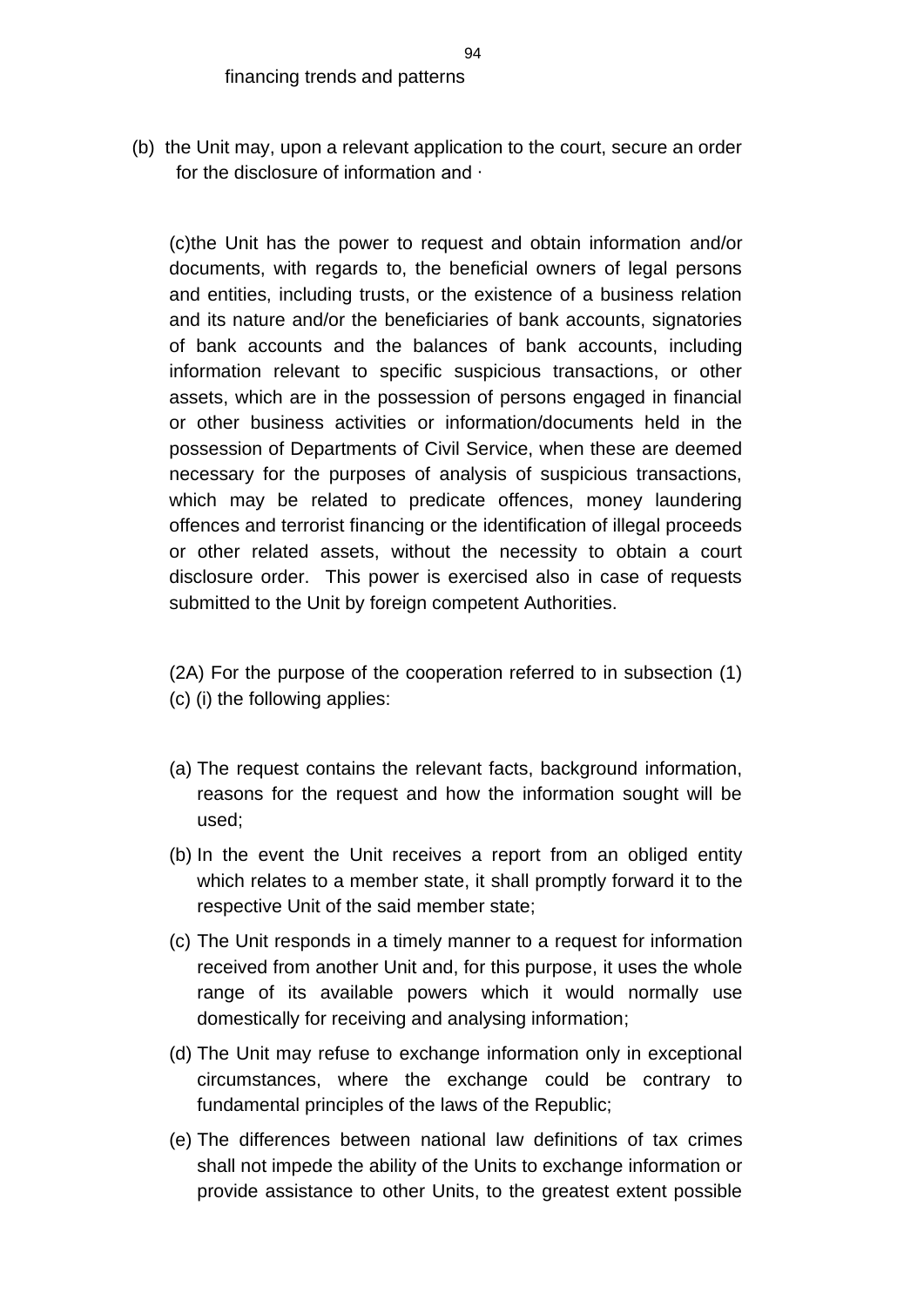under their national laws;

(f) Information and documents received or transmitted during the exchange of information between Units, is used for the fulfilling of the duties and responsibilities of the Units;

Provided that when the Unit transmits information and documents to another respective Unit, it may impose a condition that the relevant information and documents may only be used for informational purposes and/or within the framework of investigations for informational purposes and not as evidence in judicial proceedings.

Provided further that in case the Unit receives information and documents from a respective unit, it shall comply with the restrictions and conditions for the use of such information and documents that may be imposed by the transmitting Unit;

(g) Information exchanged between Units is used only for the purpose for which it was sought and provided and any dissemination of the said information by the receiving Unit to another authority, agency or department or any use of such information for purposes beyond those originally approved is made subject to prior consent by the Unit providing the information:

Provided that the prior consent for dissemination of information is granted by the Unit promptly and to the largest extent possible:

Provided further that the Unit shall not refuse its consent to such dissemination of information, unless the application for transmission would fall beyond the scope of application of the provisions of the present Law and could lead to impairmaint of a criminal investigation process carried out in the Republic and any such refusal to grant consent shall be appropriately explained;

(g1) (i) When a Unit seeks to obtain additional information from an obliged entity established in another Member State which operates on its territory, the request shall be addressed to the respective Unit of the Member State in whose territory the obliged entity is established.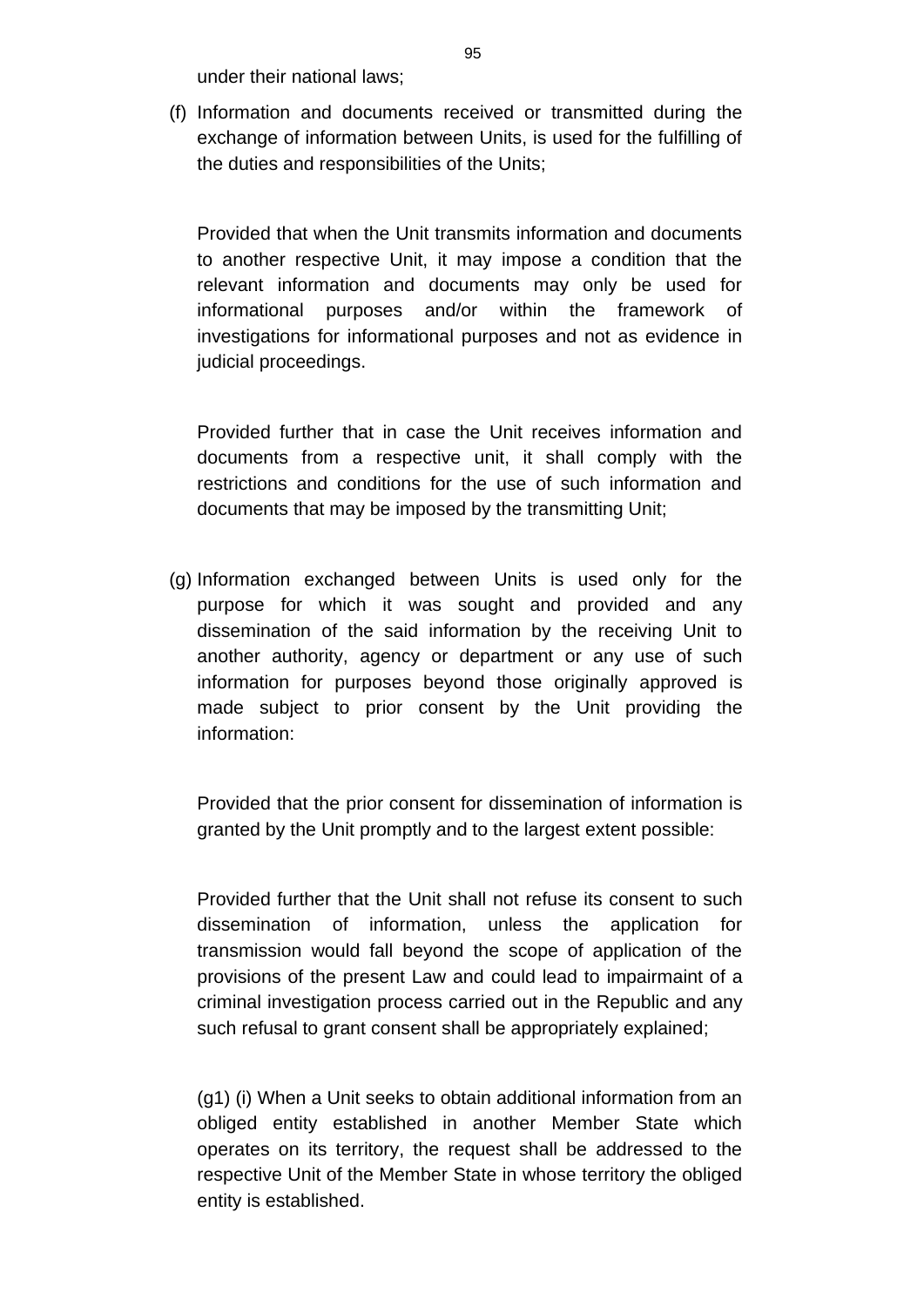(ii) In the event that a respective unit of a Member State addresses a request to the Unit for additional information which the respective unit wishes to obtain from an obliged entity established in the Republic or active in the same, the Unit shall transfer requests and answers promptly; and

(h) for the exchange of information, including the comparison of data with a respective Unit of a member state, the Unit uses protected channels of communication and uses 'FIU.Net' or a successor thereof for exchange of information, with a respective member state Unit as well as with a respective third country Unit or a Unit which uses the secure communication channel 'Egmont Secure Web'.

(3) The Unit prepares and publishes an Annual Report relating to its activities.

56.-(1) The Council of Ministers shall establish an Advisory Authority for Establishmen Combating Money Laundering and terrorist financing which shall be t and composed of a representative ofcomposition of

Advisory Authority.

- (a) The Unit for Combating Money Laundering;
- (b) The Central Bank of Cyprus;
- (c) all other Supervisory Authorities of the financial sector;
- (d) the Ministry of Finance;
- (e) the Ministry of Justice and Public Order
- (f) the Ministry of Foreign Affairs;
- (g) the Customs Department;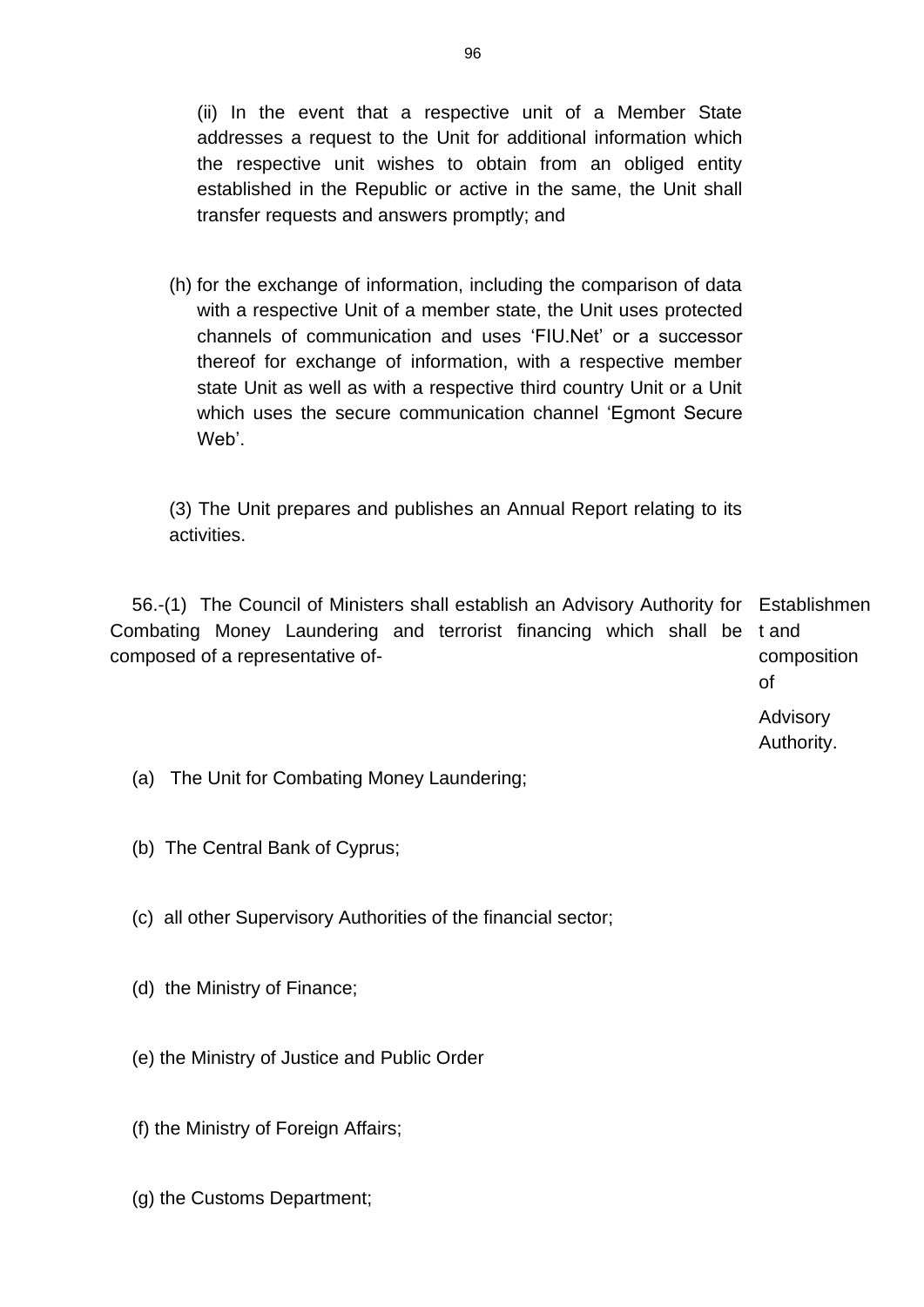(h) the Cyprus Police;

- (i) the Department of Registrar of Companies and Official Receiver;
- (j) the Association of International Banks;
- (ja) the Association of Commercial Banks;
- (jb) the Cyprus Bar Association, the Institute of Certified Public Accountants of Cyprus and other professional bodies which the Council of Ministers may prescribe.
- (jb1) the Tax Commissioner;

(jb2) the National Betting Authority;

- (jb3) the National Authority for Gambling and Casino Supervision;
- (jc) any other organisation or service the Council of Ministers may prescribe.

(2) The Advisory Authority shall be presided by a representative of the Ministry of Finance and the Head of the Unit.

(3) The Advisory Authority shall be in quorum where at least five members are present at the meeting.

57. The Advisory Authority shall-<br>
Powers of the

Advisory Authority.

(a) inform the Council of Ministers of any measures taken and the general policy applied against money laundering and terrorist financing offences;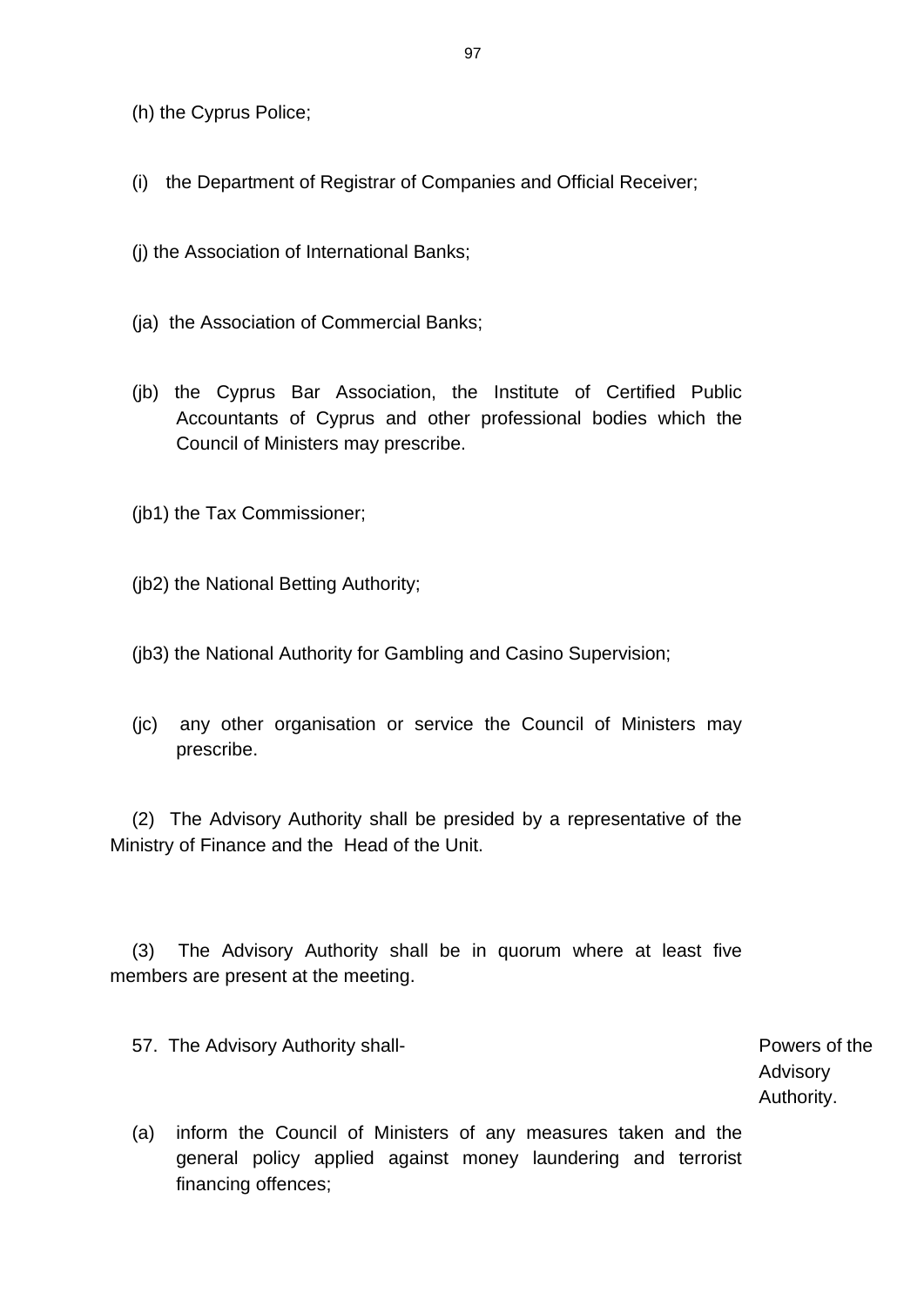- (b) advise the Council of Ministers about additional measures which, in its opinion, should be taken for the better implementation of this Law;
- (b1) coordinate the competent Public services and the private sector bodies for the identification, assessment, understanding and mitigation of the risks from illegal activities and terrorist financing, as well as the updating of the assessment of the said risks and such relevant assessment of risks is used for the following purposes:
	- (i) Improving the applicable national system for the prevention of money laundering and terrorist financing, in particular by identifying any areas where obliged entities are to apply enhanced measures and, where appropriate, specifying the measures to be adopted;
	- (ii) Identifying, where appropriate, sectors or areas of lower or greater risk of money laundering and terrorist financing;
	- (iii) Allocating and prioritising resources required for combating money laundering and terrorist financing;
	- (iv)Ensuring appropriate rules are drawn up for each sector or area, in accordance with the risks of money laundering and terrorirts financing; and
	- (v) Promptly making available appropriate information to obliged entities to facilitate the carrying out of their own money laundering and terrorist financing risk assessments.
- (c) promote the Republic internationally as a country which complies with all the conventions, resolutions and decisions of international bodies in respect of combating laundering and terrorist financing.

## PART VIII

# SPECIAL PROVISIONS IN RESPECT OF FINANCIAL AND OTHER **ACTIVITIES**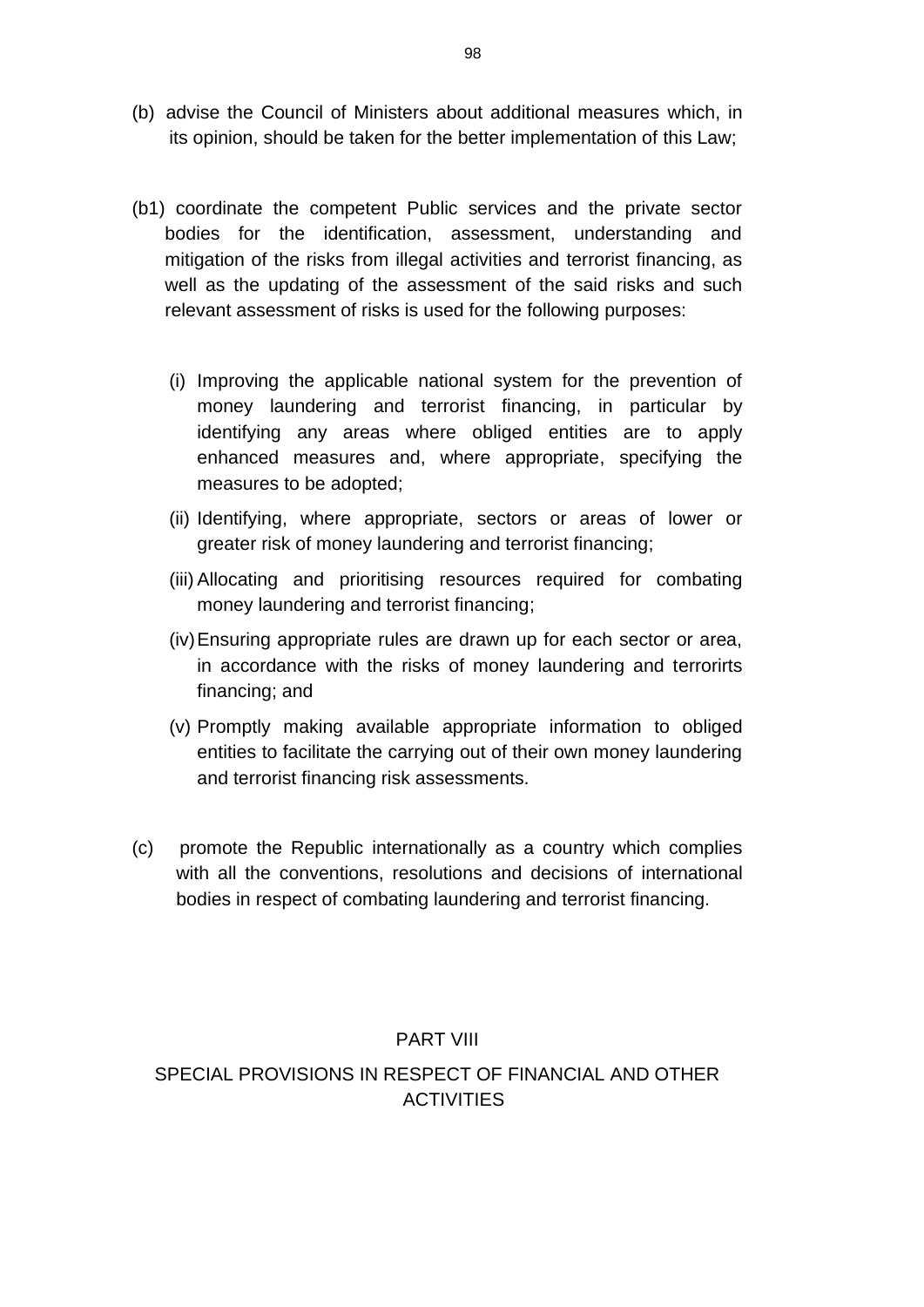58. An obliged entity applies adequate and appropriate policies, controls Procedures and procedures, which are proportionate to its nature and size, so as to for preventing mitigate and manage the risks of money laundering and terrorist financing effectively, in relation to the following:

Money Laundering and Terrorist Financing.

- (a) customer identification and customer due diligence, in accordance with the provisions of sections 60-66 of this Law;
- (b) record-keeping in accordance with provisions of section 68 of this Law;
- (c) internal reporting and reporting to MOKAS, in accordance with the provisions of section 69 of this Law;
- (d) internal control, risk assessment and risk management in order to prevent money laundering and terrorist financing;
- (e) detailed examination of each transaction which by its nature may be considered to be particularly vulnerable to be associated with money laundering offences or terrorist financing and in particular complex or unusually large transactions and all other unusual patterns of transactions which have no apparent economic or visible lawful purpose.
- (f) informing its employees in relation to:
	- (i) the systems and procedures in accordance with paragraphs (a) to (e) of this section
	- (ii) the present Law
	- (iii) the Directives issued by the competent Supervisory Authority according to section 59 (4) of this Law
	- (iv) the European Union's Directives on the prevention of the use of the financial system for the purpose of money laundering and terrorist financing and
	- (v) the relevant requirements for personal data protection.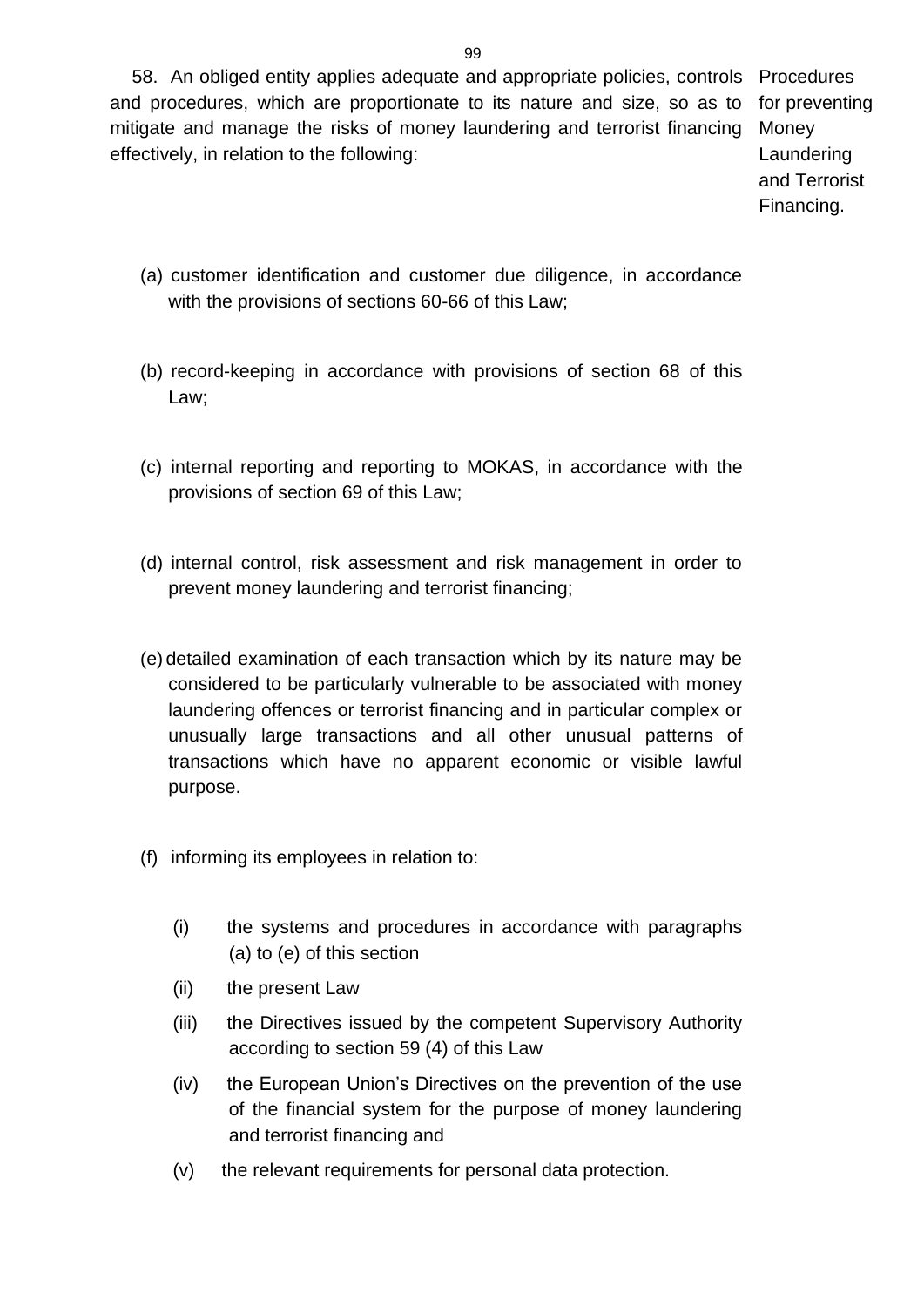- (g) ongoing training of their employees in the recognition and handling of transactions and activities which may be related to money laundering or terrorist financing
- (h) risk assessment practices;
- (i) compliance management;
- (j) recruitment and assessment of employees' integrity.

58A. (1) For the purposes of section 58 (d), an obliged entity takes appropriate steps to identify and assess the risks of money laundering and terrorist financing which it faces, taking into account risk factors, including factors which relate to its customers, countries and geographical areas, products, services, transactions or delivery channels for providing banking services: **Supervisory** Authorities. of money laundering

Assessment and terrorist financing risk.

Provided that such measures are proportionate to the nature and size of the obliged entity.

(2) The risk assessments referred to in subsection (1), are documented, updated and made available to the competent Supervisory Authority.

58B. When appropriate, due to the size and nature of the activities of the obliged entity, an independent internal audit service is established to verify the internal policies, controls and procedures referred to in section 58:

Provided that the competent Supervisory Authority maintains the right to impose the obligation for the establishment of an independent audit service upon the obliged entity.

58C. The Senior management officials of the obliged entity approves the policies, procedures and controls applied by the obliged entity in relation to money laundering and terrorist financing, as well as monitor, and where appropriate, enhance the measures adopted.

**Establishment** of independent supervisory authority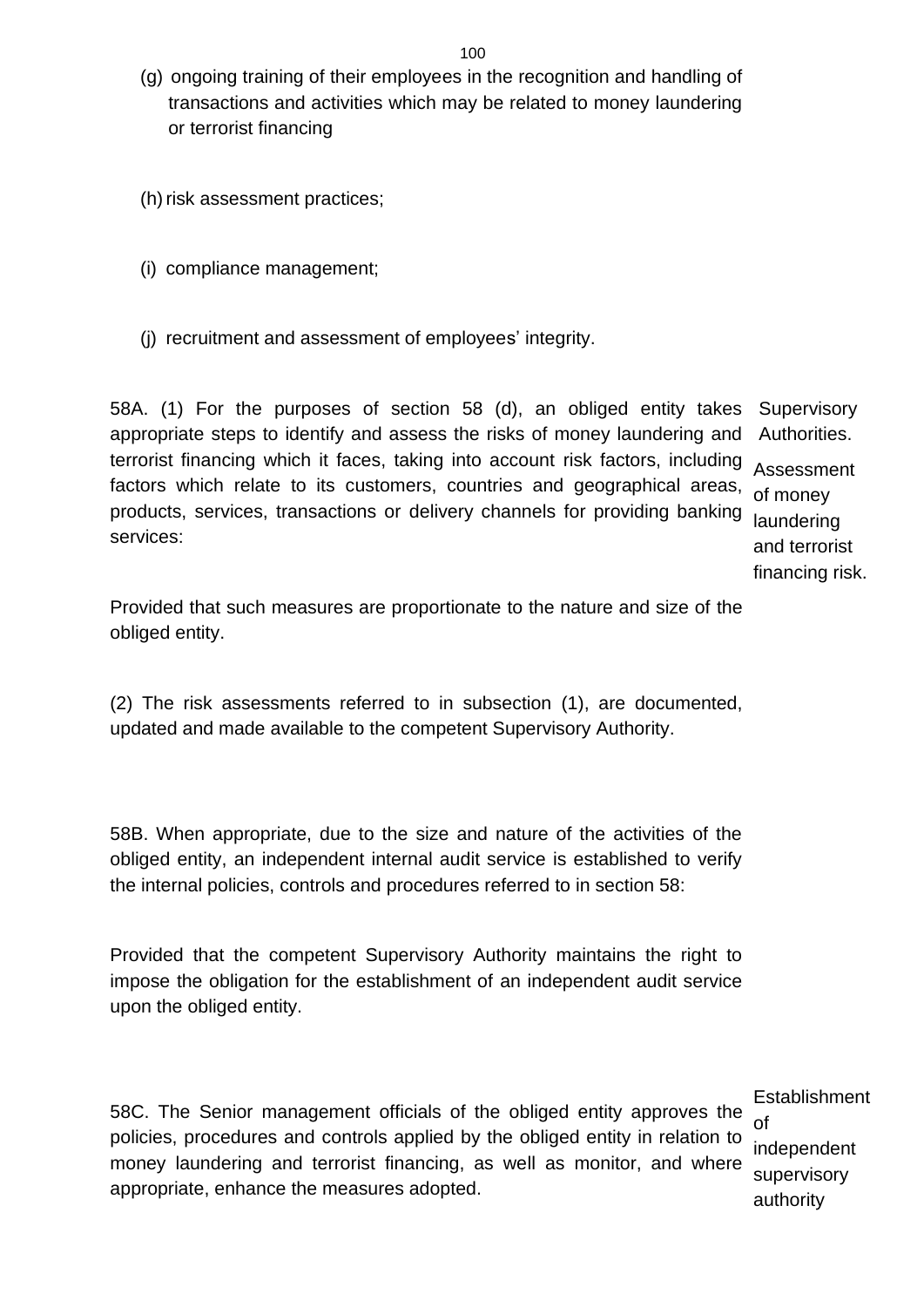58D. An obliged entity designates a member of the board of directors, provided there is a board of directors, which shall be responsible for the implementation of the provisions of the present Law and of the directives and/or circulars and/or regulations issued pursuant thereto including any relevant acts of the European Union.

58E. If a natural person, who falls within the obliged entities specified in paragraphs (c) until (h) of section 2A, takes up business activity as an employee of a legal person, the obligations imposed by virtue of the provisions of subsection (1) of section 49, of paragraphs (f) and (h) of section 58, of subsection (10) of section 59 and of section 68A shall fall on the legal person and not the natural person.

Approval of policies, procedures and controls by senior management members

59.-(1) Supervisory Authorities, in relation to obliged entities are-

Appointment of board member

Obligation of a legal person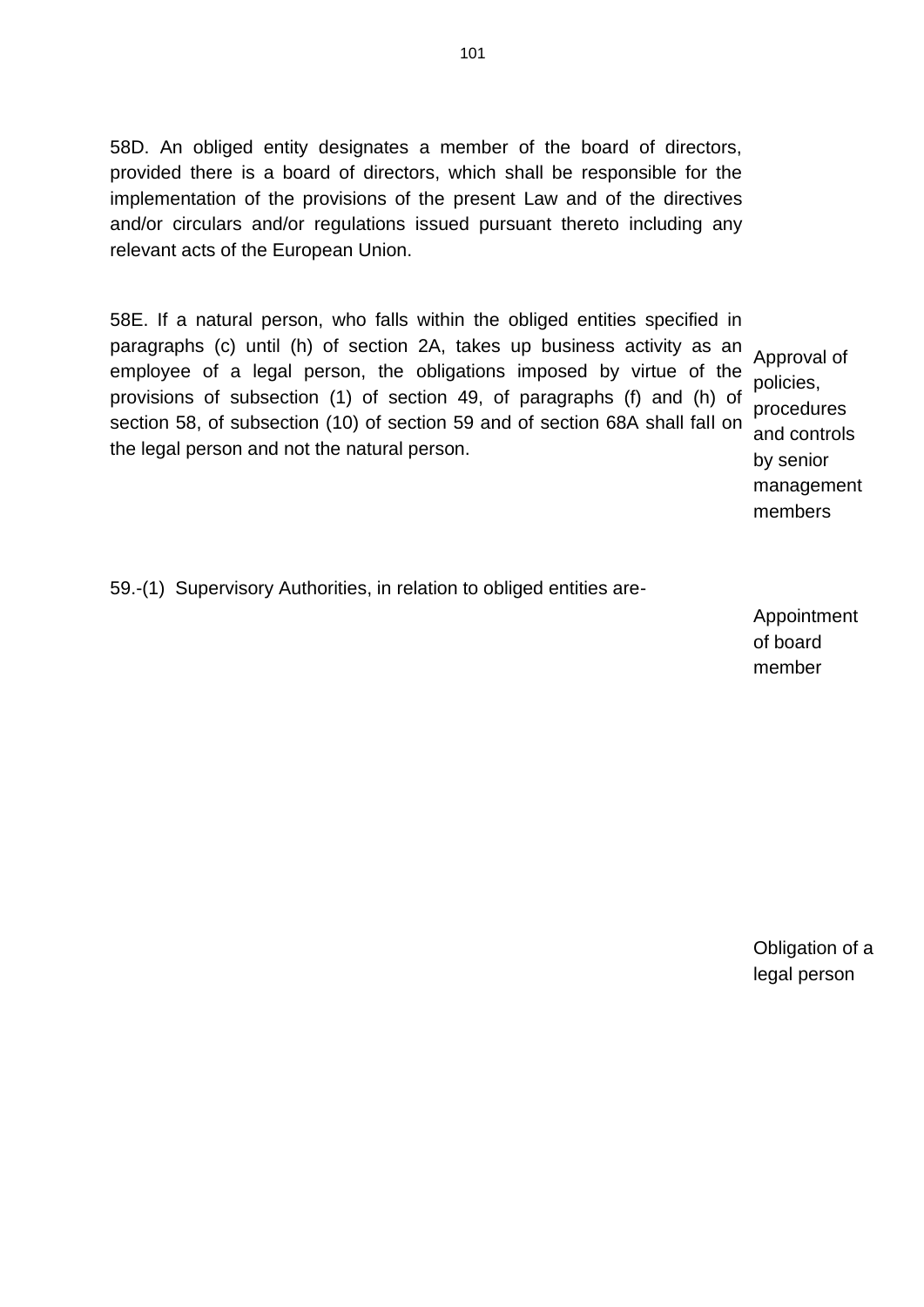**Supervisory Authorities** 

(a) The Central Bank of Cyprus- (i) for credit institutions, including branches of credit institutions which have an operating licence from the competent authority of the member state, in relation to activities designated in the Business of Credit Institutions Law; 66(Ι) of 1997 74(Ι) of 1999 94(l) of 2000 119(I) of 2003 4(Ι) of 2004 151(Ι) of 2004 231(I) of 2004 235(Ι) of 2004 20(Ι) of 2005 80(Ι) of 2008 100(Ι) of 2009 123(I) of 2009 27(I) of 2011 104(Ι) of 2011 107(Ι) of 2012 14(I) of 2013 87(l) of 2013 102(I) of 2013 141(I) of 2013 5(I) of 2015 26 (I) of 2015 35 (I) of 2015

> (ii) for electronic money institutions, including branches and agents of electronic money institutions, which hold a relevant operational license granted by a competent authority of a member state, in relation to the activities determined by the Electronic Money Institutions Law of 2012, as it is amended from time to time, for which supervisory responsibilities have been assigned to the Central Bank;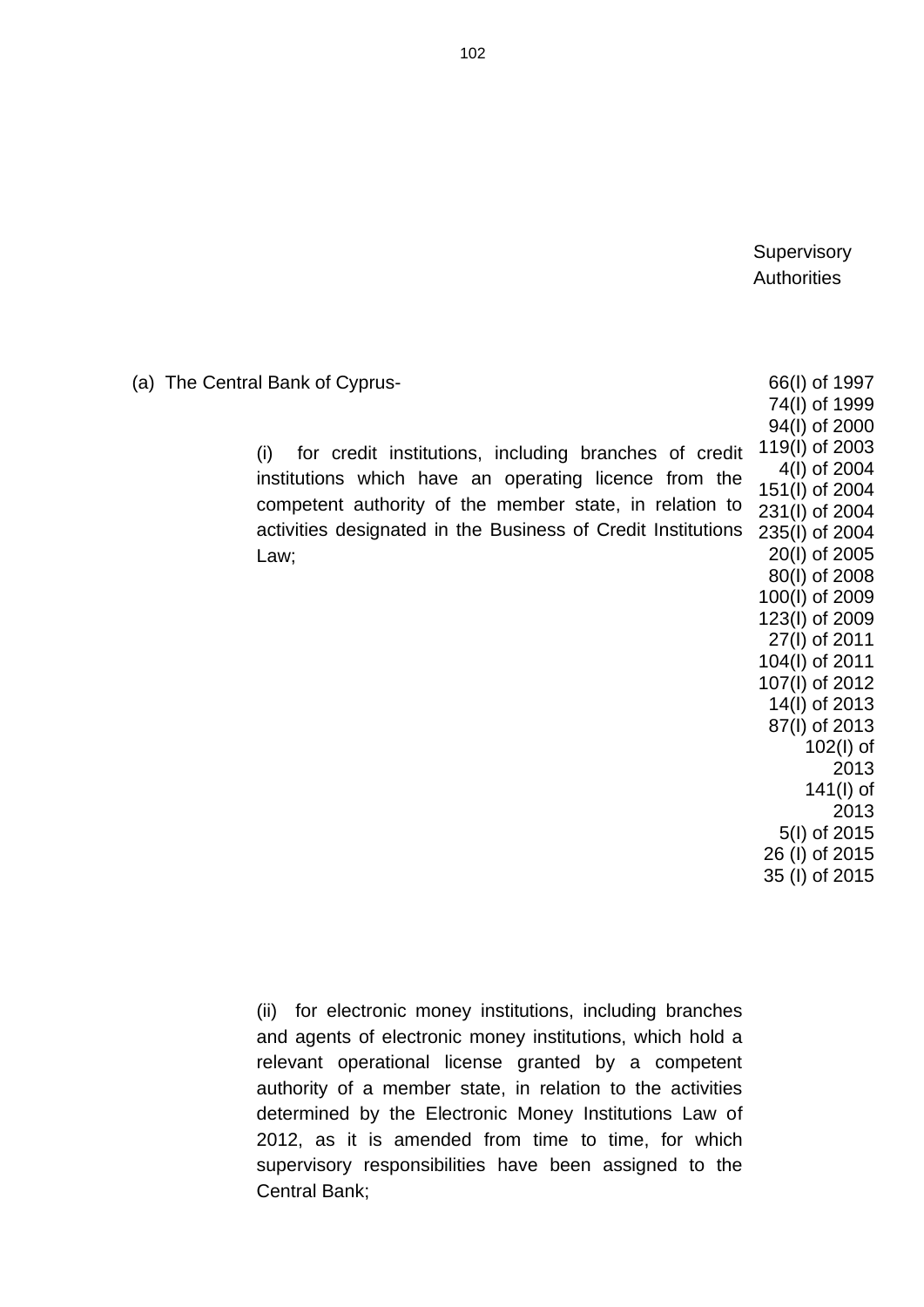(iii) for payment institutions, including branches and agents of payment institutions, which hold a relevant operational license granted by a competent authority of a member state, in relation to the activities determined by the Payment Services Law, as it stands, for which supervisory responsibilities have been assigned to the Central Bank;

(iv) for the persons supervised by the Central Bank, in relation to the activities determined by the Central Bank of Cyprus Law or any other law and for which the Central Bank exercises supervision.

18

102(Ι) of 2013 141(Ι) of 2013 5(Ι) of 2015 26(Ι) of 2015 35(Ι) of 2015 71(Ι) of 2015 93(Ι) of 2015 109(Ι) of 2015 152(Ι) of 2015 168(Ι) of 2015.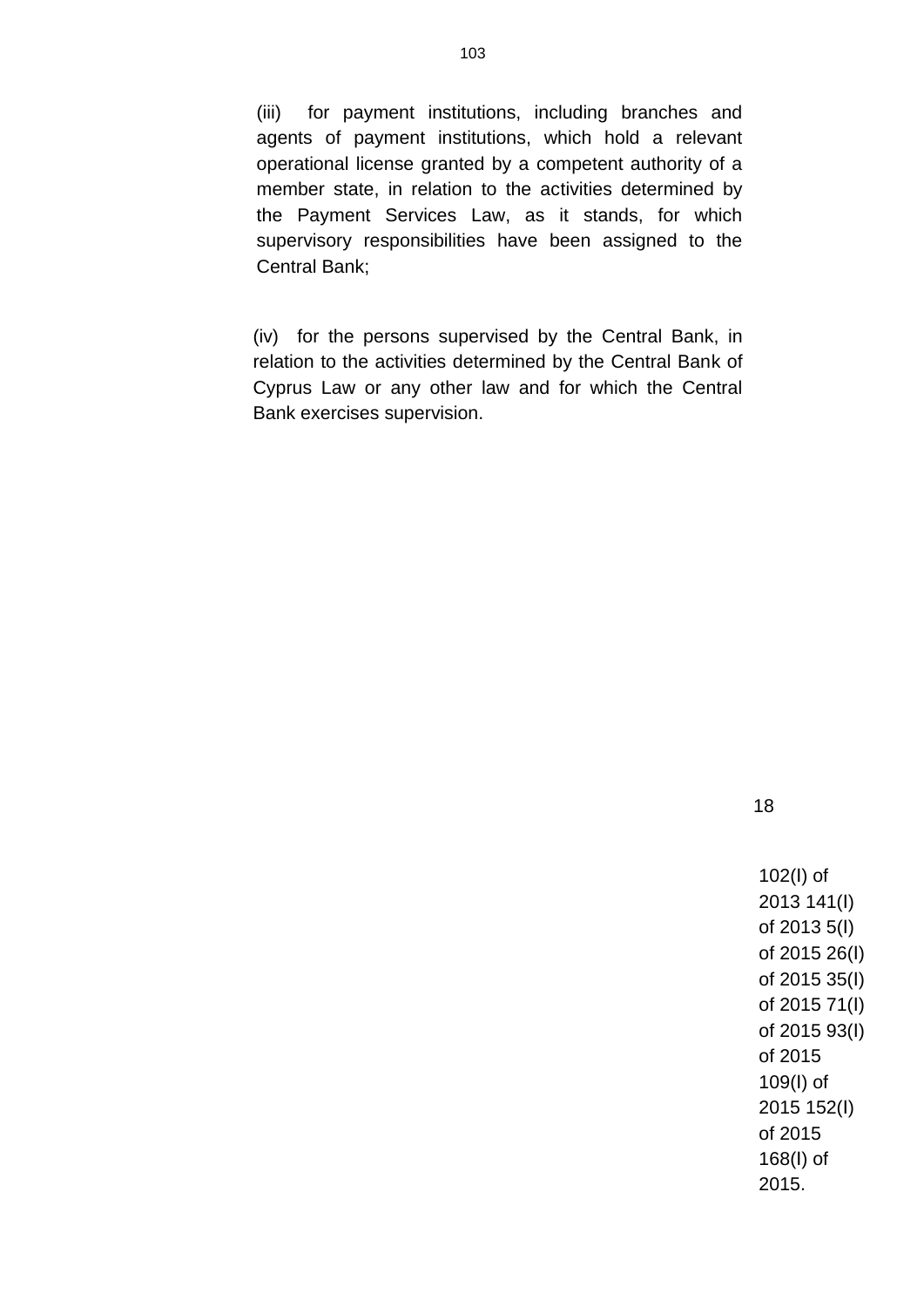80(I) of 2012.

(b) The Securities and Exchange Commission:

- (i) regarding the services and activities that are provided by the Investment Firms as these are defined in the Investment Services and Activities and Regulated Markets Law, as amended and
- (ii) in relation to a collective investment undertaking which markets its 101(I) of own units and is established in the Republic; 2013.
- (iii) regarding the services and activities provided by the licensed 101(I) of persons as defined in the Law Regulating Companies Providing 2013. Administrative Services and Related Matters as amended or replaced;
- (iv) in relation to an entity which is established in the Republic and 101(I) of provides fund management services to a collective investment 2013. undertaking;
- (v) regarding the services and activities provided by persons, whose 101(I) of supervision is assigned to the Cyprus Securities and Exchange 2013. Commission under the Cyprus Securities and Exchange Commission Law or any other law;
	- (vi) in relation to branches of any of the obliged entities referred to in subparagraphs (i) to (v), which is located in the Republic, irrespective of whether the head office of the obliged entity is in a member state or a third country.

(c) The Superintendent of Insurance in relation to the activities determined by the Insurance and Reinsurance Business and other Related Issues Law,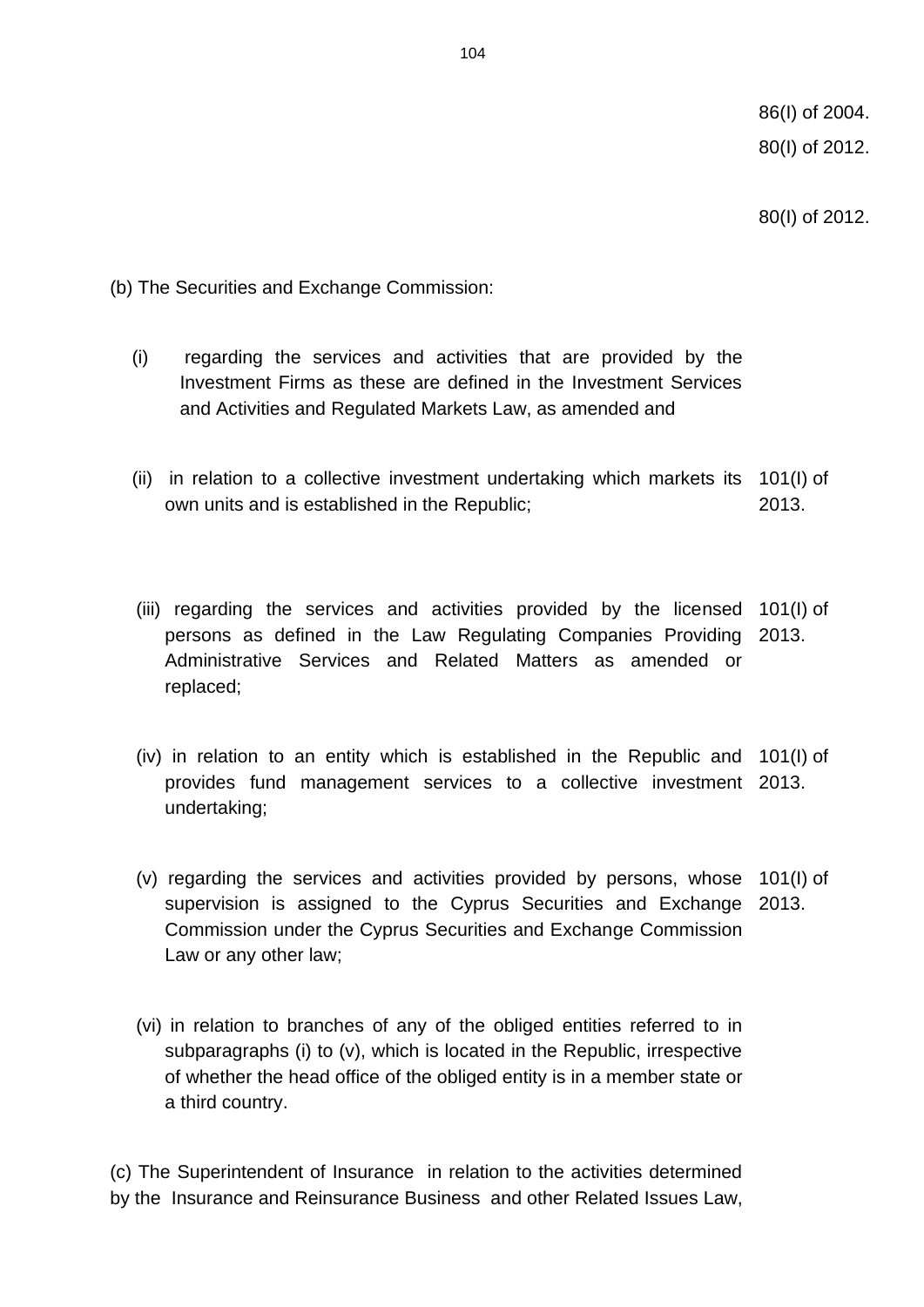(d)The Council of the Institute of Certified Public Accountants of Cyprus, for the professional activities of -

- (i) a member of the Institute of Certified Public Accountants of Cyprus (ICPAC)
- (ii) a general partnership or limited partnership or a limited liability company, whose majority general partners or shareholders and directors are members of the ICPAC, as well as any subsidiary company of such companies:

Provided that such activities include trust and company services to third parties, as defined in this Law:

Further provided that ICPAC may assign its Supervisory functions to corresponding Professional Associations, which have the necessary organizational structures and procedures to conduct the supervisory function of ICPAC, in accordance with this Law.

(e)The Council of the Cyprus Bar Association for the professional activities  $of -$ 

(i) a lawyer and or a company of lawyers as defined in the Advocates Law,

(iii) a general partnership or a limited partnership whose general partners 101(I) of are lawyers or a limited liability company of lawyers, as well as a 2013.subsidiary company of such companies:

Provided that such activities include trust and company services to third parties, as are defined in this Law.

(f) The Real Estate Registry Board for the professional activities of real estate agents;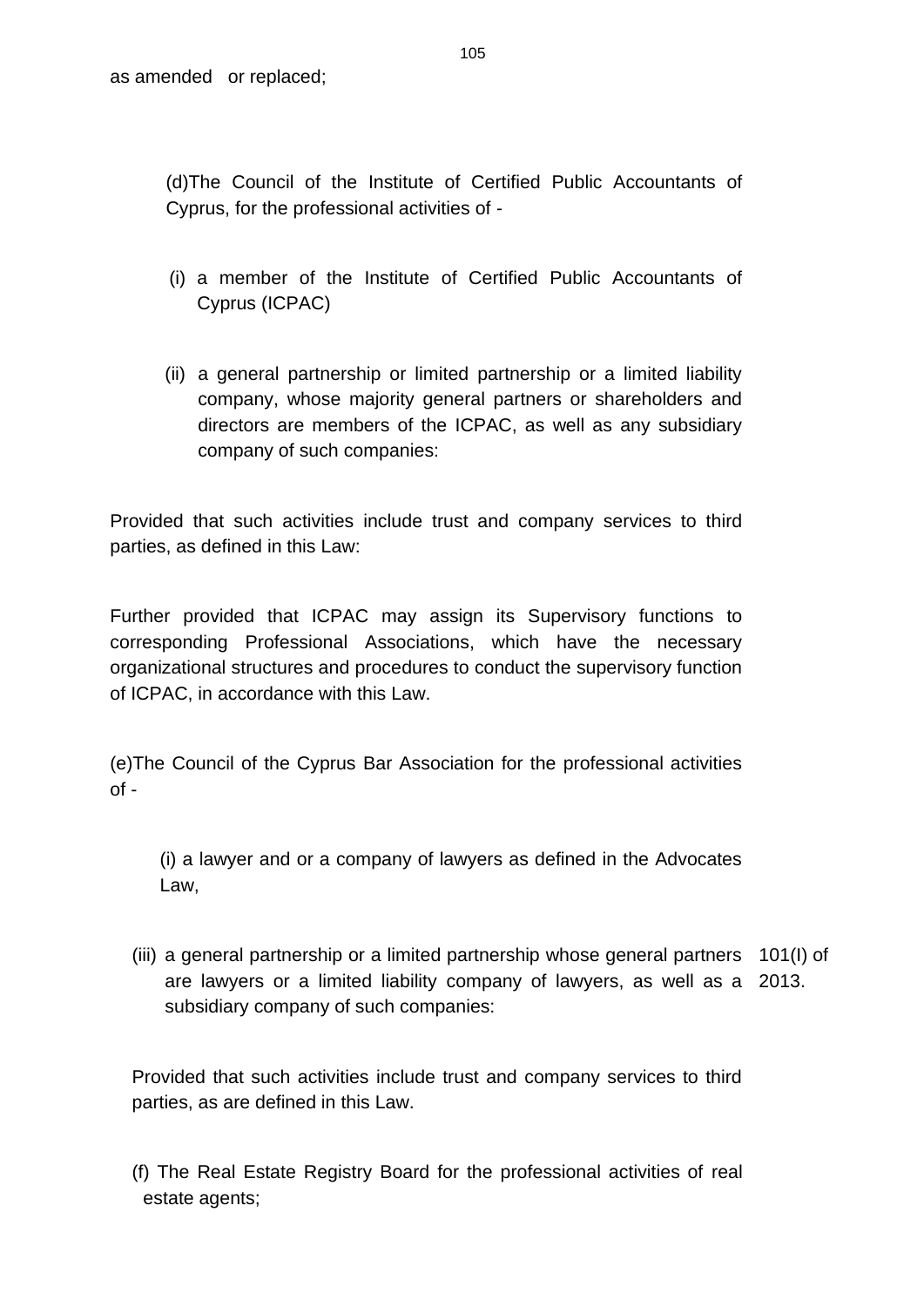(g)The National Betting Authority

- (h) the National Authority of Gambling and Casino Supervision;
	- (i) The Tax Commissioner regarding persons trading in goods, provided that the payment is paid or collected in cash and it concerns an amount that is equal to or greater than ten thousand Euro (€10.000), regardless of whether the transaction is carried out in a single operation or in several operations which appear to be linked.
- (2) [Deleted]
- (3) The Council of Ministers may appoint any other Supervisory Authority, if it considers it necessary.
- (4) A Supervisory Authority, for the purpose of preventing money laundering and terrorist financing and for the purposes of this law, issues directives to persons falling under its supervision, which are binding and obligatory as to their application for the persons they are addressed to:

It is provided that, the directives issued by a Supervisory Authority determine the details and specify the way of applying the provisions of this Part by the supervised persons and require the assumption and implementation of procedures and systems for the effective prevention of the risks of committing or attempting the commission of money laundering or financing of terrorism offences.

- (5)(a) The Supervisory Authorities monitor, evaluate and supervise the application of the provisions of the present Part and of the directives issued pursuant to the provisions of subsection (4) from the persons which are subject to their supervision.
- (b) When the Supervisory Authority implements a risk-based approach to supervision, in the implementation of the said supervisory approach,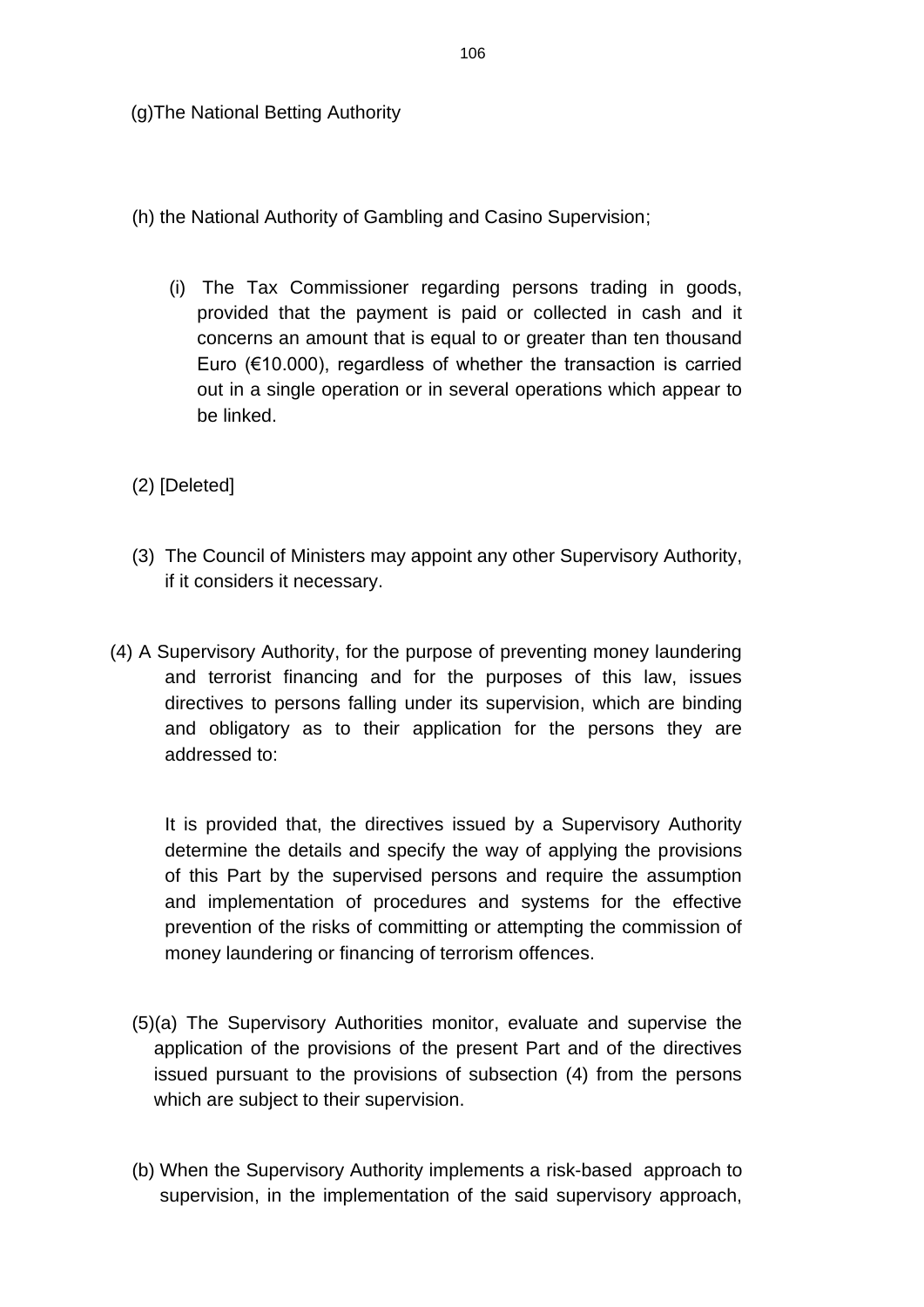- (i) has a clear understanding of the risks of money laundering and terrorist financing present in the Republic;
- (ii) has on-site and off-site access to all relevant information on the specific domestic and international risks associated with customers, products and services of obliged entities; and
- (iii) base the frequency and intensity of the on-site and off-site supervision on the risk profile of obliged entities, and on the risks of money laundering and terrorist financing in the Republic:

Provided that the assessment of money laundering and terrorist financing risk profile of the obliged entity, including the risks of non-compliance, shall be reviewed both periodically and when there are major events or developments in their management and operations:

 Further provided that the Supervisory Authorities take into account the degree of discretion allowed to the obliged entities and appropriately review the risk assessments underlying this discretion and the adequacy and implementation of their internal policies, controls and procedures.

"(5A) The competent Supervisory Authorities of the obliged entities mentioned in subparagraphs (i) and (ii) of paragraph (c) and paragraph (e) of section 2A, shall take the necessary measures to prevent criminals convicted in relevant areas or their associates from holding a management function in or being the beneficial owners of those obliged entities.

- (6) (a) The Supervisory Authority may take all or any of the following measures in cases where a person falling under its supervision fails to comply with the provisions of this Part of the Law or with the Directives issued by the competent Supervisory Authority in accordance with paragraph (4) of this section or the provisions of EC Regulation no. 847/2015:
	- (i) To require the supervised person to take such measures within a specified time frame as may be set by the Supervisory Authority in order to remedy the situation;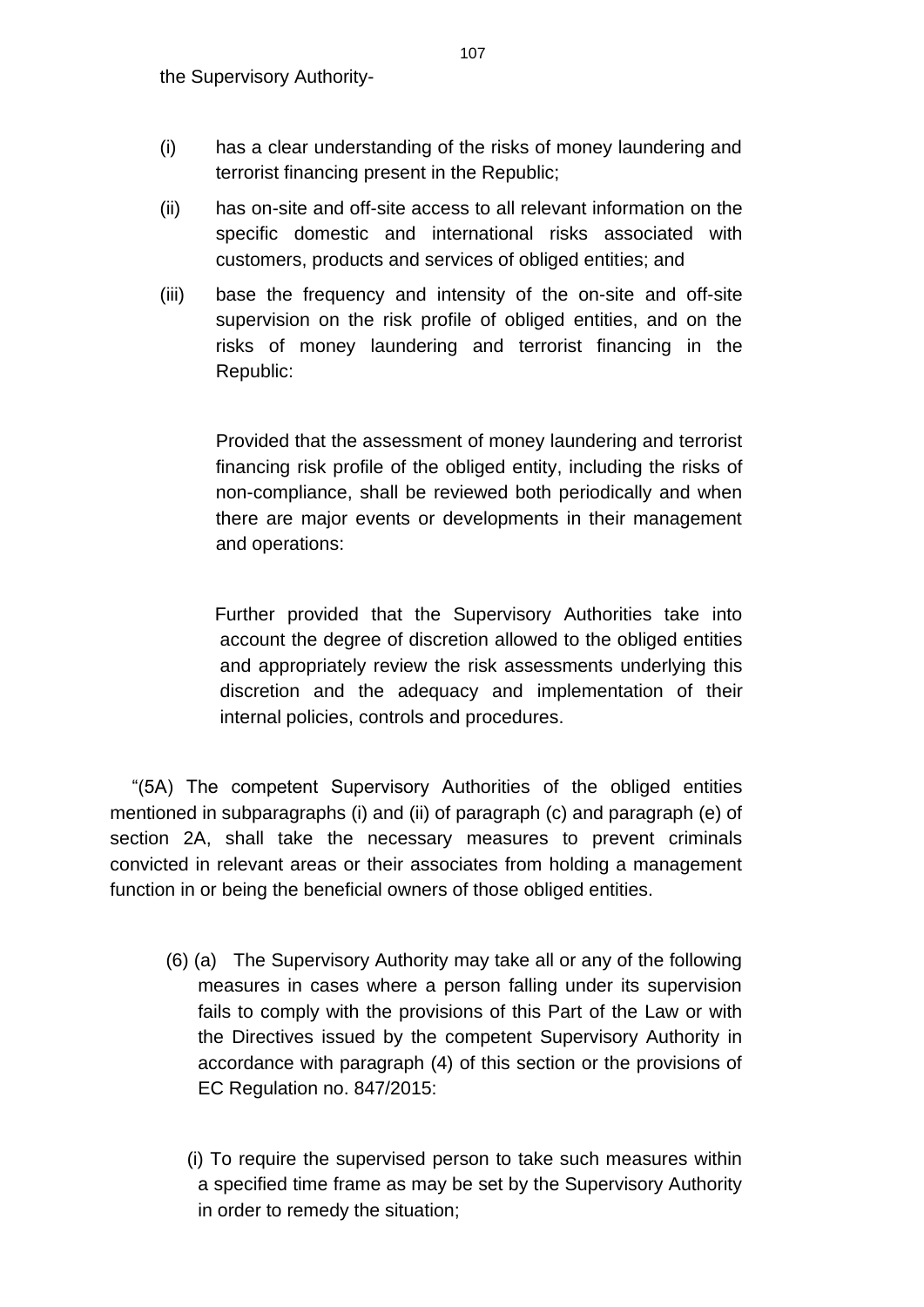(ii)To impose:

(aa) an administrative fine of up to one million euro (€1.000.000) having first given the opportunity to the supervised person to be heard, and

 (bb) in the event that the culpable offender derived a benefit from the breach which benefit exceeds the administrative fine referred to in sub-paragraph (aa) an administrative fine up to an amount of at least twice the amount of the benefit derived from the breach and

 (cc) in the event the breach continues, an administrative fine of up to one thousand euro ( $€1.000$ ) for each day the breach continues;

(iii) To amend or suspend or withdraw the license of operation of the supervised person.

(iv) A temporary ban against any person discharging managerial responsibilities in an obliged entity, or any other natural person, held responsible for the breach from exercising managerial functions in obliged entity.

 (v) To impose an administrative fine referred to in sub-paragraph 101(I) of (ii) of the present paragraph to a person discharging managerial 2013. responsibilities in an obliged entity or to any other person, whenever it is established that the failure to comply was due to their fault, intentional omission or negligence.

Provided that the competent Supervisory Authority may at its 101(I) of discretion make a public statement in which it identifies the natural 2013.or legal person who committed the breach and the nature of the breach.

(a1) By way of derogation from the provisions of subparagraph (ii) of paragraph (a), where the obliged entity concerned is a credit institution or financial institution, the competent Supervisory Authority may, in addition to the administrative fines set out in paragraph (a), apply the following sanctions: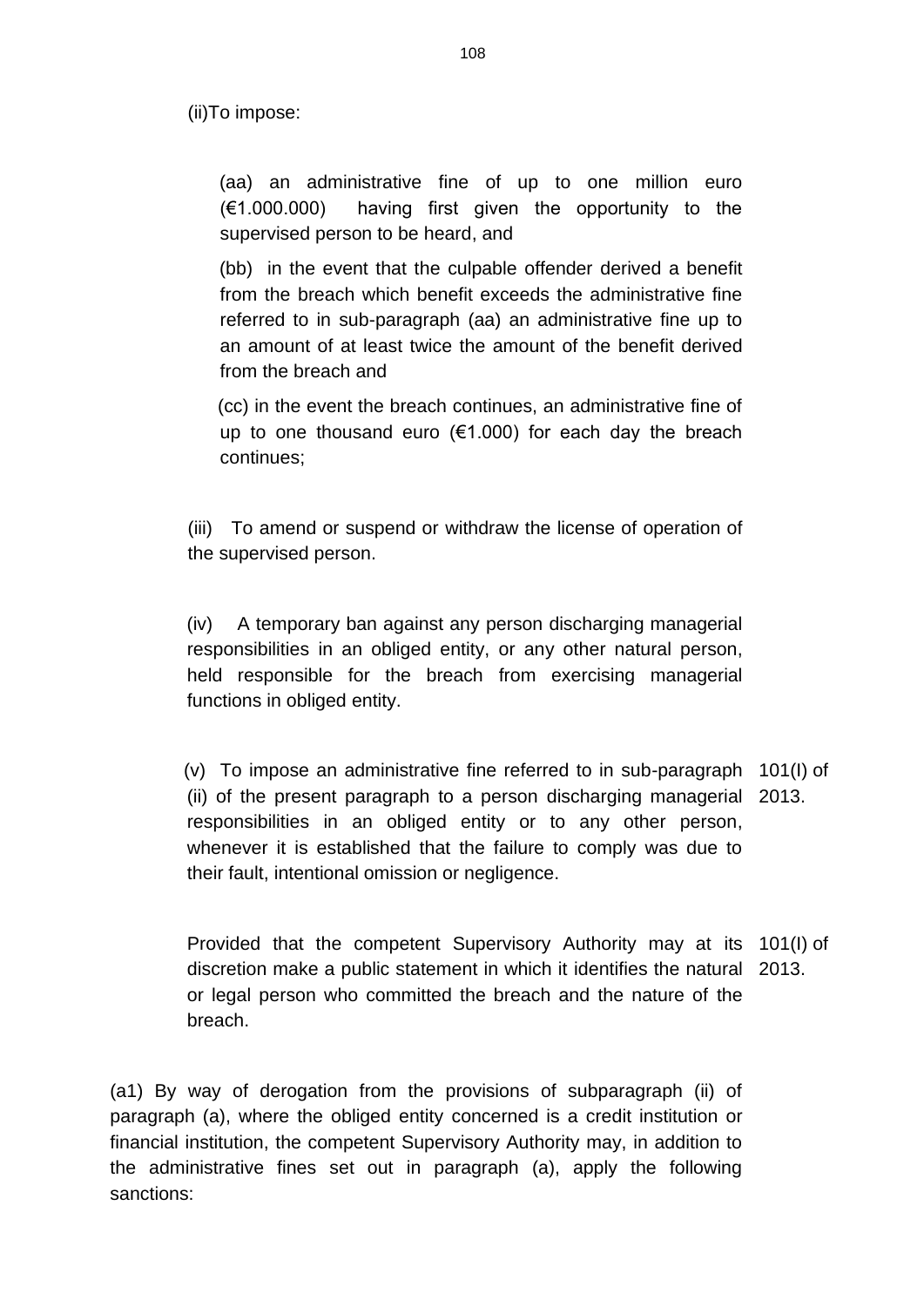(i) in the case of a legal person, maximum administrative pecuniary sanctions of five million Euro (€5.000.000) or ten percent (10%) of the total annual turnover according to the latest available accounts approved by the management body of the legal person:

Provided that where the obliged entity is a parent undertaking or a subsidiary of a parent undertaking which is required to prepare consolidated financial accounts in accordance with Article 22 of Directive 2013/34/EU, the relevant total annual turnover shall be the total annual turnover or the corresponding type of income in accordance with the relevant accounting Directives according to the last available consolidated accounts approved by the management body of the ultimate parent undertaking; and

(ii) in the case of a natural person, maximum administrative pecuniary sanctions of five million Euro (€5.000.000).

(a2) A legal person may be liable for breaches which are committed for its benefit by any person acting individually or as part of an organ of that legal person and having a leading position within such legal person, based on:

- (i) power to represent the legal person or
- (ii) authority to take decisions on behalf of the legal person or
- (iii) authority to exercise control within the legal person:

Provided that, a legal person may also be liable for a breach where the lack of supervision or control by any of the above persons has made it possible to commit one of the breaches for the benefit of that legal person by a person under its authority.

(a3) In determining the type and level of administrative sanctions or measures, the competent Supervisory Authority considers all relevant circumstances including where applicable:

(i)the gravity and duration of the breach;

(ii)the degree of responsibility of the natural or legal person held responsible;

(iii)the financial strength of the natural or legal person held responsible,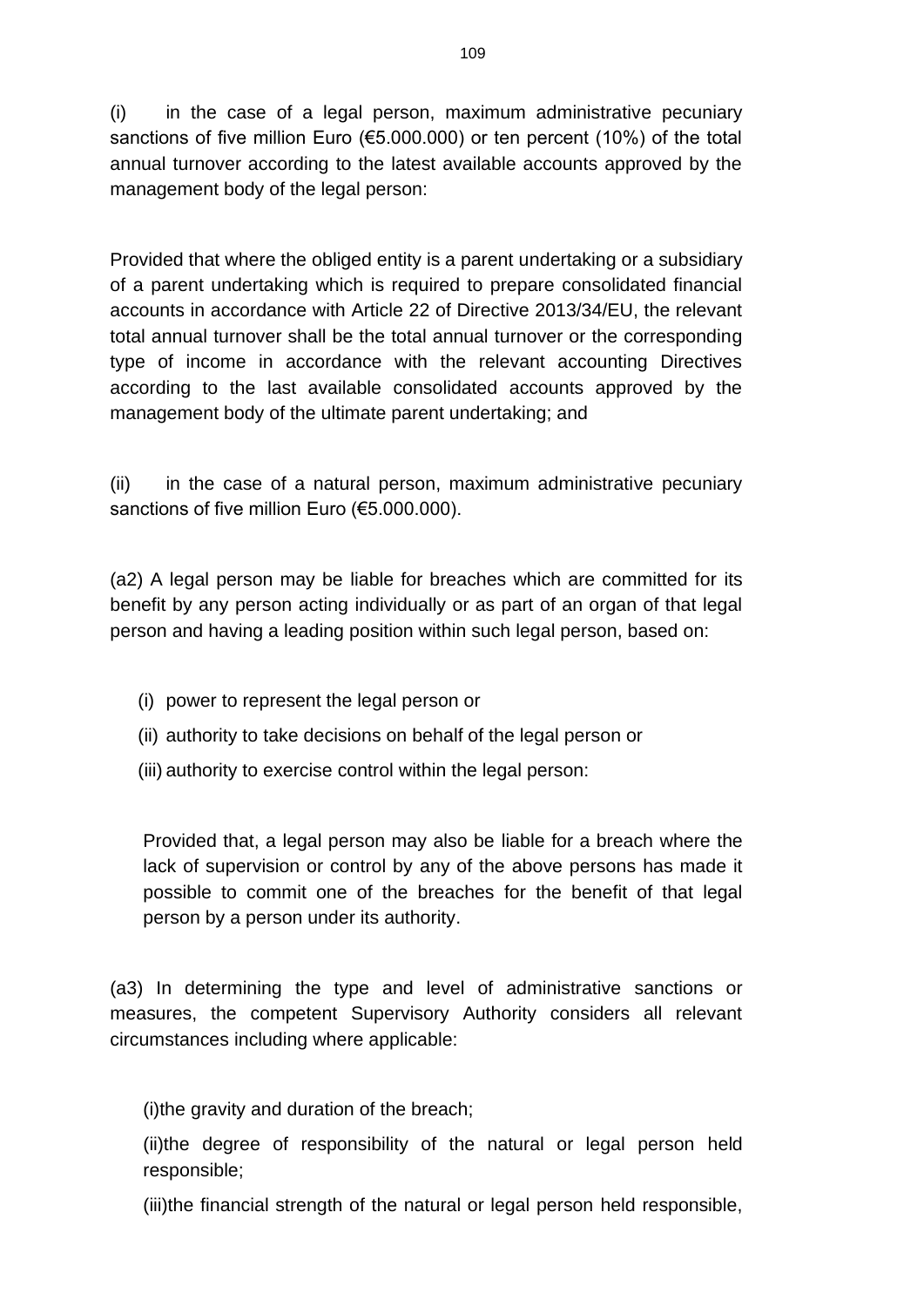as indicated for example by the total turnover of the legal person held responsible or the annual income of the natural person held responsible;

(iv)the benefit derived from the breach by the natural or legal person held responsible, in so far as this can be determined,

(v) the losses to third parties caused by the breach, in so far as they can be determined,

(vi) the level of cooperation of the natural or legal person held responsible with the competent Supervisory Authority.

(vii) previous breaches committed by the natural or legal person held responsible.

(a4) The Supervisory Authority exercises its powers provided by the present Law to impose administrative sanctions directly and/or in cooperation with other authorities:

Provided that, in exercising their powers to impose administrative sanctions, the Supervisory Authorities work closely together in order to ensure that the administrative sanctions or the measures imposed will have the desired results and, in the event of cross border cases, they coordinate their actions.

(b) Independent legal professional or auditor or external accountant who fails to comply with the provisions of this section and the directives issued by the Competent Supervisory Authority in accordance with paragraph (4) of this section, is referred by the competent Supervisory Authority to the competent Disciplinary Board which will decide accordingly.

(6A) (a) The competent Supervisory Authority publishes in its official website the administrative fine or the measures referred to in paragraphs (a) and (a1) of subsection (6) immediately after communicating such decision to the sanctioned person:

Provided that, the publication includes, as a minimum, information on the type and nature of the breach and the identity of the responsible persons:

Provided further, that in the event that an appeal is filed against the decision imposing the administrative fine or measure, the competent Supervisory Authority publishes on its website, without delay, the relevant information and subsequent information with respect to the outcome of the appeal, as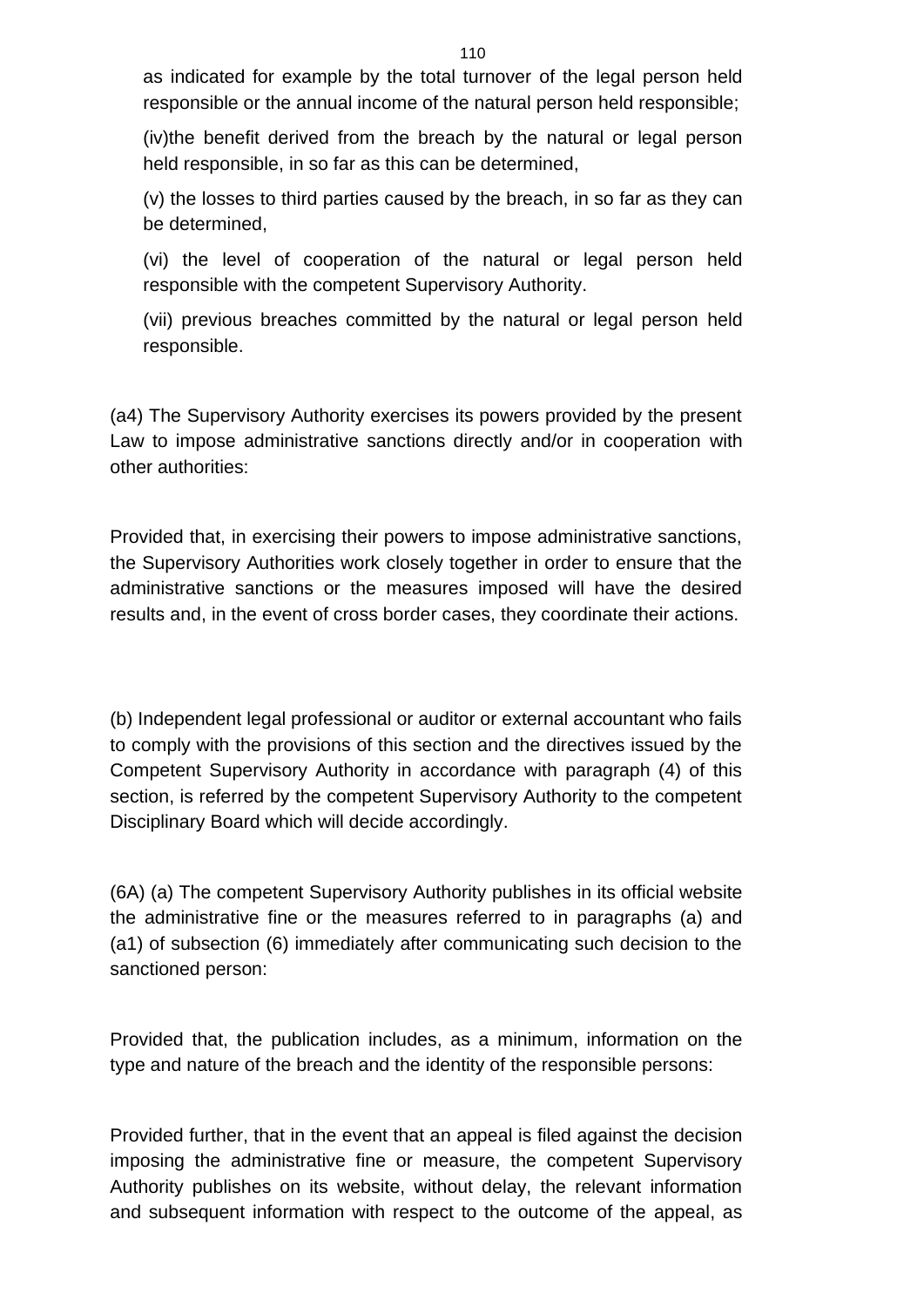well as every decision annulling a previous decision of imposition of an administrative fine of measure:

Provided furthermore, that the Supervisory Authorities are not obliged to apply the provisions of the present subsection when the decisions imposing measures are taken within the framework of an investigation.

(b)In the event where, after a case-by-case assessment is conducted on the proportionality of the publication of such data, the competent Supervisory Authority considers that the publication of the identity or the personal data of the responsible persons referred to in paragraph (a) is disproportionate, or where publication jeopardises the stability of financial markets or an ongoing investigation under way, the Supervisory Authority may-

> (i)delay the publication of the decision for the imposition of the administrative fine or measure until the moment when the reasons for non-publication cease to exist;

> (ii)publish the decision for the imposition of the administrative fine of measure on an anonymous basis, if such anonymity secures effective protection of the personal data concerned:

> Provided that, in the event where the competent Supervisory Authority proceeds with an anonymous publication of an administrative fine or measure, the publication of the relevant data may be postponed for a reasonable period of time, if it can be foreseen that within that time period the reasons for anonymous publication shall cease to exist.

> (iii) not publish the decision for the imposition of the administrative fine or measure at all in the event that the options referred to in sub-paragraphs (i) and (ii) above are considered insufficient to ensure-

(aa) that the stability of the financial markets will not be put in jeopardy, or

(bb) the proportionality of the publication of the decisions in relation to the measures which are deemed to be of a minor nature.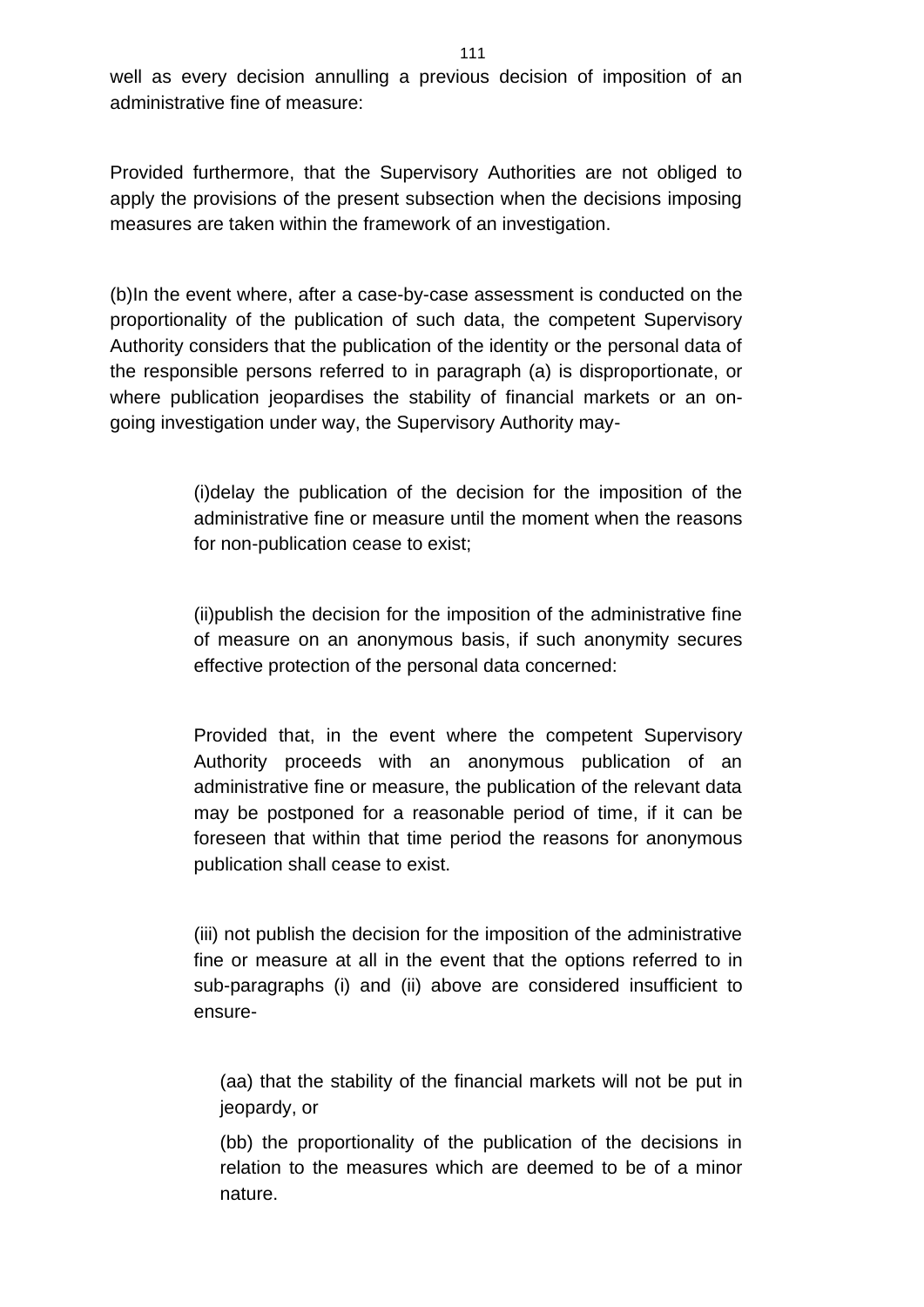(c) The competent Supervisory Authority ensures that every publication made in accordance with the provisions of the present subsection will remain on the official website for a period of five (5) years from the date of its publication:

Provided that, the personal data included in the publication is kept on the official website of the competent supervisory authority only for the period provided for in the Processing of Personal Data (Protection of the Individual) Law.

- (d) The competent Supervisory Authority shall inform the European Supervisory Authorities of all administrative sanctions or measures imposed in accordance with the provisions of subsection (6) on credit institutions and financial institutions, including of any appeal in relation thereto and the outcome thereof.
- (e) The competent Supervisory Authority shall, in accordance with the national law, check the existence of a relevant conviction in the criminal record of the person concerned. Any exchange of information for those purposes shall be carried out in accordance with the Ministerial Council Decision no. 71.068.

6B (a) The Supervisory Authorities put in place effective and reliable mechanisms to encourage the reporting to the competent Supervisory Authority of potential or actual breaches of obligations of obliged entities, which are determined in the present Law or in the directives issued by a competent Supervisory Authority pursuant to the provisions of subsection (4) of the present section and such mechanisms include the following as a minimum:

> (i)Specific procedures for the receipt of reports for breaches and their follow-up;

> (ii)Appropriate protection for employees or persons in a comparable position, of obliged entities who report breaches committed within the obliged entity;

(iii)appropriate protection of the accused person;

(iv)protection of personal data concerning both the person who reports the breaches and the natural person who is allegedly responsible for a branch, in compliance with the principles laid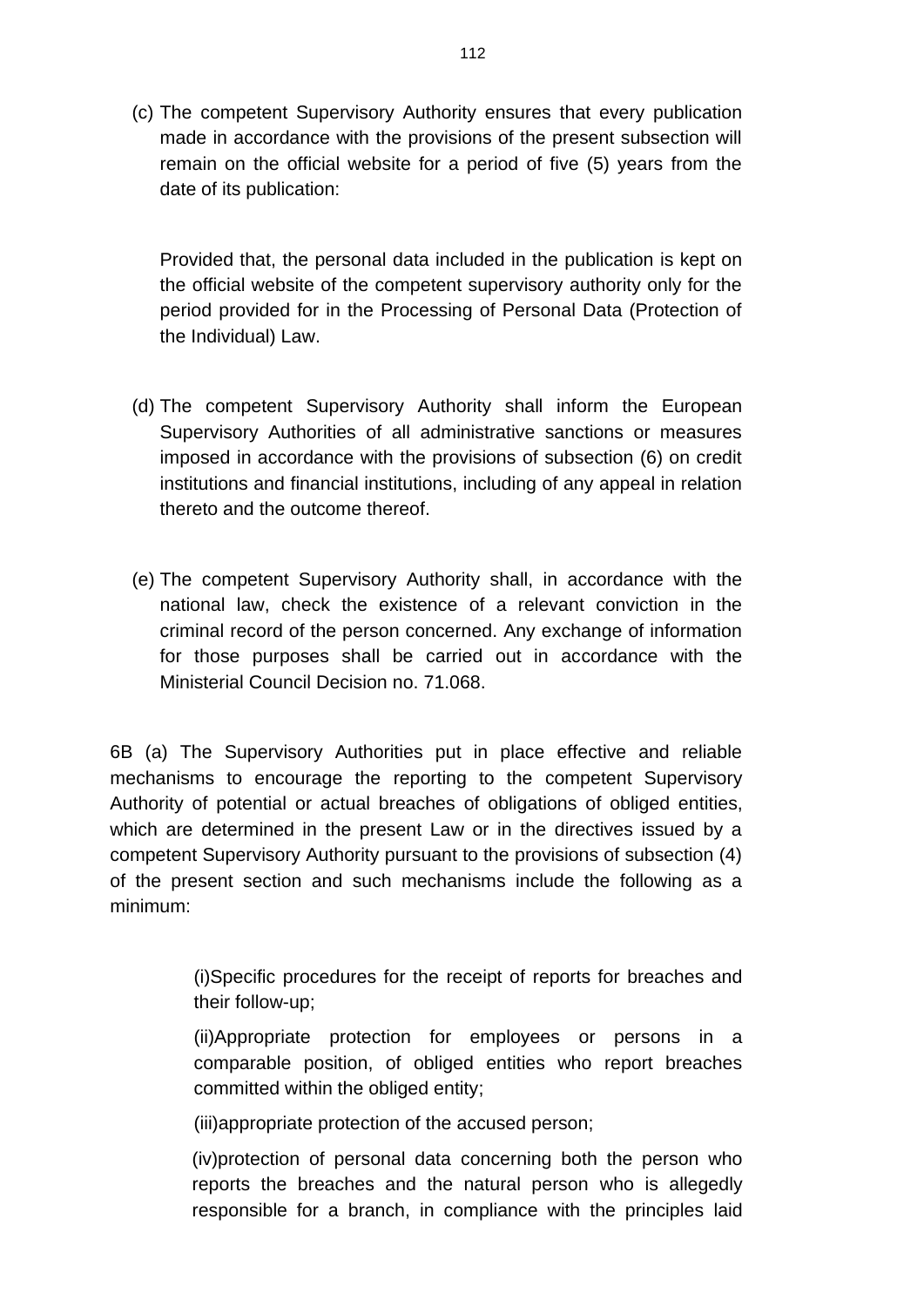down in the Processing of Personal Data (Protection of the Individual) Law;

(v) clear rules, that ensure that confidentiality is guaranteed in all cases in relation to the person reporting the breaches committed within the obliged entity, unless disclosure is required by national law in the context of further investigations or subsequent judicial proceedings.

(b)Every obliged entity has in place appropriate procedures for its employees, or persons in a comparable position, to report breaches internally through a specific, independent and anonymous channel, proportionate to the nature and size of the obliged entity concerned.

(6C) The Supervisory Authorities ensure they have adequate financial, human and technical resources to execute their duties and that their staff maintain a high level of professionalism, with respect to, among others, confidentiality and data protection, are distinguished for their integrity and possess the required qualifications.

"(6D) The Supervisory Authorities mentioned in paragraphs (a), (b) and (c) of subsection (1) shall provide the European Supervisory Authorities with all the information necessary to allow them to carry out their duties under the provisions of the EU Directive".

(7) In the event where a Supervisory Authority has information and believes that a person is involved in the commitment of money laundering offences or terrorist financing –

- (a) It transmits, the soonest possible, the information to the Attorney General of the Republic, and
- (b) In the event where the information relates to specific monetary sums, irrespective of the amount thereof, for which there is reasonable suspicion that they constitute proceeds from illegal activities or relate to terrorist financing, it transmits the information the soonest possible, to the Unit.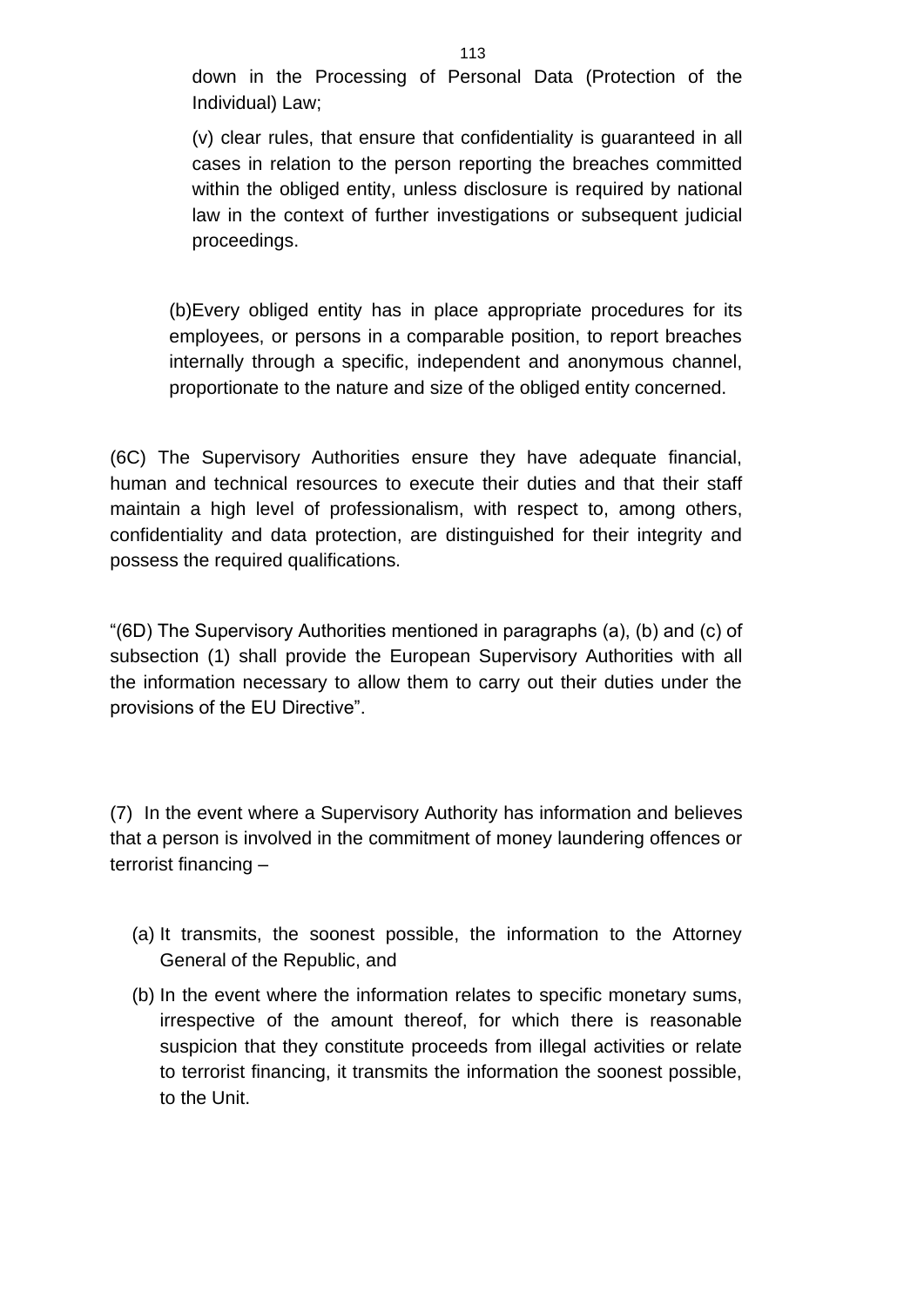(8) The Unit and the Supervisory Authorities of persons engaged in financial or other business activities may exchange information within the framework of their obligations, emanating from this Law.

(9) The Supervisory Authorities -

(a) ask and collect from persons under their supervision any useful 101(I)/2013. information necessary for the performance of their duties and request within a specified deadline the provision of relevant information, documents and data. In case that any person under their supervision refuses to comply with their request to provide the information within the specified deadline or in case that the person refuses to provide any information or provides insufficient, false or forged information they have the power to take all and any of the measures mentioned in subsection (6) of the present article and

(b) in order to verify the compliance of persons under their supervision, to carry out inspections, to request and collect information, to enter the premises of the supervised persons and to inspect documents, records and accounts and any data stored in computers or other electronic means and to receive copies or extracts of these data.

It is provided that any person from which the Supervisory Authorities request submission of information is obliged to comply with the request:

It is further provided that the information submitted to the Supervisory Authorities in relation to persons dealing with financial business activities during the exercise of their powers is of a confidential nature and may be used only for purposes of exercising their responsibilities according to the present Law.

(10) In the event where an obliged entity maintains a branch and/or a subsidiary in a third country and the provisions of article 68A(5) apply for the taking of additional measures, the competent Supervisory Authority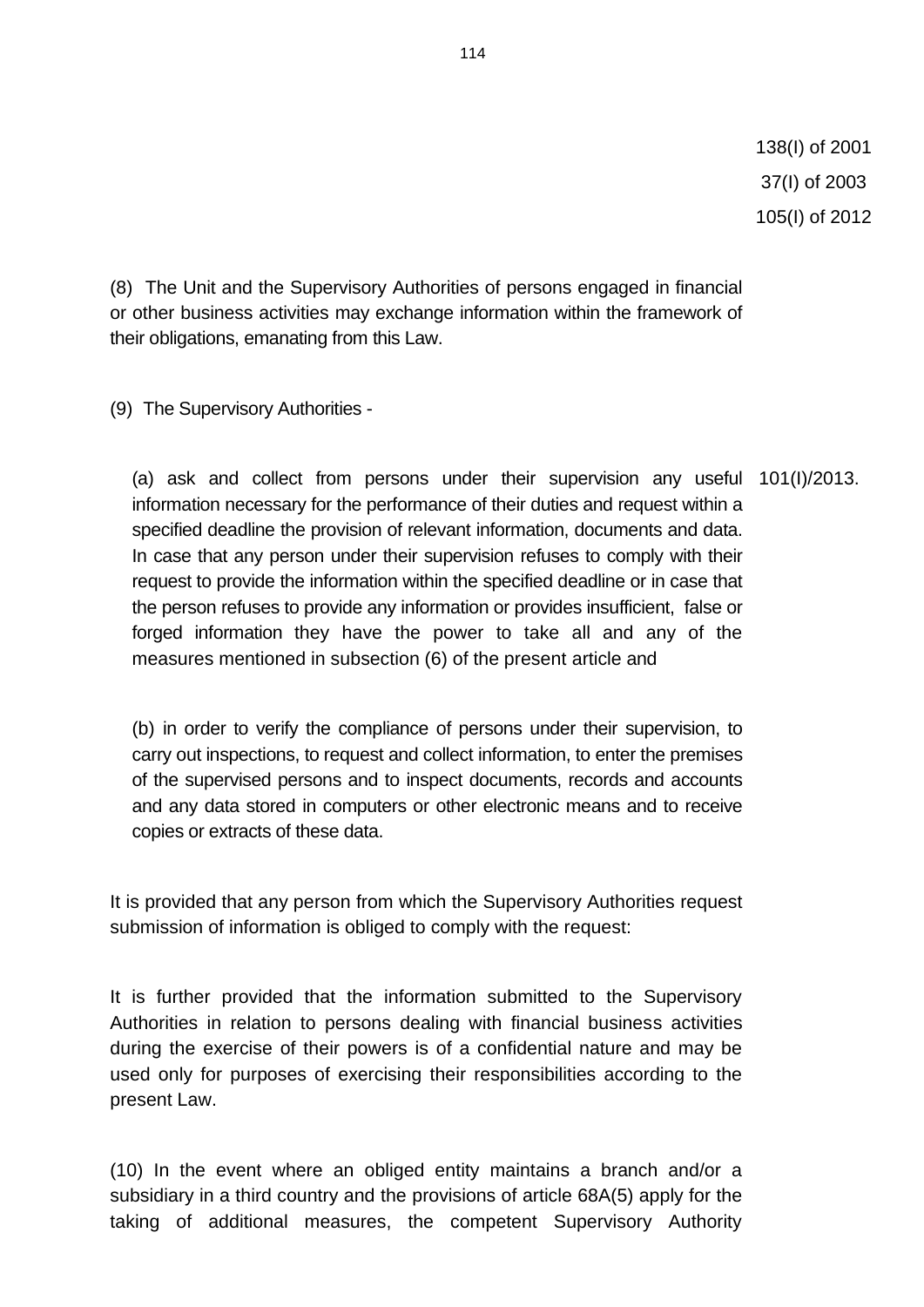proceeds with additional supervisory actions, including-

- (a) to demand the group not to enter into or terminate business relations and not to execute transactions, and
- (b) so long as it is necessary, to require the group to cease its activities in the third country, in the event where the additional measures which the obliged entities are obliged to take are inadequate.

(11) Where the obliged entity is registered in the Republic in the form of a representative of an electronic money institution or of a payment institution, the competent Supervisory Authority may include the taking appropriate and proportionate measures to address any serious failings that require immediate remedies in its supervisory actions provisioned in this Part:

Provided that the measures mentioned in this subparagraph shall be temporary and be terminated when the failings identified are addressed, including with the assistance of or in cooperation with the competent authorities of the home Member State of the obliged entity.

60. Obliged entities apply customer due diligence measures in the following Application of cases: customer due diligence and identification

> 101(I) of 2013.

procedures.

(a) When establishing a business relationship;

(b) When carrying out an occasional transaction which- 101(I) of

(i)amounts to an amount equal to or higher than fifteen thousand euro  $(\text{\textsterling}15,000)$  whether the transaction is carried out in a single operation or in several operations which appear to be linked; or 2013.

(ii) constitutes a transfer of funds as defined in section 3 (9) of Regulation (EU) 2015/847 of an amount exceeding one thousand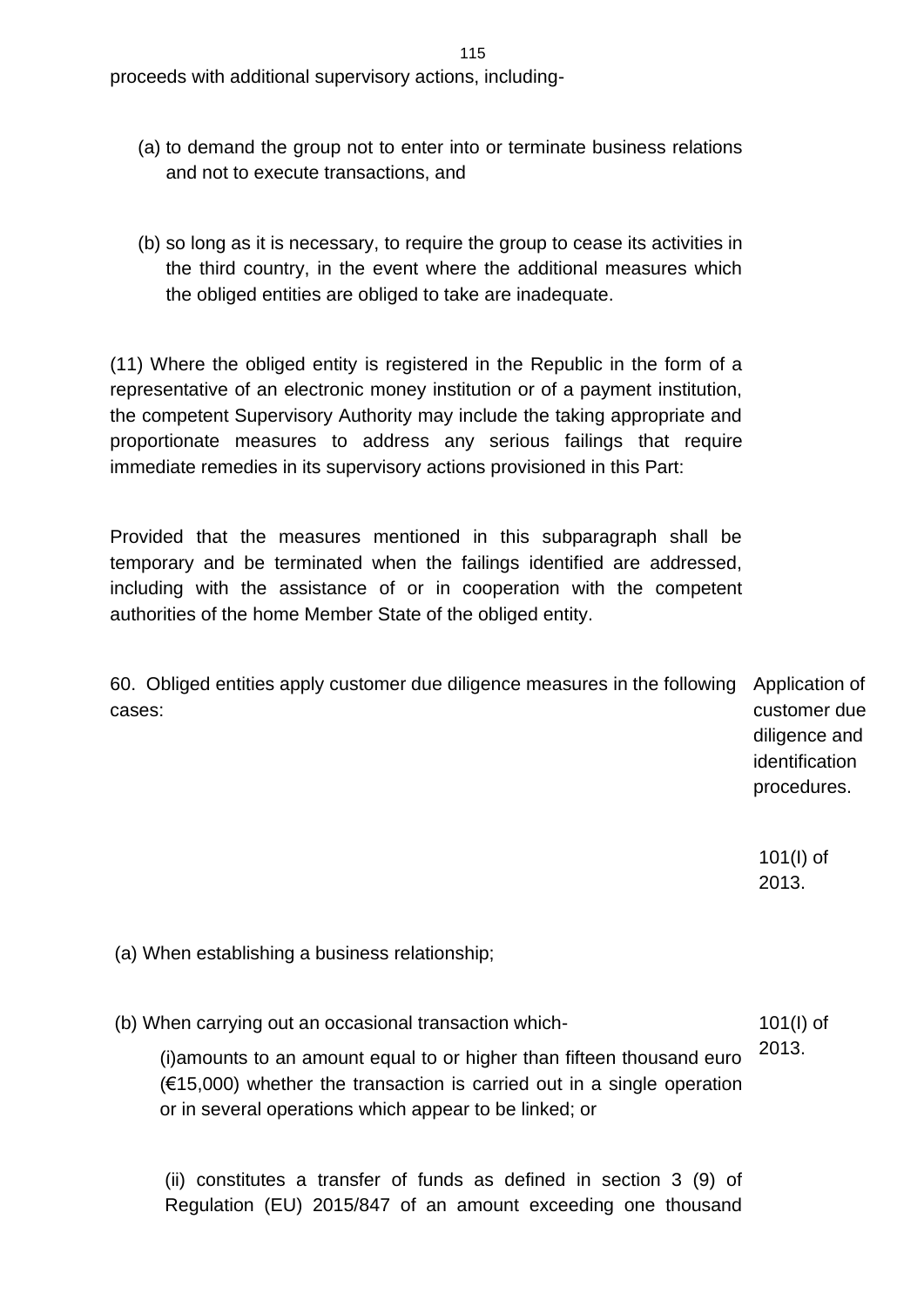euro (€1.000).

- (c) When there is a suspicion of money laundering or terrorist financing, regardless of the amount or any derogation, exemption or minimum threshold pursuant to the provisions of the present Law;
- (d) When there are doubts about the veracity or adequacy of previously Application of obtained customer identification data;

customer due diligence and identification procedures.

- (e) For providers of gambling services, upon the collection of winnings, the wagering of a stake, or both, when carrying out transactions amounting to two thousand euro  $(€2.000)$  or more, whether the transaction is carried out in a single operation or in several operations which appear to be linked;
- (f) For persons trading in goods, when they carry out occasional transactions in cash amounting to ten thousand Euro (€10.000) or more, whether the transaction is carried out in a single operation or in several operations which appear to be linked.

61.-(1) The identification procedures and the customer due diligence Ways of measures, include the following:

applying customer due diligence and identification procedures.

- (a) identifying the customer and verifying the customer's identity on the basis of documents, data or information obtained from a reliable and independent source;
- (b) identifying the beneficial owner's identity and taking reasonable measures to verify that person's identity so that the obliged entity is satisfied that it knows who the beneficial owner is, including, as regards legal persons, trusts, companies, foundations and similar legal arrangements, taking reasonable measures to understand the ownership and control structure of the customer;
- (c) assessing and, depending on the case, obtaining information on the purpose and intended nature of the business relationship;

116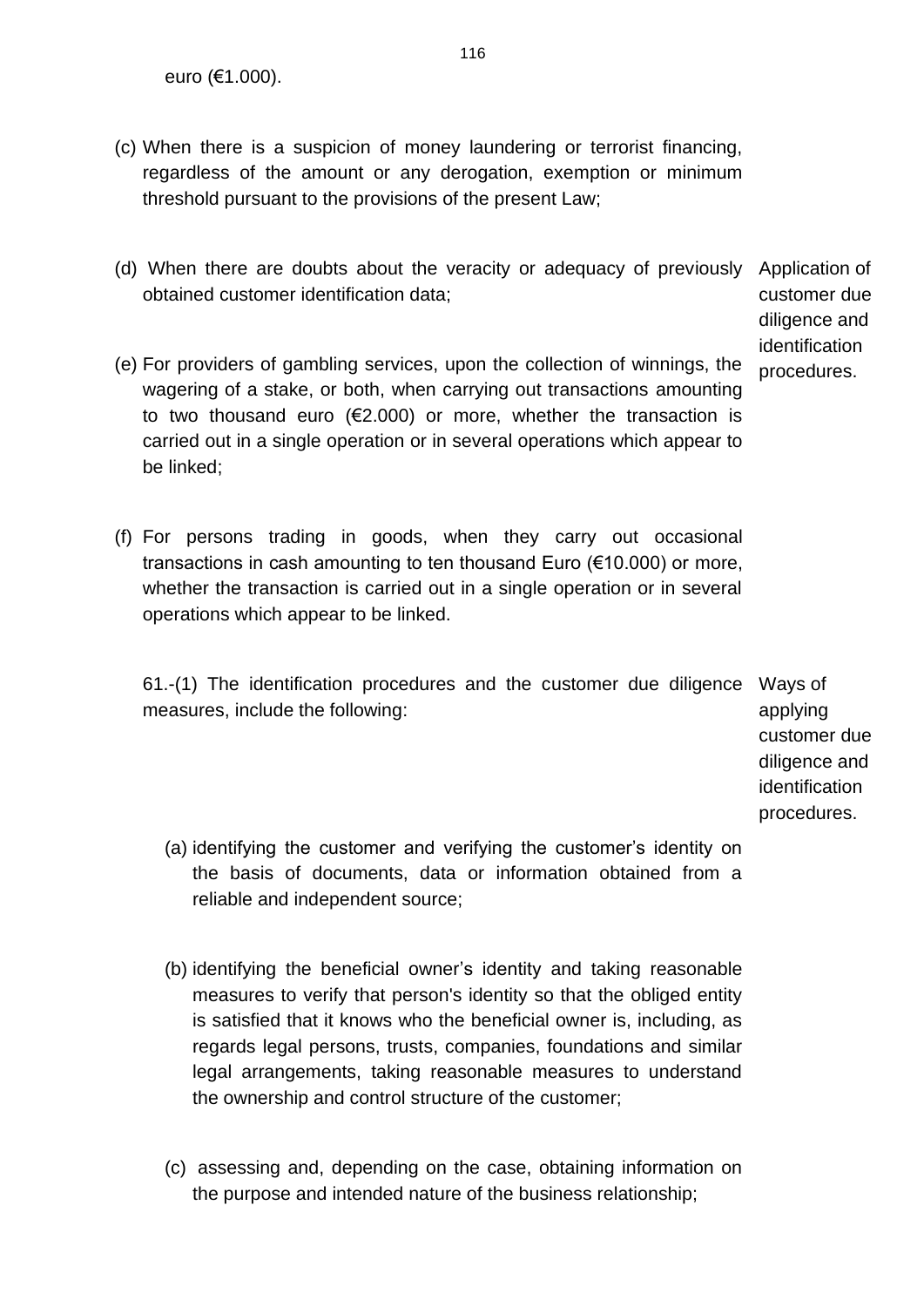(d) Conducting ongoing monitoring of the business relationship including scrutiny of transactions undertaken throughout the course of that relationship to ensure that the transactions being conducted are consistent with the information and data in the possession of the obliged entity in relation to the customer, the business and risk profile of the customer, including where necessary, relating to the source of funds and ensuring that the documents, data or information held are kept up-to-date;

 Provided that, in the application of the measures referred to in paragraphs (a) and (b), the obliged entity shall also verify that any third person purporting to act on behalf of the customer is duly authorised by the customer for this purpose and identifies and verifies the identity of that person.

(2) The obliged entities apply each of the customer due diligence measures and identification procedures set out in paragraph (1) above but may determine the extent of such measures on a risk-sensitive basis taking into account at least the variables included in Appendix I of the present Law. The obliged entities must be able to demonstrate to the competent Supervisory Authorities that the extent of the measures is appropriate in view of the risks of money laundering and terrorist financing they are exposed to.

(3) For the purposes of the provisions relating to identification procedures and customer due diligence requirements, proof of identity is satisfactory if-

(a) It is reasonable possible to establish that the customer is the person he claims to be; and

(b)The person who examines the customer's evidence is satisfied, in accordance with the procedures followed under this Law, that the customer is actually the person he claims to be.

(4) For life insurance or other investment-related insurance business, , in addition to the customer due diligence measures required for the customer and the beneficial owner, credit institutions and financial institutions conduct the following customer due diligence measures on the beneficiaries of life insurance and other investment-related insurance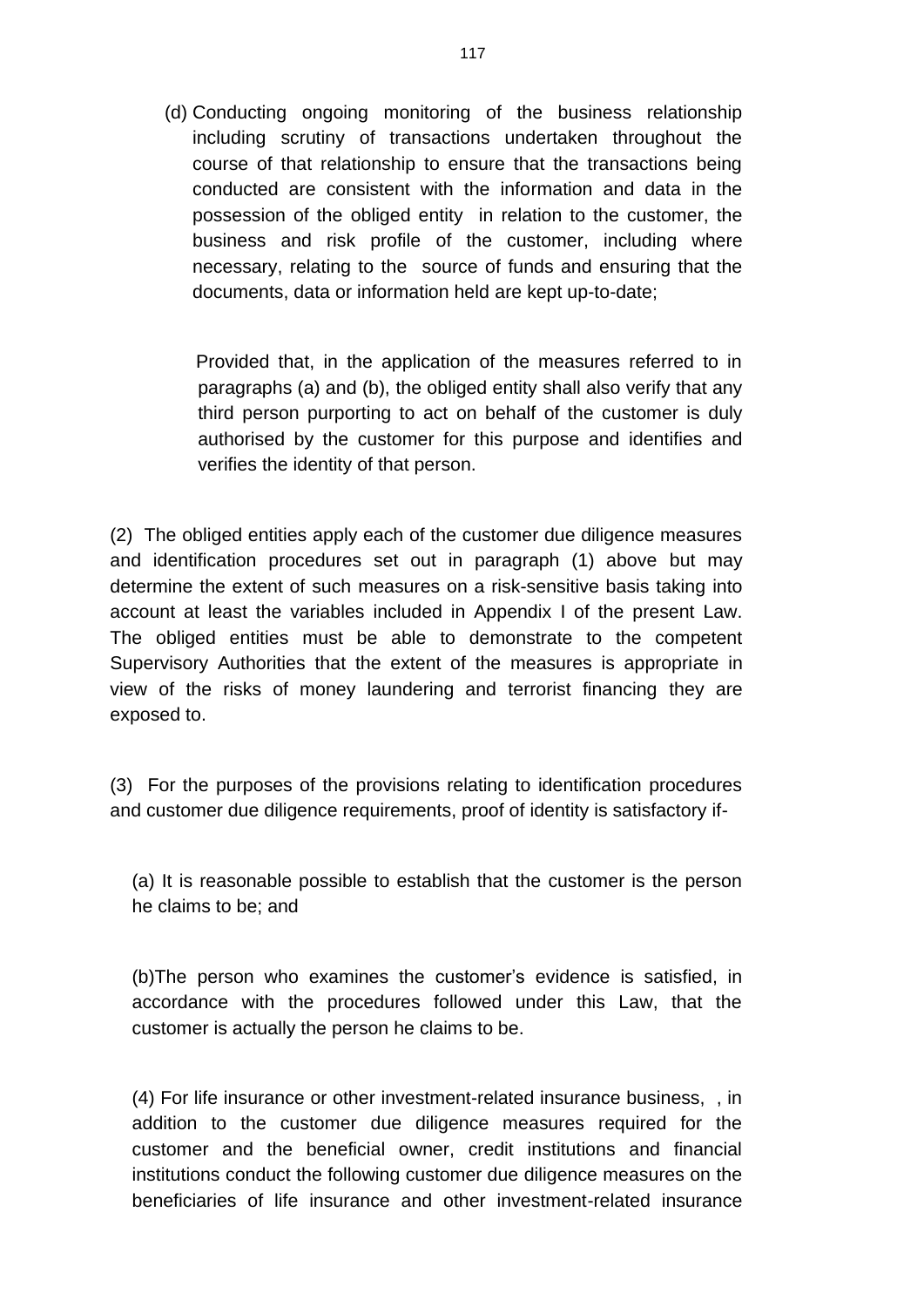policies, as soon as the beneficiaries are identified or designated:

(a) in the case of beneficiaries that are identified as specifically named persons or legal arrangements, taking the name of the person;

(b) in the case of beneficiaries that are designated by characteristics or by class or by other means, obtaining sufficient information concerning those beneficiaries to satisfy the credit institutions or financial institution that it will be able to establish the identity of the beneficiary at the time of the payout.

(5) In the case of beneficiaries of trusts or of similar legal arrangements that are designated by particular characteristics or class, the obliged entities shall obtain sufficient information concerning the beneficiary to be satisfied that it will be able to establish the identity of the beneficiary at the time of the payout or at the time of the exercise by the beneficiary of its vested rights.

(6) (a) Subject to the provisions of paragraph (b) of the present subsection, by derogation from the provisions of paragraphs (a), (b) and (c) of subsection (1) of the present section and section 62 and and based on an appropriate risk assessment which demonstrates a low risk, an obliged entity may be allowed not to apply certain customer due diligence measures with respect to electronic money, where all of the following riskmitigating conditions are met:

(i) The payment instrument is not reloadable or has a maximum monthly limit of payment transactions of two hundred and fifty euro (€250) which can be used for payment transactions only within the Republic;

(ii) the maximum amount stored electronically does not exceed two hundred and fifty euro (€250);

(iii) the payment instrument is used exclusively for the purchase of goods or services;

(iv) the payment instrument cannot be financed with anonymous electronic money;

(v) the issuer possesses appropriate and adequate systems and procedures for monitoring the transactions or business relationship to enable the detection of unusual or suspicious transactions.

(b)The provisions of paragraph (a) do not apply in the case of redemption in cash or cash withdrawal of the monetary value of electronic money where the amount redeemed exceeds one hundred euro (€100).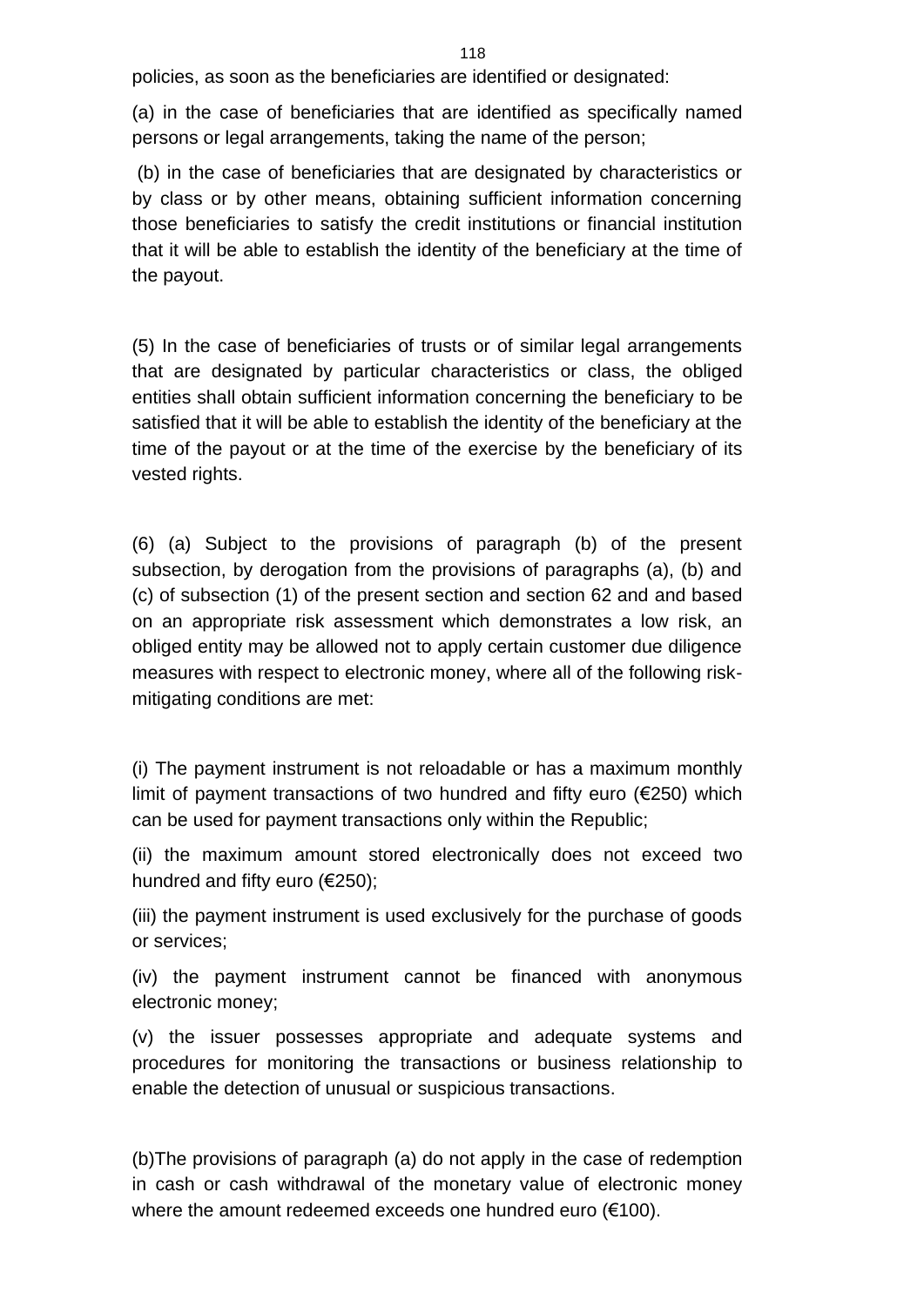(c) The exception from the application of certain customer due diligence measures referred to in paragraph (a) does not include the obligation to monitor transactions and the business relationship on an on-going basis and the obligation of detecting and reporting suspicious transactions.

61 A. (1) A company and any other legal entity incorporated in the Republic obtains and holds adequate, accurate and current information on its beneficial ownership, including details of the beneficial interests held.

(2) A company and legal entity referred to in subsection (a) provides the obliged entities, in addition to the information relating to its legal owner, information on the beneficial owner, when the obliged entities are taking customer due diligence measures in accordance with the present Law.

(3) The competent Supervisory Authority, the Unit, the Customs and Excise Department, the Inland Revenue and the Police, within the framework of exercising their competencies, can access the information referred to in subsection (1) in a timely manner.

(4) (a) The information referred to in subsection (1) is held in a central register of beneficial owners of companies and other legal entities.

(b) The characteristics, creation and operation of the register referred to in paragraph (a), the procedure and securing a right of access and legalisation of access thereto as well as any related matters for which reference is made in the present Law, are determined in Regulations, which are issued pursuant to the provisions of the present section.

(5) The information kept in the central register of beneficial owners of companies and other legal entities referred to in subsection (4) is adequate, accurate and current.

> **Beneficial Ownership**

(6) The following persons have access, in each case, to the information Informationrelating to the beneficial owner:

(a) The competent Supervisory Authority, the Unit, the Customs and Excise Department, the Inland Revenue and the Police without any restrictions;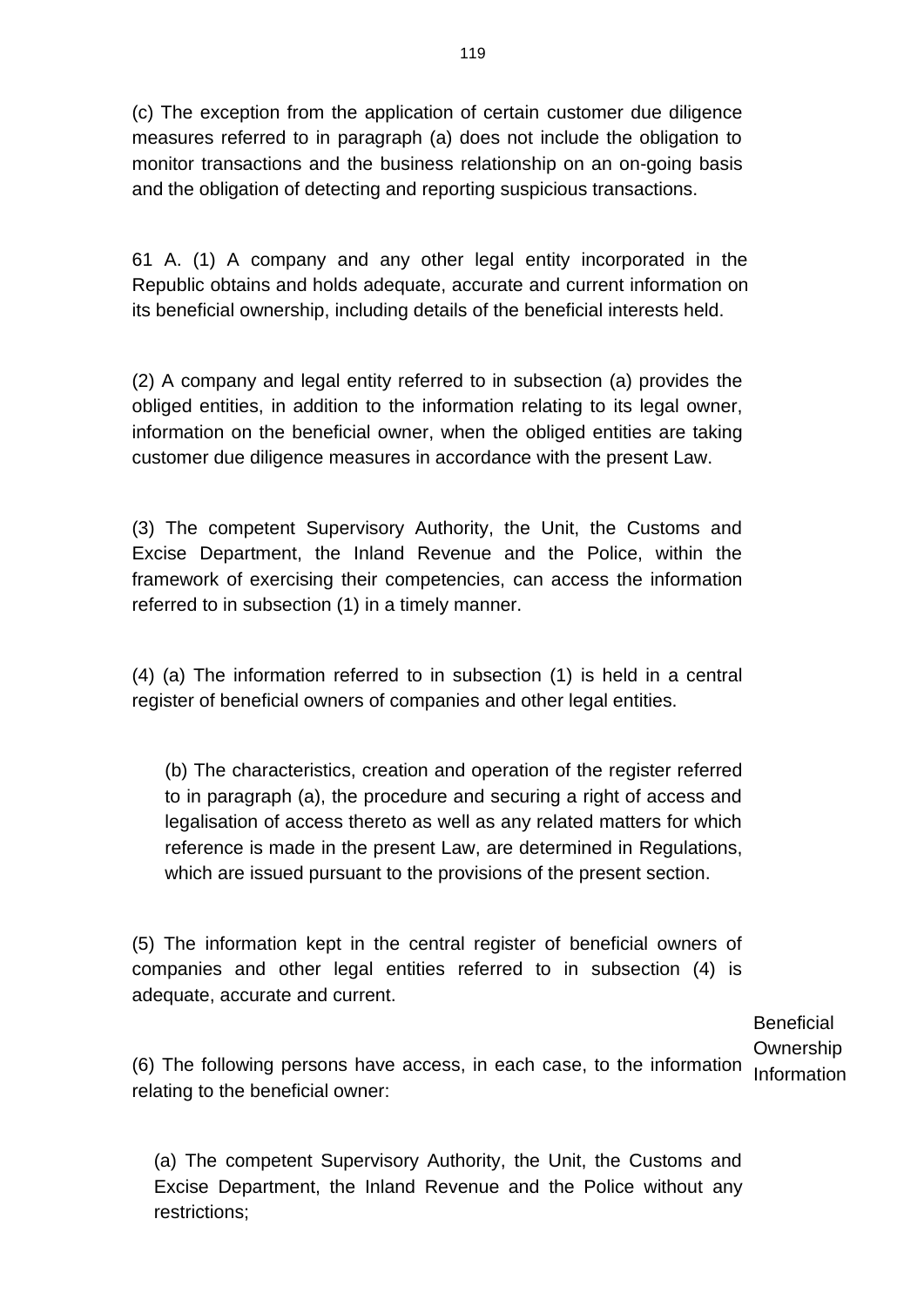(b) the obliged entities, within the framework of applying customer due diligence measures in accordance with the present Law:

Provided that it is not permissible for an obliged entity to rely exclusively on the central register of beneficial owners of companies and other legal entities referred to in subsection (4) for the fulfilment of the customer due diligence requirements in accordance with the present Law:

Provided further that, the above mentioned requirements are fulfilled by the adoption of a risk-based approach;

(c) a person or organisation which can demonstrate a legitimate interest, as this is determined in Regulations issued pursuant to the provisions of the present section has access to the name, the month and year of birth, the nationality and the country of residence of the beneficial owner, as well as the nature and extent of the beneficial interest held:

Provided that, for the purpose of the present paragraph 'legitimate interest' means the interest of a person in relation to the combating of money laundering, terrorist financing and related predicate offences, as determined in Regulations:

Provided further that, for the purpose of the present paragraph, information relating to the beneficial owner is accessible only in accordance with the provisions of the Processing of Personal Data (Protection of the Individual) Law.

(7) (a) The competent Supervisory Authority, the Unit, the Customs and Excise Department, the Inland Revenue and the Police have timely and unrestricted access to the central register of beneficial owners of companies and other legal entities referred to in subsection (4), without alerting the relevant companies and other legal entities.

(b) The obliged entities have timely access to the central register of beneficial owners of companies and other legal entities referred to in subsection (4), when they are taking customer due diligence measures.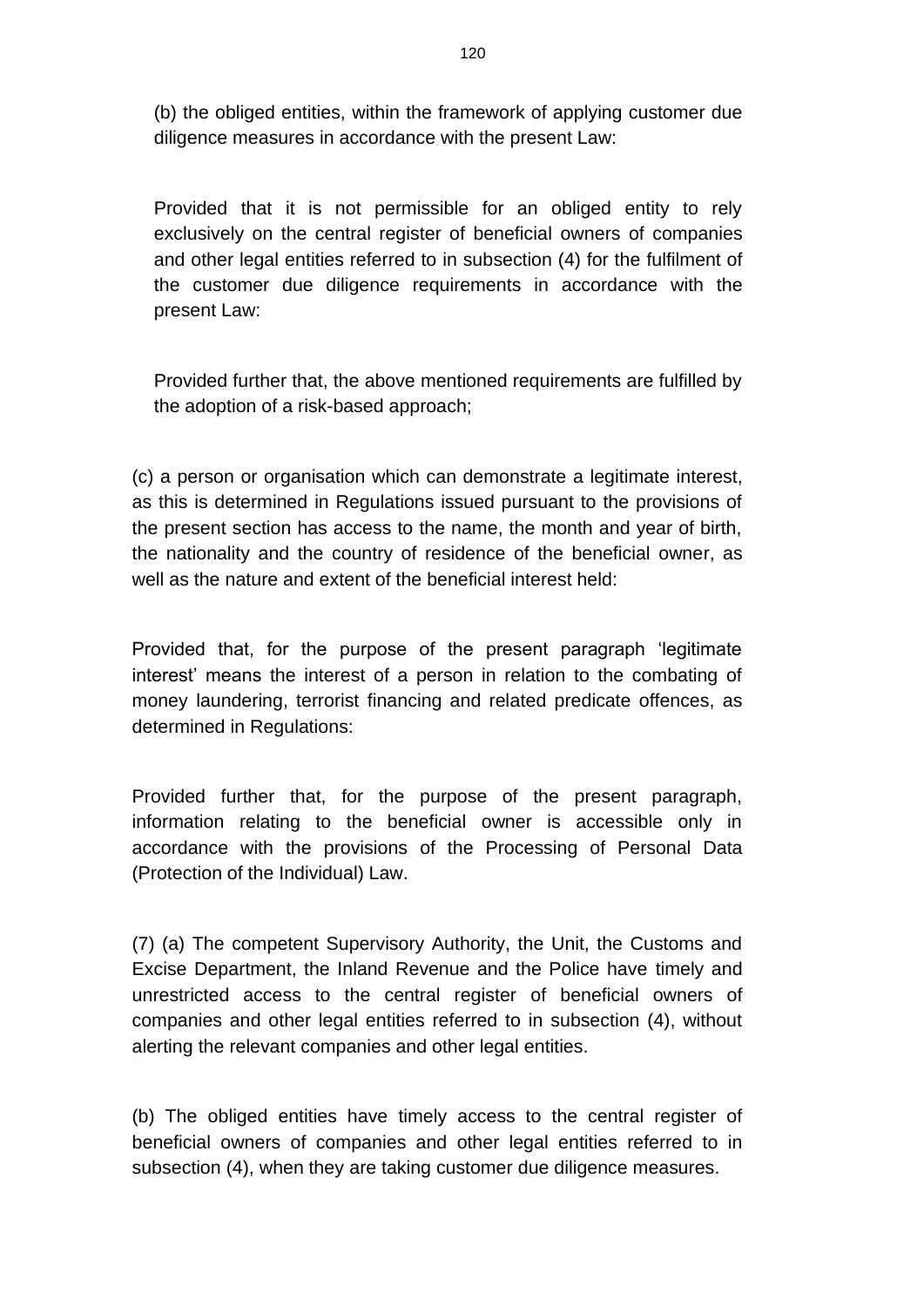(8) The competent Supervisory Authority, the Police, the Customs and Excise Department, the Inland Revenue and the Unit are able to provide the information referred to in the present section in a timely manner to the respective competent authorities and the Units of other member states.

(9) (a) In exceptional circumstances, as determined in Regulations issued pursuant to the provisions of the present section, exemptions on a caseby-case basis may be granted to the access to all or part of the information on the beneficial ownership, where such access would expose the beneficial owner to the risk of fraud, kidnapping, blackmail, violence or intimidation, or where the beneficial owner is a minor or otherwise incapable.

(b) The exceptions provided for in paragraph (a) shall not apply to the credit institutions and financial institutions, and to obliged entities referred to in sub-paragraph (ii) of paragraph (c) of subsection (1) of section 2A that are public officials.

61 B. (1) A trustee or or commissioner of any express trust obtains and holds adequate, accurate and up-to-date information on beneficial ownership regarding the trust, which shall include the identity of:

- (a) the settlor;
- (b) the trustee or or commissioner;
- (c) the protector;
- (d) the beneficiary or class of beneficiary; and
- (e) any other natural person exercising effective control over the trust.

(2) When a trustee or commissioner establishes a business relationship or carries out an occasional transaction above the thresholds set out in paragraphs (b) and (e) of section 60, it discloses to the obliged entities its status and provides the information referred to in subsection (1).

(3) The competent Supervisory Authority, the Customs and Excise Department, the Inland Revenue, the Unit and the Police, within the framework of exercising their competencies, shall have timely access to the information referred to in subsection (1).

(4) (a) The information referred to in subsection (1) is kept in the central register of trusts, when the express trust generates tax consequences in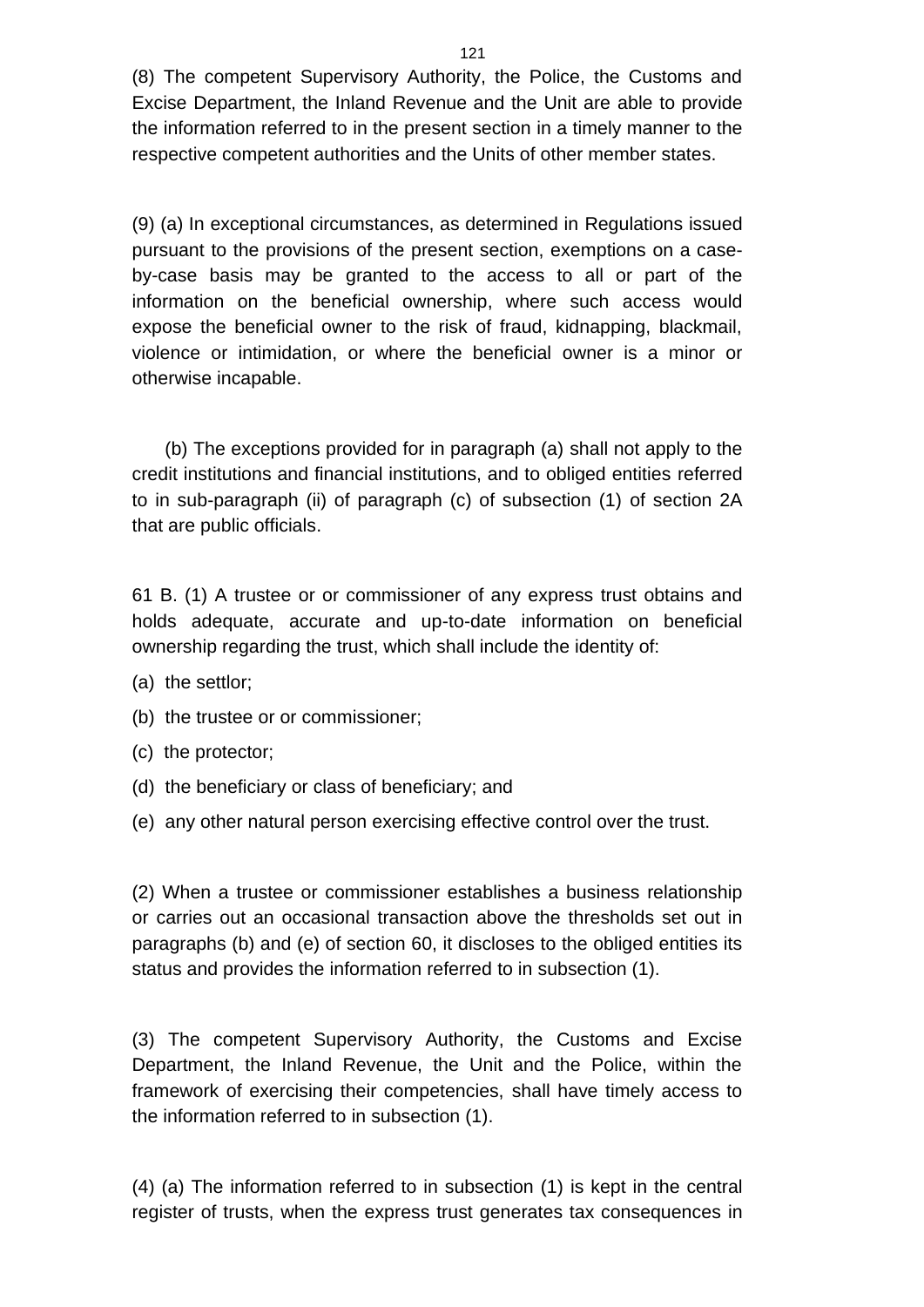the Republic.

(b) The characteristics, creation and operation of the central trusts register referred to in paragraph (a), access thereto as well as any related matters are determined in Regulations, which are issued pursuant to the provisions of the present section.

(5) The competent Supervisory Authority, the Unit, the Customs and Excise Department, the Inland Revenue and the Police have timely and unrestricted access to the information relating to the beneficial owners of the trust without the trust concerned.

(6) The Supervisory Authorities, the Unit, the Customs and Excise Department, the Inland Revenue and the Police are able to provide the information referred to in the present section to the respective competent authorities and the Units of other member states in a timely manner.

(7) The measures provided for in the present section apply to other types of legal arrangements with a structure or functions similar to trusts.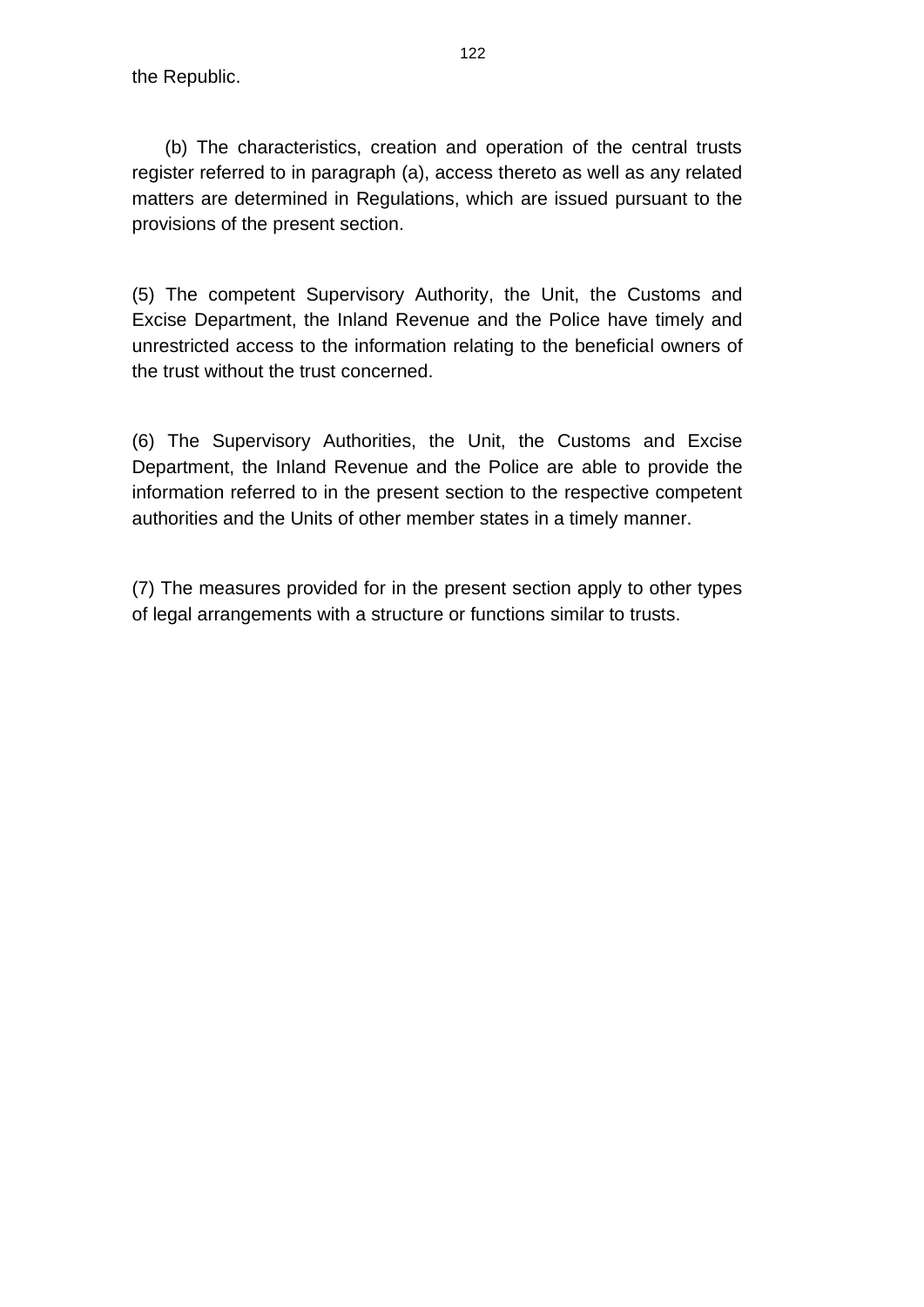Information held by a trustee of an express trust

62.-(1) The verification of the identity of the customer and the beneficial owner When to is performed before the establishment of a business relationship or the apply carrying out of the transaction.

customer due diligence and identification procedures.

(2) By derogation from the provisions of subsection (1), the verification of the identity of the customer and the beneficial owner may be completed during the establishment of a business relationship, if this is necessary so as not to interrupt the normal conduct of business and where there is little risk of money laundering or terrorist financing occurring:

Provided that in such a case the customer and beneficial owner identity verification procedures shall be completed as soon as possible after the initial contact.

(2A) [Deleted]

(3) By way of derogation from the provisions of subsection (1), it is possible to open an account with a credit institution or a financial institution, including accounts that permit transactions in transferable securities, provided that there are adequate safeguards in place to ensure that transactions are not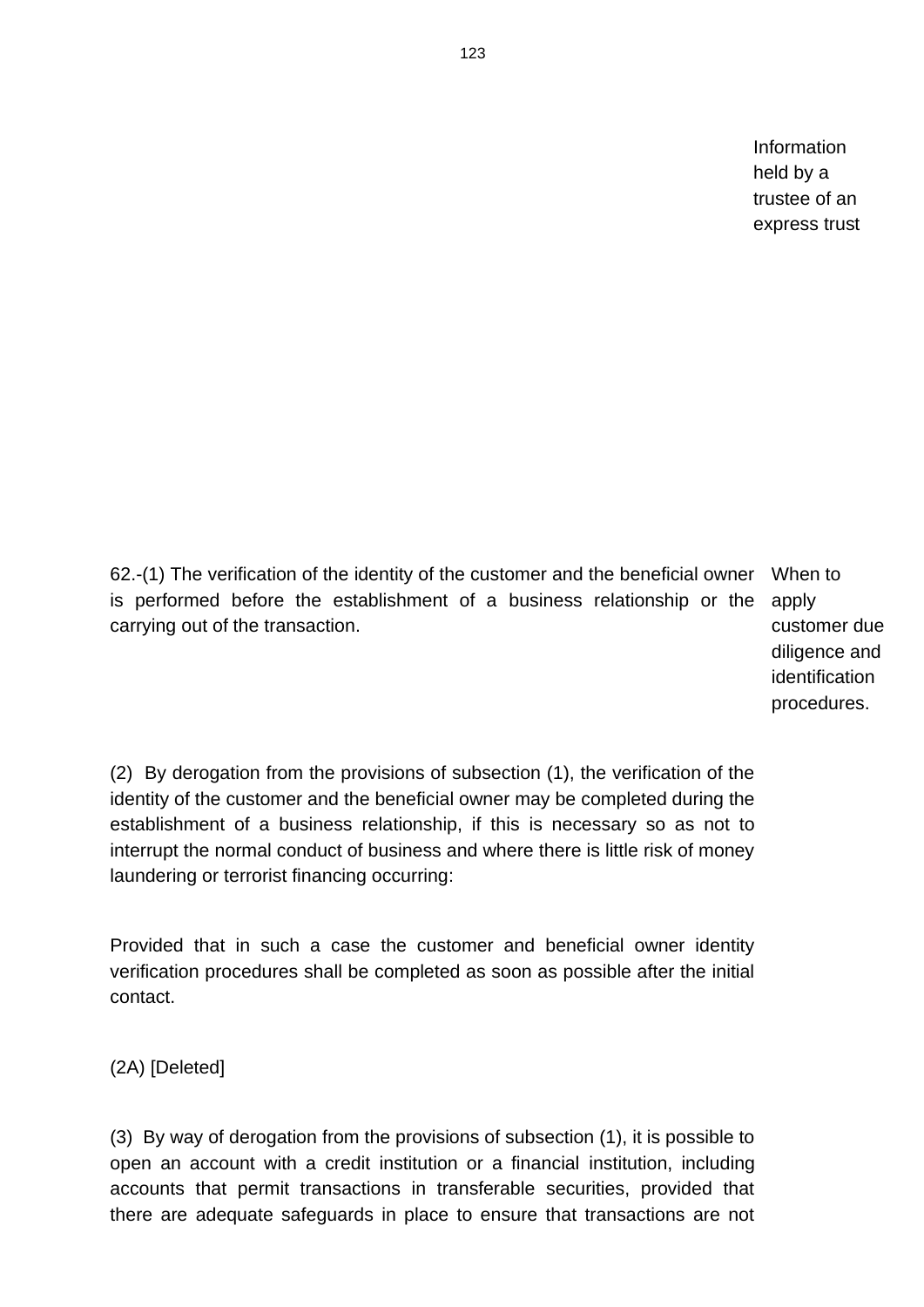carried out by the customer or on its behalf, until full compliance with the customer due diligence requirements and identification procedures laid down in paragraphs (a) and (b) of subsection (1) of section 61 is obtained.

(4) Where an obliged entity is unable to comply with the customer due diligence requirements laid down in paragraphs (a), (b) and (c) of subsection (1) of section 61, it shall not carry out a transaction through a bank account, establish a business relationship or carry out the transaction, according to the case, shall terminate the business relationship and examines the possibility submitting a suspicious transaction report to the Unit in relation to the customer, in accordance with the provisions of section 69.

(5) Independent legal professionals, auditors, tax advisors and external accountants are not obliged to apply paragraph (4) above, where they are acting in the course of ascertaining the legal position of their clients or performing their task of defending or representing their clients in, or concerning, judicial proceedings, including providing advice on instituting or avoiding such proceedings.

(5A.) By derogation from the provisions of subsection (1), with respect to subsection (4) of section 61, verification of the identity of beneficial owners is carried out the latest at the time of pay-out pursuant to the insurance policy:

Provided that, in the case of assignment to a third person, in whole or in part, of the life insurance or other investment-related insurance to a third party, credit institutions and financial institutions are aware of the assignment shall identify the beneficial owner at the time of the assignment to the natural or legal person or legal arrangement receiving for its own benefit the value of the insurance policy assigned.

(6) Customer due diligence requirements and identification procedures must be applied not only to all new customers but also to existing customers at appropriate times, on a risk-sensitive basis, among others, at times when the relevant circumstances of the customer change.

63.-(1) An obliged entity may apply simplified customer due diligence Simplified measures, so long as it has previously ensured that the business customer due relationship or the transaction presents a lower degree of risk: diligence

Provided that the obliged entity carries out sufficient monitoring of the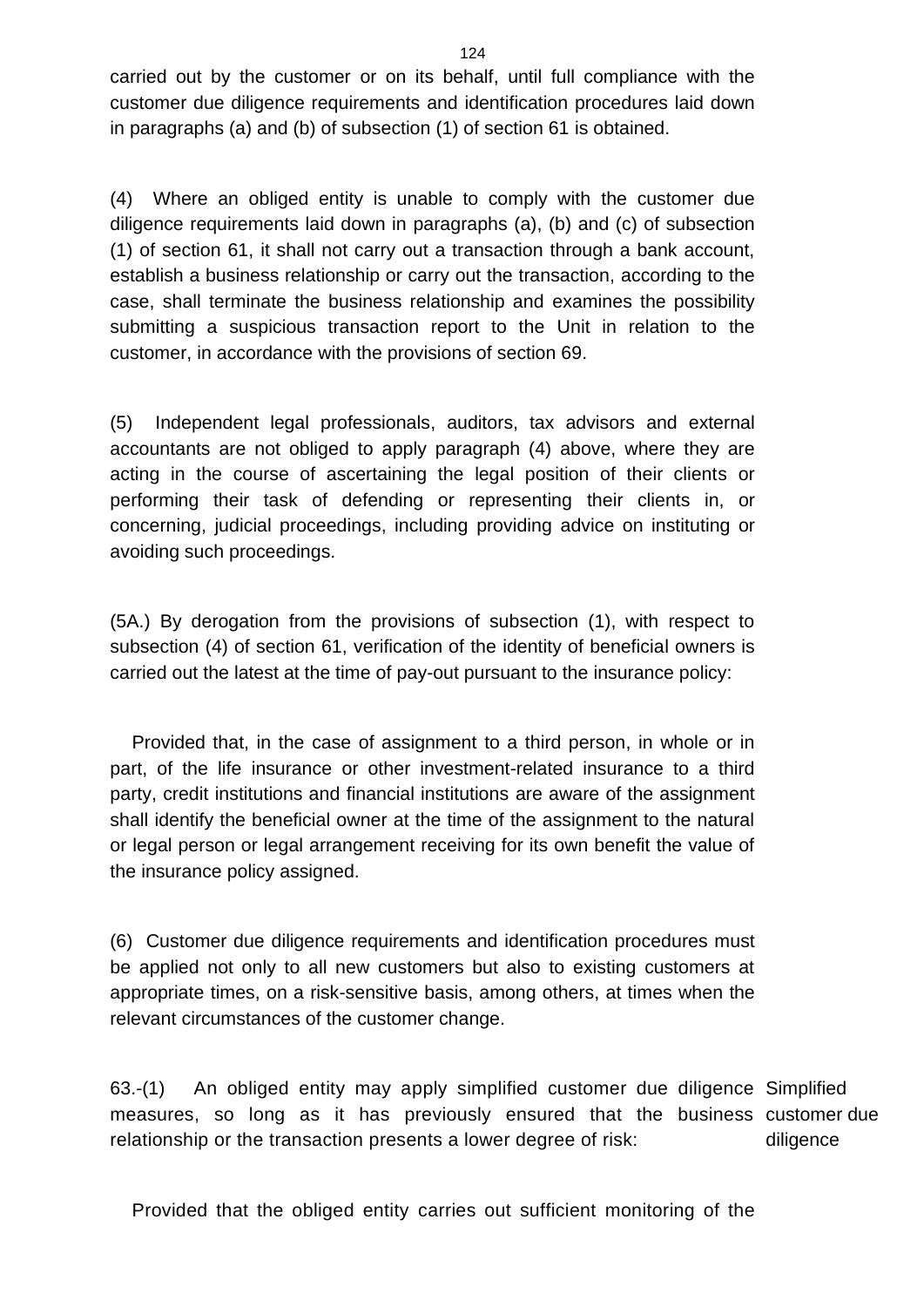transactions and the business relationships to enable the detection of unusual or suspicious transactions.

(2) When assessing the risks of money laundering or terrorist financing which relate to types of customers, geographical areas and particular products, services, transactions or delivery channels, the obliged entity takes into account at least the factors of potentially lower risk situations set Appendix II out in Appendix II.

64.-(1) An obliged entity applies enhanced customer due diligence measures, Enhanced in addition to the measures referred to in sections 60, 61 and 62, in the customer due following cases: diligence

(a) When it is transacting with a natural person or legal entity with an establishment in a high-risk third country:

 Provided that, enhanced customer due diligence measures need not be automatically invoked with respect to branches or majority owned subsidiaries of the obliged entity established in the European Union which are located in high-risk third countries, where those branches or majority owned subsidiaries fully comply with the group-wide policies and procedures in accordance with the provisions of section 68A and, in such a case, the obliged entity uses the risk-based approach;

(b)In cross border correspondent relationships with a third-country respondent institution, a credit institution and financial institution-

- (i) gathers sufficient information about the respondent institution to understand fully the nature of the respondent's business and to determine from publicly available information the reputation of the institution and the quality of supervision;
- (ii) assesses the respondent institution's prevention of money laundering and terrorist financing controls.
- (iii) obtains approval from senior management before establishing new correspondent relationships;
- (iv) documents the respective responsibilities of each institution;
- (v)with respect to payable-through accounts, be satisfied that the respondent institution has verified the identity of, and performed ongoing due diligence on, the customers having direct access to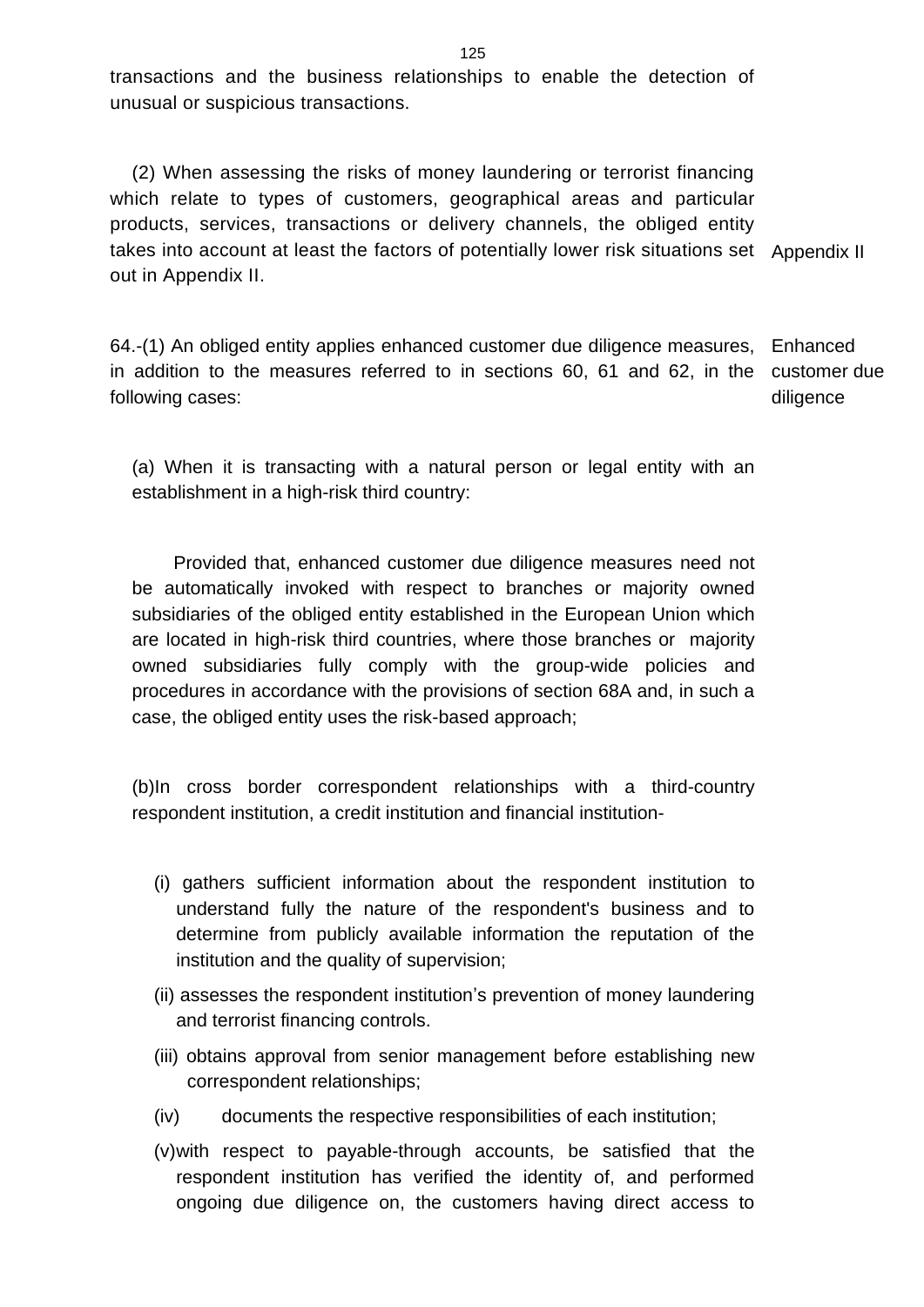accounts of the correspondent institution, and that it is able to provide relevant customer due diligence data to the correspondent institution, upon request.

(c) In transactions or business relationships with a politically exposed person, an obliged entity-

- (j) has in place appropriate risk management systems, including riskbased procedures, to determine whether the customer or the beneficial owner of the customer is a politically exposed person.
- (ii) applies the following measures in cases of business relationships with a politically exposed person:

(aa) Receives approval from senior management for establishing or continuing a business relationship with such a person;

(bb) takes adequate measures to establish the source of wealth and source of funds that are involved in business relationships or transactions with such a person;

(cc) conducts enhanced, ongoing monitoring of that business relationship:

Provided that, where a politically exposed person is no longer entrusted with a prominent public function by the Republic or a member state or a third country, or with a prominent public function by an international organisation, an obliged entity shall, for at least 12 months, be required to take into account the continuing risk posed by that person and to apply appropriate and risk-sensitive measures until such time as that person is deemed to pose no further risk specific to politically exposed persons.

- (iii) applies the measures referred to in sub-paragraphs (i) and (ii) to family members or to the persons, which are known to be close associates of a politically exposed person.
- 2 (a) An obliged entity takes reasonable measures in order to determine whether the beneficiaries of a life insurance or other investment-related insurance policy and/or, where required, the beneficial owner of the beneficiary are politically exposed persons;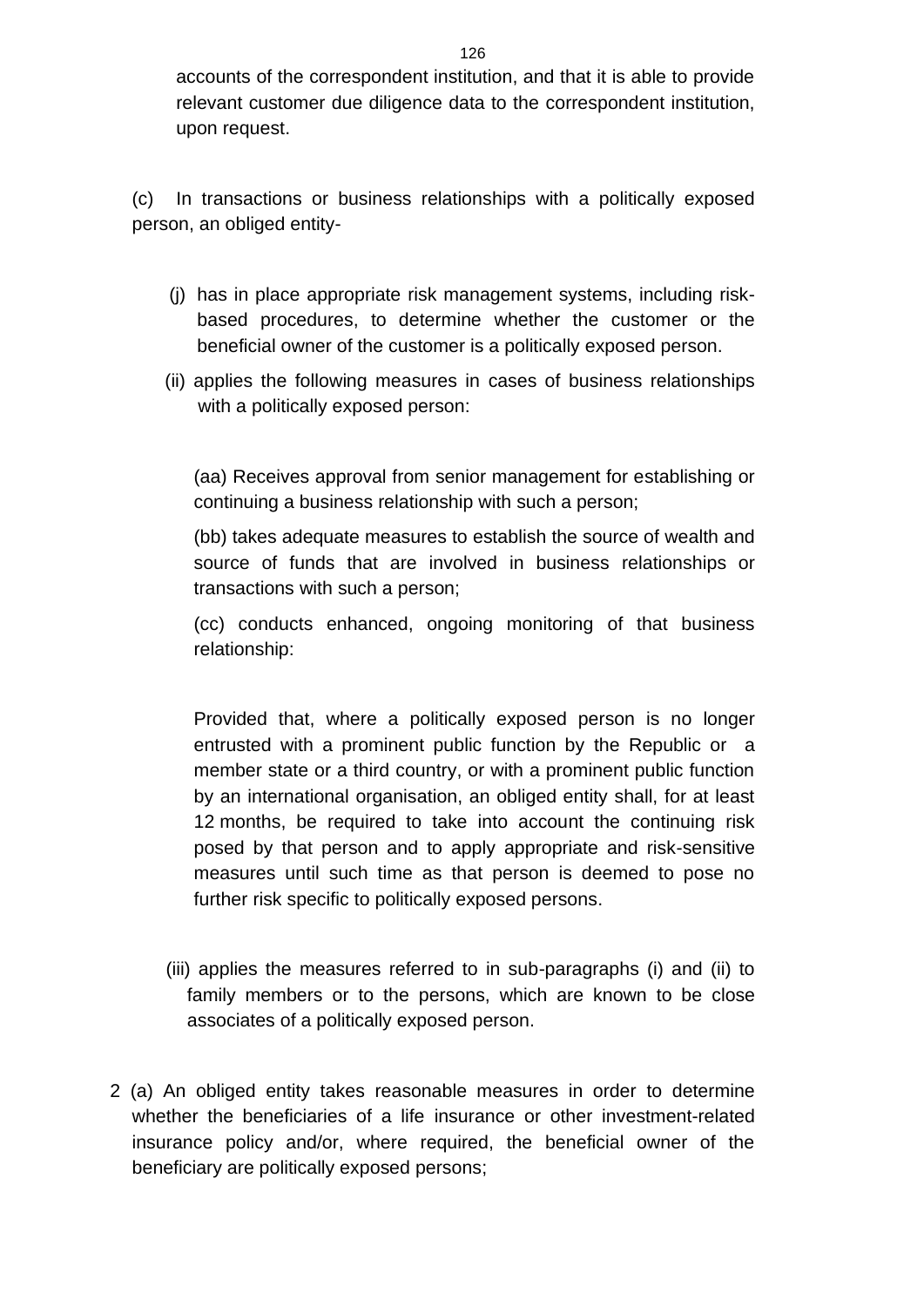(b)The measures referred to in paragraph (a) shall be taken no later than at the time of the payout or at the time of the assignment, in whole or in part, of the insurance policy;

(c) When –

(i)The beneficiary of a life insurance or other investment-related insurance policy and/or, where required, the beneficial owner of the beneficiary are politically exposed persons at the time of the payout or at the time of the assignment of the insurance policy; and/or

(ii)higher risks are detected in transactions or in business relationships with a politically exposed person, in addition to the application of customer due diligence measures referred to in sections 60, 61 and 62, an obliged entity-

(aa) informs senior management prior to pay-out of insurance policy proceeds; and

(bb) conducts enhanced scrutiny of the entire business relationship with the policyholder.

(3) An obliged entity applies enhanced customer due diligence measures, in addition to the measures referred to in sections 60, 61 and 62 and in other cases which by their nature, present a high risk of money laundering or terrorist financing:

Provided that when assessing the said risks the obliged entity takes into account at least the factors of potentially higher risk situations, as set out in Appendix III.

(4) An obliged entity examines, as far as reasonably possible, the background and purpose of all complex and unusually large transactions, and all unusual patterns of transactions, which have no apparent economic or lawful purpose and in particular, obliged entities shall increase the degree and nature of monitoring of the business relationship, in order to determine whether those transactions or activities appear suspicious.

65. [Deleted]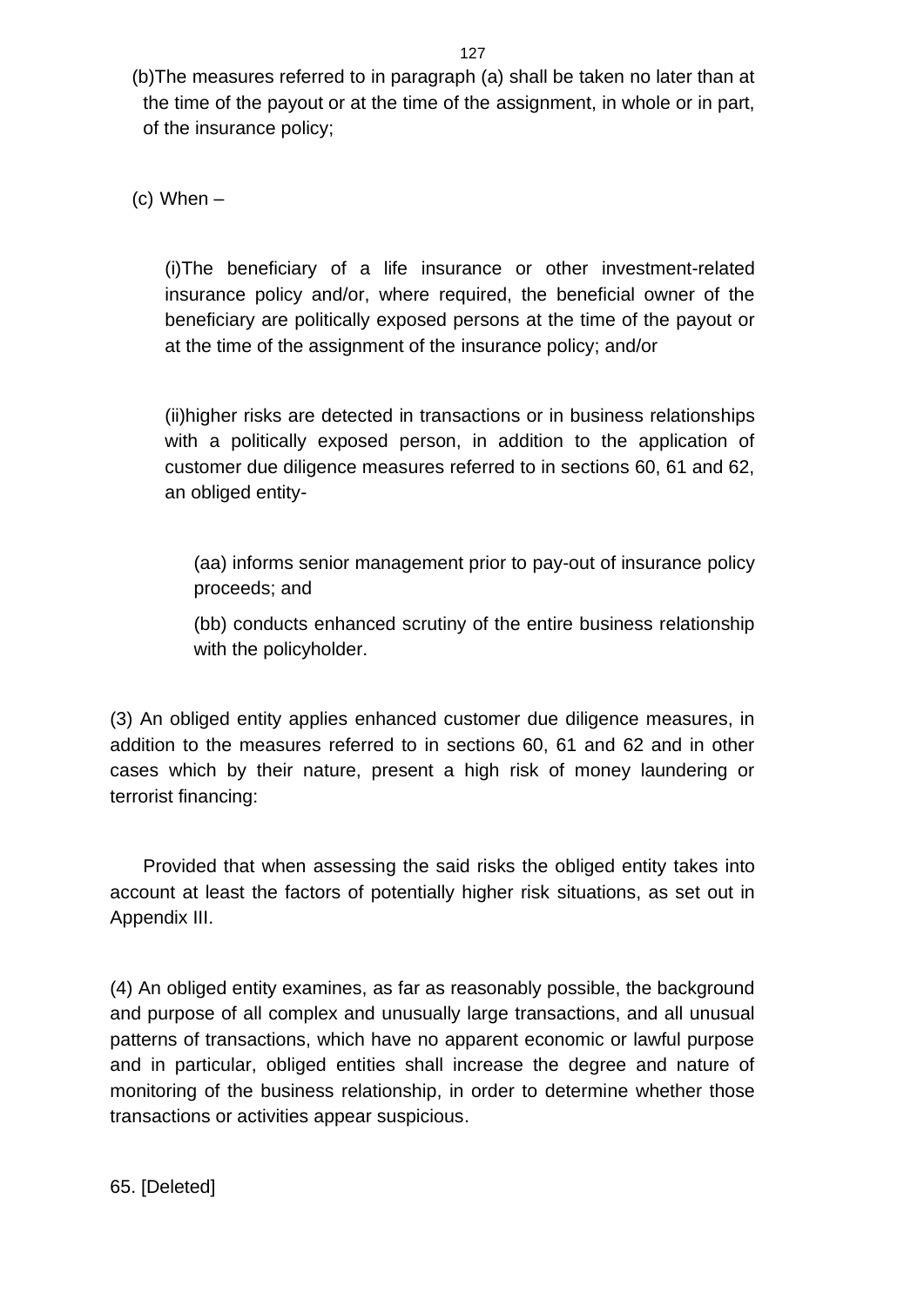Appendix III

66.-(1) (a) It is prohibited for a credit institution and a financial organisation to enter into or continue a correspondent relationship with a shell bank. Prohibition from

(b) A credit institution and financial institution takes appropriate measures to ensure that they it does not engage in or continue correspondent relationships with a credit institution or financial institution that is known to allow its accounts to be used by a shell bank.

cooperating with a shell bank or keeping anonymous accounts.

(2) It is prohibited for persons engaged in financial or other business activities to open or maintain anonymous or numbered accounts or accounts in names other than those stated in official identity documents.

(3) Persons carrying financial or other business activities have to pay special attention to every threat or danger for money laundering or terrorist financing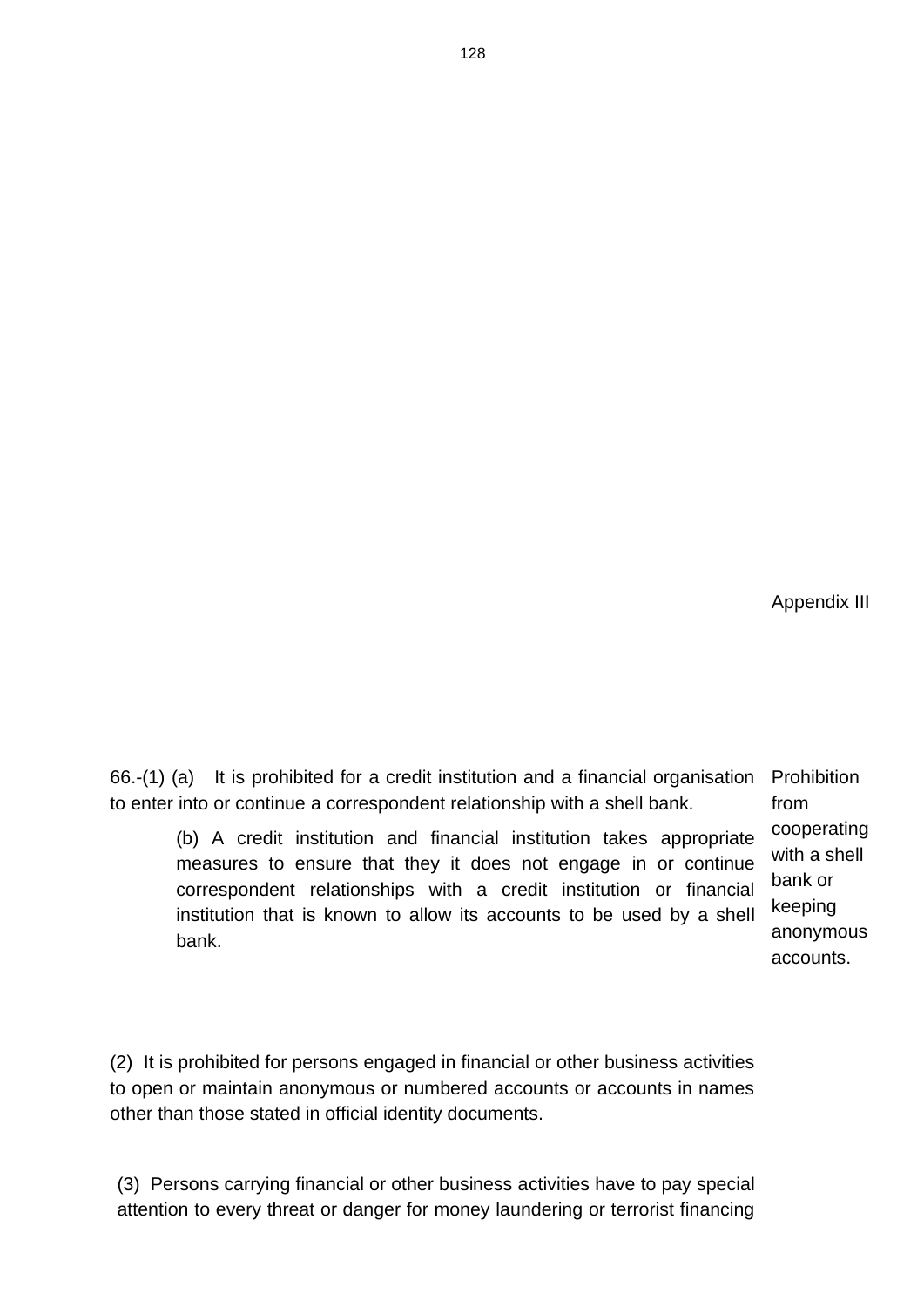which may result from products or transactions which may favour anonymity, shall take measures, if needed, to prevent their use for such activities and to apply to the extent possible reasonable measures and procedures to face the dangers arising from technological developments and new financial products.

67.-(1) Persons engaged in financial or other business activities in Performance accordance with section 60 of this Law may rely on third parties for applying by third the customers identification procedures and customer due diligence parties. measures laid down in sub-paragraphs (a), (b) and (c) of paragraph (1) section 61 of this Law :

 It is provided that, the ultimate responsibility for meeting the above mentioned measures and procedures shall remain with the obliged entity, which relies on the third party.

(2) (a) For the purposes of this section, 'third parties' means the obliged 101(I) of entities determined in paragraphs (a), (b), (c) and (d) of subsection (1) of 2013. section 2A or other institutions or persons in a member state or a third country and which-

> (i) apply customer due diligence measures and record keeping measures which are consistent with the measures pursuant to the EU Directive; and

> (ii) are subject to supervision, which is consistent with the relevant requirements of the EU Directive.

(b)(i) An obliged entity does not rely on third parties established in high-risk third countries.

(ii)Every competent Supervisory Authority may exempt from the prohibition in sub-paragraph (i) a branch or majority owned subsidiary of obliged entity established in the European Union, , where that branch or majority owned subsidiary fully complies with the group-wide policies and procedures in accordance with the provisions of section 68A.

(3) Obliged entities must request from the third party to:

(a) make immediately available the data, information and identification documents obtained as a result of the application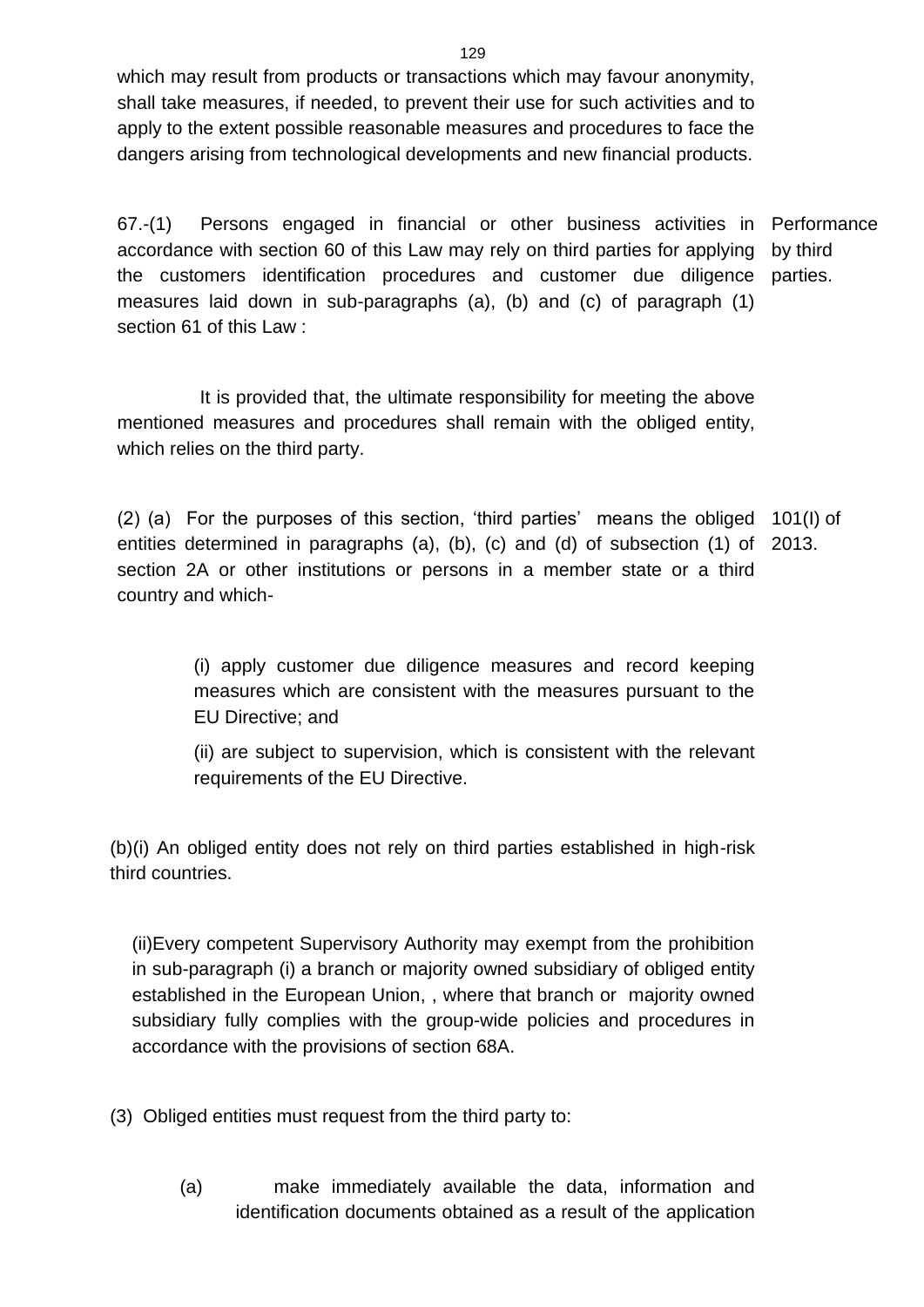of the procedures establishing identity and customers due diligence measures in accordance with sub-paragraphs (a), (b) and (c) of paragraph (1) of section 61 and

(b) forward immediately to them, copies of these documents and relevant data and information on the identity of customer or the beneficial owner which the third party collected when applying the above procedures and measures.

(4) In the case of a group, the competent Supervisory Authority of the home member and the competent Supervisory Authority of the host member state (for branches and subsidiaries) may consider that an obliged entity applies the measures in accordance with subsections (2) and (3), through the program of its group, so long as all the following conditions are satisfied: 101(I) of 2013.

- (a) The obliged entity relies on information provided by a third party which belongs to the same group;
- (b) The said group applies customer due diligence measures, rules on record keeping and programs against money laundering and terrorist financing in accordance with the requirements of the EU Directive or equivalent rules;
- (c) The effective implementation of the requirements referred to in paragraph (b) is supervised at group level by the competent supervisory authority of the home member state or of the third country.

(5) The provisions of the present section do not apply to outsourcing or agency relationships, where, based on a contractual arrangement, the outsourcing service provider or agent is to be regarded as part of he obliged entity.

68.-(1) An obliged entity maintains the following documents and information, Record for a period of five (5) years after the end of the business relationship with the keeping.customer or after the date of an occasional transaction:

(a) Copies of documents and information required for compliance with the customer due diligence requirements as determined in the present Law;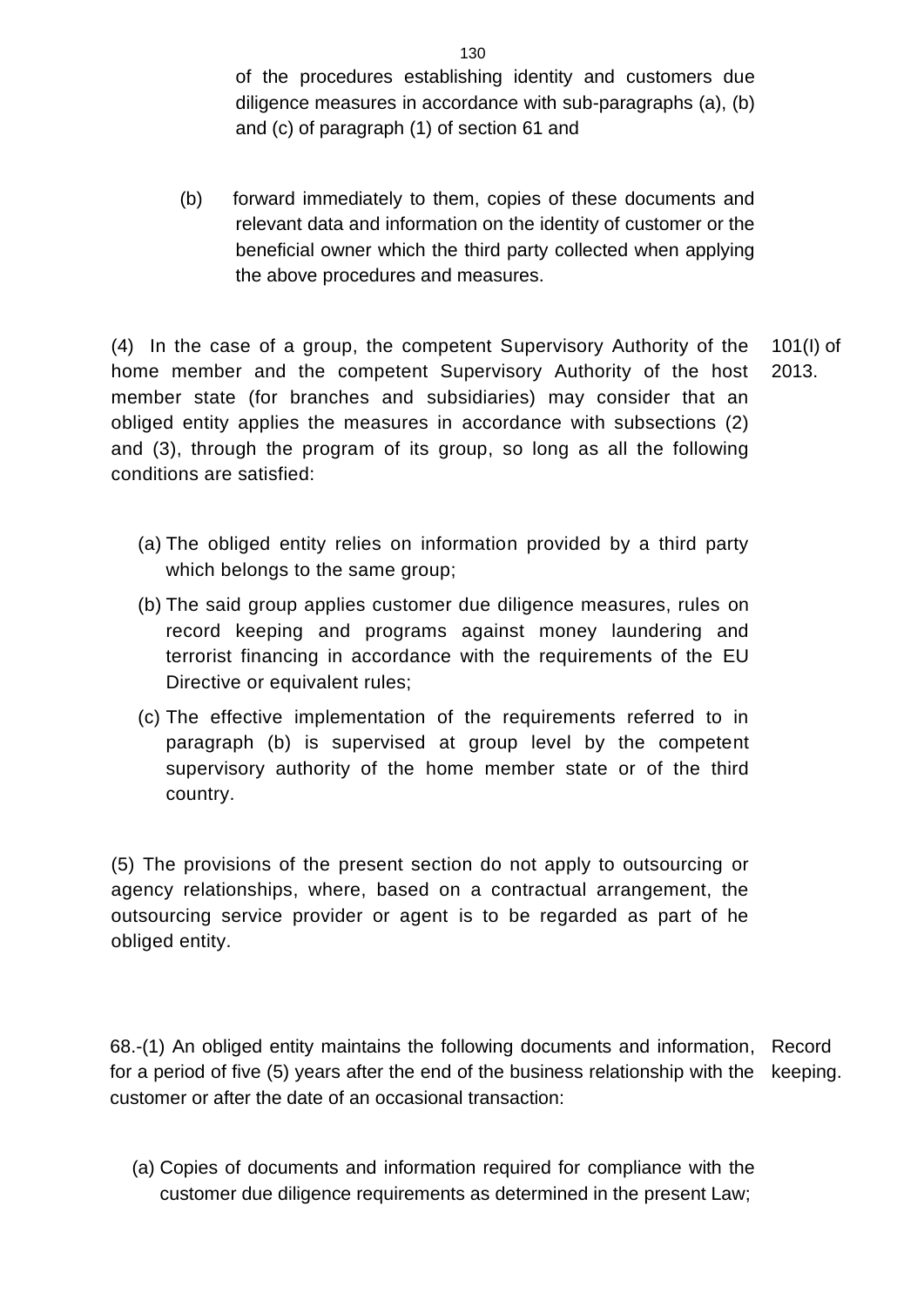- (b) relevant evidence and records of transactions which are necessary for the identification of transactions;
- (c) relevant correspondence documents with customers and other persons with whom a business relationship is maintained.

(1A) Upon expiration of the period set out in subsection (1), the obliged entity shall delete personal data, unless otherwise provided for by another law:

Provided that an obliged entity retains the above-mentioned documents and information for five (5) additional years, where further retention of documents and information is justified for the purpose of prevention, detection or investigation of money laundering and terrorist financing, without prejudice to the provisions on evidence applicable to ongoing criminal investigations and legal proceedings.

(1B) Where, on 25 June 2015, legal proceedings concerned with the prevention, detection, investigation or prosecution of suspected money laundering or terrorist financing were pending, and an obliged entity holds information or documents relating to those pending proceedings, the obliged entity may retain that information or those documents for a period until 24 June 2020 inclusive:

Provided that, without prejudice to the provisions on evidence applicable to ongoing criminal investigations and legal proceedings, the obliged entity shall retain that information and those documents until 24 June 2025.

(2) An obliged entity ensures that all documents referred to in subsection (1) are promptly and without delay made available to the Unit and the competent Supervisory Authority for the purpose of execution of the duties assigned to them pursuant to the provisions of the present Law.

68.A.-(1) An obliged entity that is part of a group implements group-wide Due diligence policies and procedures, including data protection policies and policies, as well as policies and procedures for sharing information within the group, for identification the purpose of prevention of money laundering or terrorist financing.

and customer procedures and record keeping at group level.

(2) An obliged entity ensures that the policies and procedures referred to in subsection (1) shall be implemented effectively at the level of branches and majority-owned subsidiaries in member states and third countries.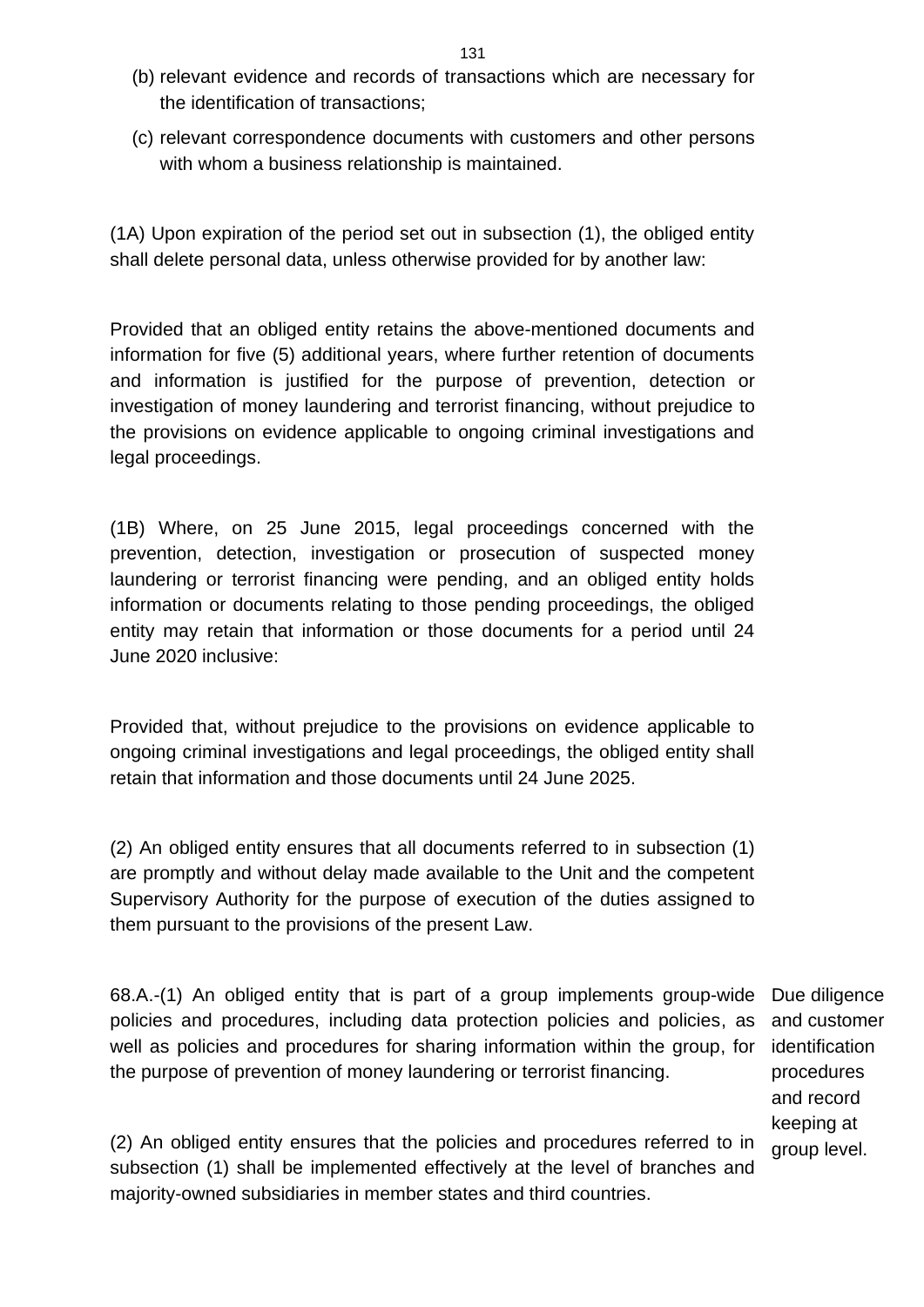(3) An obliged entity which operates facilities in another member state complies with the provisions of that other member state which have been transposed into the national laws for the purpose of harmonisation with the EU Directive.

(4) In the event that an obliged entity possesses branches or majority-owned subsidiaries and which are located in a third country, where the minimum requirements for the prevention of money laundering and terrorist financing are less strict from those provided in the present Law and the Directives and Circulars issued by the competent Supervisory Authorities, the said branches and subsidiaries apply the requirements provided in the present Law and the directives and circulars issued by the competent Supervisory Authority, including data protection requirements, to the extent permitted by the laws of the third country where they are located.

(5) In the event where the laws of the third country do not permit the application of the policies and procedures provided for in subsections (1) and (2), the obliged entity which maintains branches and majority-owned subsidiaries, in the said third country is obliged to:

(a)take additional measures so as to effectively deal with the risk of money laundering or terrorist financing, and

(b) inform the competent Supervisory Authority immediately.

68.B. Obliged entities apply systems and procedures which make possible the timely response to enquiries of the Unit or the competent Supervisory Authority as to whether they keep or have kept during the last five (5) years a business relationship with specific persons as well as the type of this business relationship.

Timely response to the enquiries of the Unit or the **Supervisory** Authorities.

68.C. In the event that a the customer of an obliged entity, or a person who is Offence of authorised to act on behalf of the customer, or a third person according to paragraph (a) of subsection (2) of section 67, on whom the obliged entity relies for the performance of the procedures for customer identification and due diligence measures, knowingly provides false or misleading evidence or information for the identity of the customer or of the ultimate beneficial owner or provides false or forged identification documents, is guilty of the offence and, in case of conviction, is subject to imprisonment not exceeding two (2) forged

providing false or misleading evidence or information and false or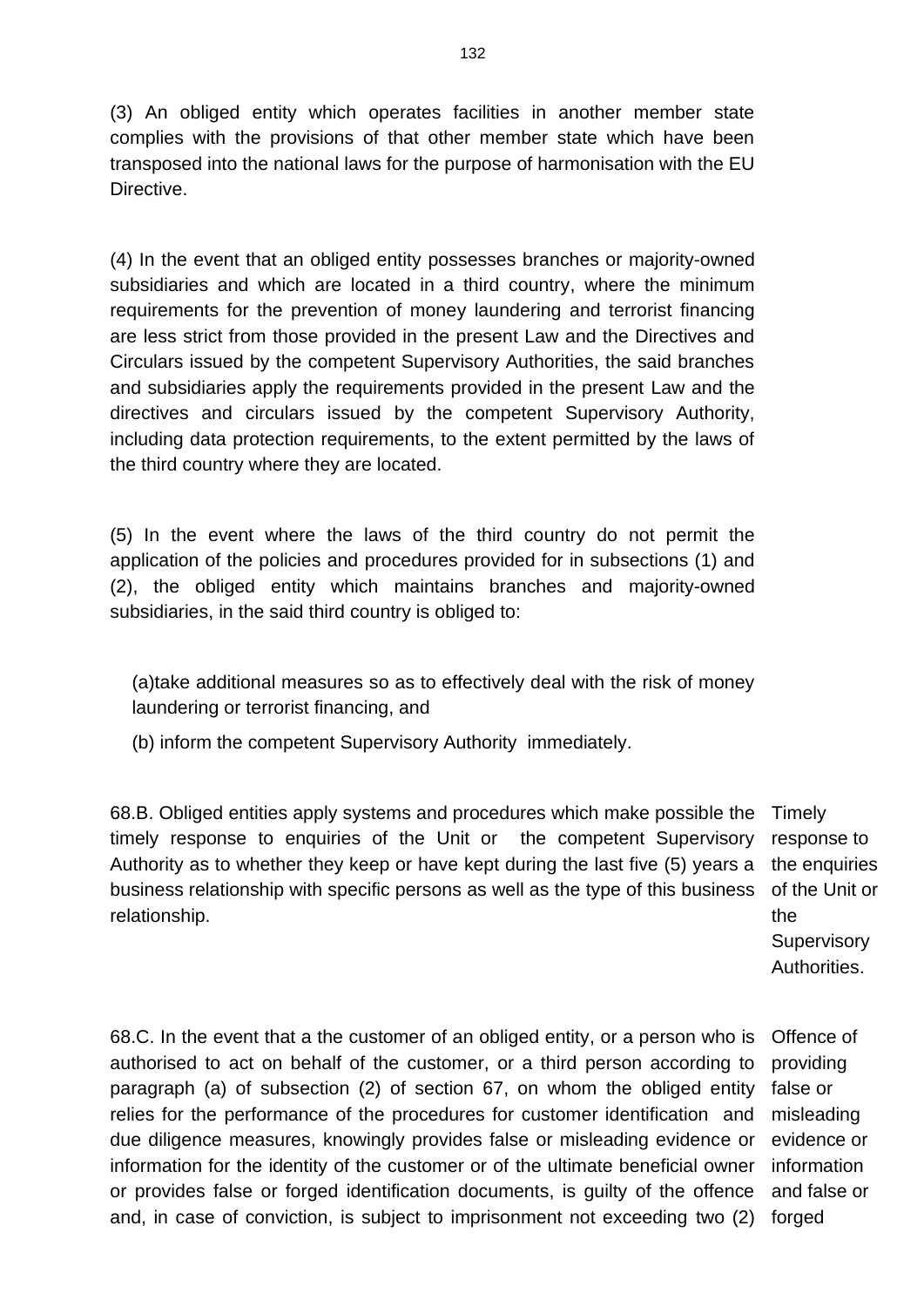years or to a pecuniary penalty of up to hundred thousand euro (€100.000) or documents. to both of these penalties.

69.Obliged entities apply the following internal reporting and reporting to Internal the Unit procedures which:

procedures and reporting to MOKAS.

(a) Appoint a senior staff member who has the ability, the knowledge and . the expertise as a 'money laundering compliance officer' to whom a report is to be made about any information or other matter which comes to its attention and which, in its opinion, proves or creates suspicion that another person is engaged in a money laundering offence or terrorist financing.

(b) requiring that, any such report to be examined in the light of all other relevant information by the money laundering compliance officer, for the purpose of determining whether or not the information or other matter contained in the report proves this fact or creates such a suspicion.

(c) allowing the money laundering compliance officer in accordance with paragraph (b) above to have direct and timely access to other information, data and documents which may be of assistance to him and which is available to the obliged entity.

(d) when they know or have reasonable suspicion that monetary sums, irrespective of the amount thereof, constitute proceeds of illegal activities or relate to terrorist financing, ensure that the Unit is immediately notified, on their own initiative, by the compliance officer set out in paragraph (a) by submitting a relevant report and providing complimentary information after a relevant request by the Unit:

 Provided that the obligation to report suspicious transactions to the Unit includes the attempt to carry out such suspicious transactions;

(e) The obligation imposed pursuant to the provisions of section 68B and paragraph (d) of the present section does not apply to independent legal professionals, auditors, external accountants and tax advisors, only to the strict extent where they are acting in the course of ascertaining the legal position of their client or performing their task of defending or representing that client in, or concerning, judicial proceedings, including providing advice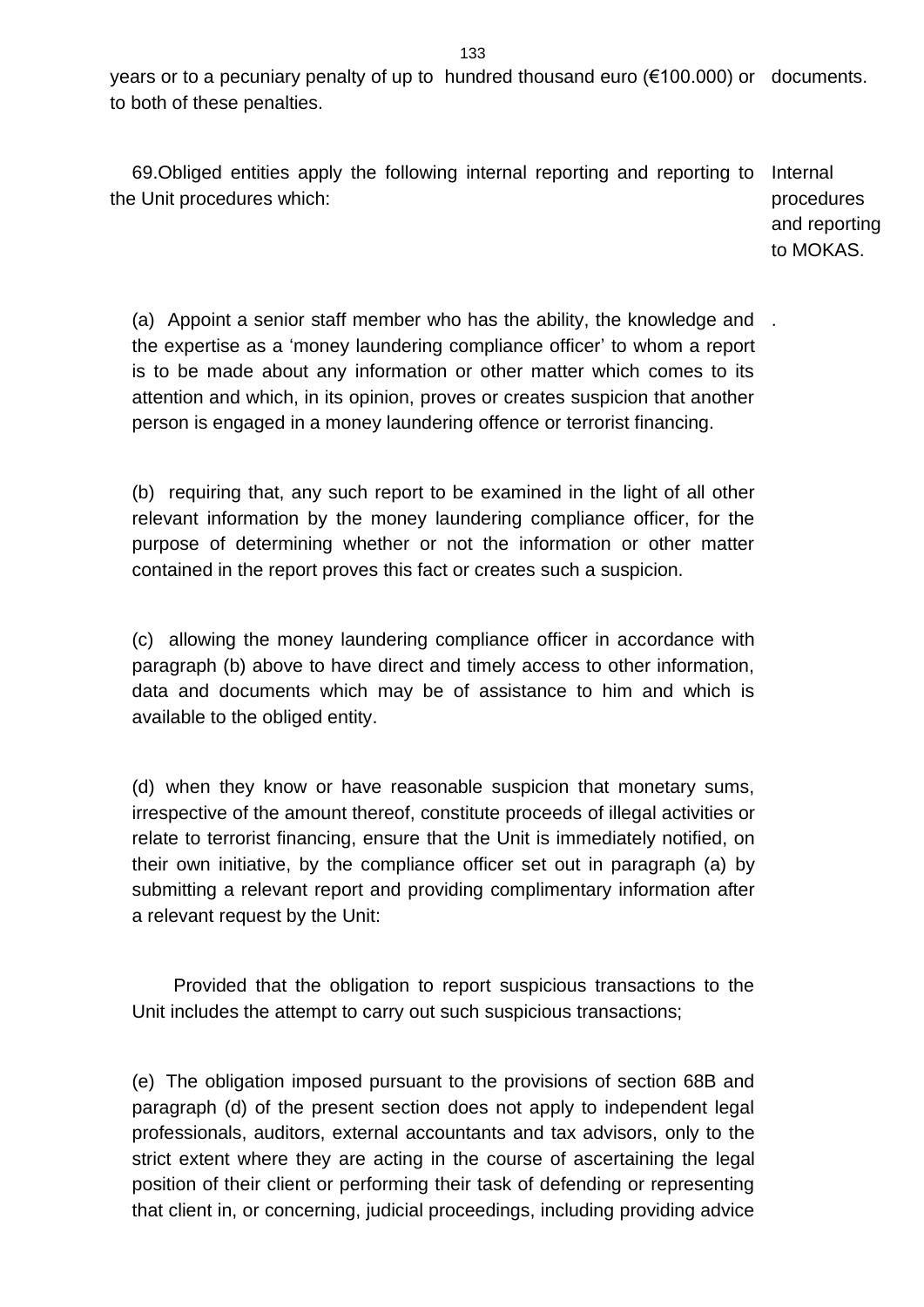on instituting or avoiding such proceedings irrespective of whether the information is received prior to, during or after judicial proceedings.

69A. Disclosure of information in good faith by an obliged entity or by an employee or director of such an obliged entity, in accordance with the provisions of section 69 shall not constitute a breach of any restriction on disclosure of information imposed by contract or by any legislative, regulatory or administrative provision, and shall not involve the obliged entity or its directors or employees in liability of any kind even in circumstances where they were not precisely aware of the underlying criminal activity and regardless of whether the illegal activity actually occurred.

69B. A person who submits an internal report or a report to the Unit for suspicious transactions pursuant to the provisions of section 69, is protected from being exposed to threats or hostile action, and in particular from adverse or discriminatory employment actions.

Disclosure in good faith does not constitute a breach of the prohibition on disclosure of information

Protection of person submitting an internal report or Unit report for suspicious transactions

70. Obliged entities refrain from carrying out transactions which they know or suspect to be related with money laundering or terrorist financing, before they inform the Unit of their suspicion in accordance with sections 27 and 69 of this Law;

Refrain from carrying out suspicious transactions before informing the Unit.

#### 134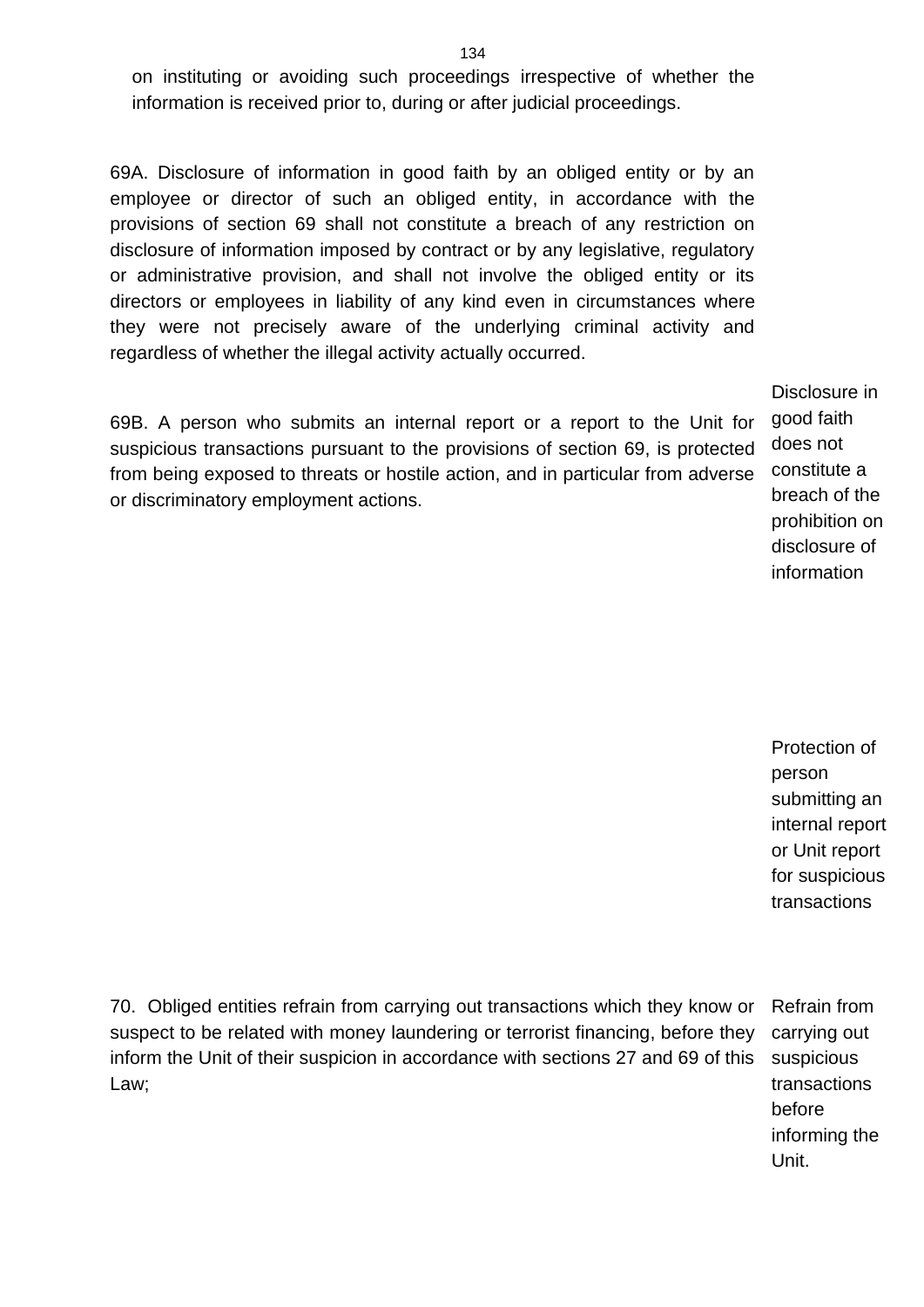It is provided that, if it is impossible to refrain from carrying out the transaction or is likely to frustrate efforts to pursue the persons of a suspected money laundering or terrorist financing operation, the obliged entities, must inform the Unit immediately afterwards.

70A. (1) The competent Supervisory Authority may require an electronic money issuer and payment services provider established in the Republic in form of a representative, to appoint a central point of contact in the Republic.

(2) The central point of contact mentioned in subsection (1) ensures, on behalf of the competent institution for determining a central point of contact, the compliance with the requirements provided for in the present Part and the directives issued from time to time by the competent Supervisory Authority for the prevention of money laundering and terrorist financing and facilitates supervision by the competent Supervisory Authority, providing, among other, documents and information upon request from such authority.

70B. (1) The data processing carried out pursuant to the provisions of the present Law is subject to the provisions of the Processing of Personal Data (Protection of the Individual) Law.

(2) For the purposes of the present Law, personal data are subjected to processing by obliged entities only for the purposes of the provisions of the present Law and are not subjected to any other incompatible processing.

(3) The processing of personal data for purposes other than those provided for in the present Law, such as commercial purposes, is prohibited.

(4) Obliged entities provide to their new customers-

- (a) The information required pursuant to the provisions of subsection (1) of section 11 of the Processing of Personal Data (Protection of the Individual) Law, prior to the commencement of a business relationship or the execution of an occasional transaction and
- (b) information, prior to the commencement of a business relationship or the execution of an occasional transaction, on the processing to which the personal data is subjected pursuant to the provisions of the present Law for purposes of prevention of money laundering and terrorist financing.

Personal Data Processing

**Central** contact point for electronic money issuers and payment service providers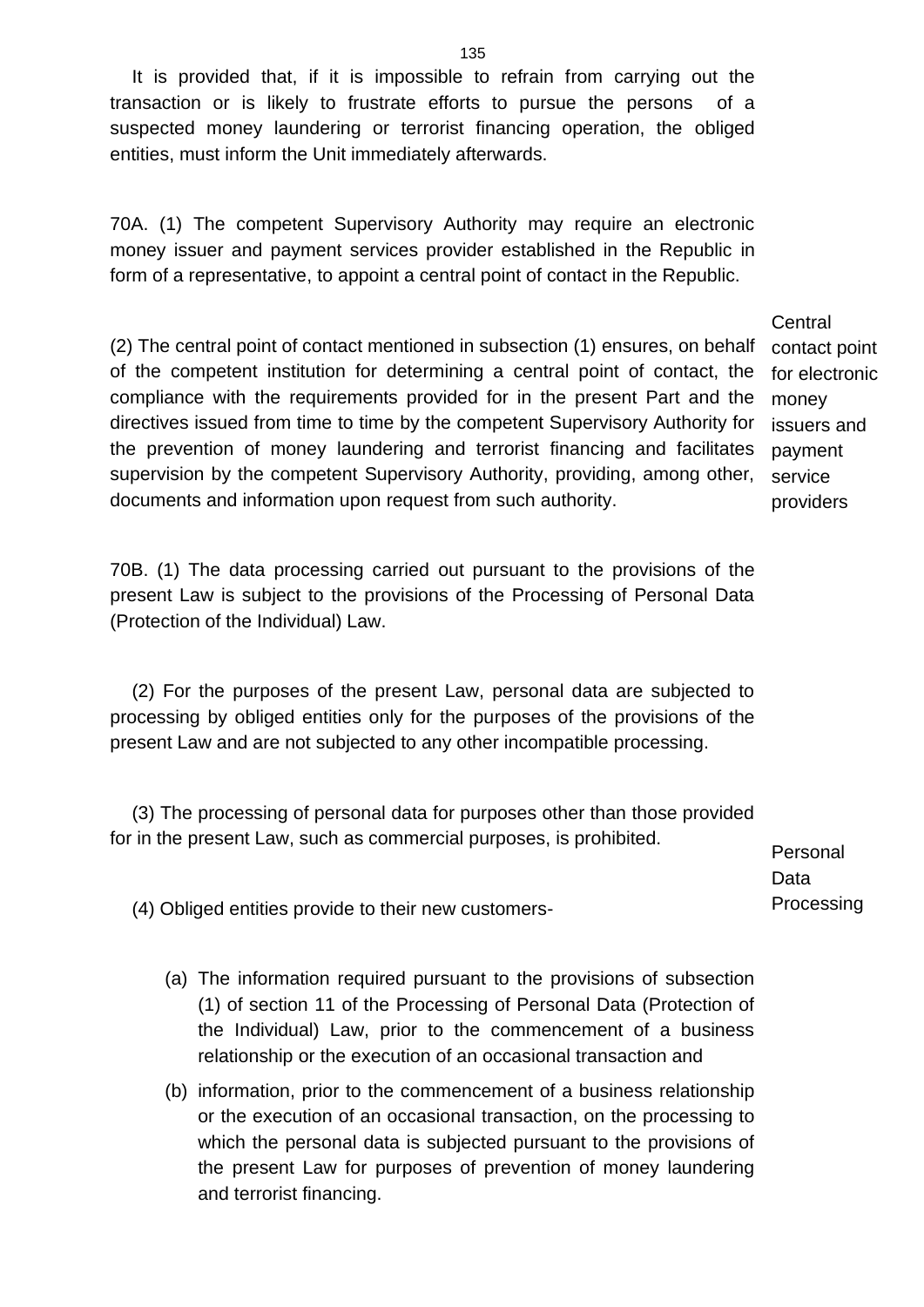(5) The data subject's right of access to data which concerns it, may be lifted in whole or in part in accordance with the provisions of the Processing of Personal Data (Protection of the Individual) Law-

- (a) For purposes of proper fulfilment of the duties of obliged entities and supervisory authorities, as these are derived from the present Law; or
- (b) to avoid obstruction of official or legal inquiries, analyses, investigations or procedures for the purposes of the present Law and to ensure that prevention, investigation and detection of money laundering and terrorist financing is not jeopardised.
- (6) The processing of personal data based on the provisions of the present Law with the aim of prevention of money laundering and terrorist financing is considered a matter of public interest in accordance with the provisions of Directive 95/46/EC.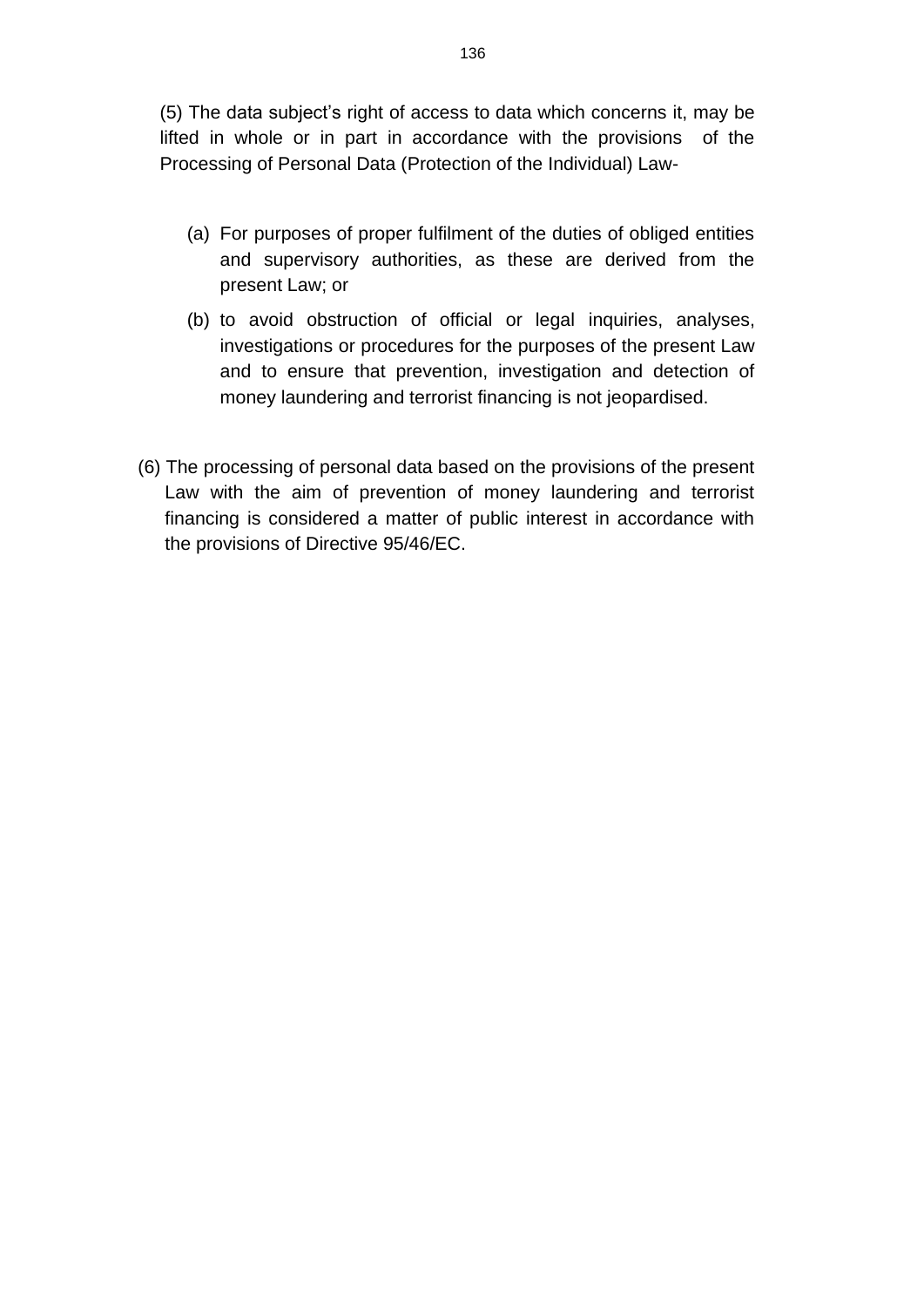71. The non-execution or the delay in execution of any transaction for the account of a customer, by an obliged entity shall not constitute breach of any contractual or other obligation of the said person towards its customer if it is delay in due to-

(a) the non provision of sufficient details or information for-

Nonexecution or executing transaction for the account of a customer by an obliged entity

(i) the nature and the economic or commercial purpose of the transaction, and/or

(ii) the parties involved, as required by the Regulation (EC) no. 1781/2006 of the European Parliament and of the Council of 15 November 2006 on information on the payer accompanying transfers of funds, or

(b) the knowledge that the money held to the credit of the account or the transaction, may be connected with money laundering or terrorist financing offences or with the commission of other criminal offence.

### PART IX - MISCELLANEOUS PROVISIONS

72. (1) Upon the making of any order under this Law, in instances where Application of no other express provision is made in this Law, the relevant provisions of the civil Civil Procedure Law and the Civil Procedure Rules apply, with the exemption proceedings.of the provisions of section 9 of the Civil Procedure Law which relates to orders obtained ex-parte.

It is provided that a Court, which adjudicates applications for the making of any order under this law, shall apply the standard of proof applicable in these proceedings.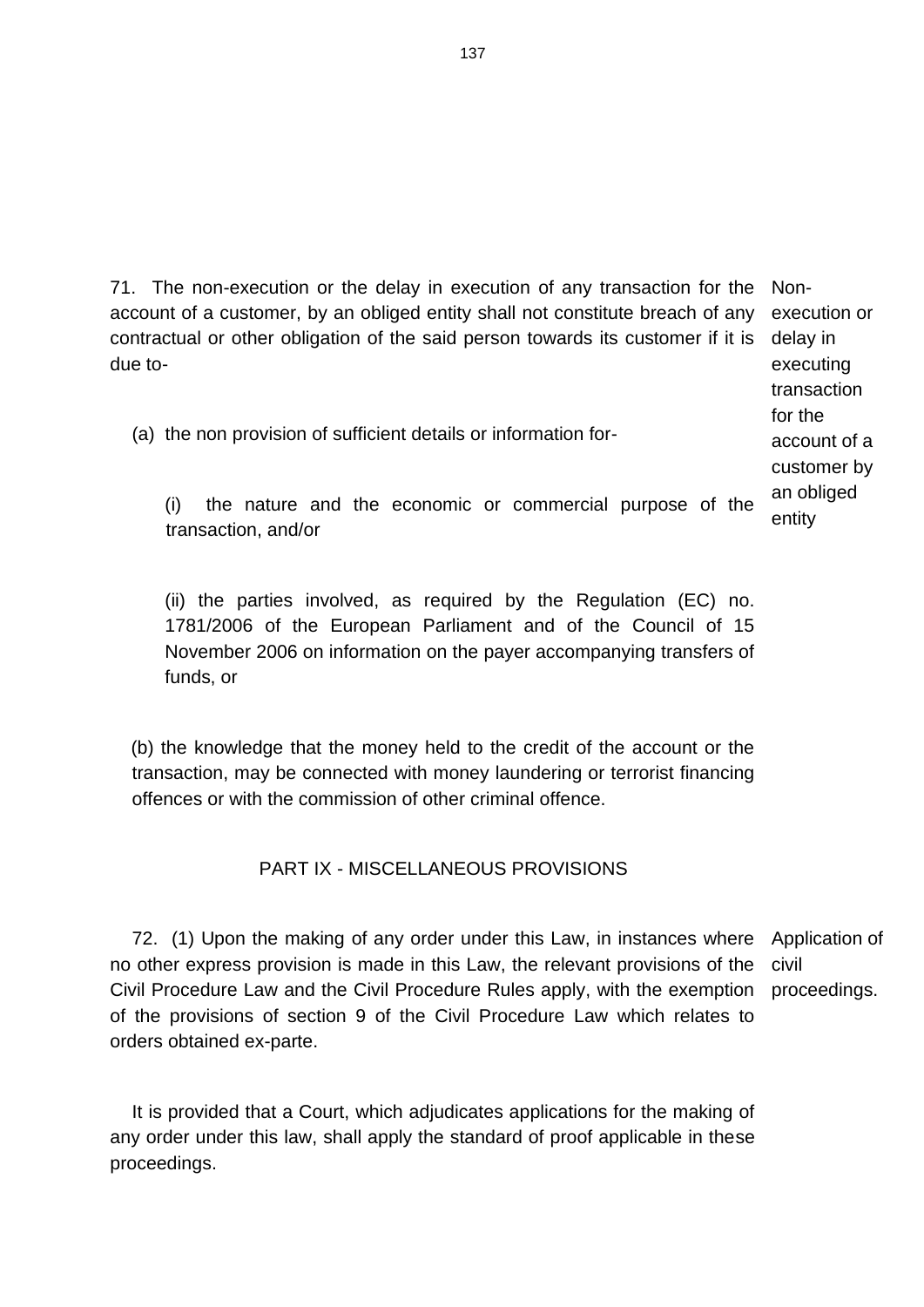(2) Irrespective of the provisions of subsection (1) of section 25 of the Courts of Justice Law, court orders issued and/or Court Judgments taken pursuant to the provisions of the present Law, with the exception of an order issued pursuant to sections 45 and 46 hereof, are subject to appeal in the High Court, applying the relevant provisions of the Civil Procedure Law and the Civil Procedure Rules proportionally.

(3) A restraint, charging or confiscation order which has been issued or registered and has not been annulled in accordance with the provisions of the present Law, irrespective of the date of its issuance, remains in force, is enforceable and enforcement measures may be taken with respect thereto and it may be enforced, irrespective of the time period which has lapsed from the date of its issuance.

(4) The Court may, for the purpose of application of the provisions of the present Law, upon application by the Attorney General, order the reinstatement of a company or the name of a company in the Register of the Registrar of Companies and upon issuance of the order the company is considered as having continued to exist as if the name was never deleted, by analogy with the provisions of subsection (7) of section 327 of the Companies Law:

Provided that for the purposes of the present subsection 'court' means a President or Senior District Judge of the Nicosia District Court.

72 Α. Property which is the subject matter or an order which has been issued or registered based on the provisions of the present Law, namely a restraint, charging, freezing or confiscation order, or the registration of an order or decision of restraint, freezing or confiscation and which was issued prior to or after the Credit and other Institutions Law or the Credit Institutions and Investment Companies Law came into force is not affected in any way by the application of the provisions of the above laws or any other law or administrative regulatory act issued pursuant thereto or by any liquidation measures or special liquidation of an authorised credit institution or any other measures, irrespective of whether the property is finally confiscated or released. The same state of the consequence of the consequence

s on property the subject matter of the order issued or registered based on the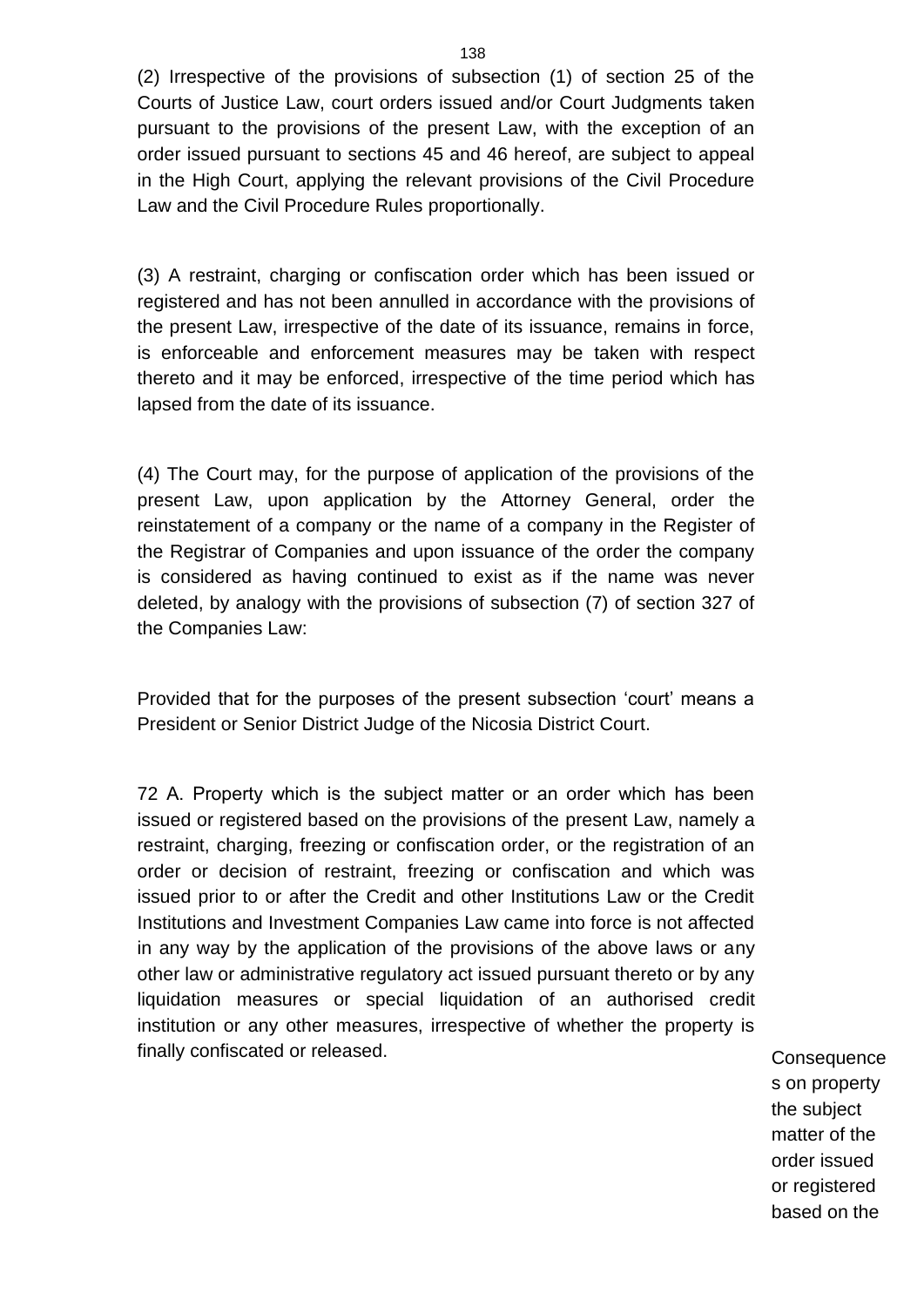provisions of the present Law 17(I) of 2013 38(I) of 2013 97(Ι) of 2013 90(Ι) of 2014 22(I) of 2016. 22(I) of 2016.

73.-(1) The court may make an order setting aside any prohibited gift with a Setting aside view to enforcing a confiscation order or a pecuniary penalty. of gifts.

(2) The court, before making the order for the setting aside of the gift, shall afford the person in possession of the property which constitutes the subject matter of the gift the opportunity to express his views and to give reasons why the setting aside of the gift should not be ordered.

(3) Where the person in possession of the subject-matter of the gift is a minor, the opportunity mentioned in subsection (2) shall be afforded to his guardian.

(4) The court may order that any property, after the setting aside of the gift in pursuance of the provisions of subsection (1), be registered provisionally for the purposes of enforcement of any order of the court in the name of the receiver or other person specified in the order.

(5) Any property which is the subject matter of an order under subsection (1) shall be disposed in accordance with the directions of the court.

(6) For the purposes of this section the provisions of subsection (8) of section 13 shall apply.

74. Notwithstanding the provisions of any other Law, a prescribed offence Extradition of shall constitute an offence for the purposes of extradition of fugitives under the relevant law. has

a person who committed a prescribed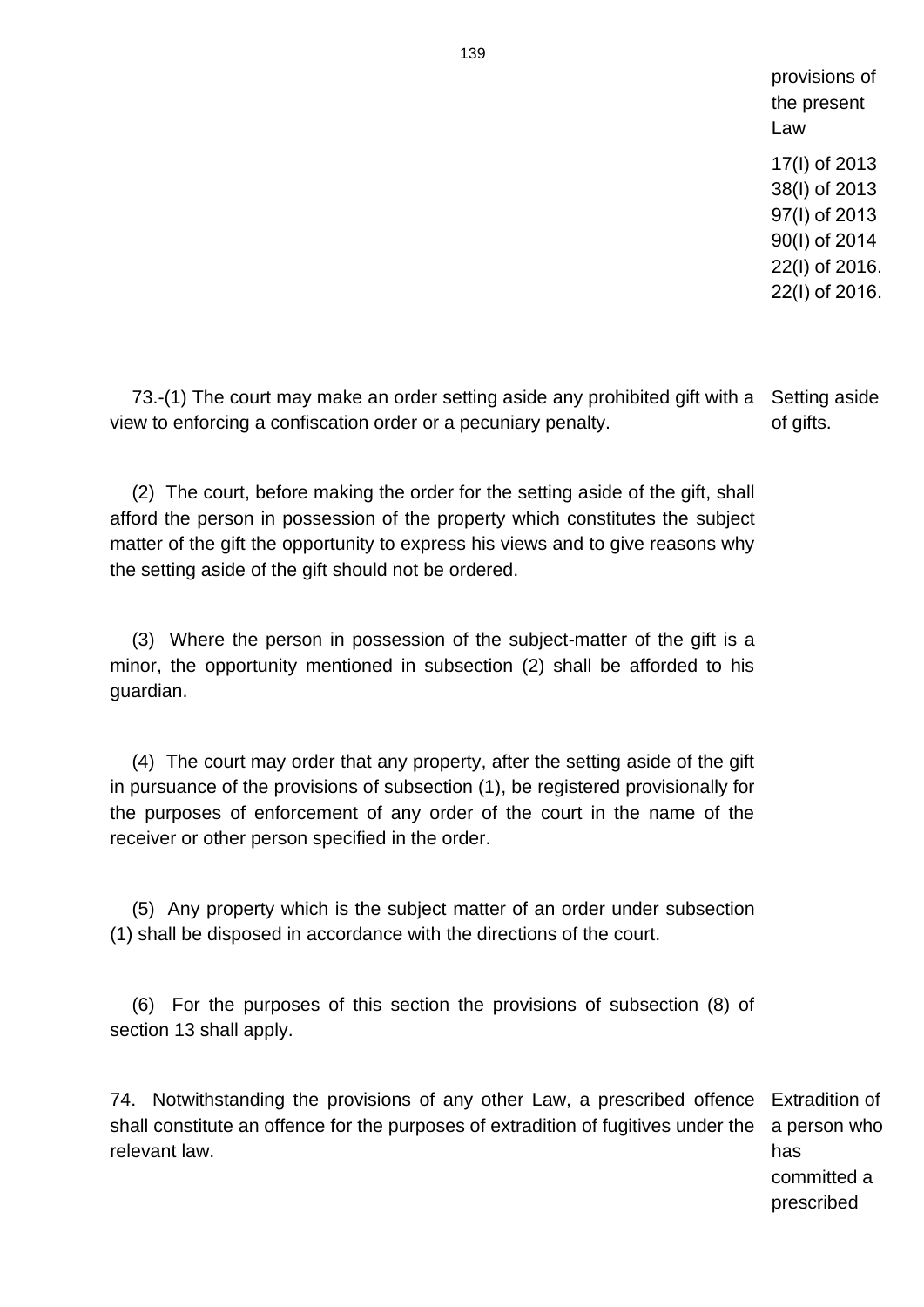75. Service of an order made under this Law to a supervisory authority shall Service of be deemed as service to all the persons who are subject to the control of the orders. supervisory authority:

It is provided that, the supervisory authority shall be obliged to notify forthwith all the persons subject to its supervision about the order made under this Law.

76.-(1) The competent Supervisory Authorities, the Unit, the Ministry of Statistical Justice and Public Order, the Police, the Customs and Excise Department, Data. have to maintain comprehensive statistics on matters related to their competences.

(2) The statistical data shall include at least –

(a) Suspicious transaction reports submitted to the Unit and, if available, data identifying the number and percentage of reports resulting in further investigation, together with the annual report to obliged entities detailing the usefulness and follow-up of the reports they presented,

(b) The checks made by the Supervisory Authorities,

(c) The administrative fines and disciplinary penalties imposed by the Supervisory Authorities,

(d) data measuring the size and importance of the different sectors which fall within the scope of this law, including the number of entities and persons and the economic importance of each sector,

(e) the number of cases investigated, the number of persons prosecuted, the number of persons convicted and the property that has been frozen, seized or confiscated, as well as the types of predicate offences and the requests received or sent by the Unit within the framework of the collaboration with the respective Units of the other countries. .

(3) The statistical data referred to in subsection (2) is transmitted to the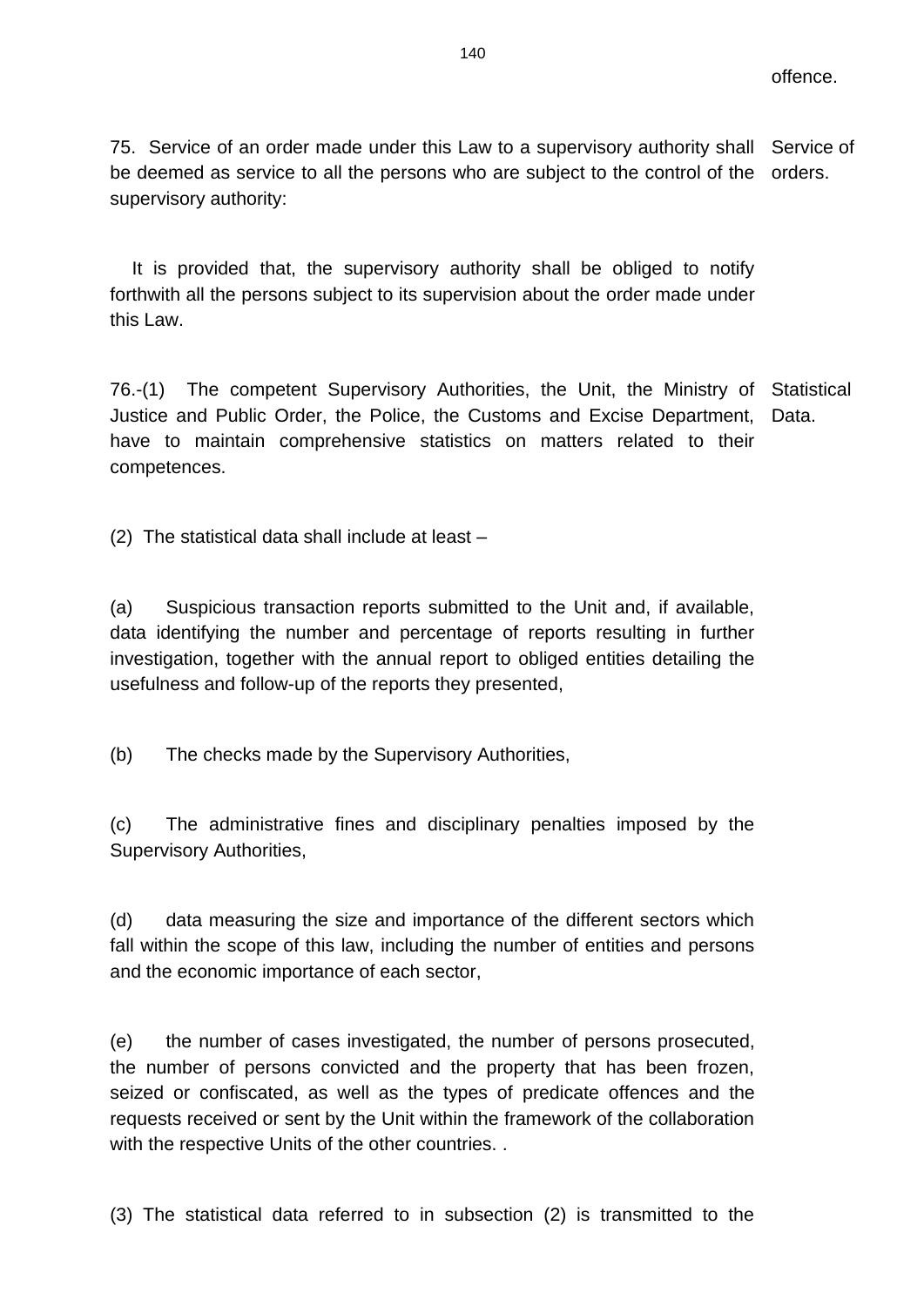Commission and is available for the assessment of risks in accordance with paragraph (b1) of section 57, the national valuations including the National Risk Assessment and the Evaluation of the Council of Europe's "Moneyval" Commission.

(4) A consolidated overview of the statistical data referred to in subsection (2) is published.

77(1) The Supreme Court may make rules for the better implementation of the Rules of provisions of this Law. **Court** 

(2) Until rules of court are made, the courts shall apply the existing rules of court according to the nature of the proceedings with such variations or modifications as are considered necessary.

78(1) Upon the enactment of this Law, the Prevention and Suppression of Money Laundering Activities Laws of 1996-2004 shall be repealed due to the revision of its provisions and their inclusion in the Law, without prejudice to any act or action that was done or instituted under the repealed Law. Repeal and reservation

(2) Any proceedings that were instituted under the repealed Law, shall continue based on the provisions of this Law.

79 This Law will come into force on 1<sup>st</sup> January 2008.

Date of enforcement of the present Law

ANNEX I (Section 61 (2))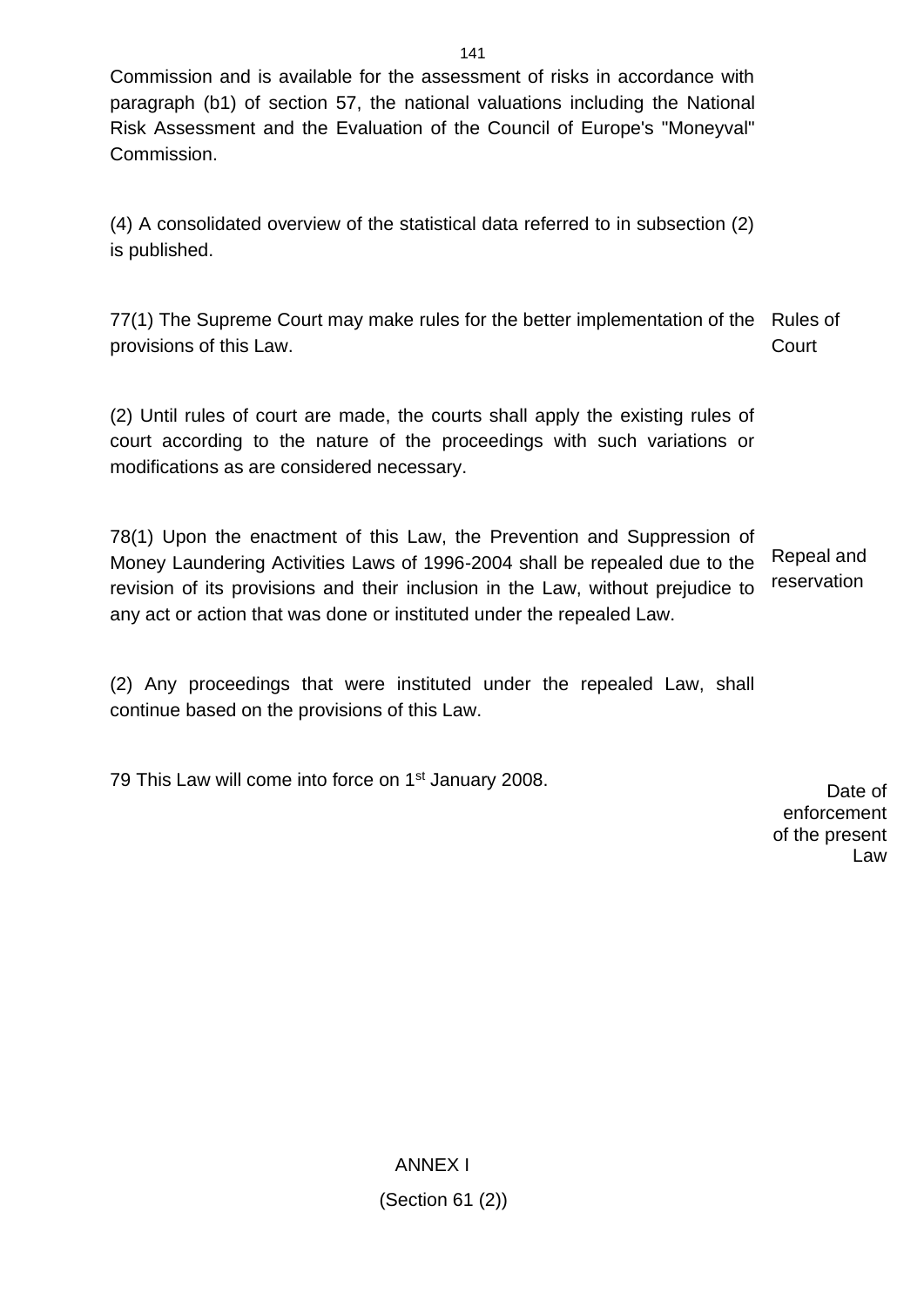Non-exhaustive list of risk variables that obliged entities shall consider when determining to what extent to apply customer due diligence measures in accordance with section 61 (2):

- 1. the purpose of an account or relationship;
- 2. the level of assets to be deposited by a customer or the size of transactions undertaken;
- 3. the regularity or duration of the business relationship.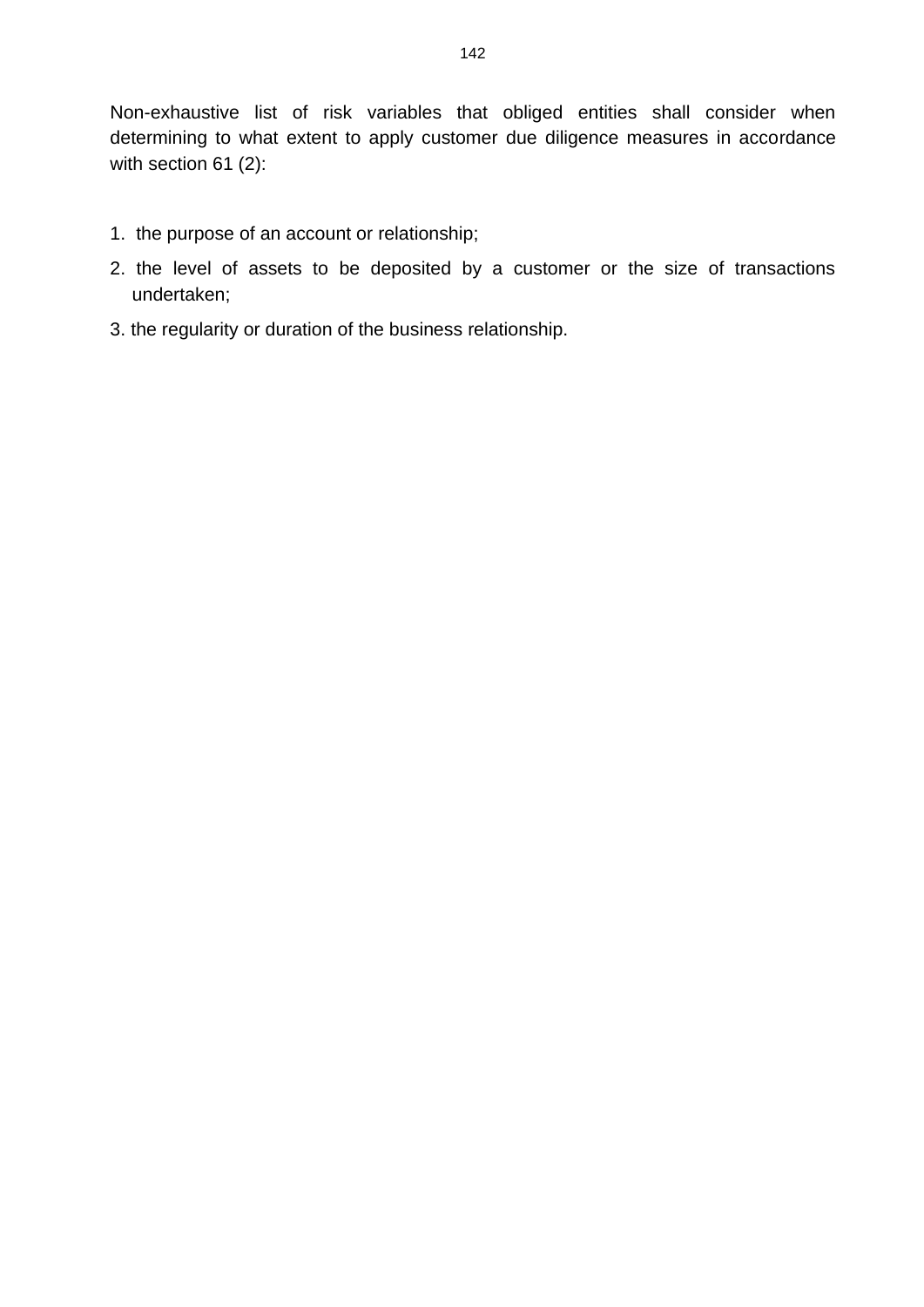# 143

### ANNEX II

## (Section 63(2))

Non-exhaustive list of factors and types of evidence of potentially lower risk referred to in Section 63(2):

(1) Customer risk factors:

(a) public companies listed on a stock exchange and subject to disclosure requirements, either by stock exchange rules or through law or enforceable means, which impose requirements to ensure adequate transparency of beneficial ownership;

(b) public administrations or enterprises;

(c) customers that are resident in geographical areas of lower risk as set out in paragraph (3).

(2) Product, service, transaction or delivery channel risk factors:

(a) life insurance policies for which the premium is low;

(b) insurance policies for pension schemes if there is no early surrender option and the policy cannot be used as collateral;

(c) a pension or similar scheme that provides retirement benefits to employees, where contributions are made by way of deduction from wages and the scheme rules do not permit the assignment of a member's interest under the scheme;

(d) financial products or services that provide appropriately defined and limited services to certain types of customers, so as to increase access for financial inclusion purposes;

(e) products where the risks of money laundering and terrorist financing are managed by other factors such as purse limits or transparency of ownership such as certain types of electronic money;

(3) Geographical risk factors:

(a) Member States;

(b) third countries having effective AML/CFT systems;

(c) third countries identified by credible sources as having a low level of corruption or other criminal activity;

(d) third countries which, on the basis of credible sources such as mutual evaluations, detailed assessment reports or published follow-up reports, have requirements to combat money laundering and terrorist financing consistent with the revised FATF Recommendations and effectively implement those requirements.